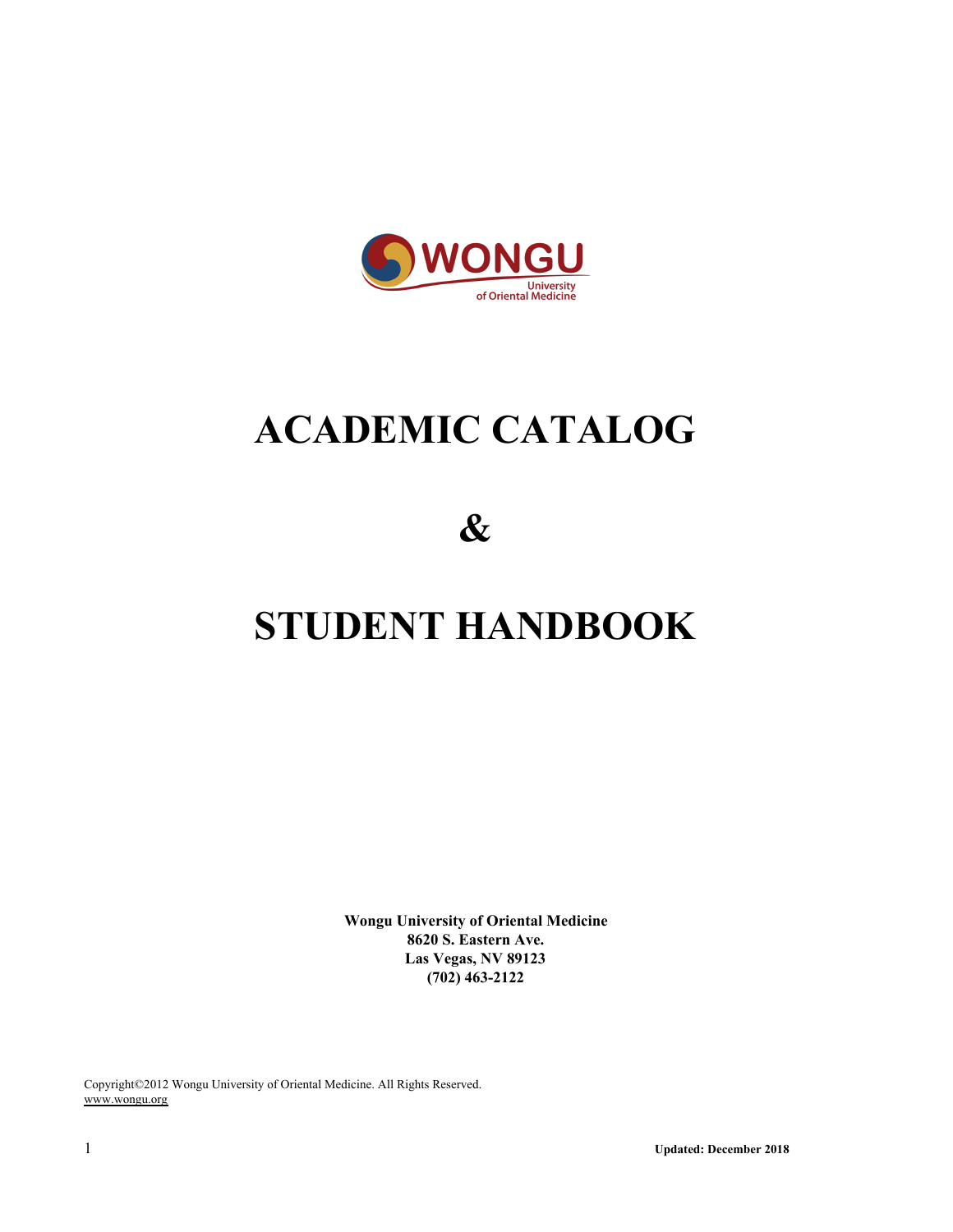# **CATALOG RIGHTS**

The Wongu University of Oriental Medicine Academic Catalog & Student Handbook contains policies and requirements which govern academic performance and student conduct. These policies are unique to Wongu University, and are designed to promote standards for academic competency, professional discipline, and personal responsibility. It is the responsibility of all students to be knowledgeable about Wongu University policies. These policies will be applied to all aspects of the student's academic progress and personal conduct for as long as the student is enrolled.

Wongu University reserves the right to make changes at any time in this catalog or in the requirements for admission, graduation, tuition, fees, and any rules or regulations.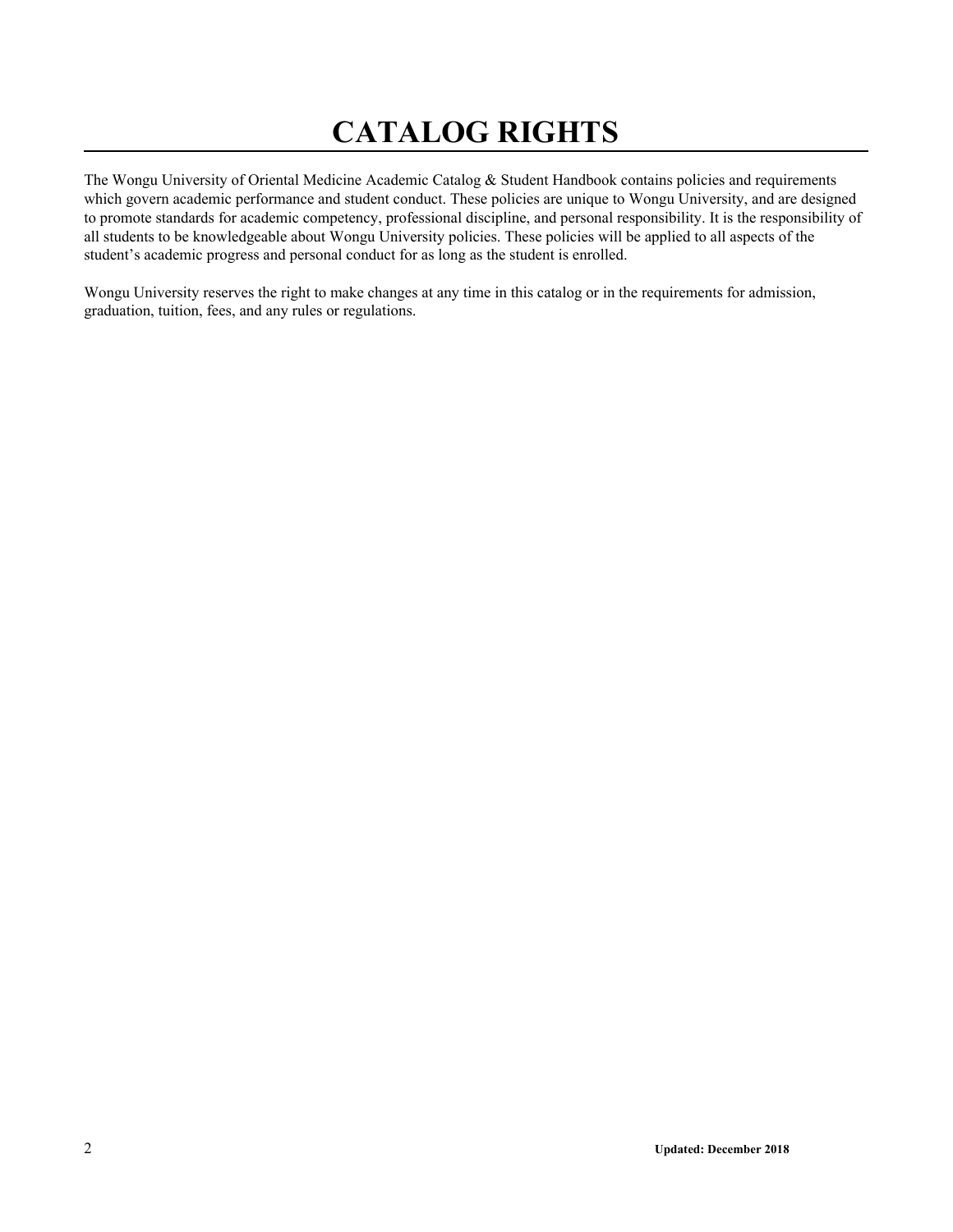# **TABLE OF CONTENTS**

| <b>MESSAGE FROM THE PRESIDENT</b>               | $\overline{7}$ |
|-------------------------------------------------|----------------|
| <b>GENERAL INFORMATION</b>                      | 8              |
| The Meaning of Wongu                            | 8              |
| Mission, Goals, and Objectives                  | 8              |
| Accreditation, Licensing, and Approvals         | 9              |
| <b>Organizational Status</b>                    | 10             |
| <b>Location and Environment</b>                 | 10             |
| <b>WONGU COMMUNITY</b>                          | 12             |
| <b>Founding President</b>                       | 12             |
| <b>Board of Directors</b>                       | 12             |
| Founding Academic Director                      | 13             |
| Administration                                  | 14             |
| Faculty                                         | 15             |
| <b>ADMISSIONS</b>                               | 18             |
| Applying to Wongu University                    | 18             |
| <b>Admissions Requirements</b>                  | 18             |
| <b>English Language Competency Requirements</b> | 18             |
| <b>Application Checklist</b>                    | 18             |
| <b>Admissions Procedures</b>                    | 19             |
| <b>Conditional Admissions</b>                   | 19             |
| <b>International Students Admissions</b>        | 19             |
| F-1 Student Visas                               | 20             |
| <b>Transfer Credit Policy</b>                   | 20             |
| Non-Matriculated Students                       | 22             |
| <b>FINANCE</b>                                  | 23             |
| Tuition and Fees                                | 23             |
| <b>Finance Policies</b>                         | 23             |
| <b>Institutional Refund Policy</b>              | 24             |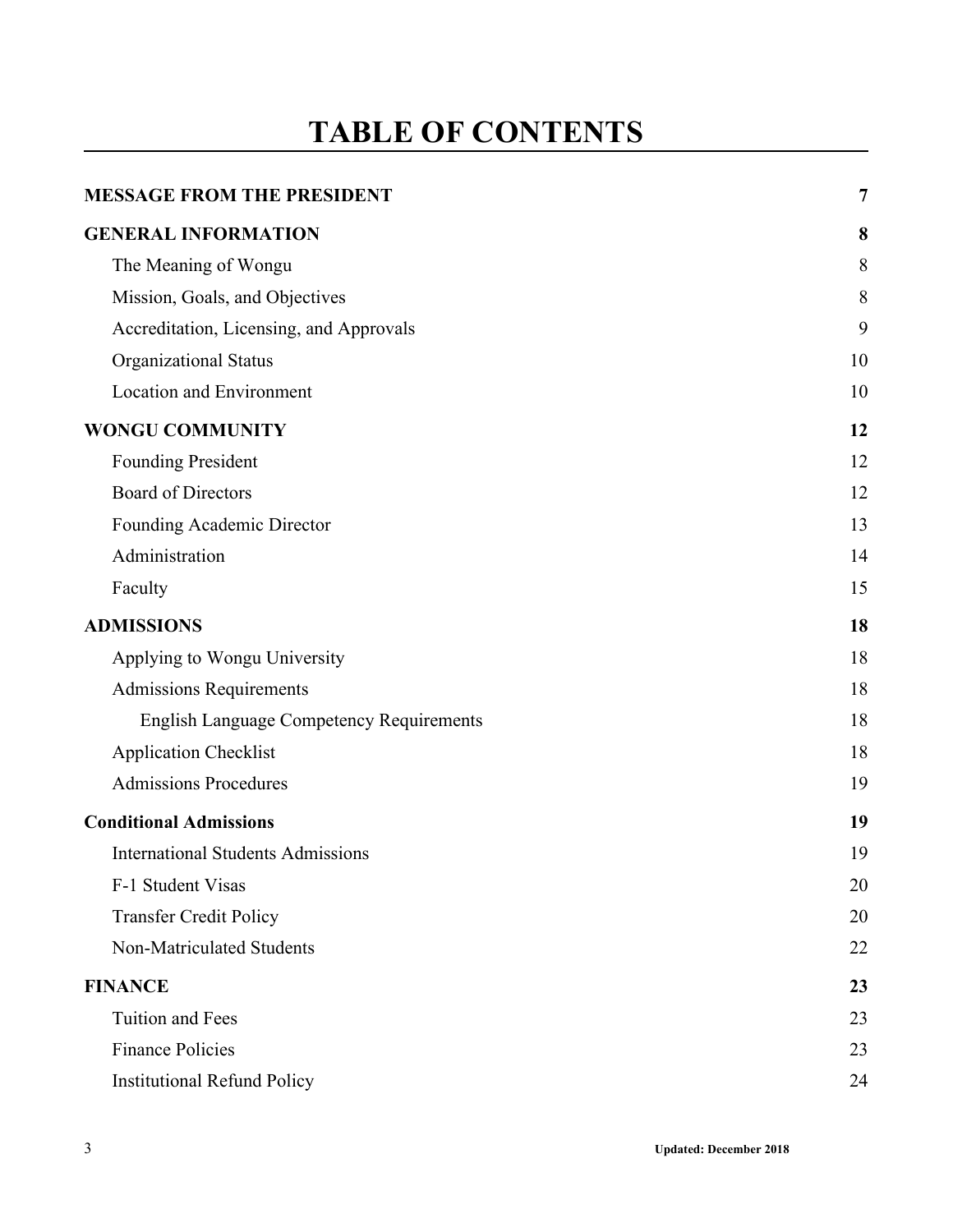| 1098-T Information                                       | 25 |
|----------------------------------------------------------|----|
| Financial Aid                                            | 25 |
| Satisfactory Academic Progress (SAP)                     | 27 |
| Title IV Code of Conduct                                 | 27 |
| <b>PROGRAM</b>                                           | 29 |
| Program Overview: Master of Science in Oriental Medicine | 29 |
| Complete Course List                                     | 30 |
| <b>Didactic Course Descriptions</b>                      | 33 |
| Oriental Medicine                                        | 33 |
| Acupuncture                                              | 36 |
| Herbal Medicine                                          | 39 |
| Western Medicine                                         | 41 |
| Counseling and Communication                             | 45 |
| Ethics                                                   | 45 |
| <b>Practice Management</b>                               | 45 |
| Electives                                                | 46 |
| <b>Clinical Training</b>                                 | 48 |
| <b>Clinic Course Descriptions</b>                        | 50 |
| <b>Institutional Exams</b>                               | 52 |
| Clinic Entrance Exam - Written & Practical               | 52 |
| Clinical Level 1 Exam                                    | 52 |
| Clinical Level 2 Exam                                    | 52 |
| Comprehensive Graduation Exam                            | 52 |
| <b>ACADEMIC POLICIES</b>                                 | 53 |
| <b>Registration and Enrollment</b>                       | 53 |
| <b>Special Requests</b>                                  | 53 |
| Add / Drop                                               | 53 |
| <b>Course Cancellation</b>                               | 54 |
| Attendance                                               | 54 |
| Didactic Class Attendance                                | 54 |
| <b>Intensive Class Attendance</b>                        | 54 |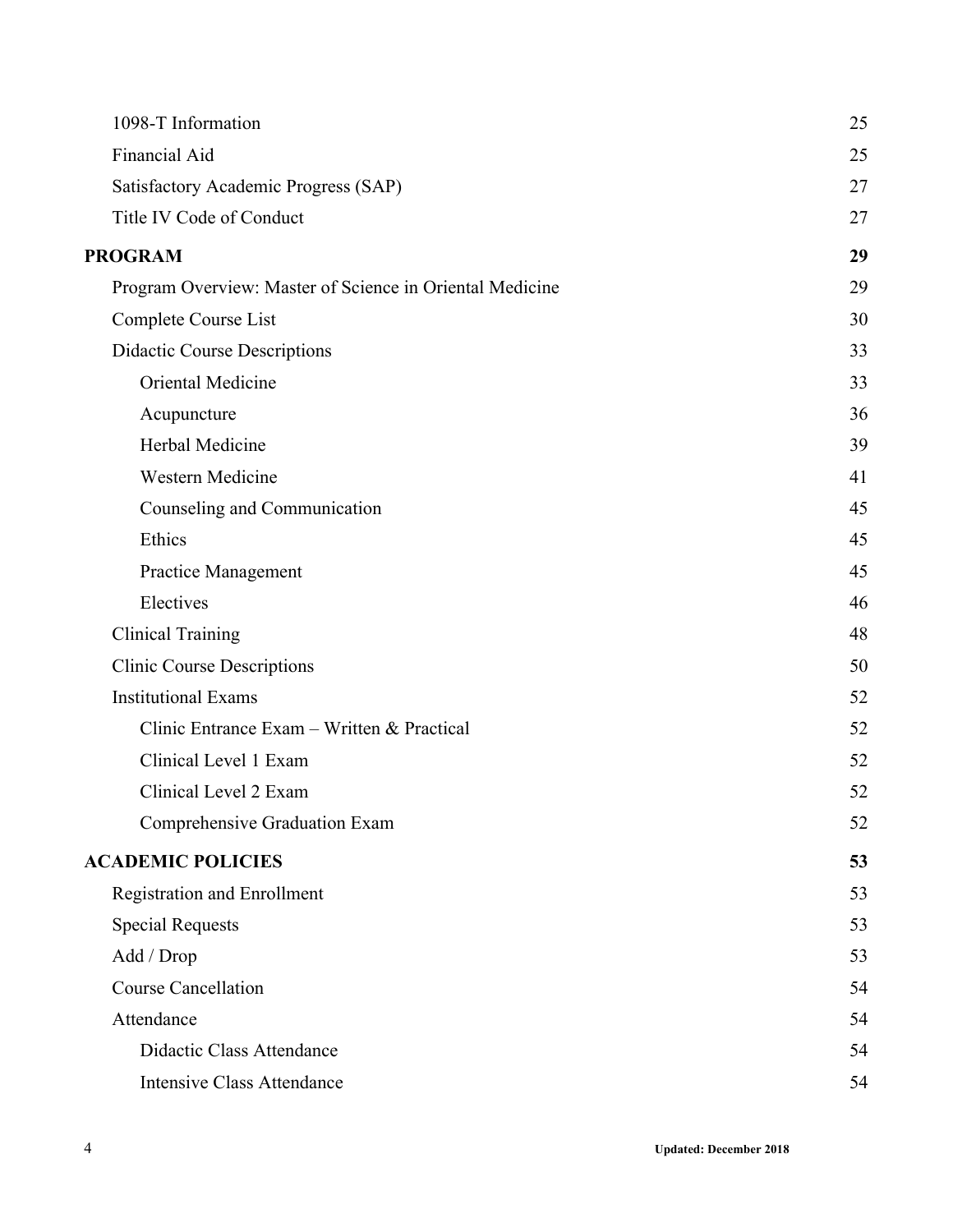| Clinic Course Attendance                      | 54 |
|-----------------------------------------------|----|
| <b>Excused Absences</b>                       | 55 |
| For both Didactic and Clinic courses:         | 55 |
| <b>Unexcused Absences</b>                     | 55 |
| <b>Consecutive Absence Policy</b>             | 56 |
| <b>Grading System</b>                         | 56 |
| Units of Credit                               | 56 |
| Cumulative Grade Point Average (GPA)          | 56 |
| Withdrawal (W)                                | 56 |
| Incomplete Grades (I)                         | 57 |
| Satisfactory Academic Progress (SAP)          | 57 |
| Academic Appeals                              | 59 |
| Withdrawals and Dismissals                    | 59 |
| Readmission                                   | 60 |
| Leave of Absence                              | 60 |
| <b>Graduation Requirements</b>                | 61 |
| Licensure Requirements                        | 61 |
| Transcripts                                   | 62 |
| <b>STUDENT POLICIES</b>                       | 63 |
| <b>Student Records Policy</b>                 | 63 |
| <b>Student Code of Conduct</b>                | 64 |
| <b>Disciplinary Procedure</b>                 | 66 |
| Grievance Procedure                           | 67 |
| Non-Discrimination Policy                     | 67 |
| <b>Diversity Policy</b>                       | 67 |
| Copyright Infringement Policies and Sanctions | 68 |
| Wongu University Campus                       | 69 |
| <b>Disability Services</b>                    | 69 |
| <b>Student Services and Advising</b>          | 70 |
| Career and Alumni Services                    | 70 |
| <b>CAMPUS SAFETY</b>                          | 71 |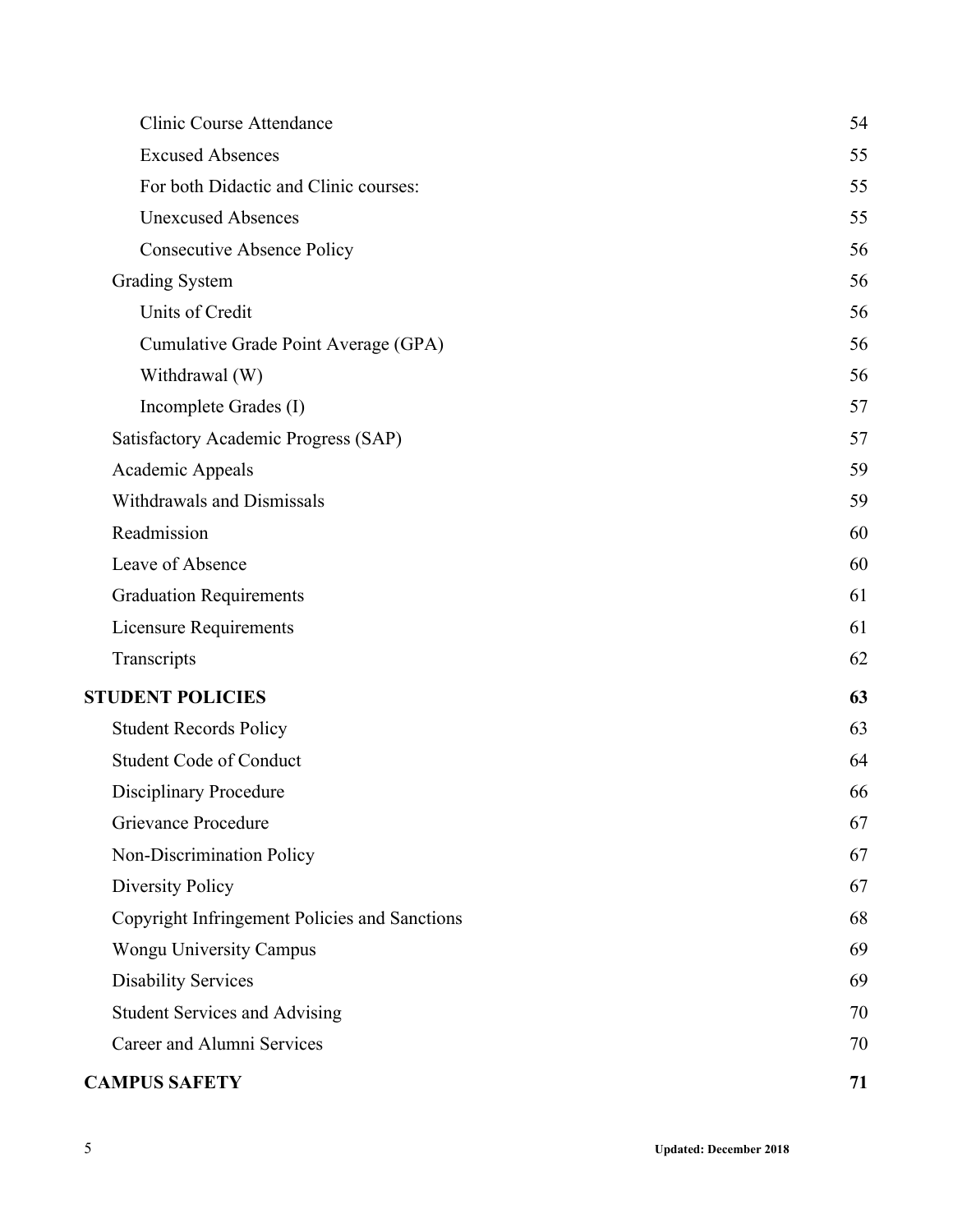| Campus Safety & Security - Clery Act      | 71 |
|-------------------------------------------|----|
| Drug and Alcohol-Free Campus              | 71 |
| Firearm Policy                            | 71 |
| Emergency Action and Fire Prevention Plan | 72 |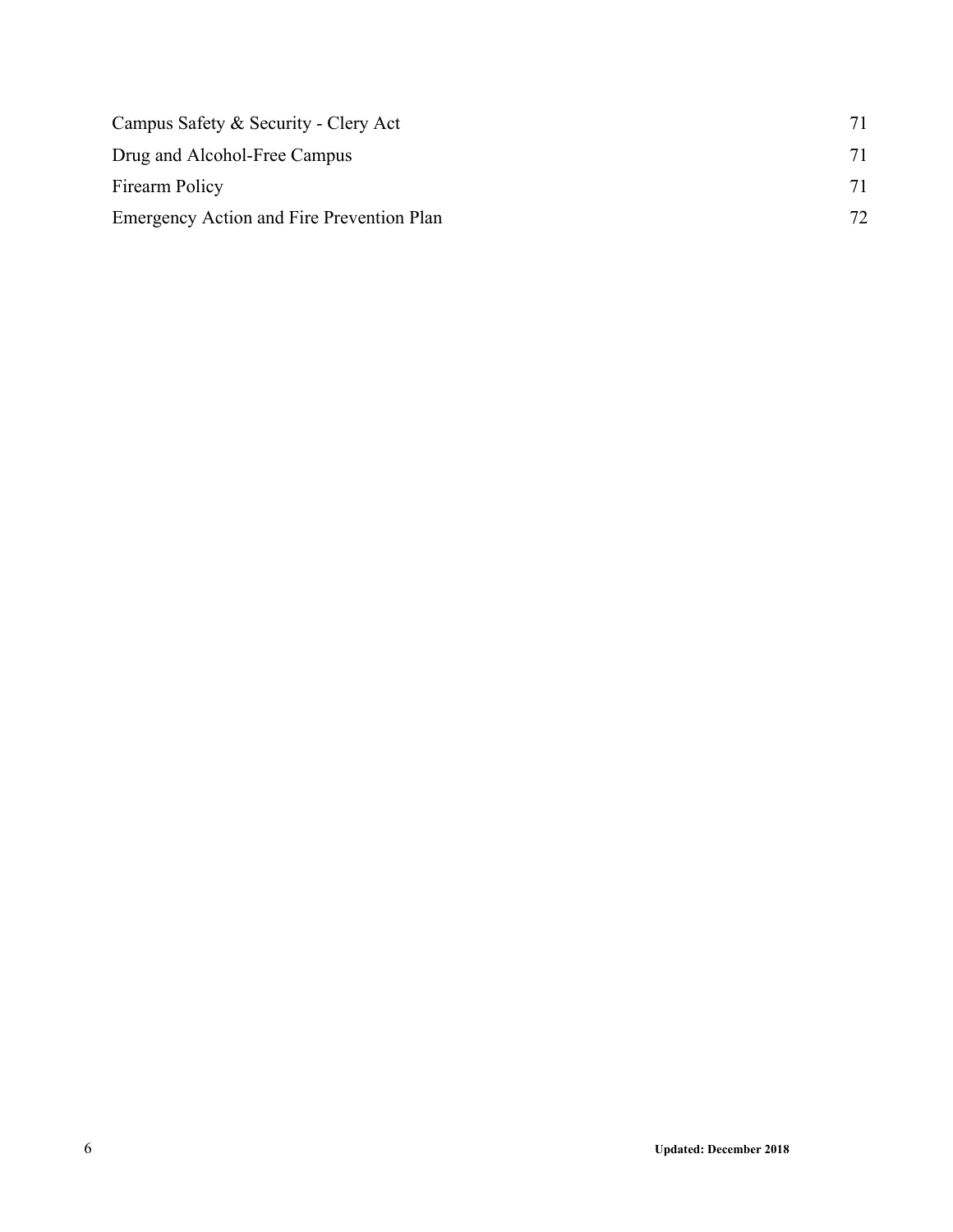<span id="page-6-0"></span>Dear Student,

Welcome to Wongu University of Oriental Medicine! Wongu University is the first and only school of Oriental medicine in the state of Nevada. We are a dynamic community of healers committed to promoting health and well-being through the knowledge and practice of Oriental medicine.

The art and science of healing through Oriental medicine has developed and advanced for over a millennium for countless generations. Wongu University offers a program of study grounded in an understanding of human nature that fosters students' compassion for those who suffer. At Wongu University, we train students on all forms of Oriental medicine, including Korean medicine, as well as Western medicine.

Las Vegas, as an international center for conferences and global engagements, provides an exceptional forum for the advancement of Oriental medicine. Committed to advancing the cooperation of Western and Eastern medicine, faculty, staff, and students work together to that end. Our passion is to promote the health and wellness of people throughout the world through Oriental medicine.

Congratulations on your decision to take on the exciting challenge of becoming a skilled practitioner of Oriental medicine. We wish you all the best for a successful and exciting experience at Wongu University!

Sincerely,

Daniel M. Davies, Ph.D. President & CEO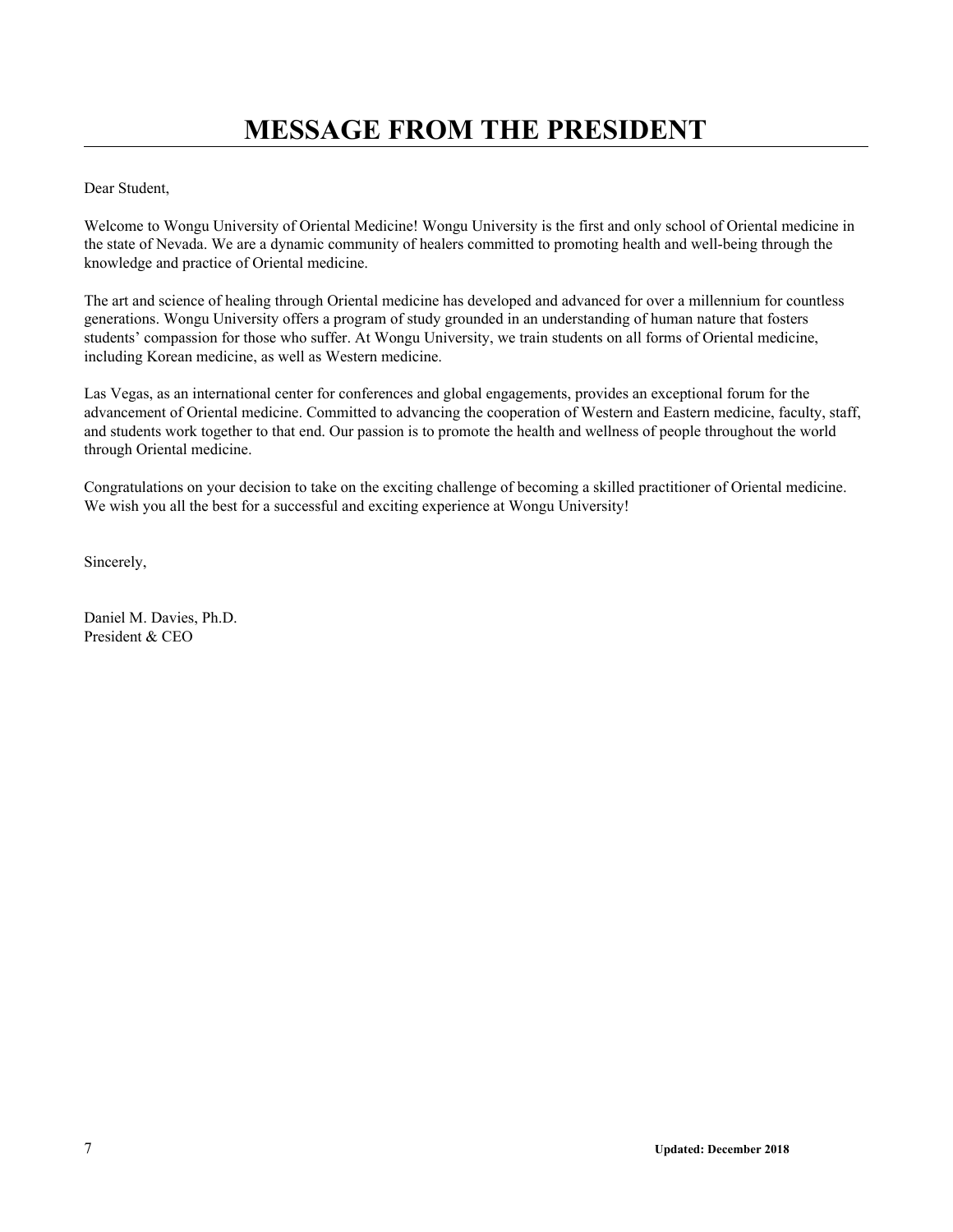# <span id="page-7-1"></span><span id="page-7-0"></span>*THE MEANING OF WONGU*

Wongu (圓球) literally means a "round ball". It represents all elements that exist in nature and suggests the harmony that exists within them and between all people. By extension, it also refers to the origin of life as well as the seeds of Oriental medicine. As is true of all things that are at one with nature, a healer's journey involves achieving balance and harmony in the lives of patients as well as the healer. Coupled with the meaning of Wongu, the University's logo of the three circles represent the traditional *Sam Taegeuk* (three Taiji), a Korean symbol representing heaven, human, and earth. The logo aims to present how the three work together in harmony.

# <span id="page-7-2"></span>*MISSION, GOALS, AND OBJECTIVES*

## **MISSION STATEMENT**

The mission of Wongu University of Oriental Medicine is to educate students to become skilled Oriental medicine practitioners who possess compassion and integrity.

# **PROGRAMMATIC GOALS**

- 1. Further the understanding regarding Oriental medicine with other healthcare communities and the public at large.
- 2. Provide students with a thorough understanding of the theories and systems of traditional Oriental medicine and knowledge of the historical roots.
- 3. Train students in the clinical skills required to apply that knowledge in the safe and effective treatment of patients.
- 4. Enable graduates to function collaboratively as a healthcare provider in the modern healthcare system.
- 5. Train competent practitioners, advocates, and leaders of Oriental medicine.

# **PROGRAM EDUCATIONAL OBJECTIVES**

Graduates of the Wongu University's Master of Science in Oriental Medicine program will be able to:

- 1. Demonstrate a thorough knowledge of traditional Oriental medicine theory and practices in the areas of acupuncture, Oriental herbal medicine, Korean traditional medicine, qi cultivation, and Oriental bodywork.
- 2. Demonstrate knowledge of biomedical clinical sciences, including diagnosis, physical examination, laboratory tests, and procedures.
- 3. Collect the necessary information using traditional Oriental medicine diagnostic methods to formulate a proper Oriental medical diagnosis.
- 4. Create treatment strategies based on the diagnosis and administer treatment plans with appropriate modalities and techniques.
- 5. Plan and execute an effective herbal treatment and understand professional issues related to appropriate herbal management, herb-drug interactions, and consultation.
- 6. Effectively guide patients in a healthy lifestyle, including nutrition and exercise.
- 7. Assess effectiveness and modify treatments according to changes in the patient's presentation.
- 8. Recognize signs and symptoms necessitating referrals to appropriate complementary healthcare providers in the biomedical community.
- 9. Understand and comply with professional, legal, and ethical standards and practices as established by the profession.
- 10. Understand best practices in successful clinic management.
- 11. Participate in community services and incorporate healthy lifestyle and behaviors in their personal lives.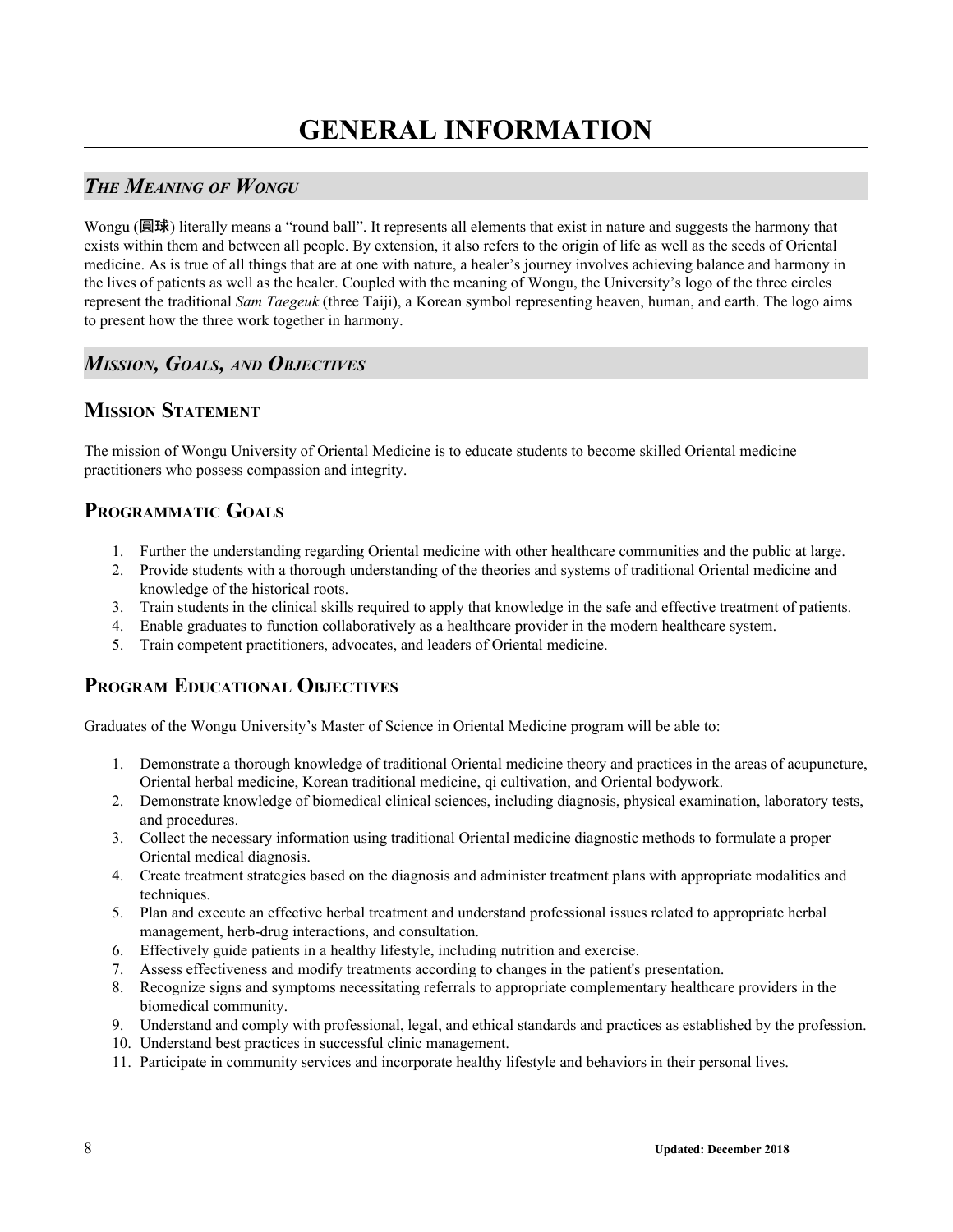### <span id="page-8-0"></span>*ACCREDITATION, LICENSING, AND APPROVALS*

#### **Accreditation Commission for Acupuncture and Oriental Medicine (ACAOM)**

Wongu University of Oriental Medicine has been granted a one-year extension of Pre-Accreditation status for institutional accreditation by the Accreditation Commission for Acupuncture and Oriental Medicine (ACAOM).

The Master's' degree – Oriental Medicine program in English of the Wongu University of Oriental Medicine has been granted a one-year extension of Pre-Accreditation status by the Accreditation Commission for Acupuncture and Oriental Medicine (ACAOM)

ACAOM is the recognized accrediting agency for programs preparing acupuncture and Oriental medicine practitioners. ACAOM is located at: 8941 Aztec Drive, Eden Prairie, MN 55347. Phone: (952) 212-2434. Fax: (952) 657-7068.

www.acaom.org

#### **State of Nevada Board of Oriental Medicine**

Wongu University has been approved by the Nevada State Board of Oriental Medicine as the only higher education institution to offer the Master of Science degree program in Oriental Medicine. For questions, please contact:

Nevada State Board of Oriental Medicine 3191 E. Warm Springs Road Las Vegas, NV 89120 Phone: (702) 675-5326 Fax: (702) 989-8584 http://orientalmedicine.nv.gov/

#### **Commission on Postsecondary Education (CPE)**

Wongu University is licensed to operate in the State of Nevada by the Nevada Commission on Postsecondary Education.

Commission on Postsecondary Education 8778 S. Maryland Pkwy, Suite 115 Las Vegas, NV 89123 Tel: (702) 486-7330 Fax: (702) 486-7340 www.cpe.state.nv.us.

#### **Nevada Senate Bill 393 (SB393)**

In 2015, Nevada Senate Bill 393 was passed, which allows non-Nevada licensed practitioners to teach and supervise at a school of Oriental medicine in Nevada. The Oriental medicine school should have at least candidacy status for institutional accreditation from ACAOM or its successor organization. SB393, therefore, allows Wongu University to have access not only to local OMDs, but also to senior faculty from nearby cities, such as Los Angeles and San Diego. Nevada Senate Bill 393 information can be found at <https://legiscan.com/NV/text/SB393/2015>

#### **Department of Education – Federal Student Aid**

Wongu University's Master of Science in Oriental Medicine degree program is provisionally certified by the U.S. Department of Education to participate in the Title IV Federal Student Aid program through September 30, 2018. Wongu University will be eligible to apply for full certification on June 30, 2018.

#### **Department of Homeland Security – International Recruitment**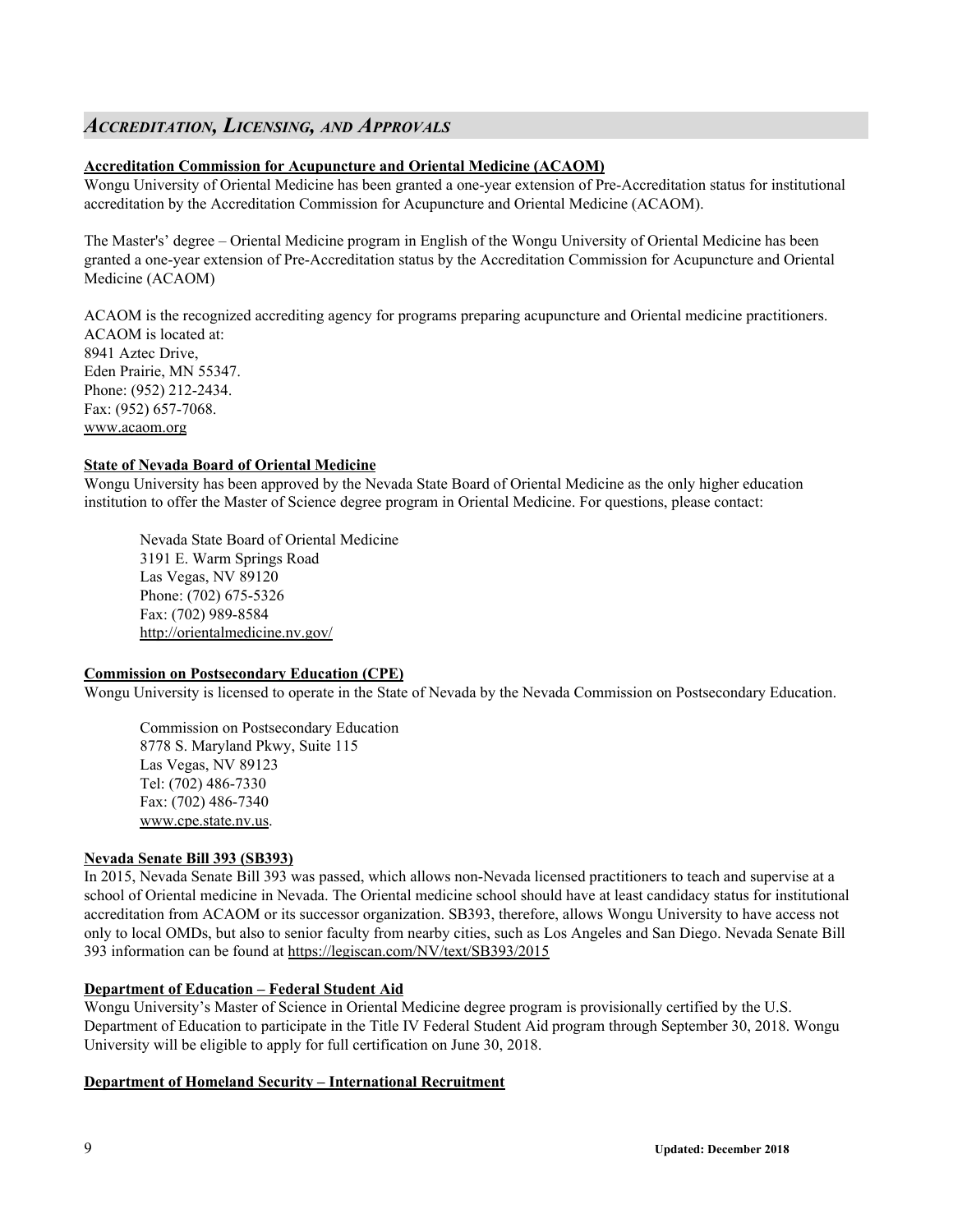Wongu University is a SEVP (Student and Exchange Visitor Program) certified school under the U.S. Department of Homeland Security and is authorized to accept and enroll nonimmigrant students by issuing Forms I-20. Wongu University is also authorized to assist students with an F-1 Visa to transfer in or out of Wongu University.

### <span id="page-9-0"></span>*ORGANIZATIONAL STATUS*

#### **Nonprofit Status**

Wongu University is a post-secondary education institution founded under the laws of the State of Nevada. It is also recognized by the Internal Revenue Service of the U.S. Department of the Treasury as an organization exempt from Federal income tax under Section 501(c)(3) of the Internal Revenue Code. Donations to Wongu University are, therefore, tax deductible.

### <span id="page-9-1"></span>*LOCATION AND ENVIRONMENT*

#### **State of Nevada**

In 1973, Nevada became the first state in the United States to grant licenses to practitioners of Oriental medicine. Among California and 20 other states with schools of Oriental medicine, Nevada stands out as one among only three states recognizing doctors in Oriental medicine (OMDs) as distinguished from licensed acupuncturists. Wongu University, located in this historic state, will emerge as a leader in the advancement of traditional Oriental medicine.

#### **City of Las Vegas**

Las Vegas is a place of global attraction, hosting a variety of international conventions, including world-class exhibitions and conferences for medical professionals on a yearly basis. It provides a myriad of hotel and convention center choices for the gathering of leading practitioners and researchers with convenient distance to the airport. Las Vegas visitors and residents, together with the Wongu University community, can mutually benefit from opportunities arising out of such global assemblies and the exchange of wider knowledge. Easy access to such abundant resources qualifies this city as a premier location for a school of Oriental medicine.

#### **Wongu University's Facilities**

Wongu University has over 12,000 sq. feet in two adjacent buildings to meet the needs of both didactic and clinical education. The two buildings house spacious classrooms, administrative offices, a library, student and faculty lounge areas, kitchens, and the Wongu Health Center. All facilities are conveniently located on 8620 and 8630 S. Eastern Ave, Las Vegas, Nevada, 89123; allowing for students and faculty to use the 110 bus line to travel to campus. In addition, Wongu provides roughly 65 parking spaces for students, faculty, and staff.

Wongu University's structures have been newly renovated. The Wongu Health Center, the only teaching community Oriental medicine clinic in Nevada, has a beautiful meditation room, a patient lounge, an herbal dispensary, administrative and practitioner offices, an intern lounge, and nine professional treatment rooms. Classrooms are fully equipped with teaching aids, including white boards, charts, overhead projectors and screens, anatomical models, and other teaching aids. The classroom used for practicum classes is equipped with 10 treatment tables.

Wireless Internet access is available for use with laptops, along with a copier/printer. Students also have access to and frequently use top-of-the-range clinical equipment in their classes and clinical rotations, including acupuncture beds, e-stimulators, disposable needles, battlefield needles, ear seeds, and moxa.

Wongu University's library offers services to students by providing the most current news and information on Oriental medical. Students are responsible for remaining current on library policies, hours of operations, check-out policies, fines for overdue books, and returning books by deadlines.

Wongu University's business hours are Monday-Friday, 8:30 a.m. to 5:30 p.m. Classes and clinic shifts are available during mornings, afternoons, and in the evenings; for both part-time and full-time students.

While Wongu University does not provide on-campus housing, there are many affordable housing options in the

area. 10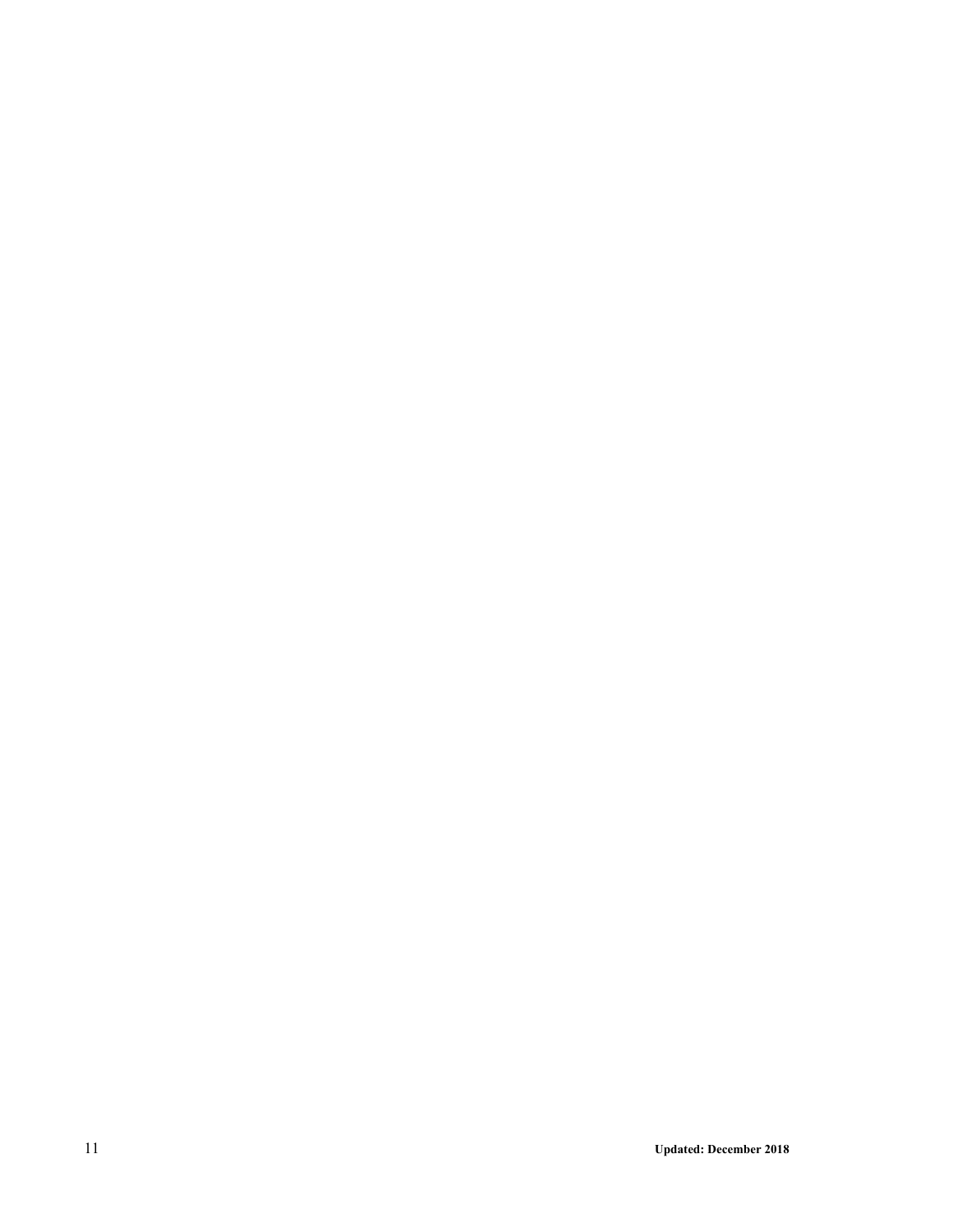# **WONGU COMMUNITY**

<span id="page-11-0"></span>Wongu University is a close-knit school, staffed by dedicated, reputable, and compassionate professionals. Most of Wongu's faculty members have been in practice for over five years, and are well-known professionals in their own fields of practice. Our caring and dedicated professors and staff work diligently to promote a successful student-centered learning experience in both the classrooms and clinic. The professors also actively engage with students to nurture best practices and learning.

# <span id="page-11-1"></span>*FOUNDING PRESIDENT*

#### **Jungsoon Cho, BA**

Rev. Cho is the Founding President of Wongu University of Oriental Medicine and has brought years of administrative leadership experience to Wongu University. He has a Bachelor of Arts in Pastoral Theology from Sun Moon University in Korea, and served as a pastor in Korea. In 2002, he founded the Peace World Medical Company in Korea. From 2005 to 2008, he was the president for both the New Hope Education Foundation and the Ilshim Hospital Foundation in Brazil.

# <span id="page-11-2"></span>*BOARD OF DIRECTORS*

#### **Board Chair: Ki Hoon Kim, DivM, ThD (Hon)**

Bishop Kim is the Regional President of the Universal Peace Federation and Archbishop of the Family Federation for World Peace Unification (FFWPU). Dr. Kim earned his Masters of Divinity degree from the Unification Theological Seminary in New York and received an Honorary Doctor of Theology from Sun Moon University in Korea. He has served as the Bishop of Chicago, where he also founded the Korean Broadcasting Company and became the publisher of the Segye Times weekly Korean newspaper. Bishop Kim has worked tirelessly in leadership and administrative positions for intra- and inter-FFWPU organizations.

#### **Secretary: Michael C. Smith**

Mr. Smith brings his considerable experience and expertise in business, marketing, and public relations to Wongu University of Oriental Medicine. As former President of Baker and Smith Advertising, Michael partnered with one of Madison Avenue's most celebrated creative minds and art directors, Stephen Baker, the author of America's longest running ad campaign, "Let your fingers do the walking", for AT&T. Mr. Smith was also the Partner and President of the public relations and advertising agency Global Image Associates of Washington DC and co-executive producer of several documentaries, including El Salvador Revolution and Romance and One Incoming, narrated by Charlton Heston. Mr. Smith also lends his expertise in nonprofit corporate development and management as former President of two nonprofits, Freedom Leadership Foundation and the American Constitution Committee. Both nonprofits were devoted to improving the human condition through the advancement of freedom and human rights for all people. Mr. Smith is recognized as an award-winning realtor in the RE/MAX Hall of Fame, and is currently the President of a new non-profit project, the American Leadership Alliance.

#### **Treasurer: Katherine Duncan, BS**

Ms. Duncan earned her Bachelor of Science in Business Administration with a major in Management from the University of Las Vegas, Nevada, Lee Business School in 1989. Ms. Duncan has a distinguished career in Las Vegas politics, community service, and business. She has boundless energy, a commitment to quality education, and a passion to improve the quality of life for all people. A resident of Las Vegas, Katherine has been a leading force in developing business opportunities as the founder and president of the Las Vegas Ward 5 Chamber of Commerce. She ran an energetic campaign for Mayor of Las Vegas, losing to Mayor Carolyn Goodman. At an event in 2015, Katherine introduced Mayor Goodman, who commented on Ms. Duncan's ability as a leader whom she respects. Ms. Duncan also possesses exceptional abilities as a leader promoting historic preservation in the African-American community, as well as serving as a leader in the environmental movement.

#### **Samia Burton, MD**

Dr. Burton earned her Medical Degree from Damascus University, Faculty of Medicine, and graduated with honors in 1986. She is licensed as an Internal Medicine Specialist with over 20 years of experience in several states in the United States, including Indiana, Virginia, Maryland, and Washington DC. Dr. Burton is a former chairman of the Internal Medicine Department at Riverview Hospital, and the Medical Director of Geist Primary Care, Urgent Care Center in Indianapolis,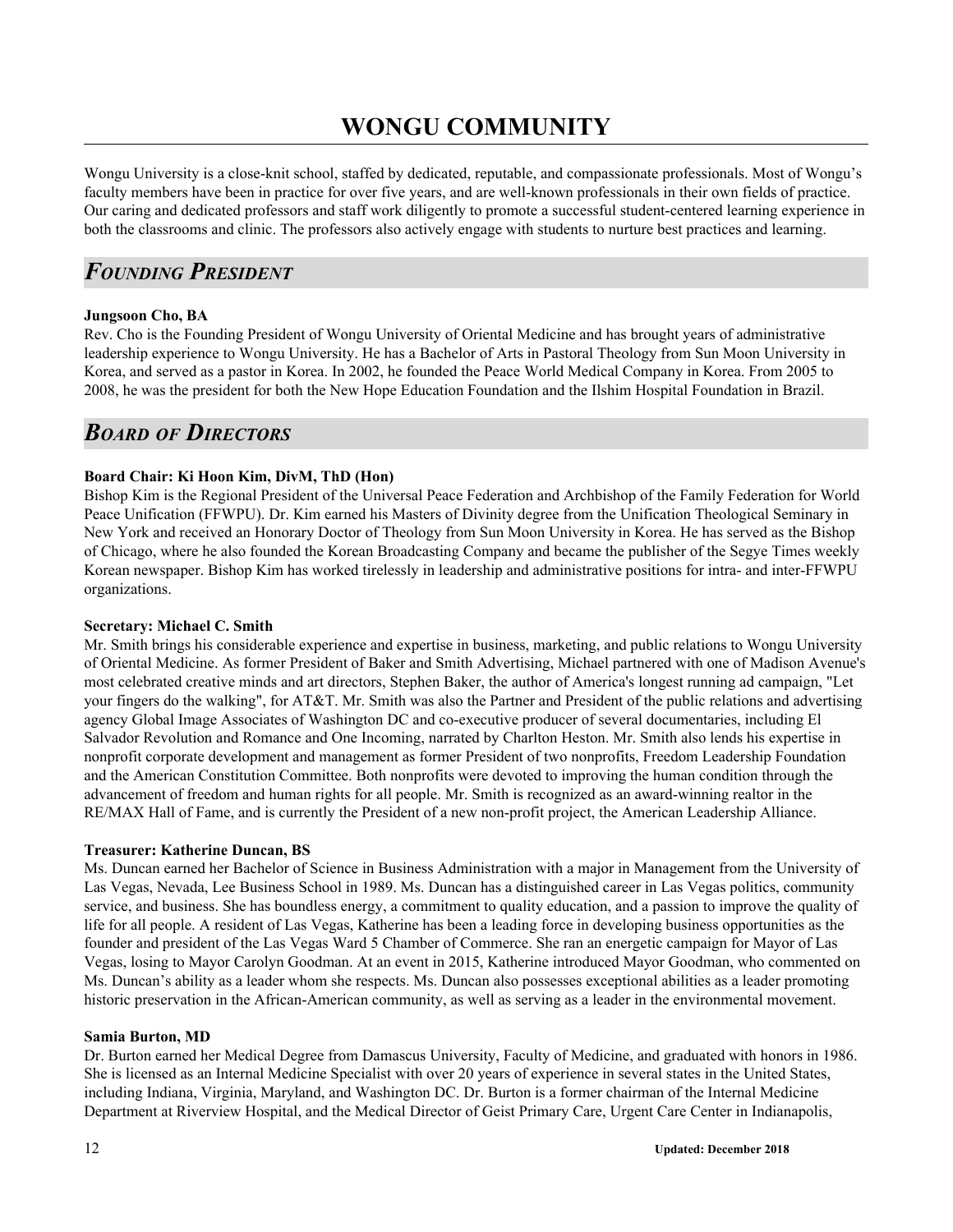Indiana. She resides in Indianapolis and Washington, DC. She is married to U.S. Congressman Dan Burton. In Indiana, she is currently on the medical staff at Riverview Health Hospital, Community Health Network, and Hancock Physicians Network. She practices as a specialist in Internal Medicine and Woman's Health at Riverview Health Hospital. In Washington, DC, she is an Assistant Clinical Professor of Medicine at George Washington University School of Medicine and Health Sciences, since 2013. She has also served as a volunteer faculty member with the George Washington Medical faculty associates.

#### **Fredrick L. Jackson, Ph.D.**

Dr. Jackson earned his Ph.D. in Biomedical Science in 1982 from the University of Texas, Houston. For the last 32 years, Dr. Jackson has been vitally involved in teaching, research, and academic administration. In the 2000-2001 academic year, he was the elected representative of the faculty to the Administration and the Board of Regents for the State of Nevada. His constituencies were the 500 faculty and 40,000 students of the College of Southern Nevada, Las Vegas, NV (CSN). From July 2007 to June 2013, Dr. Jackson served as the Chair of the CSN Biological Sciences Department, which was comprised of 25 full-time and 60 part-time faculty members. He was also responsible for managing its departmental annual budget of about \$4 million dollars. The department served approximately 3,500 students each semester during Dr. Jackson's period of chairmanship.

#### **Fiona Kelley, MSOM, BA, OMD**

Dr. Kelley received her Master of Science in Oriental Medicine from Southwest Acupuncture College in Santa Fe, New Mexico, and is a senior practitioner of acupuncture and Oriental medicine. Her specialties include stress reduction, treatments for anxiety and depression, infertility, pain, sports injuries, digestive disorders, and many more. In addition, Dr. Kelley maintains the following specialties and credentials: National Diplomat in Oriental Medicine, training in Medical Qigong at Xian Hospital in Beijing, and Certification in Advanced Acupuncture from the International Acupuncture Training Center in Beijing. As an active advocate of acupuncture and Oriental medicine, she has served as a member of the Acupuncture and Oriental Medicine Alliance and Acupuncturists Without Borders (AWB), and as former Vice President of the Nevada Oriental Medicine Association. In addition, as a past board member and Vice President of the Nevada State Board of Oriental Medicine, Dr. Kelley has continued her efforts to support the acupuncture profession to further advance acupuncture and Oriental medicine in the State of Nevada.

#### **President & CEO: Daniel Davies, Ph.D.**

Dr. Davies received his Bachelor of Arts from the University of Washington, Masters degrees from both Southern Methodist University and Drew University, and a Doctorate from the Theological Seminary at Drew University. Dr. Davies is the author of a book and numerous peer-reviewed journal articles, and is a frequent presenter at academic conferences. His book, The Life and Thought of Henry G. Appenzeller: Missionary to Korea: 1852-1902 (Edwin Mellen Press, 1987), is considered a major contribution to the study of mission work in Korea and the development of Korean society. He served as a tenured Associate Professor of Religious Studies and Director of the International Department at Sun Moon University (Korea) and, later, served on the Executive Development Committee at Cheongshim International Academy (Korea). Having lived many years in Korea, he has been a strong advocate of the benefits of traditional Oriental medicine and is an ex-officio member of the board.

# <span id="page-12-0"></span>*FOUNDING ACADEMIC DIRECTOR*

#### **Yeaji Suh, Ph.D., MSOM, OMD, L.Ac (California)**

Dr. Suh is the Founding Academic Director of Wongu University. She received her MA and PhD from UCLA prior to obtaining her MSOM degree from Samra University of Oriental Medicine. She has taught and lectured at numerous universities, including UCLA and USC, and has an extensive list of publications on research and translation. As an experienced administrator, Dr. Suh has also held numerous administrative and academic posts at regionally accredited universities as well as Oriental medicine schools. She has represented Oriental medicine schools in various capacities and has worked with both intra and inter Oriental medicine organizations. Dr. Suh teaches courses in Oriental medicine, Acupuncture, and Herbology. She currently serves as the Director of Research.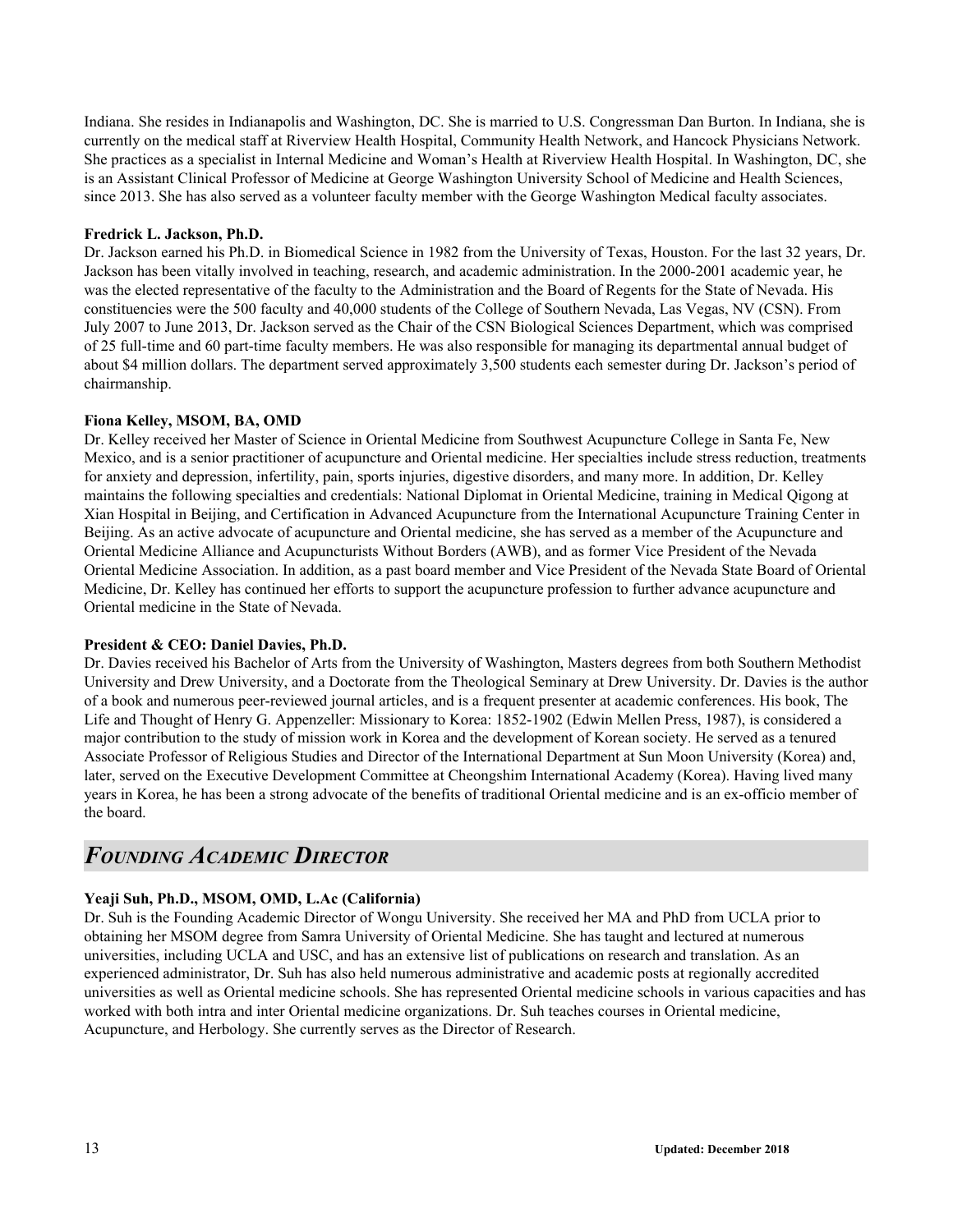## <span id="page-13-0"></span>*ADMINISTRATION*

#### **Daniel Davies, Ph.D.**

President & CEO [pr](mailto:president@wongu.org)esident@wongu.org

**Chalaiporn Iamsirithaworn, MD (Thailand), MAOM, LAc** Academic Dean chalai@wongu.org

#### **Vim Osathanugrah, MS, MA, DAOM, OMD** Clinic Dean vimo@wongu.org

#### **Lisa Sequera, MAEd**

Director of Admissions & Marketing Human Resources Student Services lsequera@wongu.org

### **Carolyn Yanai, BS**

Chief Financial Officer accounting@wongu.org

#### **Dominique Macalinao, BA**

Associate Academic Dean Library Coordinator dmacalinao@wongu.org

#### **Chau Nguyen**

Registrar Financial Aid Officer cnguyen@wongu.org

#### **Takanori Nathan Yanai, BA** Facilities Manager tnyanai@wongu.org

**Josh Yanai, BS** IT & Communications Officer Financial Assistant tjyanai@wongu.org

#### **Deborah Fiala, BA**

Admissions Coordinator International Student Coordinator djfiala@wongu.org

## **Sunhee Davies, D.Min**

Office Manager Community Outreach Coordinator smoon@wongu.org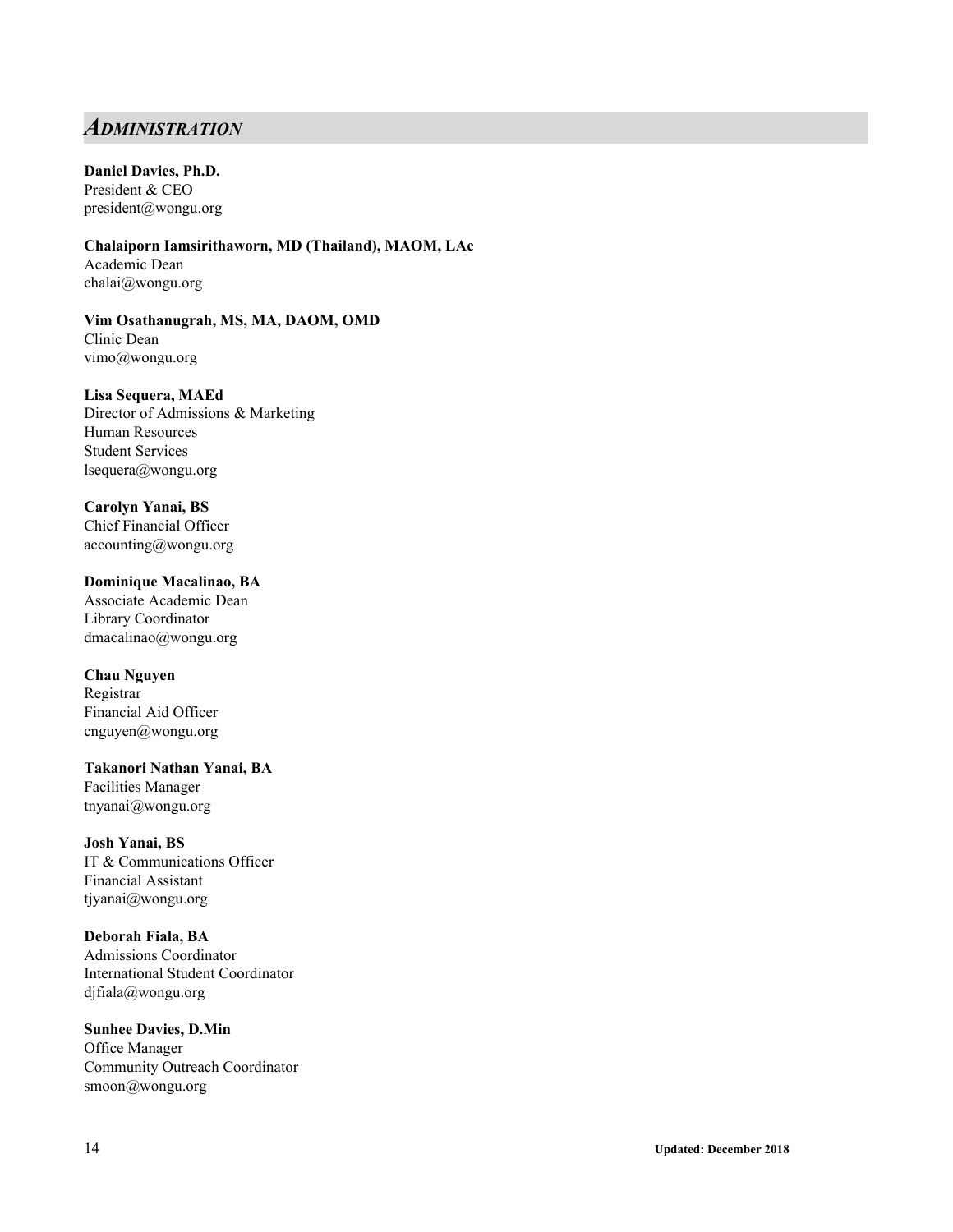**Lorna Gadon-Todd** Clinic Manager [ltodd@wongu.org](mailto:ltodd@wongu.org)

#### **Yeaji Suh, Ph.D., MSOM, OMD, LAc (California)**

Director of Research ysuh@wongu.org

# <span id="page-14-0"></span>*FACULTY*

#### **Nancy Brandt, DVM, CVC, CVA**

DVM, University of Minnesota Veterinary Medical School

CVA, Certified Veterinary Assistant, Nevada

● **Teaches courses in:** Acupuncture, Western Medicine

#### **Hyung-Bong Cha, MSOM, LAc (California)**

MSOM, Southern California University of Acupuncture and Oriental Medicine LAc, California

- **● Teaches courses in:** Acupuncture, Herbology, Oriental Medicine
- **Practices in the clinic**

#### **Michelle Dahan, MS, LMFT**

MS, Counseling, University of Phoenix

LMFT, Licensed Marriage and Family Therapist, Nevada

**● Teaches courses in:** Western Medicine

#### **Daniel Davies, Ph.D.**

Ph.D., Theological Seminary, Drew University

**● Teaches courses in:** Oriental Medicine Philosophy

#### **Desta Dibaba, MS**

MS, Applied Physics, Punjabi University, India

**● Teaches courses in:** Western Medicine

#### **Michael Ferris, MSTOM, OMD, LAc (California)**

MSTOM, Pacific College of Oriental Medicine OMD, Nevada LAc, California ● **Teaches courses in:** Acupuncture, Oriental Medicine

#### **Chalaiporn Iamsirithaworn, MD (Thailand), MSAOM, LAc**

MD, Mahidol University, Thailand MSAOM, South Baylo University LAc, California

- **Teaches courses in:** Acupuncture, Herbology, Oriental Medicine, Western Medicine
- **Practices in the clinic**

# **Doris Johnson, MS, MA, LAc (California)**

MSTCM, Yo San University MA, African Area Studies, University of California LAc, California Dipl Ac (NCCAOM)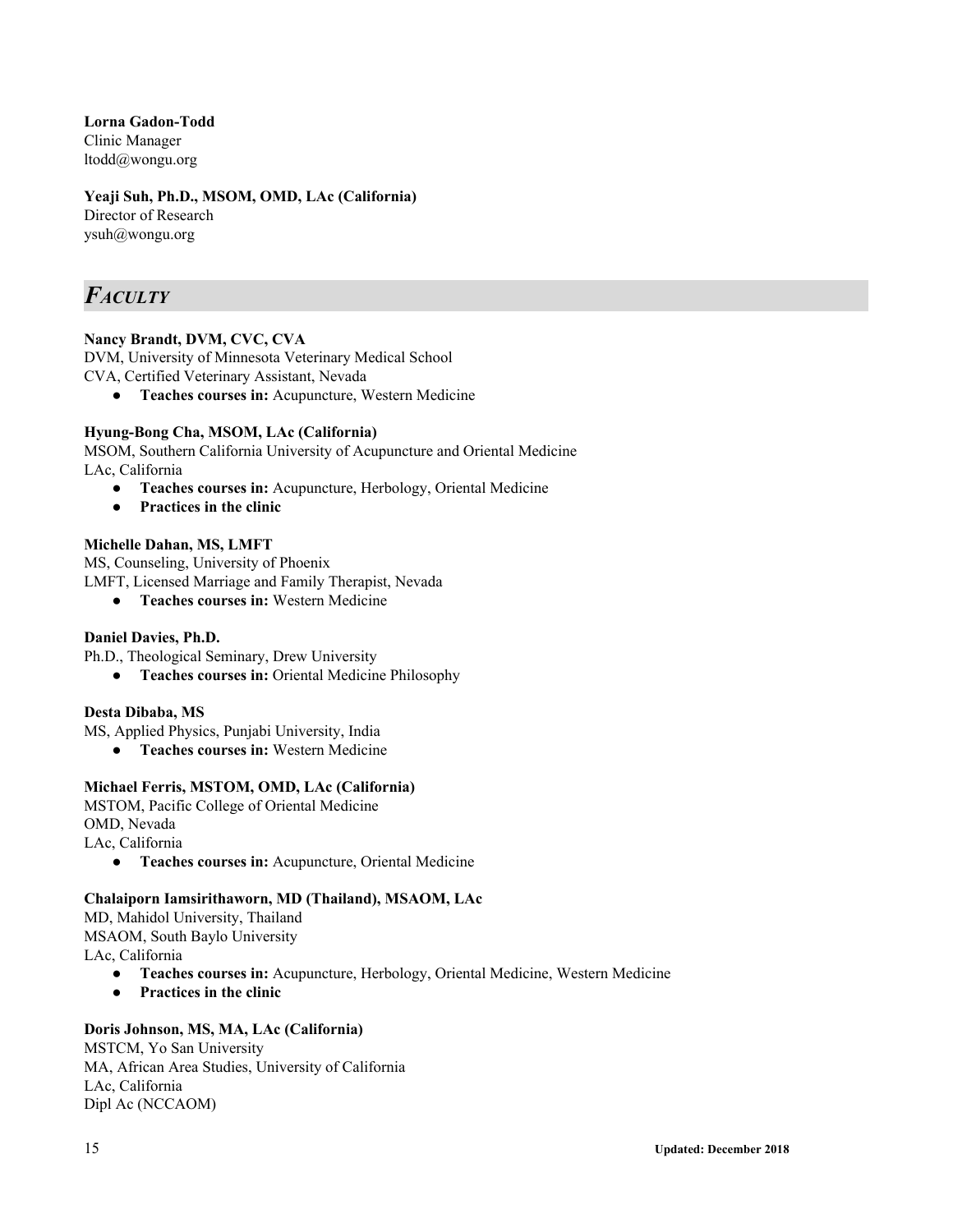#### Dipl CH (NCCAOM)

- **● Teaches courses in:** Acupuncture, Herbology, Oriental Medicine
- **● Practices in the clinic**

#### **Rachel Kohl, MSTOM, OMD, LAc (California)**

MSTOM, Pacific College of Oriental Medicine OMD, Nevada LAc, California

**● Teaches courses in:** Acupuncture, Oriental Medicine

#### **Anita Lanier, MA, MTOM, OMD, LAc (California)**

MA, Education (ITEC), San Francisco State University MTOM, Emperor's College of Oriental Medicine OMD, Nevada LAc, California Dipl OM (NCCAOM) Dipl ABT (NCCAOM)

**● Teaches courses in:** Acupuncture, Herbology, Oriental Medicine

#### **Yoojin Lee-Sedera, ND, MSOM, OMD**

ND, National College of Natural Medicine MSOM, Wongu University of Oriental Medicine OMD, Nevada

**● Teaches courses in:** Oriental Medicine

#### **Pasanan Marinpong, DVM (Thailand), MSAOM, LAc**

DVM, Chulalongkorn University, Thailand MSAOM, South Baylo University LAc, California

● **Teaches courses in:** Acupuncture, Herbology, Oriental Medicine

#### **Jin-Hong Ngan, MSOM, LAc (Illinois)**

MSOM, Midwest College of Oriental Medicine LAc, Illinois

- **● Teaches courses in:** Acupuncture, Herbology, Oriental Medicine
- **● Practices in the clinic**

#### **Chau Nguyen**

Shaolin Tai Chi Cultural Center ICMAC, Taiji Women's Hands and Weapons Division (2011, 2012, 2015) Shaolin Cultural Festival, Women's Taiji/Kungfu Division (2013)

**● Teaches courses in:** Taiji, Qigong

#### **Vim Osathanugrah, MS, MA, DAOM, OMD, LAc**

MATCM, Yo San University MS, Environmental Science, Chulalongkorn University, Thailand MA, Education Administration, California State University of Los Angeles DAOM, Emperor's College of Traditional Oriental Medicine OMD, Nevada

LAc, California

- **● Teaches courses in:** Acupuncture, Oriental Medicine
- **● Practices in the clinic**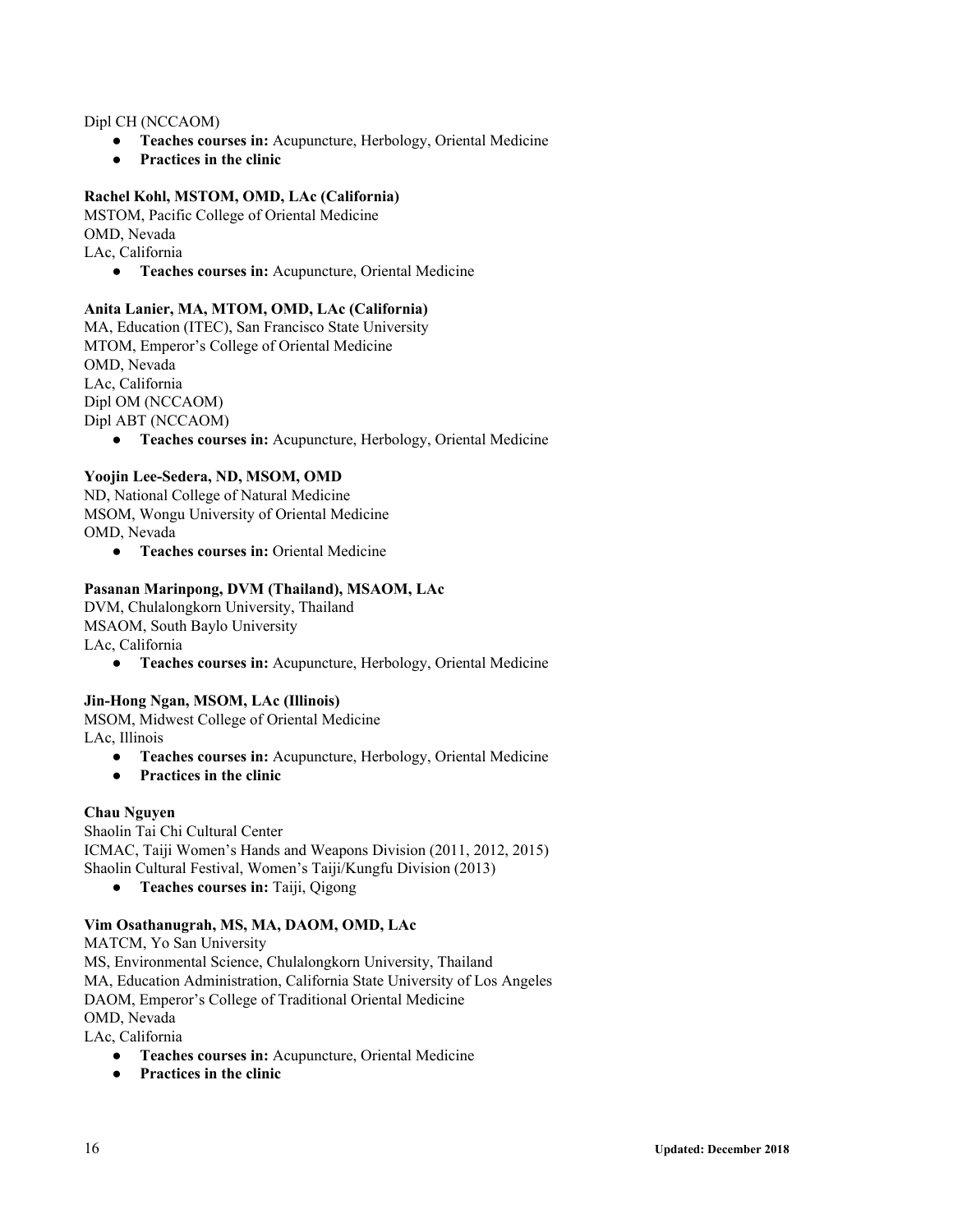#### **Soonju Park, DAOM, LAc**

DAOM, South Baylo University MSAOM, South Baylo University LAc, California

**● Teaches courses in:** Acupuncture

#### **Nicole Phillips, MSN, RN**

MSN, Nursing Education, Ferris State University

RN, Registered Nurse, Nevada

**● Teaches courses in:** Western Medicine

#### **Shannon Purtell, MSAOM, LAc**

MSAOM, Bastyr University LAc, California

- **● Teaches courses in:** Oriental Medicine
- **● Practices in the clinic**

#### **Matthew Roderick, MSTOM, OMD, LAc**

MSTOM, Pacific College of Oriental Medicine OMD, Nevada LAc, California

**● Teaches courses in:** Oriental Medicine

#### **Susie Rosenberger, MSTOM, OMD, LAc**

MSTOM, Pacific College of Oriental Medicine OMD, Nevada LAc, California

**● Teaches courses in:** Herbology, Oriental Medicine

#### **DuWayne Steele, MSOM, OMD**

MSOM, Wongu University of Oriental Medicine OMD, Nevada

**● Teaches courses in:** Acupuncture

#### **Angela Stueber, MSAOM, OMD**

MSAOM, Bastyr University OMD, Nevada Dipl Ac (NCCAOM) Dipl CH (NCCAOM)

- **● Teaches courses in:** Acupuncture, Herbology, Oriental Medicine
- **Practices in the clinic**

#### **Douglas Walton, MS**

MS, Biochemistry, University of Nevada, Reno

**● Teaches courses in:** Western Medicine

#### **Hongpeng Wang**

33rd Generation Shaolin Master, Songshan Shaolin Temple, China Zhenglei Chen Taiji School, China Dan 6, 6th Degree Black Belt Golden State International Wushu Champion (2011) CPAA International Arts Festival (2006) The Second World Traditional Wushu Championships (2006)

**● Teaches courses in:** Taiji, Qigong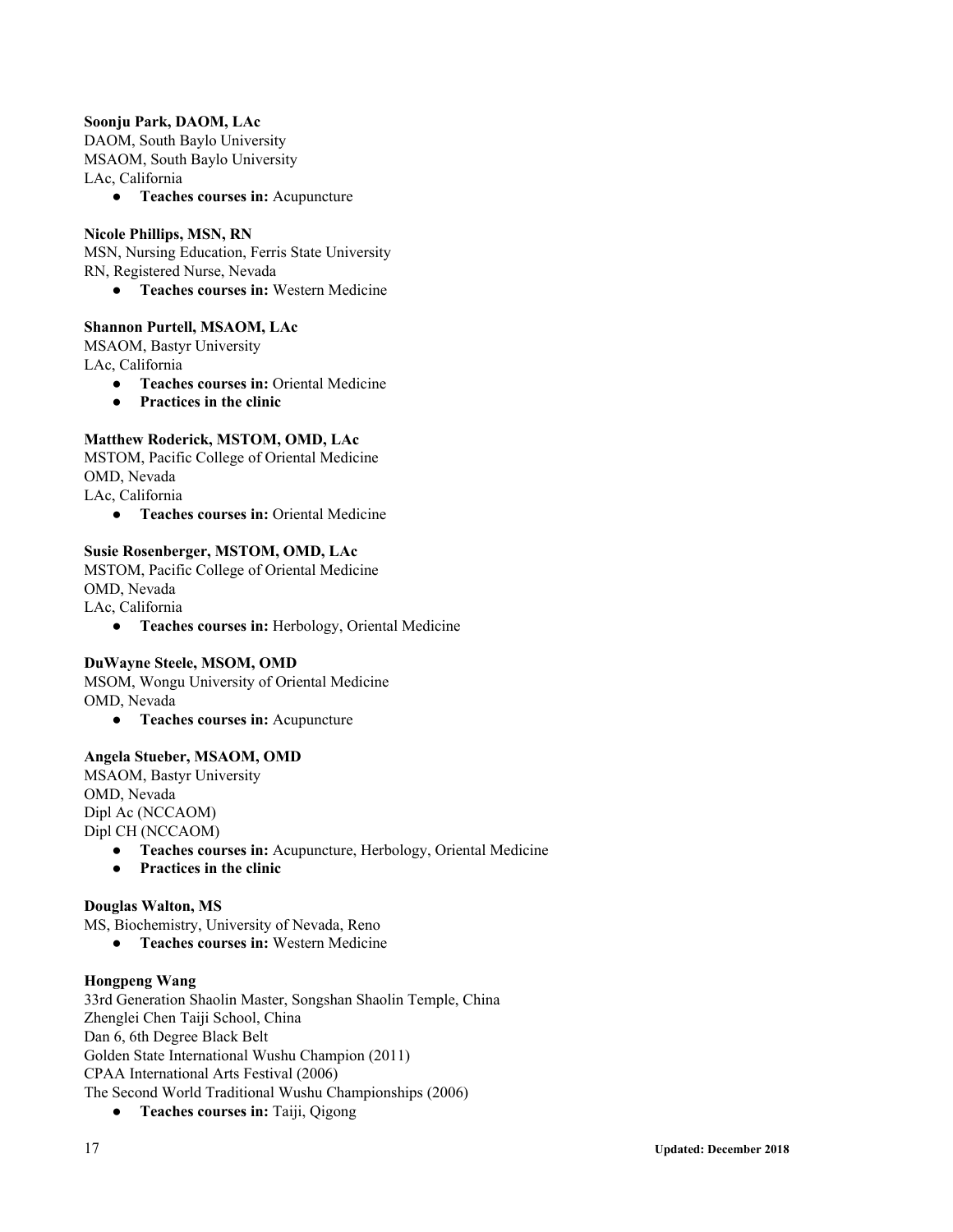# <span id="page-17-1"></span><span id="page-17-0"></span>*APPLYING TO WONGU UNIVERSITY*

Wongu University operates on a quarterly academic term system and accepts applications on a rolling basis. New students are encouraged to apply during the Fall and Spring terms as introductory courses in Oriental medicine, acupuncture, and herbology are offered during those terms. The admissions committee reviews and renders decisions as applications are submitted. Wongu encourages applicants to submit the required applications materials as soon as possible and at least 30 days prior to the start date of a new term. Wongu University's academic calendar is included in this handbook.

Wongu will accept the completed application form and all supporting materials from candidates by mail, e-mail, or in person. Letters of recommendation, TOEFL scores, and official transcripts must be sealed and sent by the issuing individual or institution directly to Wongu. The application fee is \$100.00, payable in check to Wongu University. Applicants are encouraged to confirm receipt of application materials by contacting the Admissions Office.

Wongu University Admissions Phone: (702) 463-2122 Email: start@wongu.org

## <span id="page-17-2"></span>**ADMISSIONS REQUIREMENTS**

- 1. A four-year bachelor's degree from an institution accredited by an agency recognized by the U.S. Secretary of Education.
- 2. A cumulative grade point average of 2.75 or above on a 4.0 scale.
- 3. Students who were educated outside the United States must meet the same admissions requirements as U.S.-educated applicants. Credentials must be equivalent to those of U.S.-trained applicants and will need to be formally evaluated by an independent credentials evaluation agency before the application can be formally considered. International institutions' transcripts must be submitted with the appropriate translation and equivalency analysis from a recognized agency that is a member of The National Association of Credential Evaluation Services (NACES), such as World Education Services (www.wes.org), or Educational Records Evaluation Services (www.eres.com). A list of approved agencies can be found on the National Association of Credential Evaluation Services website: www.naces.org.
- 4. Students who were educated outside the United States in a program conducted in a language other than English must successfully demonstrate written and oral competency in English. Please see requirements below.

# <span id="page-17-3"></span>**ENGLISH LANGUAGE COMPETENCY REQUIREMENTS**

Before applying for admissions into the program, students are required to have taken the Test of English as a Foreign Language (TOEFL) and provide documentation of their test scores. The student must score at least 61 on the TOEFL internet-based test (iBT), which also requires a minimum speaking exam score of 26 and a minimum listening exam score of 22, or a level 6 on the International English Language Testing Systems (IELTS) exam.

# <span id="page-17-4"></span>**APPLICATION CHECKLIST**

- 1. An official transcript from each college/university previously attended. Academic transcripts must be sent directly from the institution to the attention of the Admissions Office.
- 2. Two letters of recommendation. At least one letter should be from an academic professional. They should list the student's strengths and character traits and why they recommend the student's admission to the University. Recommendation letters must be sent directly from the individual to the Admissions Office.
- 3. Personal statement (500 words minimum) describing the path that led the student to choose Oriental medicine as a profession, including the student's philosophy and goal as a healthcare professional.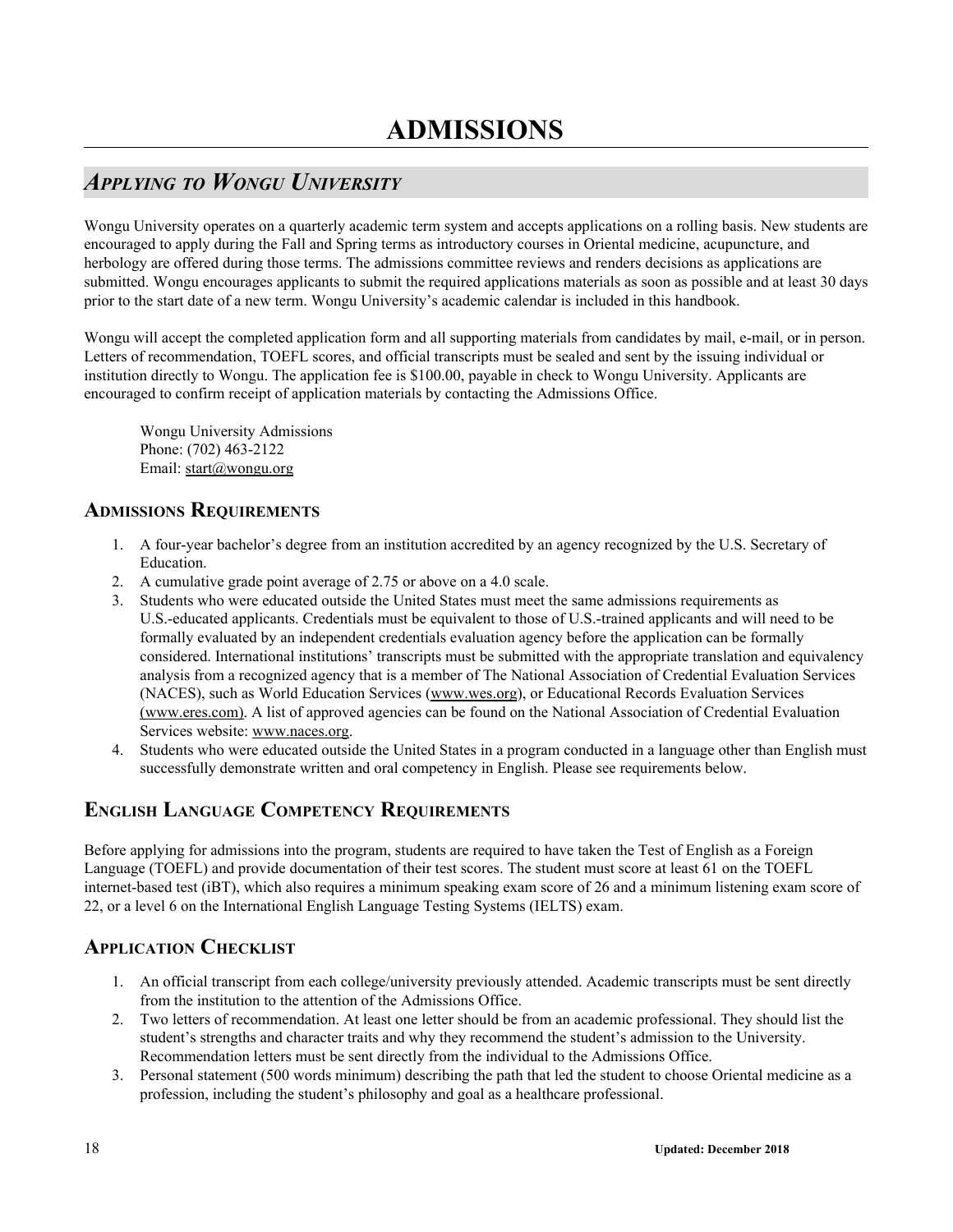4. Resume or Curriculum Vitae (CV).

#### **Note to Applicants:**

- All forms must be downloaded from Wongu University's official website: www.wongu.org.
- All documents must be sent together, except the official transcript(s) and the recommendation letters, which must be sent to Wongu University directly from the issuing institution or individual.
- Information submitted by the applicant for admission to Wongu University must be complete and accurate.
- Information submitted by the applicant will be considered and treated as strictly confidential.
- Application instructions not present in this document will be made available online at www.wongu.org.
- Any questions regarding the application process should be directed to: start@wongu.org.

## <span id="page-18-0"></span>**ADMISSIONS PROCEDURES**

#### **1. Application Review**

In evaluating applicants, many factors are taken into consideration, including prior academic achievement, professional experience, recommendations, other noteworthy accomplishments, personal character, and future potential.

#### **2. Admissions Interview**

After Wongu has received the prospective student's application, the Admissions Office will contact the student to schedule an admissions interview. The interview may take place in person, by phone, or via the Internet. The admissions interview allows the student to acquire additional information about Wongu University and gives the Admissions Office the chance to get to know the applicant.

#### **3. Admissions Decision**

The student will be notified in writing of the University's decision within two (2) weeks of the interview.

### <span id="page-18-1"></span>**CONDITIONAL ADMISSIONS**

A prospective applicant may be admitted with a "Conditional Admissions" status when the applicant has demonstrated that the applicant is admissible, even though all the necessary documentation has not been provided, such as when an international student requires extra time to obtain official transcripts from a foreign institution. The prospective applicant will have no more than 180 days, or two academic terms, to provide the missing documentation. Upon receipt and review of the missing documentation, full admission will only be granted after review and approval by the Academic Dean.

An applicant may also be admitted with a "Conditional Admissions" status if the applicant has not met the required cumulative grade point average of 2.75. The applicant must have at least a 2.0 GPA to be considered as a conditional applicant. Once the applicant has been accepted conditionally due to academic reasons, the applicant must receive a cumulative GPA of 2.75 or above during their first term to remain in the program. By the end of the first term, if the conditionally admitted student has not met the GPA requirement of 2.75 or above requirement, the student may be dismissed from the program.

If all outstanding conditions for admission are not met by the end of the second term of enrollment, the student may be deemed ineligible for admission. The prospective applicant may reapply for admission once the necessary requirements have been met.

### <span id="page-18-2"></span>**INTERNATIONAL STUDENTS ADMISSIONS**

Wongu University has been approved by the Department of Homeland Security to issue I-20 forms to international students. To begin the process, each prospective international student must contact the Admissions Office regarding preparation of the student VISA.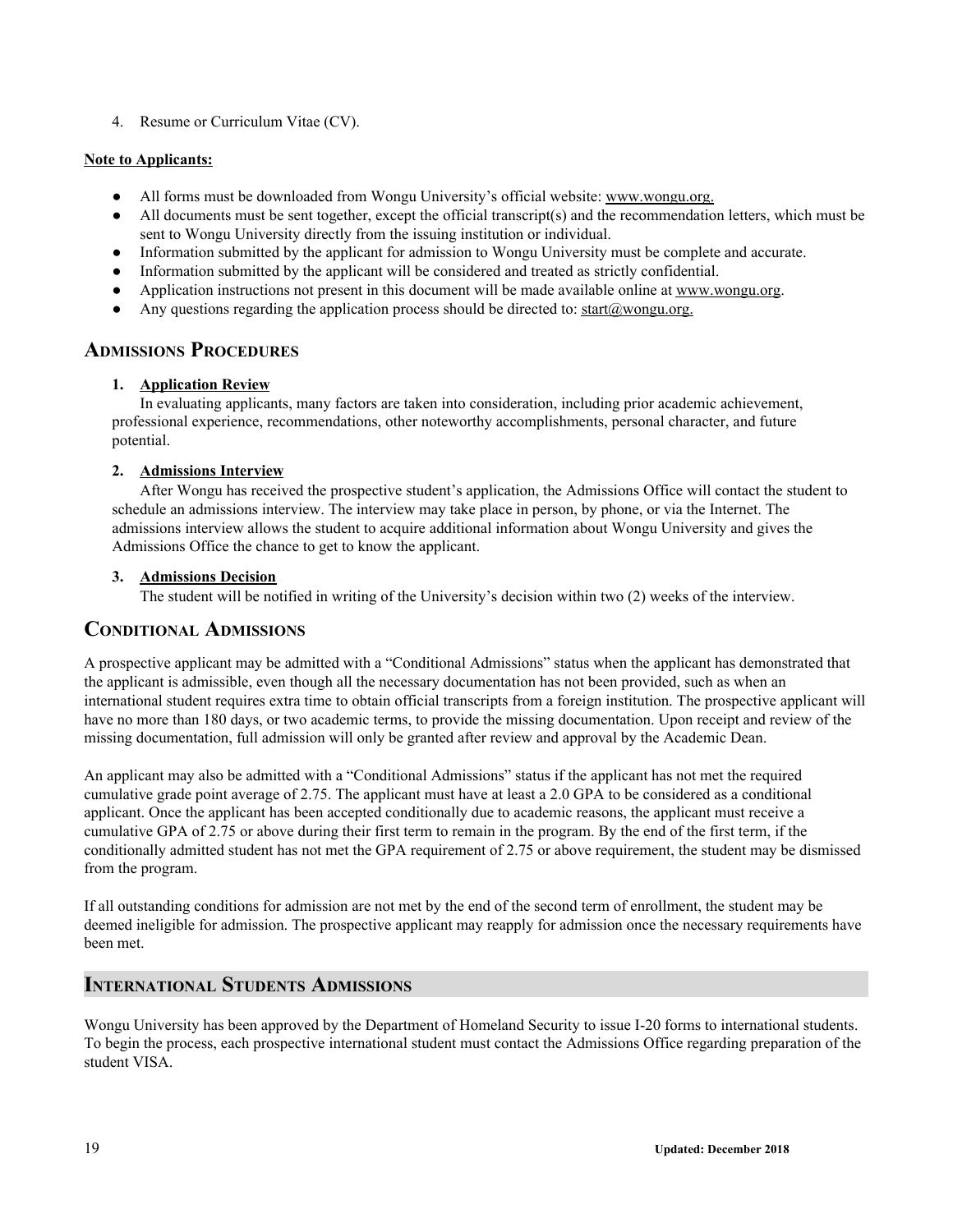Once admitted, international applicants must:

- 1. Submit a completed Wongu University I-20 Request Form.
- 2. Submit evidence of possessing financial resources to complete the first year of the academic program which is estimated to be \$30,000.00. This estimated amount accounts for tuition, fees, and living expenses. Financial evidence includes bank balance statements and/or an official letter from the bank stating financial guarantee. Financial verification documents must have been issued within the last six months to be valid.
- 3. If student is being sponsored, an Affidavit Form must be submitted from the student's sponsor(s).
- 4. Submit a copy of passport of student and any dependents.
- 5. Comply with laws, rules and regulations of the United States Citizenship and Immigration Services (USCIS).

If an international student is accepted in the Master's Degree program, an I-20 will be issued to assist the student in obtaining an F-1 student visa. No fee is charged for issuing the I-20 for the first time. It is the student's obligation to inform the University of address changes since the University must be able to contact the student at any time; otherwise, the enrollment of student will be suspended as required by Federal law.

# <span id="page-19-0"></span>*F-1 STUDENT VISAS*

# **TRANSFER-I<sup>N</sup>**

Accepted students who are currently studying in the United States with an F-1 Visa and are transferring to Wongu University of Oriental Medicine must do the following:

- 1. Submit completed Wongu I-20 Request Form.
- 2. Provide Wongu with the contact information of the DSO at previous school.
- 3. Provide current Form I-20 and Form I-94, "Arrival/Departure Record," to Wongu DSO.
- 4. Report to Wongu's DSO within 15 days of Transfer.

# **TRANSFER-OUT**

International students currently enrolled at Wongu University with an F-1 Visa and are transferring to another education institution in the United States must do the following:

- 1. Obtain admission at the new school.
- 2. Submit completed Wongu SEVIS Transfer-Out Form.
- 3. Provide Wongu with the contact information of the DSO at new school.
- 4. Provide Wongu with a copy of the official acceptance letter to new school.

5. Visit new school's International Student Office to complete the transfer. The transfer must be completed no later than 15 days from the start date of the new school.

# <span id="page-19-1"></span>*TRANSFER CREDIT POLICY*

## **TRANSFER STUDENTS**

Wongu accepts transfer students in good standing (a minimum cumulative GPA of 2.75) who meet Wongu University's admissions requirements. Transfer students must follow the same application and admissions procedures as required of new students. In addition, they must complete a minimum of 120 units/credits and 100 percent of their clinical training at Wongu University.

Transfer students from foreign institutions must have their educational credentials evaluated by a credential evaluation agency that is a member of The National Association of Credential Services (NACES), such as World Education Services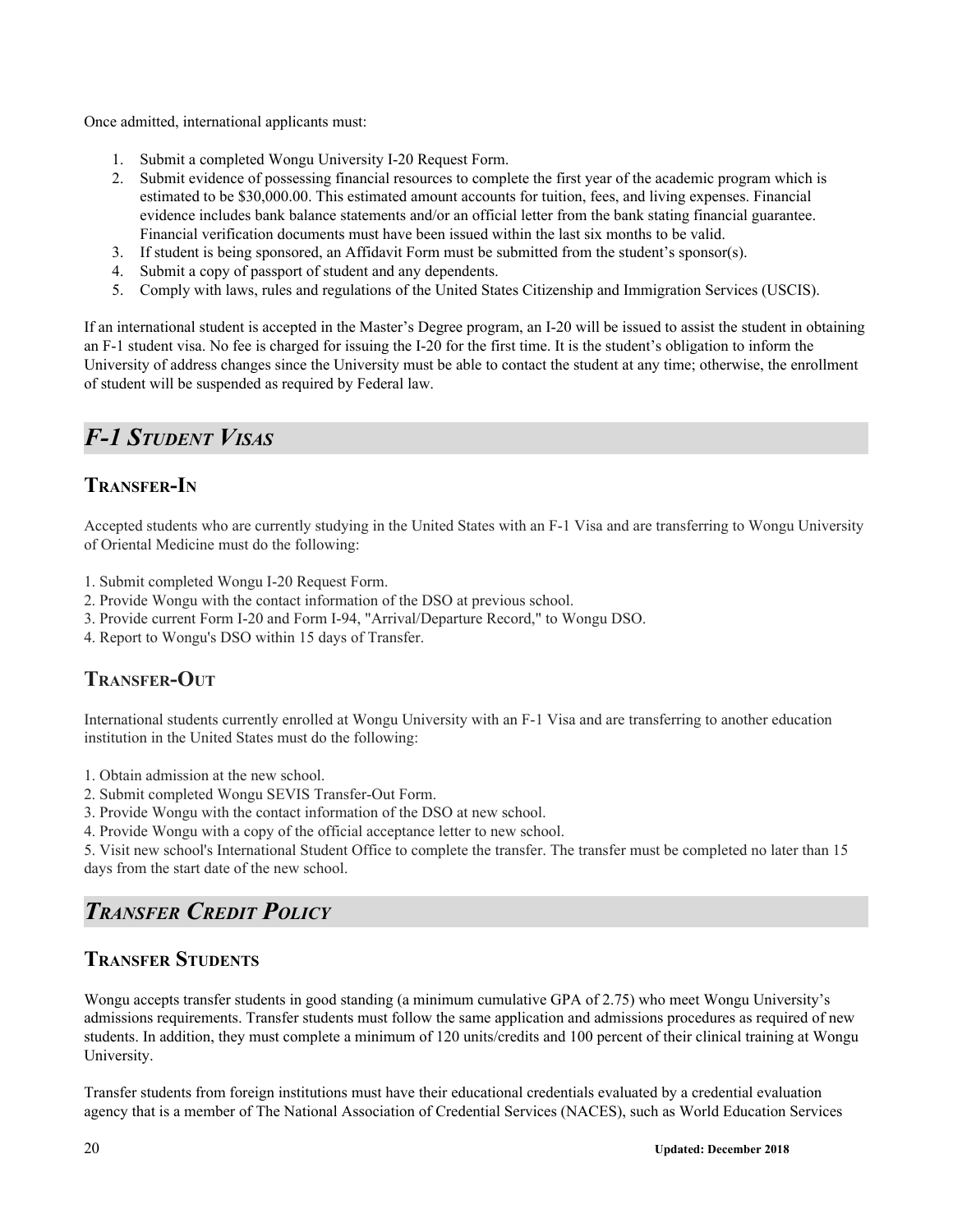[\(www.wes.org](http://www.wes.org/)) or Educational Records Evaluation Services (www.eres.com). A list of approved agencies can be found on the National Association of Credential Evaluation Services website: [www.naces.org.](http://www.naces.org/) All transfer credits are subject to review and must be approved by the Academic Department.

All transcripts for undergraduate and graduate work must be submitted directly from all institutions attended by the transferring student. Additionally, transfer students may also be required to submit further items such as documentation of clinical training hours, course syllabi, and/or course descriptions to ensure proper analysis of transfer credit.

No credit is given for "life experience" or "experiential learning". Likewise, no credit is granted for military or corporate training, nor through portfolio assessment. Wongu University accepts only transfer credits judged to be equivalent in content and quality to the University's graduation requirements.

Transfer credits that are awarded will reduce the graduation requirement by the equivalent number of credits, and thereby will reduce the overall length and cost of the program accordingly.

# **TRANSFER CREDIT EVALUATION**

Once a student has enrolled in the program, the student may request transfer credit for specific classes that are essentially similar in description, content, level, and credit/hours and were taken at an accredited college or university. Students must fill out a Transfer Credit Evaluation Request Form and submit catalogs and syllabi to ascertain the alignment of course content.

The Academic Department will inform the student in writing of any award of transfer credits. The Registrar will maintain records of transfer credits granted in the student's file. The evaluation of transfer credits shall be completed within the term that the official transcript and Transfer Credit Evaluation Request Form were received. If, after receiving transfer credit verification, a student still feels that additional transfer credits should be granted, the student must appeal in writing to the Academic Dean.

#### **Evaluation Guidelines:**

- 1. The student must have been fully accepted.
- 2. Official transcript(s) from all previously attended colleges or universities must be received.
- 3. Transfer Credit Evaluation Request Form, available in the Academic Department, must be completed.
- 4. Transfer credit is awarded for courses completed at an accredited college or university with a grade of "C" or higher.
- 5. Western medicine courses must have been completed within eight (8) years of matriculation into the program (exceptions to this policy may be made for actively practicing medical professionals). Western medicine courses are transferable only from an institution accredited by an agency recognized by the U.S. Secretary of Education, or ACAOM-accredited institutions. Natural science credits from non-accredited or vocational schools are non-transferable.
- 6. Transfer credits of Oriental medicine and acupuncture courses will only be offered for courses taken at ACAOM-accredited institutions. If the course was completed more than eight (8) years prior to the date of matriculation into the program, the student must repeat the course (exceptions to this policy may be made for practitioners with appropriate licensures).

# **ADVANCED STANDING**

Advanced Standing is available for individuals with medical doctorates (MD, ND, DC, DO), and in some cases for nurse practitioners, whose significant Western science transfer credits allow for a reduced total amount of tuition and fees.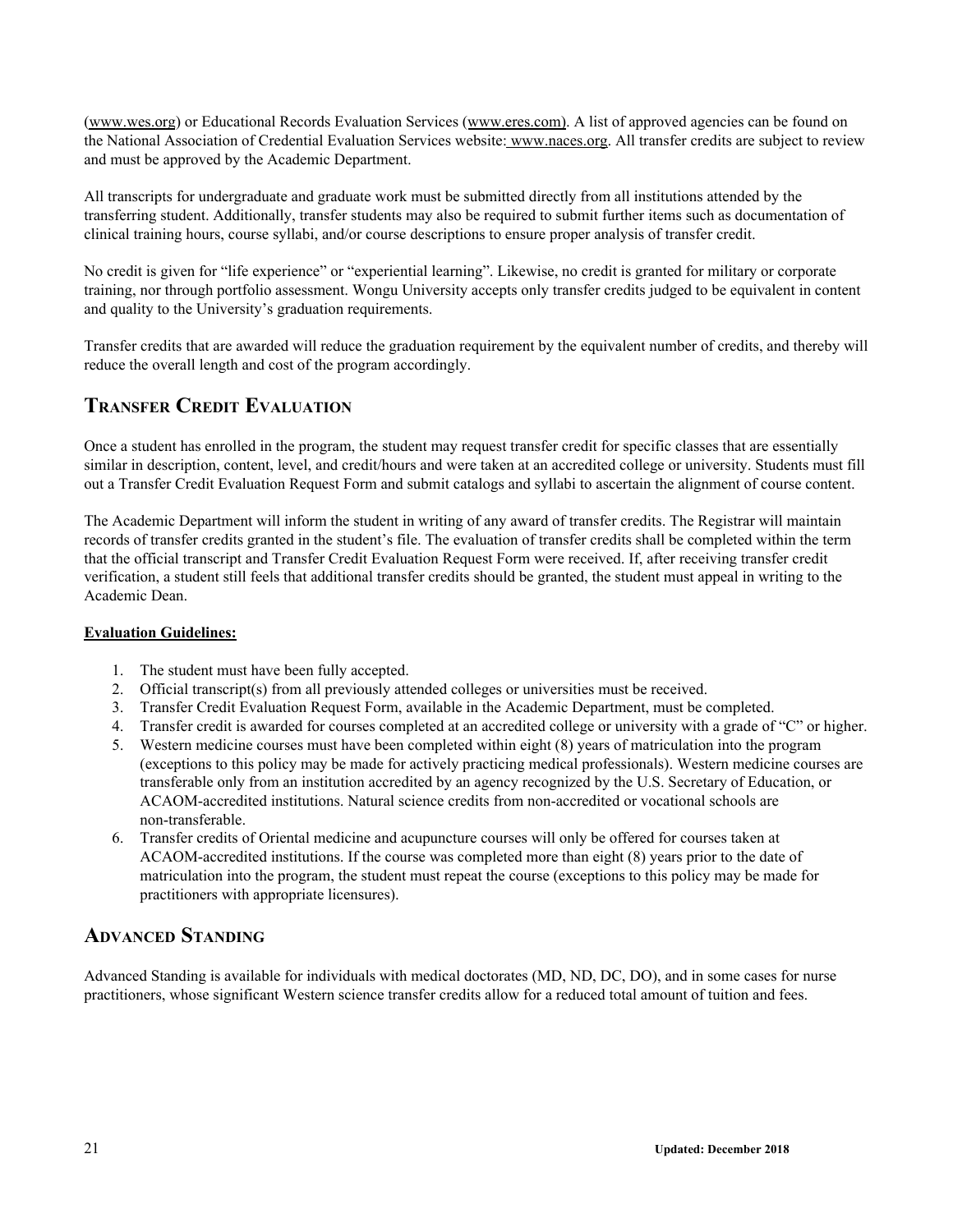# <span id="page-21-0"></span>*NON-MATRICULATED STUDENTS*

Wongu University will consider applicants who are not seeking a degree, but who require coursework to meet an educational objective other than a University's degree, which includes students participating in the Nevada Board of Oriental Medicine licensure application, licensed acupuncturists, medical doctors, and other health professionals. Non-matriculated students register on a course-by-course basis, and their registration will be granted only on a space-available basis. Non-matriculated students must meet all admissions requirements of the University, and may participate in a selected number of classes, including OM311 (Taiji), OM312 (Qigong) and OM301 (OM Fundamentals). Additional courses may be taken on a case-by-case basis, if the non-matriculated student has met the required prerequisites. Non-matriculated students are charged a \$15.00 application fee.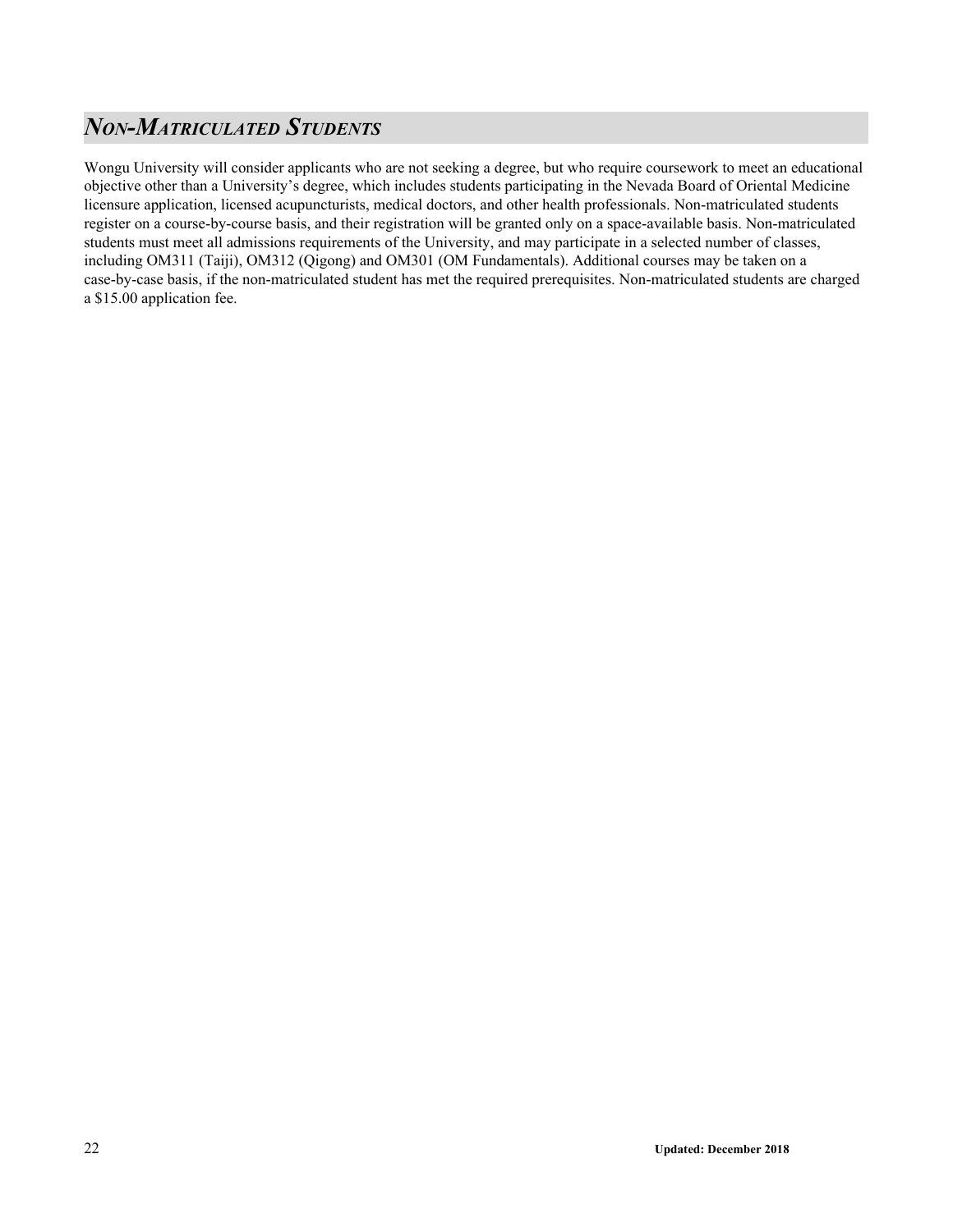# <span id="page-22-1"></span><span id="page-22-0"></span>*TUITION AND FEES*

All fees, except for tuition and other associated fees as stated in the Refund Policy, are non-refundable. All fees are subject to change annually by the Wongu University's Board of Directors, and other costs may increase due to economic conditions.

| <b>Tuition:</b>                                               |                                                      |
|---------------------------------------------------------------|------------------------------------------------------|
| Didactic (classroom) Instruction                              | \$180.00 per credit/unit                             |
| Clinical Instruction                                          | \$360.00 per credit/unit (\$18.00 per clinical hour) |
| <b>Mandatory Fees:</b>                                        |                                                      |
| <b>Application Fee</b>                                        | \$100.00                                             |
| Application Fee (non-matriculating student)                   | \$15.00                                              |
| Registration Fee (non-refundable)                             | \$100.00 per term                                    |
| Malpractice Insurance                                         | \$45.00 per term (as needed)                         |
| <b>Graduation Examination Fee</b>                             | \$50.00                                              |
| <b>Miscellaneous Fees:</b>                                    |                                                      |
| <b>Return Check Fee</b>                                       | \$35.00                                              |
| Duplicate ID Fee                                              | \$10.00                                              |
| Audit Fee (didactic only)                                     | \$90.00 per credit/unit                              |
| Late Registration Fee (including institutional exams) \$50.00 |                                                      |
| Late Tuition Payment Fee                                      | \$100.00                                             |
| Payment Plan Fee                                              | \$50.00                                              |
| Late Installment Payment Fee                                  | \$20.00                                              |
| <b>Institutional Exam Retake Fee</b>                          | \$50.00                                              |
| <b>Intern Business Cards</b>                                  | \$25.00                                              |
| Transcript Fee*                                               | \$10.00                                              |

\*Please allow five business days for processing after payment has been made before your transcript is sent to your designated recipient. You will be notified by the Registrar once it has been mailed.

The student is responsible for additional costs such as transportation, and room and board, etc., that are not stated herein. The student is also responsible for purchasing books and supplies (approximately \$800.00-\$1,200.00 per year).

| <b>Total Estimated Program Cost</b> | \$65,550.00 (excluding books and supplies) |
|-------------------------------------|--------------------------------------------|
|-------------------------------------|--------------------------------------------|

# <span id="page-22-2"></span>*FINANCE POLICIES*

# **TUITION PAYMENT POLICY**

The Tuition Payment Due Date for any given term is the first business day of the third week of that term. All tuition and fees invoiced before the Tuition Payment Due Date are due by the Tuition Payment Due Date unless the student has submitted a Wongu University Tuition Payment Plan Agreement. All tuition and fees invoiced after the Tuition Payment Due Date of a term are due immediately.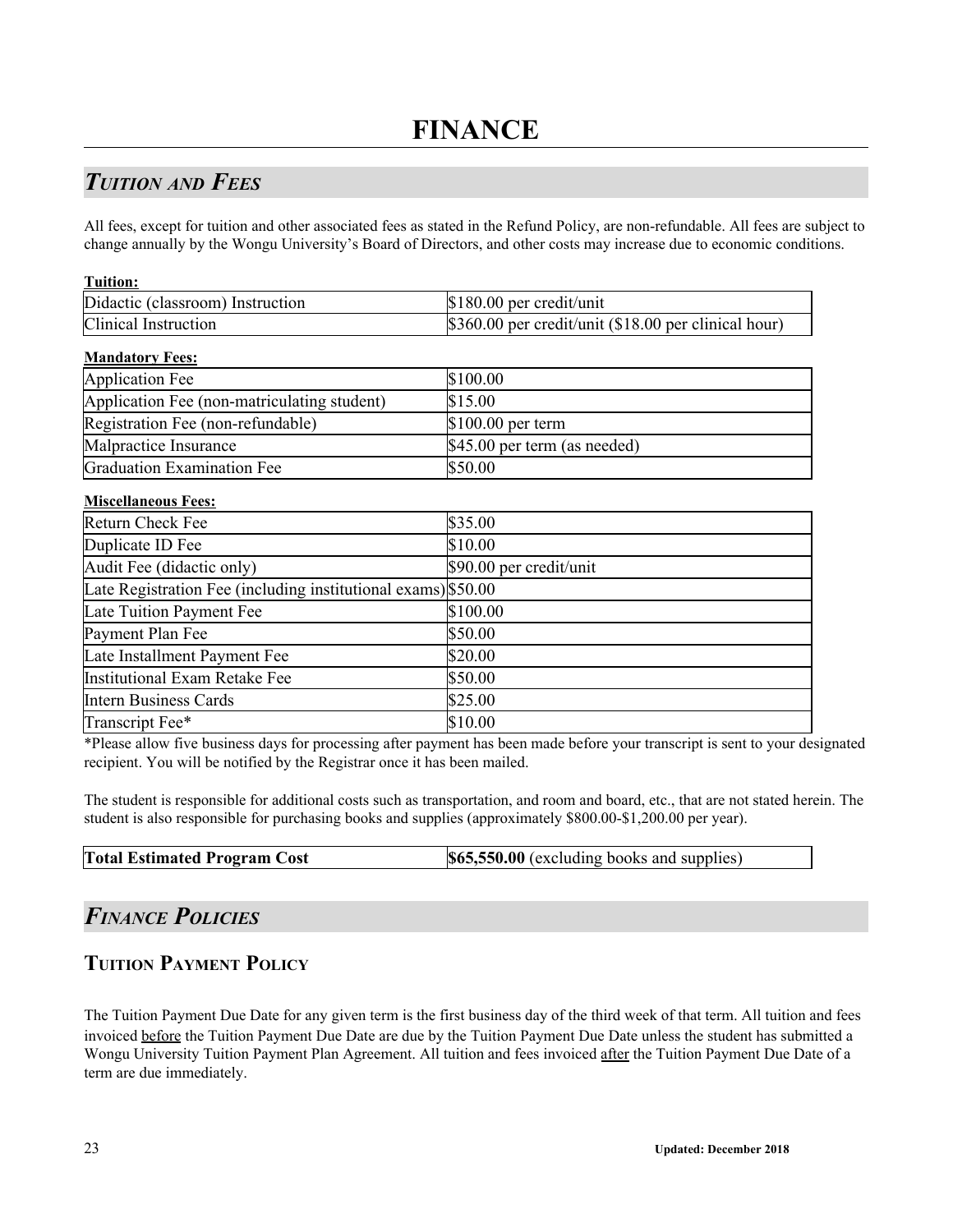A Late Tuition Payment Fee of \$100.00 shall be assessed if tuition and/or fees are not paid in full, or if the student has not submitted a Wongu University Tuition Payment Plan Agreement, by the Tuition Payment Due Date.

Students choosing to pay their tuition in installments must complete the Wongu University Tuition Payment Plan Agreement, sign the Promissory Note and submit it to the Finance Office no later than the Tuition Payment Due Date.

The Wongu University Tuition Payment Plan Agreement installment payments shall adhere to following schedule:

- 1st Payment: 40% of tuition, 100% of fees, and \$50.00 payment plan fee are due by the Tuition Payment Due Date.
- 2nd Payment: 30% of tuition is due by the first business day of the fifth week.
- 3rd Payment: 30% of tuition or remaining balance is due by the first business day of the eighth week.
- Late Payment Plan Fee: A late fee of \$20.00 shall be assessed for each late installment payment.

Students who do not pay tuition as agreed, or who have an outstanding balance at the end of the term, will not be allowed to register for classes for subsequent terms until their outstanding balance is paid in full.

### <span id="page-23-0"></span>**INSTITUTIONAL REFUND POLICY**

The Wongu University Board of Directors approves all policies related to tuition, fees and refunds. Wongu University's Refund Policy and other important statements of student and University rights and responsibilities are set forth in the Student Enrollment Agreement. The following provisions pertain to all refund policies applied by Wongu University, unless specifically stated otherwise. This policy applies to both partial and total withdrawals.

#### **Wongu University's Refund Policy is in accordance with NRS 394.449, and is as follows:**

1. Refunds are calculated based on the academic term in which the withdrawal or cancellation occurred.

(a) If Wongu University substantially fails to furnish a course, Wongu University shall refund to the student all the money the student has paid for that course.

(b) If a student cancels his or her enrollment before the start of the term, Wongu University shall refund to the student all the money the student has paid towards tuition for that term.

(c) That if a student withdraws or is expelled by Wongu University after the start of the term and before the completion of more than 60 percent of the term, Wongu University shall refund to the student a pro rata amount of the tuition for that term, minus 10 percent of the tuition or \$150.00, whichever is less.

(d) That if a student withdraws or is expelled by Wongu University after completion of more than 60 percent of the term, Wongu University is not required to refund the student any money and may charge the student the entire cost of the tuition for that term.

2. If a refund is owed, Wongu University shall pay the refund to the person or entity who paid the tuition within 15 calendar days after the:

- (a) Date of cancellation by a student of his or her enrollment;
- (b) Date of termination by Wongu University of the enrollment of the student;
- (c) Last day of an authorized leave of absence if a student fails to return after the period of authorized absence; or
- (d) Last day of attendance of a student, whichever is applicable.

3. Books, educational supplies or equipment for individual use are not included in the policy for refund required by subsection 1, and a separate refund may be paid by Wongu University to the student if those items were not used by the student. Disputes must be resolved by the Finance Office for refunds required by this subsection on a strict case-by-case basis.

4. For the purposes of this section: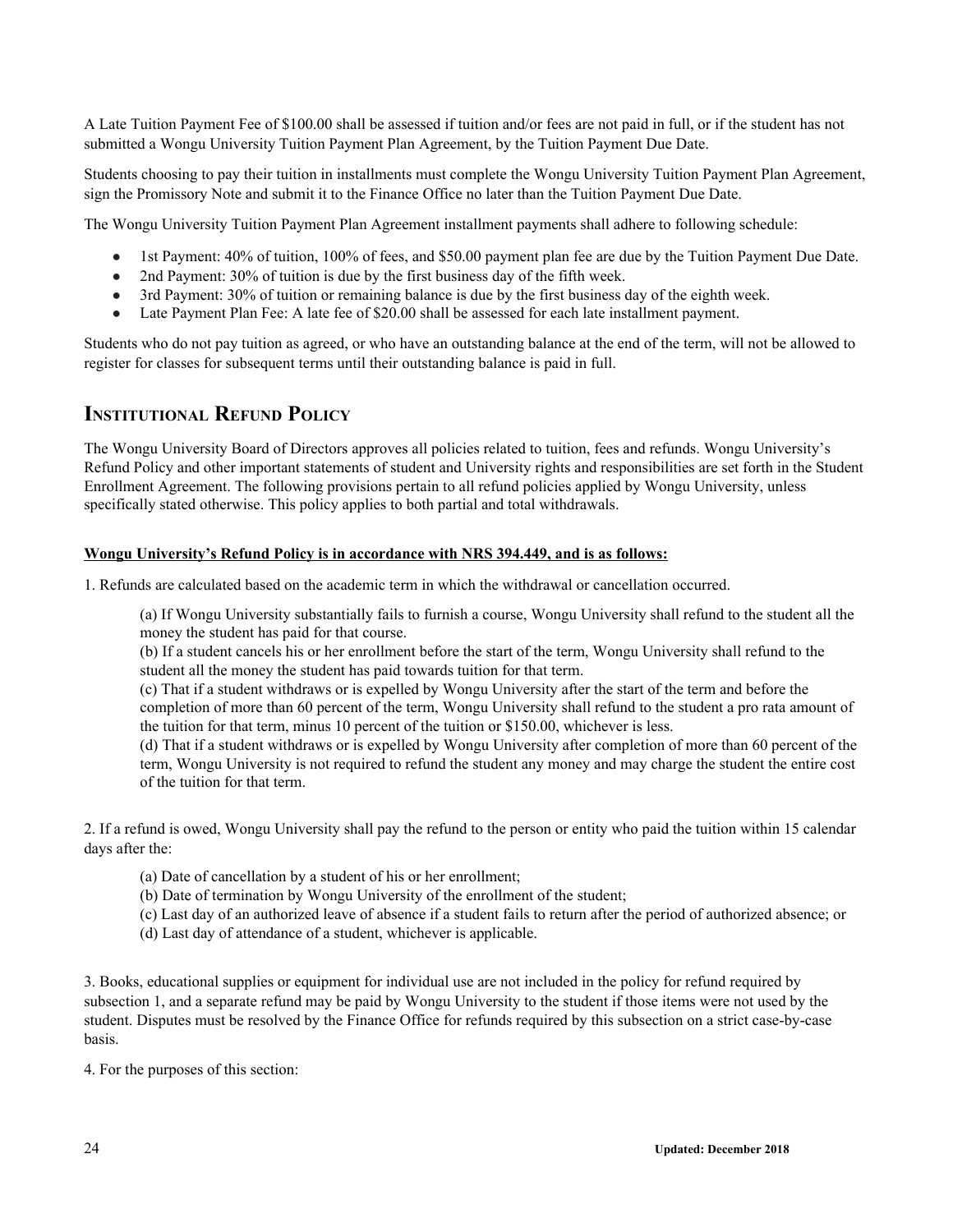(a) The period of a student's attendance for any given term shall be measured from the first day of that term through the date of the student's written notice of drop/withdrawal from class(es) in that term, regardless of absences or actual days that the class meets.

(b) Refunds are calculated based on the academic term in which the withdrawal or cancellation occurred.

(c) Tuition must be calculated using the tuition and fees set forth in the enrollment agreement and does not include books, educational supplies or equipment that is listed separately from the tuition and fees.

#### **Weekend Intensive Courses**

Students must email accounting@wongu.org by midnight of the first day of a weekend intensive course to be eligible for a full refund. Students who elect to drop a weekend intensive course after this deadline will be subject to the Institutional Refund Policy in accordance with NRS 394.449.

### **DISBURSEMENT OF TUITION REFUNDS**

All tuition refunds will be disbursed through the Finance Office. The student is responsible for ensuring the Finance Office has the correct mailing address to which the refund is being mailed. The refund amount will reflect the appropriate prorated amount, including outstanding balances, if any. If any portion of tuition was paid from the proceeds of a loan, then the refund will be sent to the lender or to the agency that guaranteed the loan, if any. Any remaining amount will be paid to the student.

## <span id="page-24-0"></span>**1098-T INFORMATION**

Form 1098-T (Tuition Payments Statement) is the information return that colleges and universities are required to issue for the purposes of determining a student's eligibility for education tax credits. The Finance Office distributes Form 1098-T for the previous year's tuition before January 31<sup>st</sup> of each year. To receive Form 1098-T in a timely manner, students must inform the Registrar of any address changes.

# <span id="page-24-1"></span>*FINANCIAL AID*

Wongu University's Master of Science in Oriental Medicine program is provisionally certified by the U.S. Department of Education to participate in the Title IV Federal Student Aid Program. Graduate students at Wongu University may be eligible for Federal Direct Unsubsidized Loans and Federal Direct Graduate PLUS Loans. To remain as limited indebtedness as possible, Wongu University encourages students to budget carefully and borrow conservatively, as well as investigate private resources for possible grants and scholarships. Private resources include religious organizations, professional associations, and other organizations which students or family members are currently affiliated, as well as scholarship search sites.

### **STUDENT ELIGIBILITY**

To receive aid from the Federal programs discussed in this catalog, applicants must:

- Be a citizen or eligible noncitizen of the United States.
- Have a valid Social Security Number.
- Be enrolled as a regular student seeking a degree.
- Maintain satisfactory academic progress.
- Not be in default on any educational loan or owe a refund on a federal grant made under Title IV Program.
- Register with the Selective Service, which is applicable to male students only.
- Must not have a drug conviction for an offense that occurred while they were receiving federal student aid (scholarships, grants, loans, or work-study).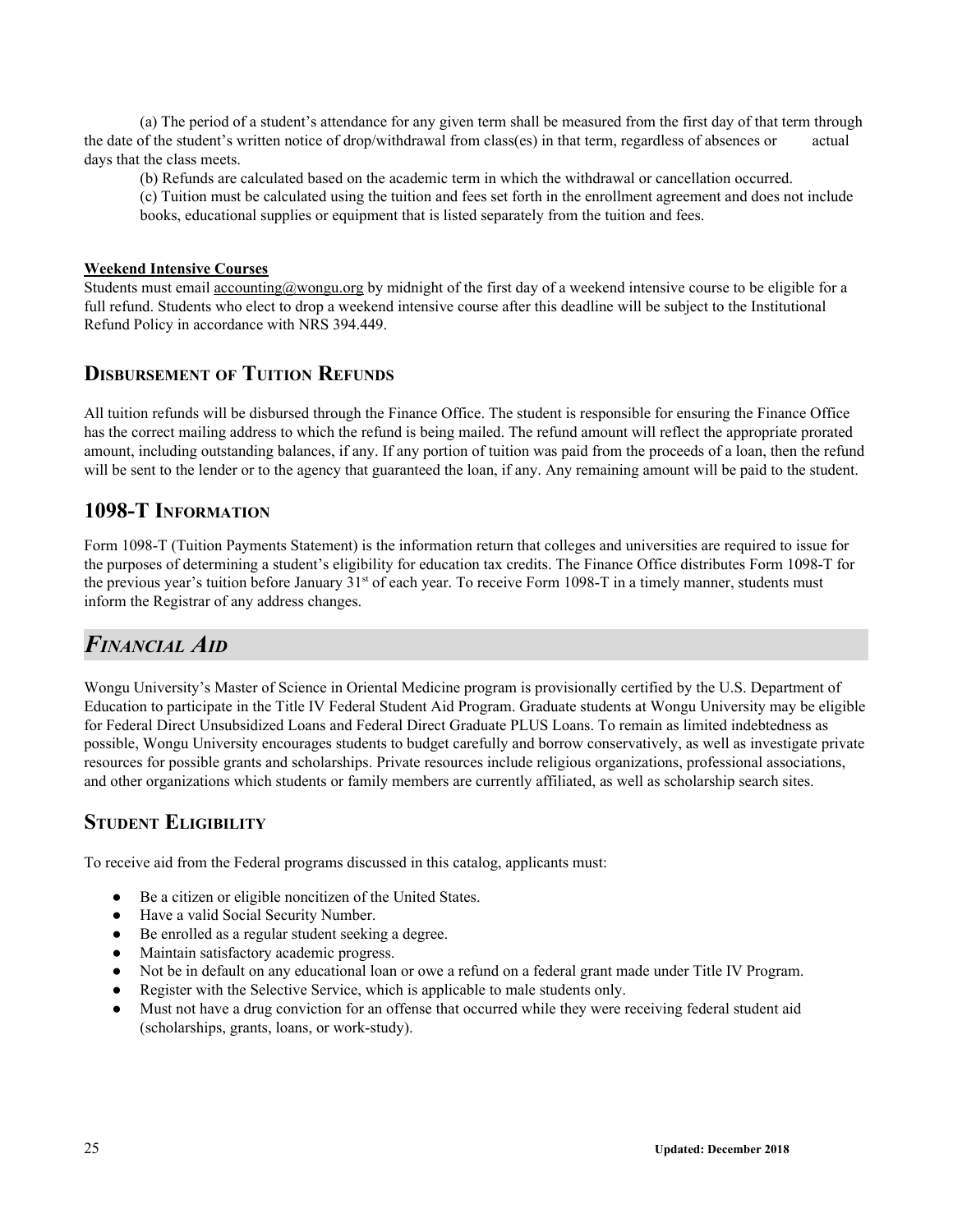# **TYPES OF FINANCIAL AID**

#### **Federal Direct Unsubsidized Loans**

Direct Unsubsidized Loans are funded and guaranteed by the federal government. Typically, students will enter repayment six months after the student graduates or drops below six credits in a degree-seeking program, such as the Master of Science in Oriental Medicine. Direct Unsubsidized Loans are not based on financial need. Interest accrues during all periods, even during the time a student is in school and during grace and deferment periods. Graduate students are not eligible to receive Direct Subsidized Loans, as per federal regulations that went into effect July 1, 2012. Interest rates and origination fees are set by the federal government and are subject to change. This information can be found at www.wongu.org.

#### **Federal Direct Graduate Plus Loans**

The Graduate PLUS Loan is a federally-sponsored education loan for graduate students. Graduate PLUS Loans help pay for education expenses up to the cost of attendance minus all other financial assistance. Interest accrues during all periods. A credit check is required for all Graduate PLUS borrowers. If you are not eligible based on your own credit rating, you may become eligible if you obtain an endorser for the loan. Interest rates and origination fees are set by the federal government and are subject to change. This information can be found at www.wongu.org.

## **HOW TO APPLY**

#### **File a FAFSA**

- The Free Application for Federal Student Aid (FAFSA) can be used to determine if graduate students in the U.S. are eligible for financial aid. Completing the FAFSA is the first step in a student being considered for federal aid programs. To complete the FAFSA online, you may go to the FAFSA website at: http://fafsa.gov/
	- o Wongu University of Oriental Medicine Federal School ID Number: 042488
	- o You will be required to create a Federal Student Aid ID, which has replaced the Federal Student Aid PIN.

#### **After the FAFSA**

- Once your FAFSA is processed, the Federal Processor will send you a Student Aid Report (SAR). Review your SAR carefully. If you need to make changes or corrections, please follow the instructions on your SAR.
- To process your financial aid, you must have applied to Wongu University of Oriental Medicine and provided your social security number on your admissions application. If you are eligible for financial aid, you will be able to meet with a Financial Aid Officer during the admissions process.
- Your Financial Aid Officer will discuss the next steps in the process, including completing a Master Promissory Note, Entrance Counseling, and other financial aid paperwork as needed.
- If the U.S. Department of Education selects your file for verification, the information on your FAFSA must be verified with the documents you submitted to the Financial Aid Office. Your file will be reviewed by a Financial Aid Officer. If the information on the documents you provided is inconsistent with the information you reported on your FAFSA, you may receive a follow-up letter informing you of the steps you will need to take for the awarding process to continue.

## **DISBURSEMENT OF FINANCIAL AID FUNDS**

Financial Aid disbursements will first pay any outstanding tuition and fees for the term and any remaining funds will be provided to the student as a refund to be used for education related expenses. Refunds are made available to the student within fourteen days of funds being disbursed to the student's tuition account each term.

# **RETURN OF FEDERAL TITLE IV FUNDS**

The Return of Title IV Funds Policy applies to all students who withdraw from Wongu University, and who have or could have received federal student aid disbursements. In accordance with federal regulations, when a student withdraws from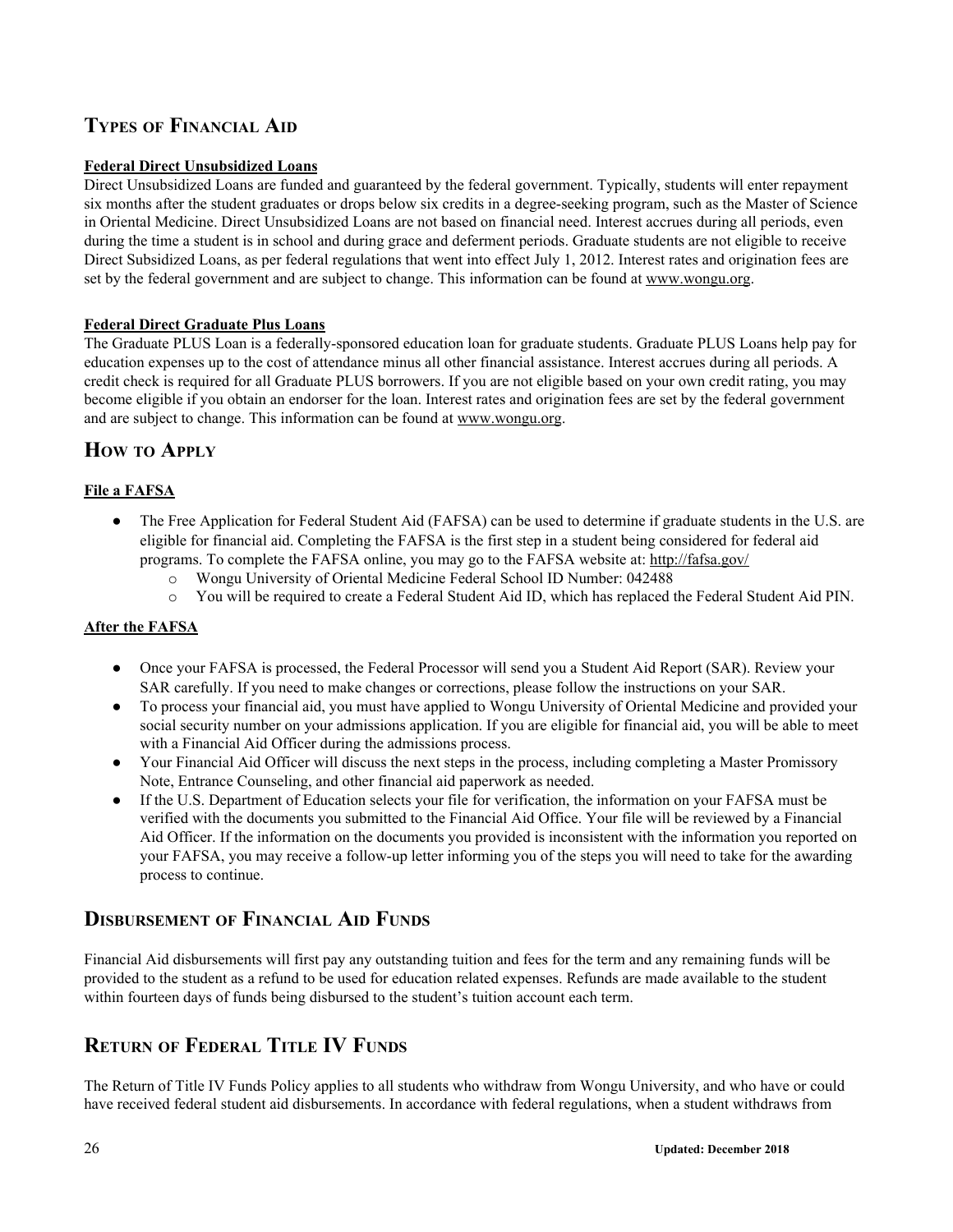Wongu University, the student is required to return unearned portions of Title IV federal financial aid. The amount of funds that must be returned is based upon the percentage of time the student was in attendance for the term before withdrawing. The percentage is determined by dividing the number of days in the term prior to the student's withdrawal divided by the total number of days in the term. This percentage is then multiplied by the total amount of federal funds that were received or could have been received for the term, resulting in the funds "earned" by the student; remaining "unearned" funds must be returned to the U.S. Department of Education. If a student withdraws after 60 percent of the term has been completed, all funds are considered earned and no return of funds is required, according to federal regulations.

Federal refund calculations are separate from Wongu University's institutional tuition refund policy. Therefore, a student may still owe funds to the University to cover unpaid institutional charges. Wongu University will also charge the student for any Title IV program funds that the University was required to return. Federal Title IV funds are always returned in the order mandated by the U.S. Department of Education. That order is:

- 1. Unsubsidized Direct Loan
- 2. Graduate PLUS Loan

Any amount returned by the school for the loan program(s) above will be credited to a student's loan(s) awarded and disbursed for the term, thereby reducing the student's loan indebtedness. Additional loan funds which have been released to the student for indirect educational expenses may be considered unearned according to the Return of Title IV Funds calculation; the student is required to repay these funds under the original terms and conditions of the Direct Loan programs.

Note: The Federal Title IV Refund Calculations only apply to withdrawals from all classes. However, if a student changes enrollment status, and if there is an adjustment made to the tuition charge, the Financial Aid Office may recalculate the student Cost of Attendance Budget to see if the aid eligibility has changed.

# <span id="page-26-0"></span>**SATISFACTORY ACADEMIC PROGRESS (SAP)**

Federal regulations require Wongu University to establish standards of academic progress for students who are the recipients of federal student aid. Satisfactory Academic Progress (SAP) ensures students can complete their academic program in a timely manner while achieving and maintaining compliance with minimum academic standards. Students must conform to SAP standards as they work towards a degree for them to qualify to receive financial assistance through Title IV federal financial aid program.

Students receiving Title IV aid are held to the same SAP standards as students that are not receiving Title IV aid:

- All students in attendance must maintain a minimum cumulative GPA of 2.5.
- All students must successfully complete at least 67% of the credits attempted during a quarter to maintain satisfactory pace.
- All students must complete the program within the maximum time frame. Students must complete the Master of Science in Oriental Medicine program (4 years) within 8 calendar years.

Wongu University's SAP Policy, as well as the academic and financial aid standings associated with SAP, are discussed in detail in the Academic Policies section of this handbook.

# <span id="page-26-1"></span>**TITLE IV CODE OF CONDUCT**

The Higher Education Opportunity Act (HEOA) requires educational institutions to develop and comply with a Code of Conduct. The code defines and prohibits conflicts of interest for financial aid personnel. Our financial aid officers, who have responsibilities with respect to student educational loans, are bound by and must comply with this Code of Conduct.

The staff of Wongu University of Oriental Medicine are committed to the highest standards of professional conduct and are expected to always maintain exemplary standards of professional conduct in all aspects of carrying out his or her responsibilities, including all dealings with any entities involved in any manner of student financial aid.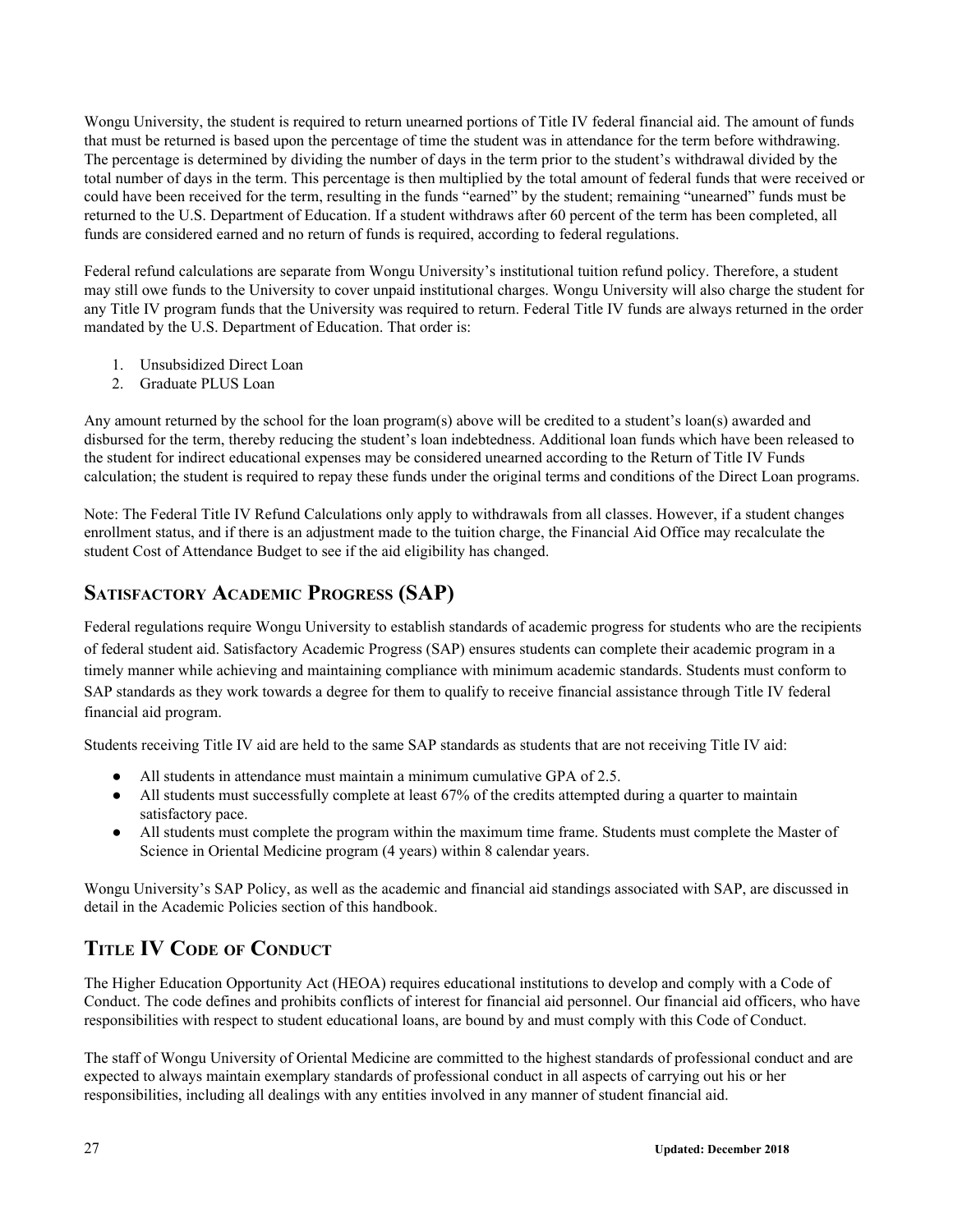Our staff will refrain from taking any action he or she believes is contrary to law, regulation, or the best interests of the students that he or she serves. The financial aid staff's number one priority is to serve and act in the best interest of Wongu University's students. In pursuing this goal, employees and agents must remain cognizant of all federal and state regulations and institutional policies and remain in compliance with such regulations and policies, without limitation. The Code of Conduct also confirms that Wongu University of Oriental Medicine does not have preferred lender arrangements of any kind or a preferred lender list.

#### **Wongu University and its employees certify the following:**

1. We will not enter into any revenue-sharing arrangement with any lender.

2. No officer or employee of Wongu University of Oriental Medicine's Financial Aid Office or any employee or agent who has responsibilities with respect to educational loans shall solicit or accept any gift from any lender, guarantor or servicer of educational loans.

3. No officer or employee of Wongu University of Oriental Medicine's Financial Aid Office or any employee or agent who has responsibilities with respect to educational loans shall accept any fee, payment, or other financial benefit as compensation from any lender or lender affiliate for any type of consulting arrangement or other contract to provide services to or on behalf of a lender relating to educational loans.

4. The Institution will not steer any borrowers, including first-time borrowers, to particular lenders nor assign any borrower a lender through award packaging or other methods. The Institution will not refuse to certify or delay certification based on the borrower's selection of a particular lender or guaranty agency.

5. The Institution will not request or accept any offer of funds for a private loan, including funds for an opportunity pool loan, to students in exchange for providing concessions or promises to the lender for a specified number of loans made, insured, or guaranteed, a specified loan volume, or a preferred lender arrangement.

6. The Institution will not request or accept from any lender any assistance with call center staffing or financial aid office staffing.

7. No officer or employee of Wongu University of Oriental Medicine's Financial Aid Office, or any employee or agent who otherwise has responsibilities with respect to educational loans, and who serves on an advisory board, commission, or group established by a lender, guarantor, or group of lenders or guarantors will receive anything of value from the lender, guarantor or group except for reimbursement of reasonable expenses incurred by serving on the board, commission, or group.

### **ADMISSIONS DISCLOSURE**

We are required by federal law to advise you that, except in the case of a loan made or originated by the institution, your dissatisfaction with or non-receipt of the educational services being offered by this institution does not excuse you (the borrower) from repayment of any Federal Student Loan made to you (the borrower) for enrollment at this institution.

# **TITLE IV POLICIES AND PROCEDURES**

Wongu University's complete Title IV Policies and Procedures can be found at www.wongu.org. A copy may also be obtained at the campus from the Financial Aid Director, upon request.

## **STAFF SUPPORT**

Inquiries regarding financial aid should be directed to  $\frac{\text{final}(a) \text{wongu.org}}{\text{final}(a) \text{wongu.org}}$ .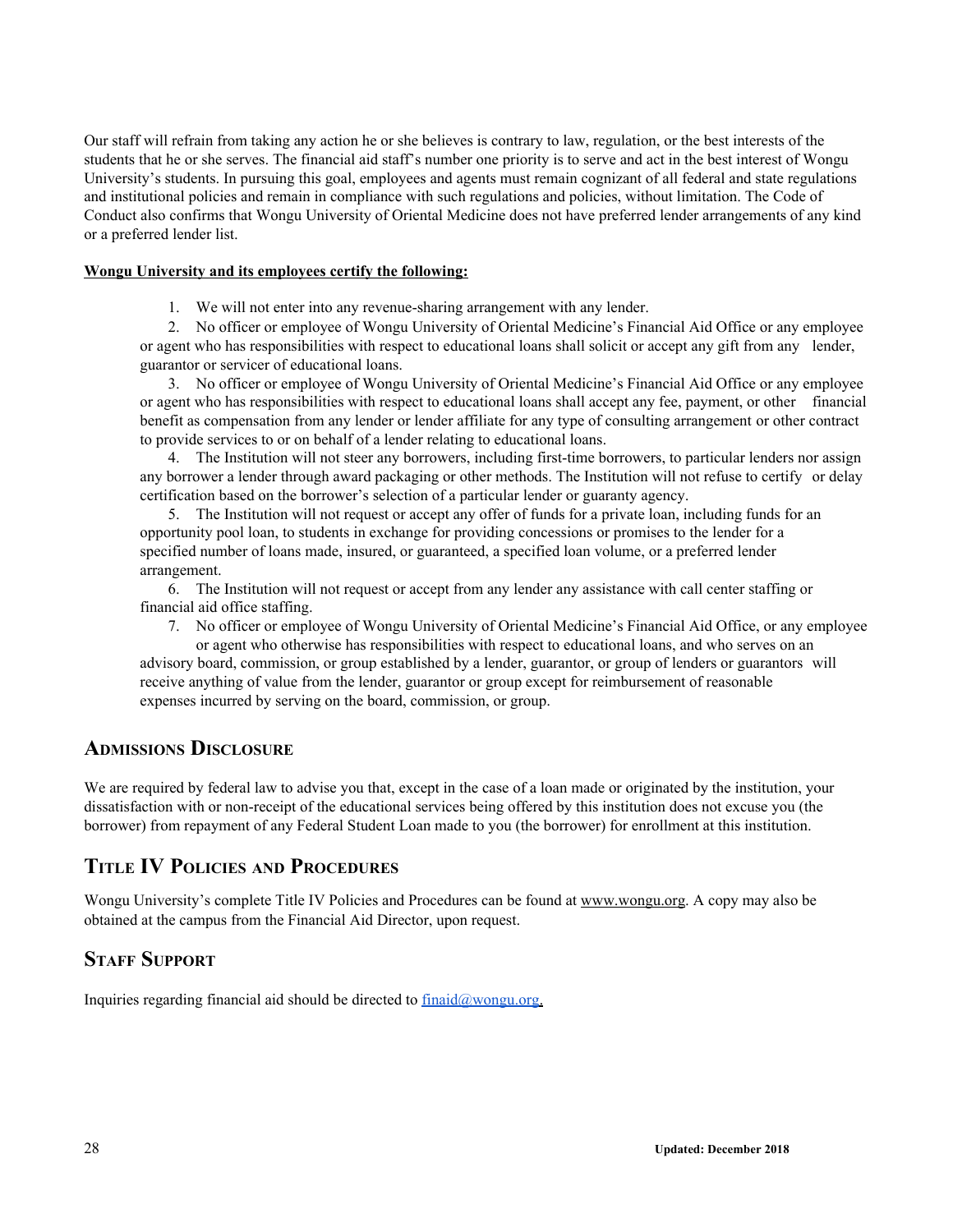# <span id="page-28-1"></span><span id="page-28-0"></span>*PROGRAM OVERVIEW: MASTER OF SCIENCE IN ORIENTAL MEDICINE*

Wongu University of Oriental Medicine offers a Master of Science degree in Oriental Medicine. The program consists of 2,500 hours of didactic instruction and 1,000 hours of clinical training, for a total of 3,500 hours (300 credits) and may be completed in as little as 48 months (4 calendar years). Most of the courses are devoted to the study and practice of acupuncture and Chinese herbal medicine, integrated with courses in Western medical sciences and practice management.

The curriculum is arranged sequentially so that knowledge acquired in one term is fundamental to the understanding of courses in the following term(s). The courses are designed to integrate Western medicine with Traditional Chinese Medicine (TCM) theory, acupuncture, Chinese herbal medicine, Tuina, Taiji, and Qigong, to provide a comprehensive understanding of Oriental medicine.

After developing a solid foundation, students move on to study more advanced materials such as Traditional Chinese Internal Medicine, TCM Pediatrics, TCM Gynecology, TCM Dermatology, etc. The Chinese medical classics such as Huangdi Neijing, Shang Han Lun, and Wen Bing are also covered.

Traditional Chinese Medicine is based upon the study of the theories of Yin and Yang, Five Elements, and Eight Principles. A TCM practitioner is able to determine the condition of a patient's health by feeling and studying the pulse, observing the tongue, and asking specific questions.

The Clinical Internship program provides 1,000 hours of training, in which the intern will have participated in at least 350 patient visits. With a total of 1,000 hours of clinical training, students develop acupuncture techniques, evaluation and diagnosis skills, herb and formula preparation knowledge, professional conduct, and confidence in practice.

| Oriental Medicine            | 51 credits  | 510 hours     | Didactic Total |
|------------------------------|-------------|---------------|----------------|
| Acupuncture                  | 49 credits  | 490 hours     | is 250 credits |
| Herbal Medicine              | 51 credits  | 510 hours     | and 2,500      |
| <b>Western Medicine</b>      | 72 credits  | 720 hours     | hours          |
| Counseling and Communication | 3 credits   | 30 hours      |                |
| Ethics                       | 3 credits   | 30 hours      |                |
| <b>Practice Management</b>   | 6 credits   | 60 hours      |                |
| Elective                     | 15 credits  | 150 hours     |                |
| Clinical Internship          | 50 credits  | $1,000$ hours |                |
| <b>TOTAL</b>                 | 300 credits | 3,500 hours   |                |

# **CREDITS AND HOURS**

# **REQUIREMENT OF THE NEVADA STATE BOARD OF ORIENTAL MEDICINE**

#### **Program Length**

NAC 634A.080 4.(b)(2): Nevada Oriental Medicine Board regulation requires the completion of at least 3,000 hours of instruction, including no less than 2,500 didactic hours, for a student to graduate on or after November 25, 2002.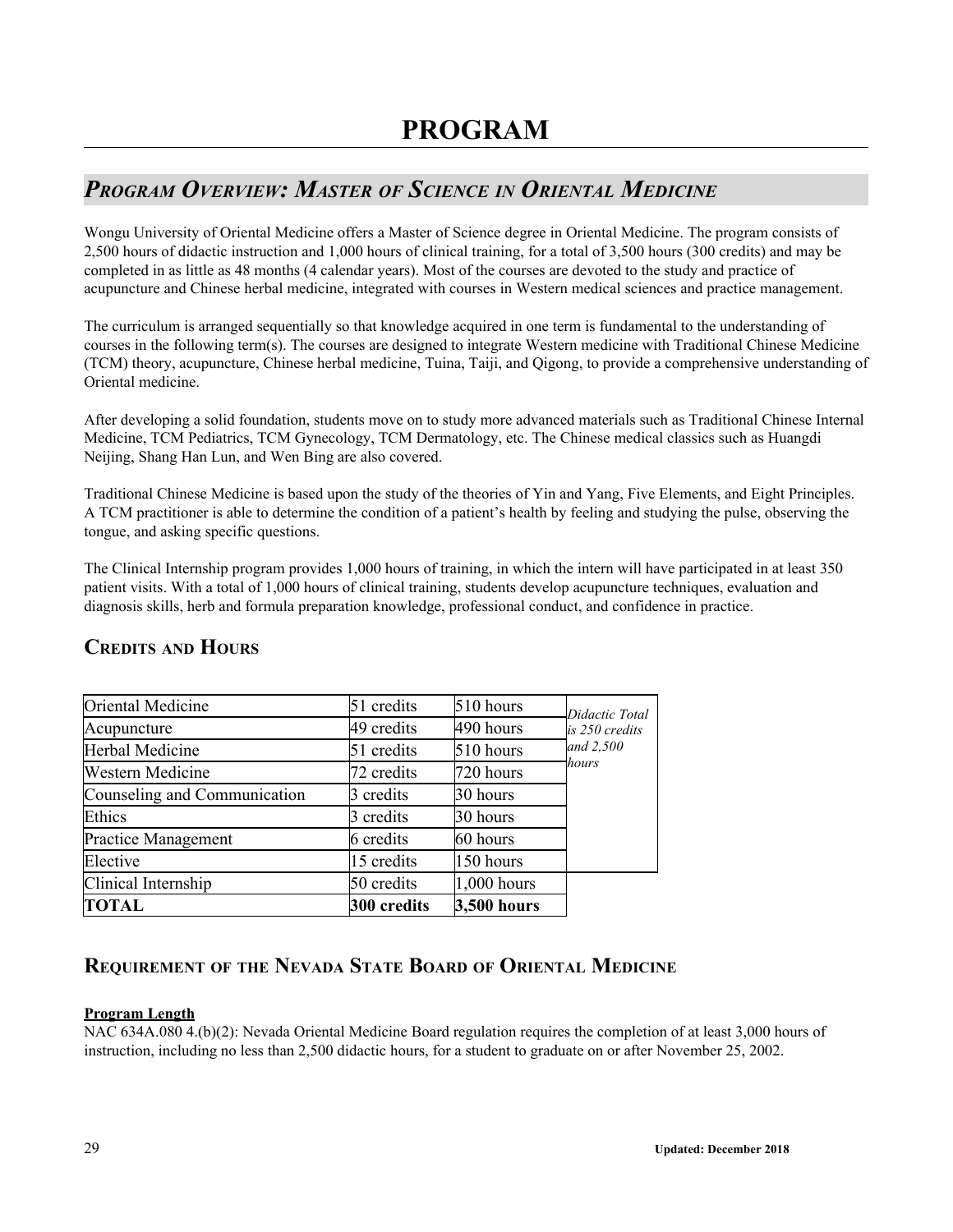#### **Program Subject**

NAC 634A.080 4.(a): The program of study includes training or instruction in the subjects of acupuncture, moxibustion, herbology, Oriental physiology, Oriental pathology, Oriental diagnosis, Tuina, biology, physics, chemistry, biochemistry, anatomy, Western physiology, Western pathology, Western diagnosis, pharmacology, laboratory and radiology.

Our program satisfies the program length and subjects required by the Nevada State Board of Oriental Medicine.

# <span id="page-29-0"></span>*COMPLETE COURSE LIST*

# **ORIENTAL MEDICINE**

| Course Code   Title |                                          | <b>Credits</b> | <b>Hours</b> |
|---------------------|------------------------------------------|----------------|--------------|
| <b>OM300</b>        | <b>Oriental Medical Terminology</b>      | 3              | 30           |
| <b>OM301</b>        | Oriental Medicine Fundamentals I         | 3              | 30           |
| OM302               | Oriental Medicine Fundamentals II        | 3              | 30           |
| <b>OM305</b>        | <b>History of Oriental Medicine</b>      | 3              | 30           |
| <b>OM307</b>        | Oriental Medical Philosophy              | 3              | 30           |
| OM311               | Taiji                                    | 3              | 30           |
| OM312               | Qigong                                   | 3              | 30           |
| OM401               | Oriental Medicine Diagnosis I            | 3              | 30           |
| OM402               | Oriental Medicine Diagnosis II           | 3              | 30           |
| OM450               | Oriental Medicine Diagnosis III          | 3              | 30           |
| OM470               | <b>Classical Oriental Medicine Texts</b> | 3              | 30           |
| <b>OM501</b>        | Oriental Internal Medicine I             | 3              | 30           |
| OM502               | Oriental Internal Medicine II            | 3              | 30           |
| OM503               | Oriental Internal Medicine III           | 3              | 30           |
| <b>OM504</b>        | Oriental Internal Medicine IV            | 3              | 30           |
| OM601               | <b>Clinical Case Studies</b>             | 3              | 30           |
| OM650               | <b>Oriental Medicine Review</b>          | 3              | 30           |
|                     | <b>TOTAL</b>                             | 51             | 510          |

## **ACUPUNCTURE**

| <b>Course Code Title</b> |                                   | <b>Credits</b> | <b>Hours</b> |
|--------------------------|-----------------------------------|----------------|--------------|
| AC300                    | Introduction to Meridians         | 3              | 30           |
| AC301                    | Meridians I                       | 3              | 30           |
| AC302                    | Meridians II                      | 3              | 30           |
| AC311                    | Tuina                             | 2              | 20           |
| AC312                    | Acupressure                       | $\overline{2}$ | 20           |
| AC350                    | <b>Acupuncture Anatomy</b>        | 3              | 30           |
| AC370                    | Acupuncture Energetics I          | 3              | 30           |
| AC375                    | Acupuncture Energetics II         | 3              | 30           |
| AC401                    | Acupuncture Techniques I          | 3              | 30           |
| AC402                    | Acupuncture Techniques II         | 3              | 30           |
| AC403                    | Acupuncture Techniques III        | 3              | 30           |
| AC470                    | <b>Acupuncture Energetics III</b> | 3              | 30           |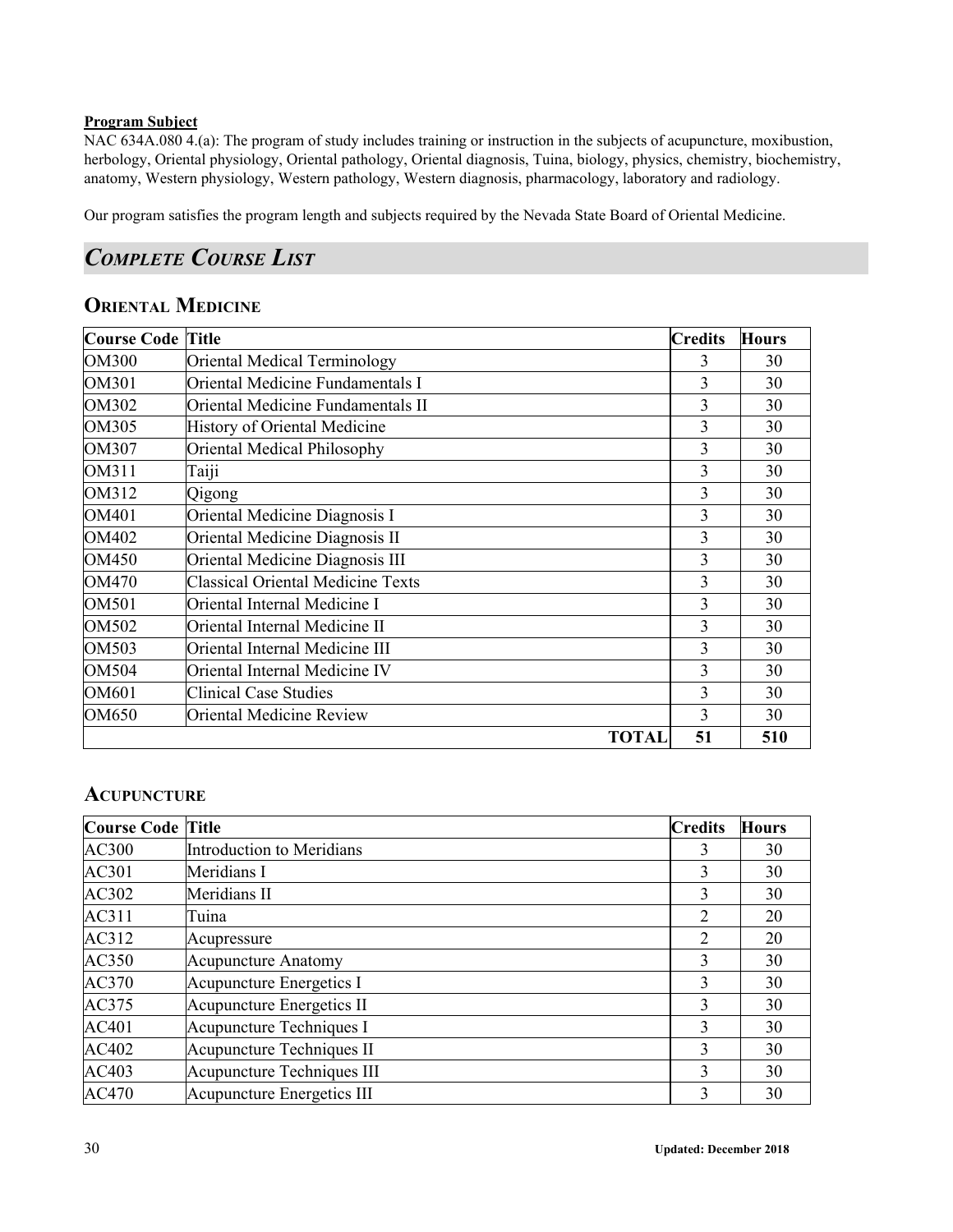| AC511 | Microsystems                         |    | 30  |
|-------|--------------------------------------|----|-----|
| AC512 | Secondary Vessels                    |    | 30  |
| AC550 | Acupuncture Orthopedics              |    | 30  |
| AC601 | Advanced Acupuncture Therapeutics I  |    | 30  |
| AC602 | Advanced Acupuncture Therapeutics II |    | 30  |
|       | <b>TOTAI</b>                         | 49 | 490 |

# **HERBAL MEDICINE**

| <b>Course Code</b> | <b>Title</b>                            | <b>Credits</b> | <b>Hours</b> |
|--------------------|-----------------------------------------|----------------|--------------|
| <b>HB300</b>       | Introduction to Herbology               | 3              | 30           |
| <b>HB301</b>       | Herbology I                             | 3              | 30           |
| HB302              | Herbology II                            | 3              | 30           |
| HB303              | Herbology III                           | 3              | 30           |
| HB304              | Herbology IV                            | 3              | 30           |
| HB321              | Nutrition in Oriental Medicine          | 3              | 30           |
| <b>HB350</b>       | <b>Herb Review</b>                      | 3              | 30           |
| HB370              | Dui Yao                                 | 3              | 30           |
| HB401              | <b>Herbal Prescription I</b>            | 3              | 30           |
| HB402              | <b>Herbal Prescription II</b>           | 3              | 30           |
| HB403              | <b>Herbal Prescription III</b>          | 3              | 30           |
| HB404              | <b>Herbal Prescription IV</b>           | 3              | 30           |
| HB410              | Prepared Medicine                       | 3              | 30           |
| HB450              | Formula Writing/Review                  | 3              | 30           |
| <b>HB501</b>       | <b>Clinical Application of Formulas</b> | 3              | 30           |
| <b>HB601</b>       | Herbal Classics I                       | 3              | 30           |
| HB602              | <b>Herbal Classics II</b>               | 3              | 30           |
|                    | <b>TOTAL</b>                            | 51             | 510          |

# **WESTERN MEDICINE**

| <b>Course Code</b> | <b>Title</b>                       | <b>Credits</b> | <b>Hours</b> |
|--------------------|------------------------------------|----------------|--------------|
| WM201              | <b>Biology</b>                     | 3              | 30           |
| WM202              | Chemistry                          | 3              | 30           |
| WM203              | Physics                            | $\overline{3}$ | 30           |
| WM204              | Psychology                         | 3              | 30           |
| WM212              | Organic and Biological Chemistry   | 3              | 30           |
| <b>WM300</b>       | <b>Western Medical Terminology</b> | 3              | 30           |
| WM301              | Anatomy and Physiology I           | 3              | 30           |
| WM302              | Anatomy and Physiology II          | 3              | 30           |
| WM303              | Anatomy and Physiology III         | 3              | 30           |
| WM304              | Anatomy and Physiology IV          | 3              | 30           |
| WM321              | <b>Western Nutrition</b>           | 3              | 30           |
| WM330              | <b>Research Methodology</b>        | 3              | 30           |
| <b>WM340</b>       | <b>Western Pharmacology</b>        | 3              | 30           |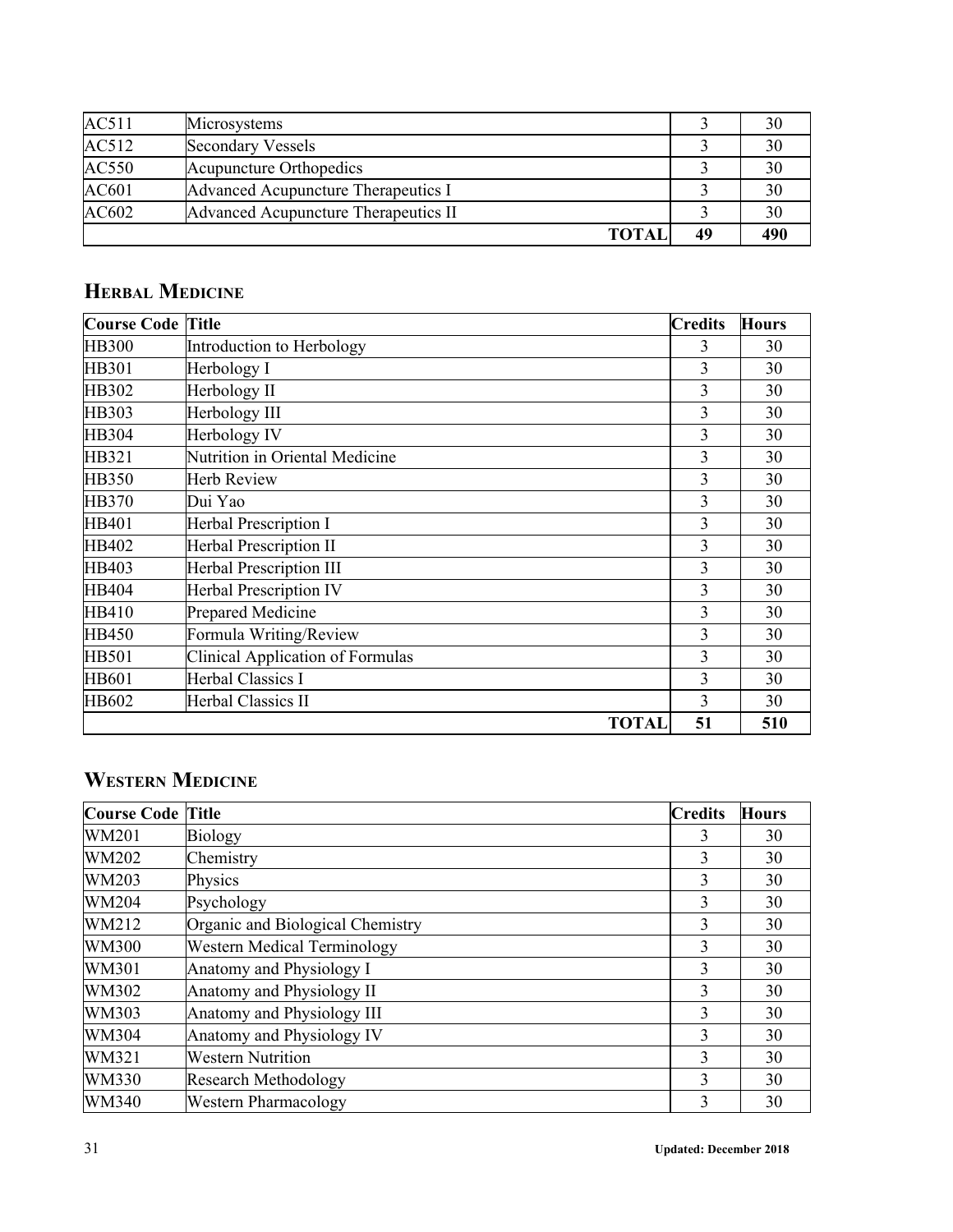| WM350 | Laboratory and Imaging               | 3  | 30  |
|-------|--------------------------------------|----|-----|
| WM401 | Pathophysiology I                    | 3  | 30  |
| WM402 | Pathophysiology II                   | 3  | 30  |
| WM403 | Pathophysiology III                  | 3  | 30  |
| WM404 | Pathophysiology IV                   | 3  | 30  |
| WM411 | Public Health                        | 3  | 30  |
| WM450 | <b>Western Physical Assessment</b>   | 3  | 30  |
| WM501 | Western Clinical Medicine I          | 3  | 30  |
| WM502 | Western Clinical Medicine II         | 3  | 30  |
| WM503 | <b>Western Clinical Medicine III</b> | 3  | 30  |
| WM601 | <b>Biomedical Review</b>             | 3  | 30  |
|       | TOTAI                                | 72 | 720 |

# **COUNSELING AND COMMUNICATION**

| <b>Course Code Title</b> |                              | <b>Credits</b> | <b>Hours</b> |
|--------------------------|------------------------------|----------------|--------------|
| WM315                    | Counseling and Communication |                |              |
|                          | <b>TOTAL</b>                 |                |              |

# **ETHICS**

| <b>Course Code Title</b> |              | <b>Credits</b> | <b>Hours</b> |
|--------------------------|--------------|----------------|--------------|
| <b>WM550</b>             | Ethics       |                |              |
|                          | <b>TOTAL</b> |                | 30           |

# **PRACTICE MANAGEMENT**

| <b>Course Code Title</b> |                        | <b>Credits</b> | Hours |
|--------------------------|------------------------|----------------|-------|
| WM511                    | Practice Management I  |                |       |
| WM512                    | Practice Management II |                |       |
|                          | <b>TOTAI</b>           |                | 60    |

# **ELECTIVES**

| <b>Course Code Title</b> |                                        | <b>Credits</b> | <b>Hours</b> |
|--------------------------|----------------------------------------|----------------|--------------|
| <b>EL350</b>             | Preclinic Preparation                  | 3              | 30           |
| EL411                    | Taiji II                               | 3              | 30           |
| EL412                    | Tuina II                               | 3              | 30           |
| <b>EL501</b>             | Advanced Tongue and Pulse Diagnosis    | 3              | 30           |
| <b>EL505</b>             | Topics in Herbs and Formulas           | 3              | 30           |
| <b>EL601A</b>            | Topics in Oriental Medicine            | 3              | 30           |
| <b>EL601B</b>            | Topics in Oriental Medicine            | 3              | 30           |
| EL602                    | Topics in Microsystems                 | 3              | 30           |
| EL605                    | Topics in Classical Herbs and Formulas | 3              | 30           |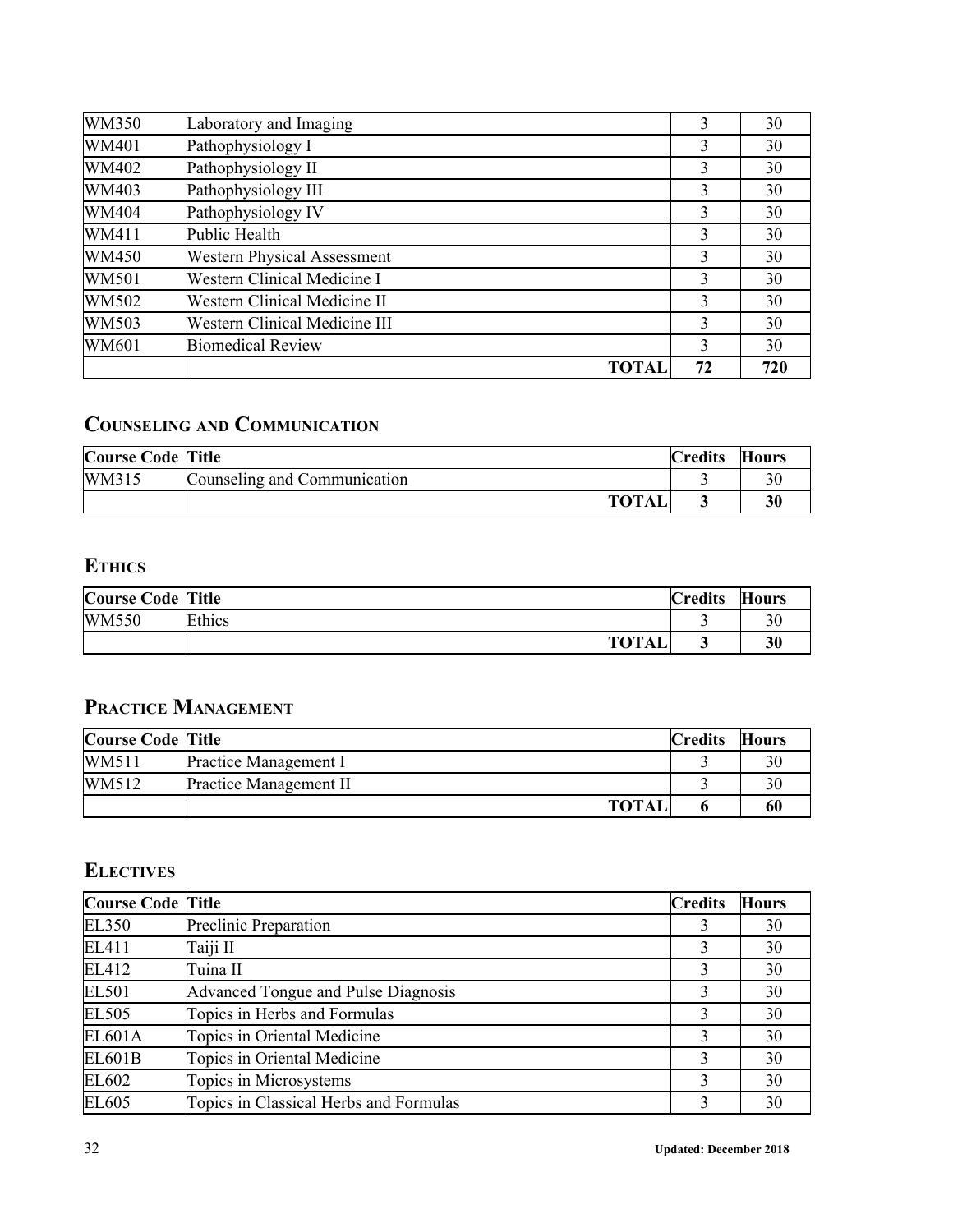| EL610        | Acupuncture Orthopedics II      |    | 30  |
|--------------|---------------------------------|----|-----|
| EL620        | Topics in Classical Acupuncture |    | 30  |
| EL650        | Topics in Integrative Medicine  |    | 30  |
| <b>EL701</b> | Advanced Clinical Training A    |    | 40  |
| EL702        | Advanced Clinical Training B    |    | 40  |
| EL703        | Advanced Clinical Training C    | 2  | 40  |
| EL704        | Advanced Clinical Training D    |    | 40  |
|              | <b>MUST COMPLETE A TOTAL OF</b> | 15 | 150 |

# **CLINICAL TRAINING**

| <b>Course Code Title</b> |                                     | <b>Credits</b> | <b>Hours</b> |
|--------------------------|-------------------------------------|----------------|--------------|
| CP301                    | Introduction to Clinical Internship | 2              | 40           |
| CP305                    | <b>Herbal Dispensary</b>            | 2              | 40           |
| CP311                    | Clinic Observation I                | $\overline{2}$ | 40           |
| CP312                    | Clinic Observation II               | $\overline{2}$ | 40           |
| CP313                    | Clinic Observation III              | 2              | 40           |
| CP411                    | Intern Level 1A                     | 4              | 80           |
| CP412                    | Intern Level 1B                     | 4              | 80           |
| CP413                    | Intern Level 1C                     | 4              | 80           |
| CP414                    | Intern Level 1D                     | $\overline{4}$ | 80           |
| CP511                    | Intern Level 2A                     | 4              | 80           |
| CP512                    | Intern Level 2B                     | 4              | 80           |
| CP513                    | Intern Level 2C                     | 4              | 80           |
| CP514                    | Intern Level 2D                     | 4              | 80           |
| CP611                    | Intern Level 3A                     | 4              | 80           |
| CP612                    | Intern Level 3B                     | 4              | 80           |
|                          | <b>TOTAL</b>                        | 50             | 1000         |

# <span id="page-32-0"></span>*DIDACTIC COURSE DESCRIPTIONS*

## <span id="page-32-1"></span>**ORIENTAL MEDICINE**

### **OM300 Oriental Medicine Terminology**

*3 Units/30 Hours*

#### *Prerequisites:* None

This course is an overview of Oriental Medicine concepts and terminology. This course introduces basic Oriental medicine concepts and Chinese characters; which are useful in understanding Oriental Medicine theory, zangfu, the twelve officials, acupuncture, herbology, and diagnosis. Students will also learn how to pronounce and understand basic Chinese terms, using the standard system of transliteration known as *pinyin*.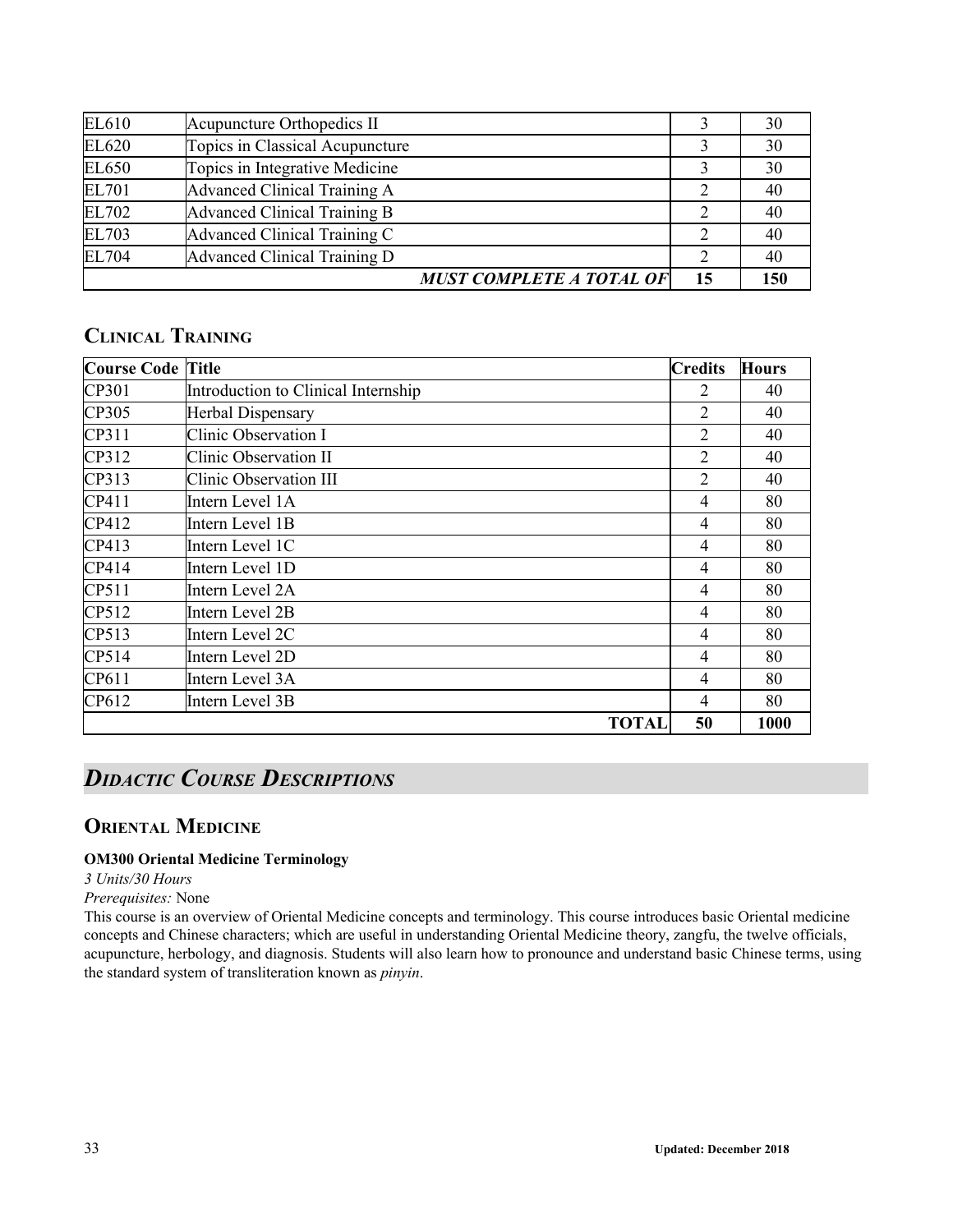#### **OM301 Oriental Medicine Fundamentals I**

*3 Units/30 Hours*

#### *Prerequisites*: None

This is the first of a two-part introductory course to Oriental Medicine. Students are given a detailed overview of the various fundamental theories of Oriental Medicine; highlighting the concepts of Yin and Yang, the Theory of Five Elements, the expressions of Qi, the Vital Substances, the functions of the Zang-Fu Organ, and the influence of such theories on Oriental medicine.

#### **OM302 Oriental Medicine Fundamentals II**

### *3 Units/30 Hours*

#### *Prerequisites:* OM301

This is the second half of a two-part introductory course to Oriental Medicine. It will cover introductory topics of Oriental medicine, including the causes of disease, pattern identifications, pathogenesis of diseases, as well as TCM diagnosis and treatment methodology.

#### **OM305 History of Oriental Medicine**

*3 Units/30 Hours*

#### *Prerequisites:* None

This class is an introductory course to the history and development of Eastern and Western medicine with reference to the traditional Chinese literary classics. The traditional medicine of Japan, Korea, and Vietnam will also be introduced. The history and development of East Asian Medicine in the West will be discussed.

#### **OM307 Oriental Medicine Philosophy**

*3 Units/30 Hours*

#### *Prerequisites:* None

This course will examine the theories, philosophical concepts, and core origins of Oriental medicine. It will discuss Oriental philosophy with respect to the Three Treasures (Shen, Qi, Jing), which are theoretical cornerstones in modern Chinese Medicine. The course will also explore the major philosophies of the East (Confucianism, Taoism, and Buddhism) and their vital contributions to the development and growth of Oriental medicine.

#### **OM311 Taiji**

*3 Units/30 Hours*

#### *Prerequisites:* None

This course introduces the fundamentals and basic principles of Taiji, which is moving, breathing and meditating in a subtle way to promote smooth flow of Qi in the body. Taiji is viewed as the exercise for an alternative medical practice. This course will practice 24 Taiji forms, as well as incorporate foundations of Taiji's steps, postures and movement, qigong warm ups, and drills in relation to the form.

#### **OM312 Qigong**

*3 Units/30 Hours*

#### *Prerequisites:* None

This course introduces the fundamentals of the art of Qigong, which is breathing and meditating in a subtle way to bring balance to your Qi energy and to reach higher levels of awareness. Qigong is viewed as exercise by some or as an alternative medical practice by others. The healing practice of Qigong will also be discussed.

#### **OM401 Oriental Medicine Diagnosis I**

#### *3 Units/30 Hours*

#### *Prerequisites:* OM302

This course is the first of a three-part series in Oriental medicine diagnosis. This course is an introduction to the basic skills and theories of Oriental medicine diagnosis, using the Four Pillars of diagnosis: Observation, Auscultation/Olfaction, Inquiry, and Palpation. Students will be exposed to the traditional oriental medicine diagnostic techniques and indexes for pulse and tongue examinations, Qi/Blood/Fluid patterns, the eight principles, and four levels of pattern identification, and the visual examinations of the face and body.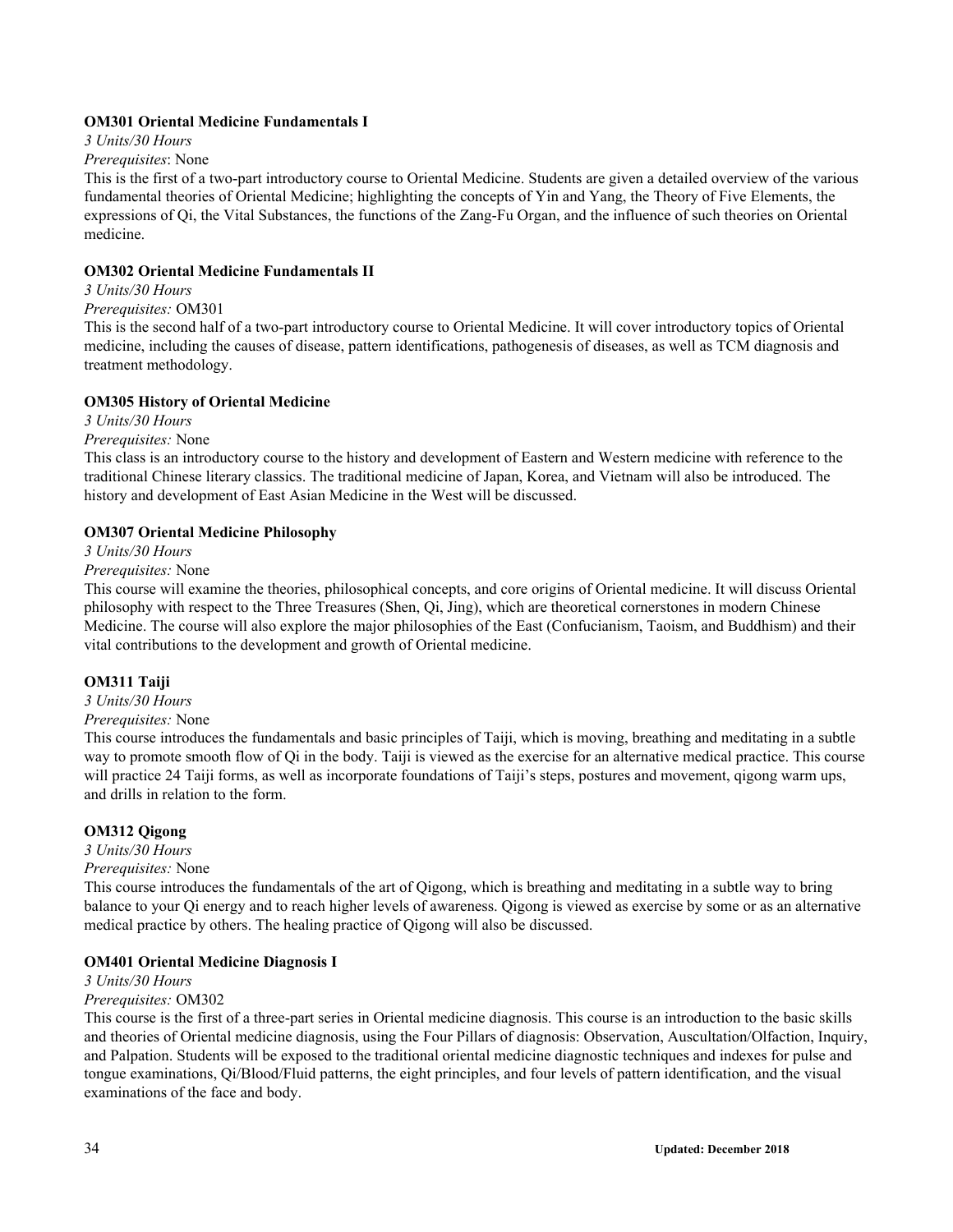#### **OM402 Oriental Medicine Diagnosis II**

*3 Units/30 Hours*

#### *Prerequisites:* OM401

This course is the second of a three-part series in Oriental medicine diagnosis. This course introduces students with an in-depth study of the etiology, pathology, prevention and treatment principles of diseases, as well as common methods of syndrome differentiation according to the TCM model of internal medicine. Class topics will include eight different types of pattern identification, the basic signs and symptoms for identifying the Qi, Blood and Body patterns, Channel pathways and pathologies. In addition, students will learn the etiology, pathology, prevention and treatment principles of Zang Fu patterns.

#### **OM450 Oriental Medicine Diagnosis III**

#### *3 Units/30 Hours*

#### *Prerequisites:* OM402

This course is the final presentation of the three-part series in Oriental medicine diagnosis. Advanced diagnosis patterns will be introduced, including Eight Principles Pattern differentiation, Six Channel differentiation, Four levels and Three Burners differentiation, Five Phases differentiation, the Twelve Meridians and Extra Meridians differentiation, as well as advanced case studies and treatment strategies for these patterns.

#### **OM470 Classic Oriental Medicine Texts**

#### *3 Units/30 Hours*

#### *Prerequisites:* OM450, one of HB401-404

This course is an advanced studies of classical Oriental Medicine texts, including the *Neijing, Shanghan Lun, Nan Jing,* and *Wen Bing.* Additional texts may include *Jing Gui Yao Lue, Zhen Jiu Da Cheng,* and *Ben Cao.*

#### **OM501 Oriental Internal Medicine I**

#### *3 Units/30 Hours*

#### *Prerequisites:* OM450, AC370 & AC375, one of HB401-404

This course is the first of a four-course series in Oriental Internal Medicine. It will provide an overview of the etiology, pathogenesis, diagnosis, and treatment of common disorders affecting the internal organ systems in Oriental internal medicine. There will be a focus on lower jiao (lower abdomen) pathologies, which could include urinary tract infection, back pain, and gynecological syndromes. Treatments like acupuncture, herbal medicine, or other Oriental medicine treatment methods will be discussed to address these disorders.

#### **OM502 Oriental Internal Medicine II**

#### *3 Units/30 Hours*

#### *Prerequisites:* OM450, AC370 & AC375, one of HB401-404

This is the second of a four-course series in Oriental Internal Medicine. Students will continue to deepen their understanding of concepts taught in Oriental Internal Medicine I, but will focus on specific disorders of the upper jiao (upper body), which could include breathing issues, stroke, dizziness, and multiple sclerosis.

#### **OM503 Oriental Internal Medicine III**

#### *3 Units/30 Hours*

#### *Prerequisites:* OM450, AC370 & AC375, one of HB401-404

This is the third of a four-course series in Oriental Internal Medicine. Students will continue to deepen their understanding of concepts taught in Oriental Internal Medicine I and II, but will focus on specific disorders of the digestive system, which could include constipation, diarrhea, IBS, and diabetes.

#### **OM504 Oriental Internal Medicine IV**

#### *3 Units/30 Hours*

#### *Prerequisites:* OM450, AC370 & AC375, one of HB401-404

This is the final course of a four-course series in Oriental Internal Medicine. Students will continue to deepen their understanding of concepts taught in the previous three classes, but will focus on specific syndromes of the respiratory system which could include disorders of the lungs such as asthma, influenza, and allergic rhinitis.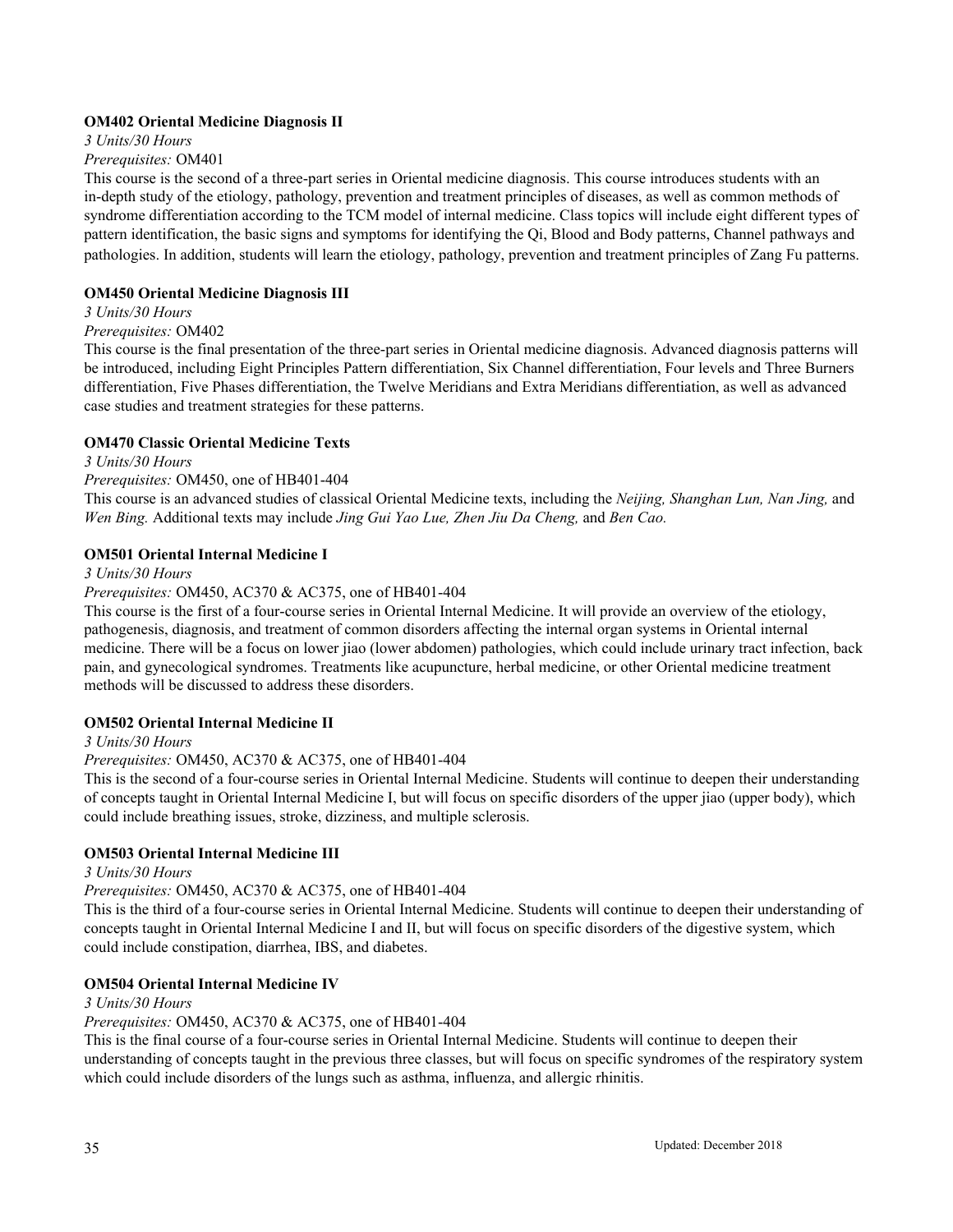#### **OM601 Clinical Case Studies**

#### *3 Units/30 Hours*

#### *Prerequisites:* CP411

A presentation and an in-depth study of cases attended by interns. This course provides interns an opportunity to meet and discuss patient cases with fellow clinical interns and faculty with an emphasis on diagnosis, integrated analysis of clinical experiences, and clinical options as well as outcomes. Review of cases includes discussion of diagnostic and treatment decisions. Additional topics include relevant contraindications, complications (including drug and herb interactions), continuity of care, referral, collaboration, follow-up care, final review, prognosis as well as future medical care recommendations.

#### **OM650 Oriental Medicine Review**

#### *3 Units/30 Hours*

#### *Prerequisites:* OM501-504

This course presents a comprehensive review of Oriental medicine to prepare students for the Graduation Exam as well as the national and state exams. Topics include differential diagnosis of Chinese Medicine patterns, point prescriptions, commonly used herbal formulas, and case studies. Best practices for test taking strategies will also be discussed.

### <span id="page-35-0"></span>**ACUPUNCTURE**

#### **AC300 Introduction to Meridians**

### *3 Units/30 Hours*

#### *Prerequisites:* None

This course offers an introduction to the meridian system of acupuncture in Oriental medicine. Topics of study will include a general overview of the history of acupuncture, point classification, systems of nomenclature, and the functions of the channel pathways and collaterals.

#### **AC301 Meridians I**

## *3 Units/30 Hours*

#### *Prerequisites:* AC300

This course is the first of a two-part course on acupuncture points. It will provide a thorough study of the acupuncture points. Students will learn the proper methods of identifying and locating acupuncture points based on their anatomical locations and proportionate body measurements. This course covers all the points on the lung, large intestine, stomach, spleen, heart, small intestine, urinary bladder, and kidney channels.

#### **AC302 Meridians I**I

#### *3 Units/30 Hours*

#### *Prerequisites:* AC300

This course is the second of a two-part course on acupuncture points. It will provide a thorough study of the acupuncture points. Students will learn the proper methods of identifying and locating acupuncture points based on their anatomical locations and proportionate body measurements.This course will cover all the points on the pericardium, san jiao, gallbladder, liver, ren and du channels, and extra points

#### **AC311 Tuina**

# *2 Units/20 Hours*

# *Prerequisites:* AC301-AC302

This course will introduce the principles and hand manipulations techniques of Tuina, a form of oriental medicine manipulative therapy that treats musculoskeletal and non-musculoskeletal problems. This course will cover basic hand manipulation techniques including pushing, rolling, kneading, rubbing, scrubbing, grasping, and pressing.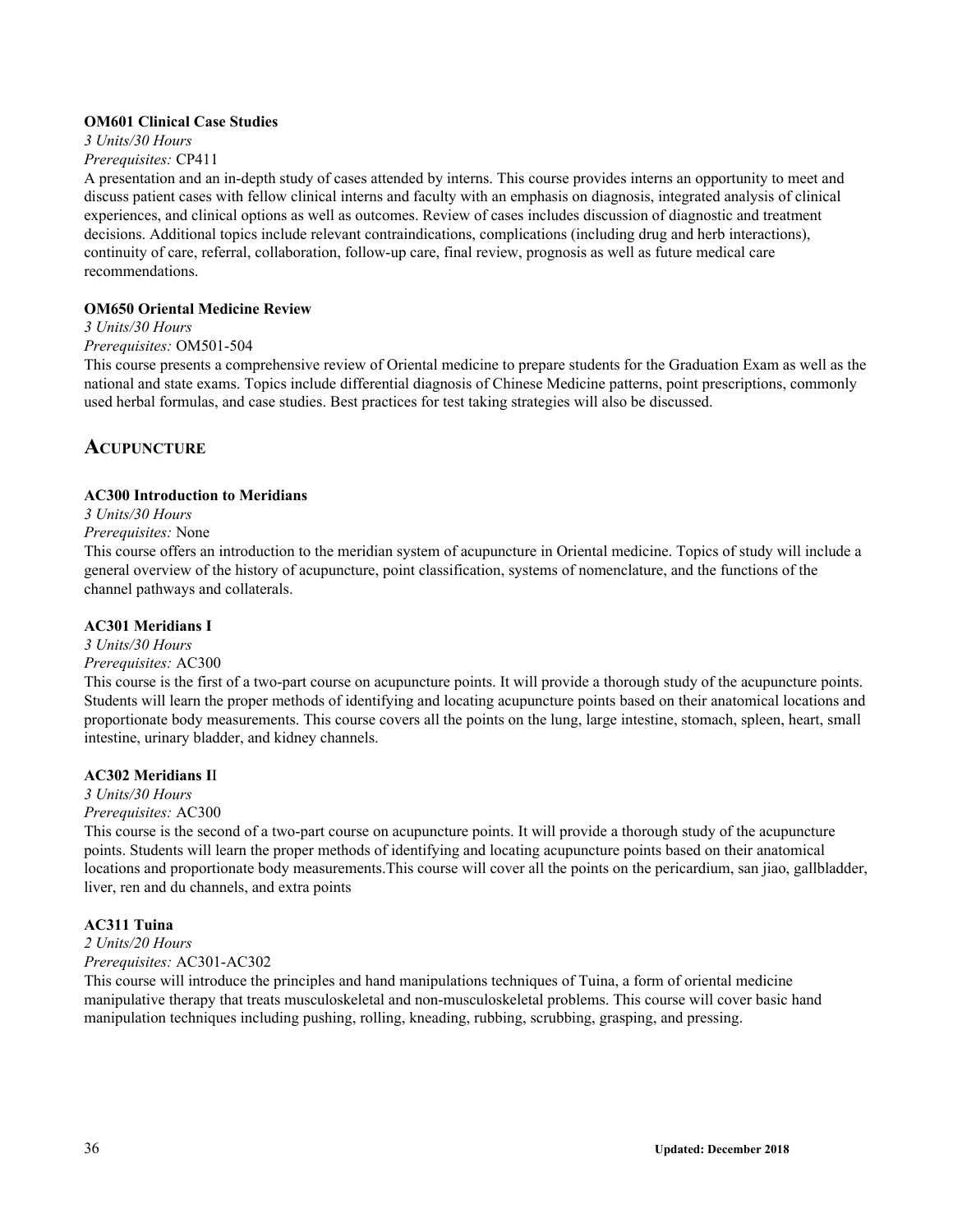## **AC312 Acupressure**

*2 Units/20 Hours*

*Prerequisites:* AC301-AC302

This course will introduce the principles and techniques of acupressure, a therapeutic modality of Oriental medicine. This course will cover points palpation, basic manipulations, supplementary manipulation, routine techniques on different area on the body, and common acupoints for common symptoms.

## **AC350 Acupuncture Anatomy**

## *3 Units/30 Hours*

## *Prerequisites:* AC301-AC302, WM301

This course offers an in-depth study of acupuncture points and primary channel pathways in relation to their anatomical locations in the body as well as their distance or proximity to muscles, nerves, and vessels. It also covers the cautions and contraindications of the acupoints based on their underlying anatomical structure.

## **AC370 Acupuncture Energetics** I

#### *3 Units/30 Hours*

*Prerequisites:* AC301

This is the first of a three-part course in Acupuncture Energetics. It will introduce acupuncture point therapy, including meridian theory, group point energetic as well as individual acupuncture point energetics and point qualities with clinical relevance. This course will explore on point energetics of the meridians including lung, large intestine, stomach, spleen, heart, and small intestine. The point categories that are covered in this course are shu points, front mu, back shu, confluent, influential, window of the sky, and group luo points.

## **AC375 Acupuncture Energetics II**

## *3 Units/30 Hours*

## *Prerequisites:* AC302

This course is the second of a three-part course in Acupuncture Energetics series. It is the continuation of Acupuncture Energetics I. This course will focus on point energetics of the meridians including urinary bladder, kidney, pericardium, san jiao, gall bladder, liver, du, ren as well as extra points.

## **AC401 Acupuncture Techniques I**

*3 Units/30 Hours Prerequisites:* AC370 & AC375

This course is the first of a three-part course in Acupuncture Techniques. It will familiarize students with regular acupuncture treatment modalities. This course will emphasize proper hygiene, clean needle techniques, equipment maintenance, accident prevention techniques, as well as an overview of the rules and regulations of the Nevada State Board of Oriental Medicine. This course will cover needling techniques of the meridians including lung, large intestine, spleen, stomach, heart, small intestine, urinary bladder, and kidney.

## **AC402 Acupuncture Techniques II**

## *3 Units/30 Hours*

## *Prerequisites:* AC401

This course is the second of a three-part course in Acupuncture Techniques. It is a continued study of the methods and theories of regular acupuncture treatments. It will review proper hygiene, clean needle techniques, equipment maintenance, accident prevention techniques as well as the rules and regulations of the Nevada State Board of Oriental Medicine. This course will cover needling techniques of the meridians including pericardium, san jiao, gallbladder, liver, ren, du, and extra points.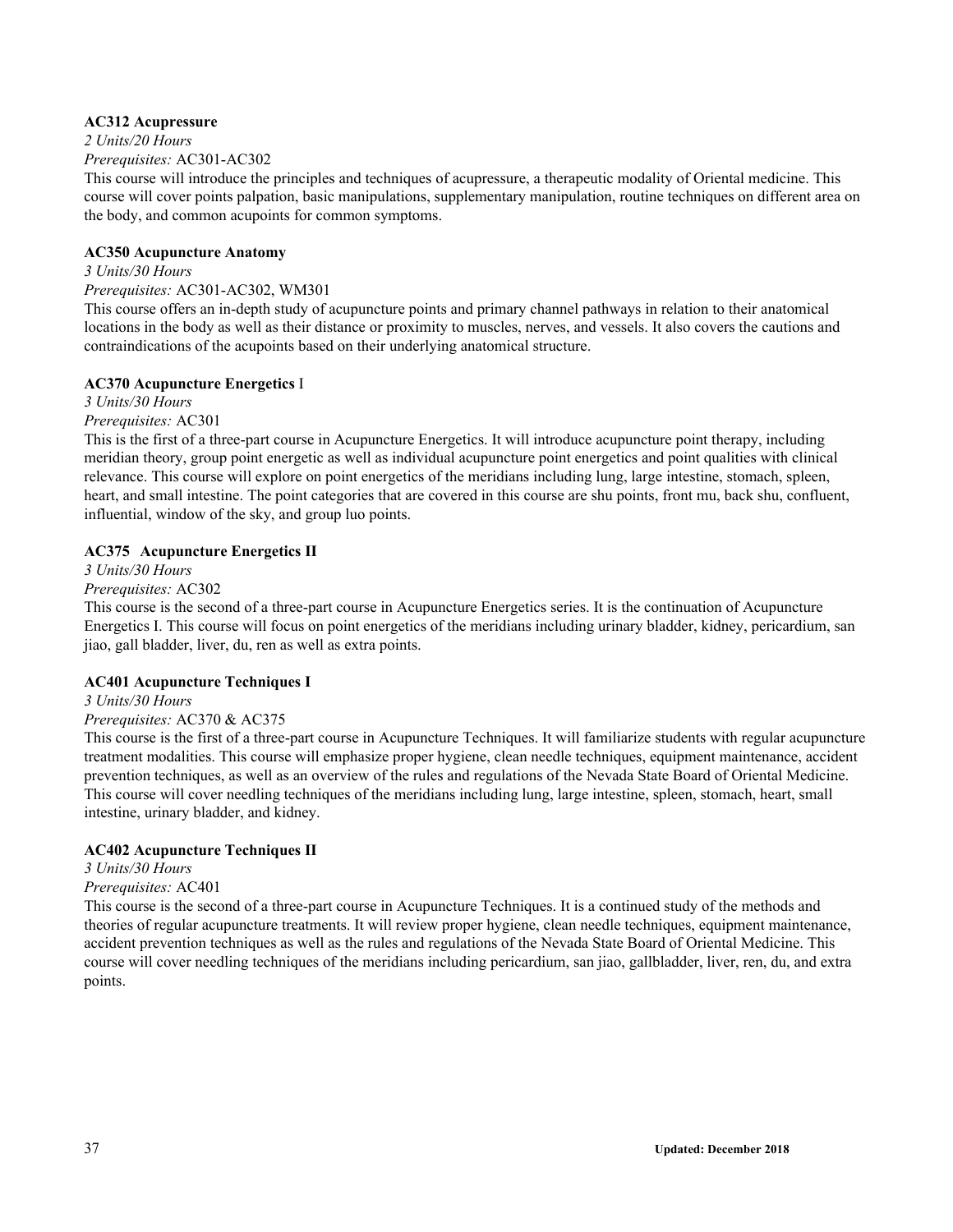## **AC403 Acupuncture Techniques III**

*3 Units/30 Hours*

#### *Prerequisites:* AC402

This course is the final of a three-part course in Acupuncture Techniques. It is a continuation of Acupuncture Techniques II. It will review proper hygiene, clean needle techniques, equipment maintenance, accident prevention techniques as well as the rules and regulations of the Nevada State Board of Oriental Medicine. This course will cover advanced needling techniques for difficult points, as well as other acupuncture treatment protocols such as moxibustion and cupping, electro-stimulation, ear seeds, gua-sha, seven-star needles, and application of external liniments.

#### **AC470 Acupuncture Energetics III**

#### *3 Units/30 Hours*

#### *Prerequisites:* AC370 & AC375

This course is the final of a three-part course in Acupuncture Energetics series. It will review the etiology, mechanism, differentiation, strategy, and principles of treatment of certain diseases. Oriental medicine framework and principles will also be discussed. Various acupuncture point prescriptions used for specific pathologies, including empirical points commonly used in acupuncture treatments, will be presented. The course will cover selected treatment strategies for systems, such as respiratory, cardiovascular, endocrine, reproductive, urinary, nervous, and muscular-skeletal.

#### **AC511 Microsystems**

*3 Units/30 Hours*

## *Prerequisites:* AC401

This course will explore the microsystems as a separate or additional therapy to normal body acupuncture. The course will examine the historical roots of auricular points in Europe, scalp acupuncture points in modern Chinese Medicine as well as palm and foot microsystems. The course will be covered on point locating and needling techniques of microsystem points.

#### **AC512 Secondary Vessels**

## *3 Units/30 Hours*

## *Prerequisites:* AC375

This course will explore the secondary vessels of acupuncture and their energies, meridians, and control points. The course will examine on the eight extraordinary vessels, luo collaterals, sinew channels, and tendino-muscular meridians. It will also cover the connections between the meridian systems and associated disease patterns for diagnostic purposes.

#### **AC550 Acupuncture Orthopedics**

*3 Units/30 Hours*

## *Prerequisites:* AC403, WM450

This course is an introduction to acupuncture orthopedic assessment techniques and treatment. It will examine the twelve traditional muscle channels, mechanism of acupuncture in pain and muscular dysfunction, trigger points and referred pain, and skills related to functional assessment and treatment. The discussions regarding the use of X-rays and other relevant diagnostic images, recognition of the need for surgical intervention, and post-surgical management and recovery will be presented.

## **AC601 Advanced Acupuncture Therapeutics I**

#### *3 Units/30 Hours*

#### *Prerequisites:* AC403, AC470

This course introduces students to the foundations of Korean traditional acupuncture techniques, including Korean Meridian Theory and Saam, the Korean Four Needle Technique. This course covers the basic theories of Saam differentiations and the methodology of classifications.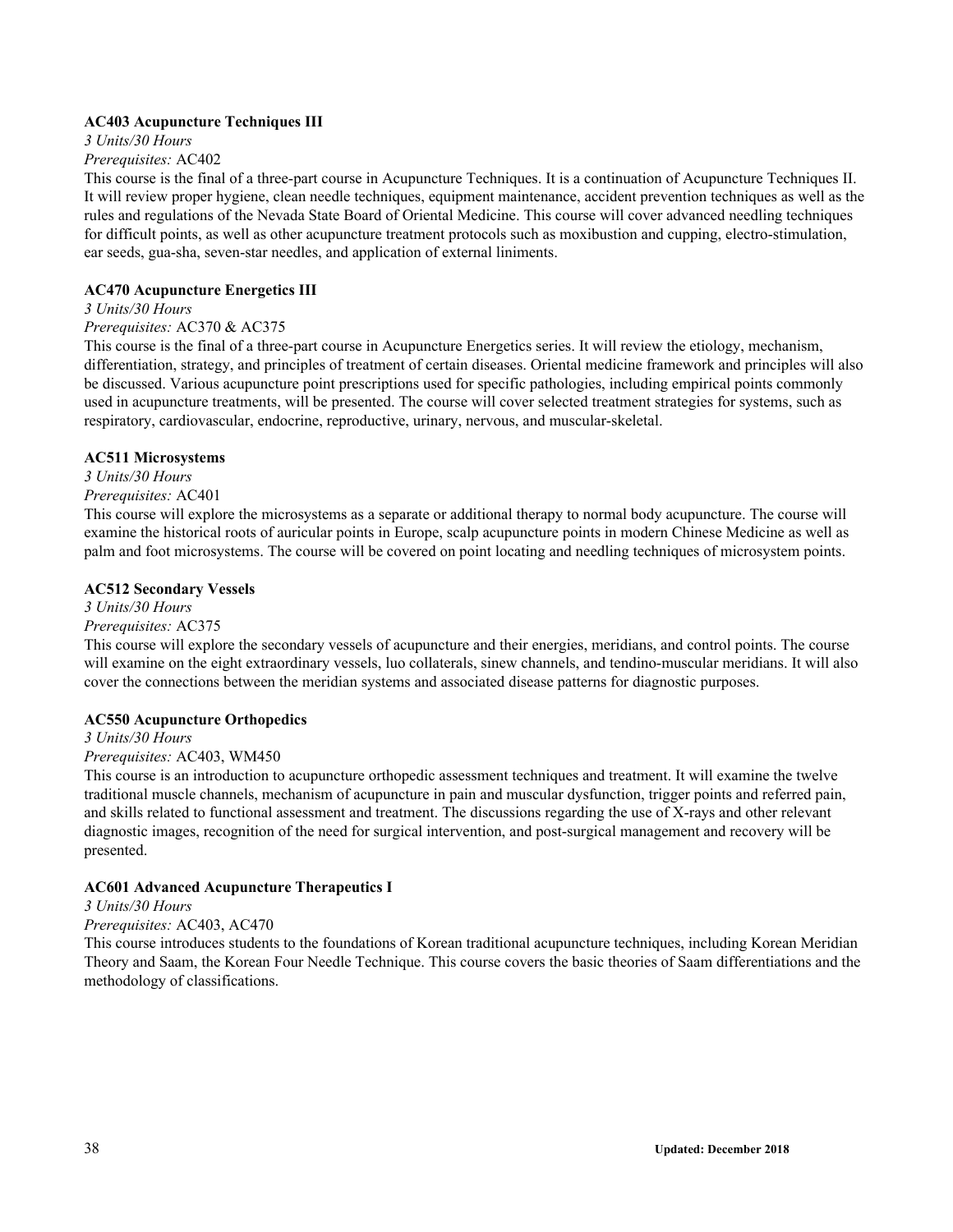#### **AC602 Advanced Acupuncture Therapeutics II**

*3 Units/30 Hours Prerequisites:* AC601 *Corequisite:* Internship Level I This course is a continuation of AC601 Advanced Acupuncture Therapeutics I, and explores advanced Traditional Korean Medicine diagnosis, differentiation, and treatment applications.

## **HERBAL MEDICINE**

## **HB300 Introduction to Herbology**

*3 Units/30 Hours*

*Corequisites:* OM301

This course will introduce the medicinal use of Oriental medicine herbs, including a basic study of plant life, plant morphology, history of Oriental herbal medicine, and the classification and basic properties of Chinese herbs. Basic principles of herbs such as color, taste, prescription, and preparation for medicine will also be presented.

#### **HB301 Herbology I**

*3 Units/30 Hours*

*Prerequisites:* HB300

This is the first of a four-course series on Herbology. Students will systematically analyze many of the commonly used herbs, such as herbs that release the exterior, herbs that clear heat, and downward-draining herbs, along with their tastes, medical uses, entering channels, indications, and contraindications.

#### **HB302 Herbology II**

*3 Units/30 Hours*

*Prerequisites:* HB300

This is the second of four courses in the Herbology series. This course analyzes the taste, temperature, meridians, dosage, contraindications, identification and clinical usage of principal medicinals used in Oriental medicine. Herbology II covers the following categories: herbs that drain damp, herbs that dispel wind-dampness, herbs that transform phlegm and stop coughing, aromatic herbs that transform dampness, herbs that relieve food stagnation, and aromatic substances that open the orifices.

## **HB303 Herbology III**

## *3 Units/30 Hours*

## *Prerequisites:* HB300

This is the third of four courses in the Herbology series. This course analyzes the taste, temperature, meridians, dosage, contraindications, identification and clinical usage of principal medicinals used in Oriental medicine. Herbology III covers herbs in the following categories: herbs that regulate Qi, herbs that regulate the blood, herbs that warm the interior and expel cold, and tonifying herbs.

## **HB304 Herbology IV**

*3 Units/30 Hours*

## *Prerequisites:* HB300

This is the fourth and final course in the four course Herbology series. This course analyzes the taste, temperature, meridians, dosage, contraindications, identification and clinical usage of principal medicinals used in Oriental medicine. Herbology IV covers herbs in the following categories: herbs that stabilize and bind, substances that calm the spirit, aromatic substances that open the orifices, substances that extinguish wind and stop tremors, herbs that expel parasites, substances for topical application, and obsolete substances.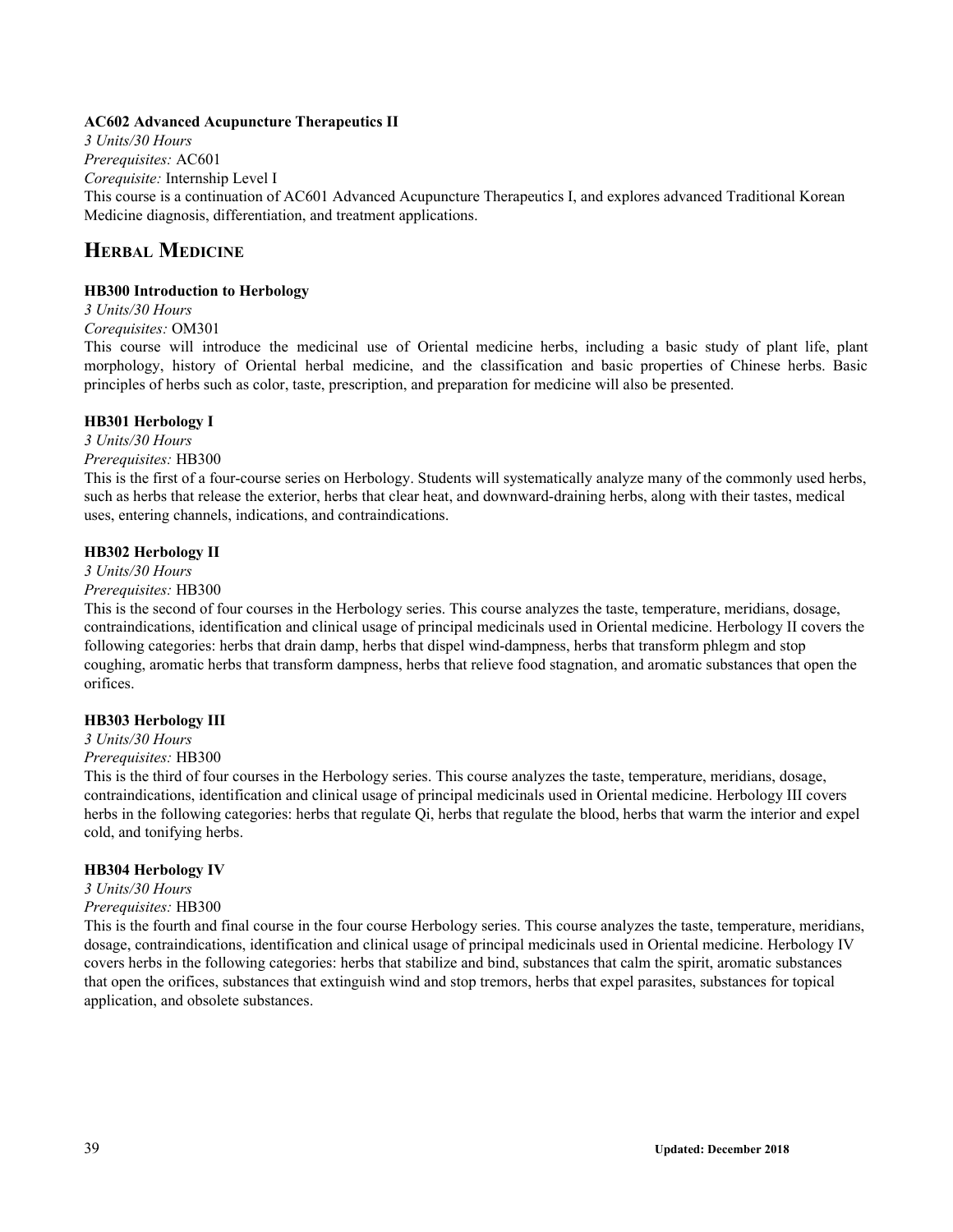## **HB321 Nutrition in Oriental Medicine**

*3 Units/30 Hours*

## *Prerequisites:* HB300, OM301

This course discusses the essential role nutrition plays in maintaining and preventing diseases with emphasis on Oriental medicine. Students will learn the fundamentals of nutrition, similarities and differences between Oriental and Western nutrition, and functions of specific foods. Practical skills will be developed such as viewing patient's food journals and offering patient-tailored nutritional advice.

## **HB350 Herbs Review**

*3 Units/30 Hours Prerequisites:* HB301-304 This course is a comprehensive review of all the herbs in the required national and state board formulas.

## **HB370 Dui Yao**

*3 Units/30 Hours Prerequisites:* HB301-304, OM401-402

Detailed study of commonly used coupled herbs (Dui Yao), herbs used together in prescriptions. The coupled herbs' taste, properties, entering channels, active indications, contraindications and preparations are studied.

## **HB401 Herbal Prescription I**

## *3 Units/30 Hours Prerequisites:* HB301-304, OM450

This is the first of four courses in the Herbal Prescription series. The Herbal Prescription series analyzes the functions, ingredients, and properties of herb formulas. An emphasis is placed on the roles played by the individual herbs in the formulae and the pathology patterns for which each formula is used clinically. Categories covered in Herbal Prescription I include the Release the Exterior, Drain Downwards, Clear Heat, Harmonizing, and Dispel Summer Heat.

## **HB402 Herbal Prescription II**

## *3 Units/30 Hours*

## *Prerequisites:* HB301-304, OM450

This is the second of a four-course series in herbal prescription. The course will offer students a comprehensive guide to a variety of different herbal formulas by studying their ingredients, properties, functions, and treatment measures. Students will analyze and discuss classical herbal formulas that Warm Interior Cold, Release Exterior-Interior Excess, Tonify, Stabilize and Bind, and Calm the Spirit.

## **HB403 Herbal Prescription III**

## *3 Units/30 Hours*

## *Prerequisites:* HB301-304, OM450

This is the third of a four-course series in herbal prescription. The course will offer students a comprehensive guide to a variety of herbal formulas by studying their ingredients, properties, functions, and treatment measures. Students will analyze and discuss classical herbal formulas that Open the Sensory Orifices, Regulate the Qi, Regulate the Blood, Expel Wind, Treat Dryness, and formulas for External Application.

## **HB404 Herbal Prescription IV**

## *3 Units/30 Hours*

## *Prerequisites:* HB301-304, OM450

This is the last of a four-course series in herbal prescription. The course will offer students a comprehensive guide to a variety of herbal formulas by studying their ingredients, properties, functions, and indications. Students will analyze and discuss classical herbal formulas that Expel Dampness, Dispel Phlegm, Reduce Food Stagnation, Expel Parasites, Treat Abscesses and Sores, and formulas for External Application.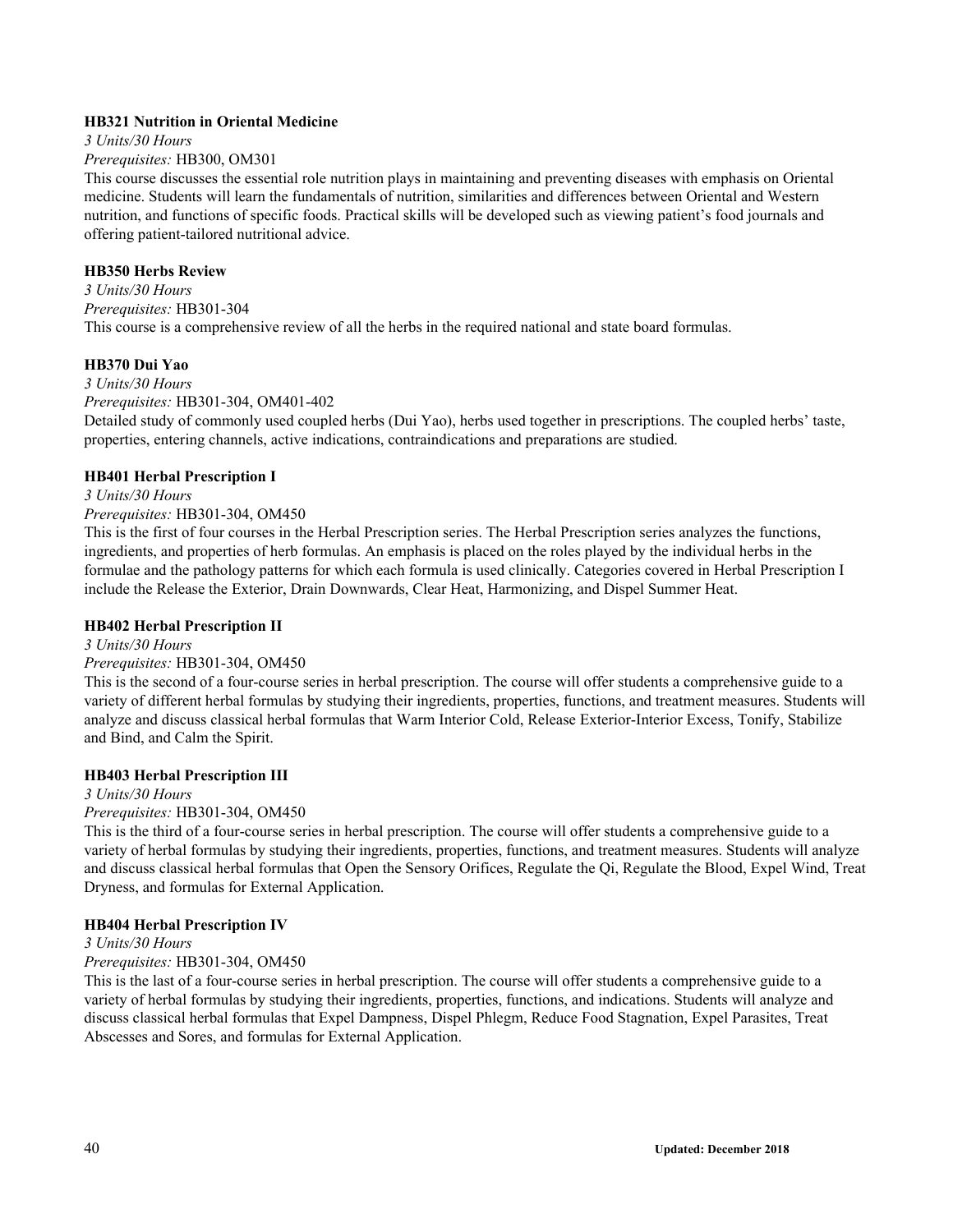#### **HB410 Prepared Medicine**

*3 Units/30 Hours Prerequisites:* Two of HB401-404

This course provides an overview of how to combine and prescribe formulas using tea pills and prepared powders with an emphasis on the traditional formulae from which today's modern patents are derived, and ancient and modern modification trends. Students will be exposed to the different ways of extracting the formulae (i.e. powder form, tincture, capsules, etc.), as well as introduced to the various herbal companies that make them. Throughout the course, guest speakers from the various herbal companies may present their product lines, if available.

## **HB450 Formula Writing/Review**

#### *3 Units/30 Hours*

*Prerequisites:* HB401-404

Review and synthesis of the classical formulae required by the national and the state exams and commonly used in traditional and modern practice.

#### **HB501 Clinical Application of Formulas**

*3 Units/30 Hours*

#### *Prerequisites*: Two of HB401-404

This course presents a detailed analysis of some of the more commonly used Oriental medicine formulas and their applications and treatment strategies according to the Eight Principles. Class topics include an overview of principles of herbology and herbal formulas, practical applications of ben (root) and biao (manifestation), analyses, a comprehensive discussion of traditional and modern usage, as well as cautions and contraindications. A discussion of the classical herb pairs (dui yao) as the building blocks of applied herbal medicine are also presented, including examples of clinical cases and new applications of formulas. The course serves as a practical application guide for patient care and a fundamental understanding of commonly used Oriental medicine formulas.

## **HB601 Herbal Classics I**

*3 Units/30 Hours*

#### *Prerequisites:* OM450, HB501

An in-depth study of the signs, symptoms and syndromes relating to the differentiation of disease according to *Shanghan Lun* (Treatise on Cold Damage) and *Wen Bing* (Febrile Diseases), as well as in *Jin Gui Yao Lue* (Treasures from the Golden Cabinet) with appropriate herbal modalities. It is designed to present specific protocols for the diagnosis and treatment for externally contracted cold damage disorders, warm diseases, as well as those presentations in *Jin Gui Yao Lue*.

#### **HB602 Herbal Classics II**

*3 Units/30 Hours*

## *Prerequisites:* OM450, HB501

A study of internal medicine from the perspective of Traditional Korean Medicine classics, such as *Dongui Bogam* (Treasures of Eastern Medicine) and *Dongui Suse Bowon* (Longevity & Life Preservation in Oriental Medicine)*.* This course introduces the basic differentiations and methodology of classifications of Traditional Korean medicine, including Korean constitutional medicine and herbs.

## **WESTERN MEDICINE**

## **WM201 Biology**

*3 Units/30 Hours*

#### *Prerequisites:* None

This course will introduce the basics information of human biology as a foundational subject for Oriental medical practice. It will examine the biological concepts, fundamentals of living systems, cellular structure and function, metabolisms, evolutionary biology, and reproduction among many other topics.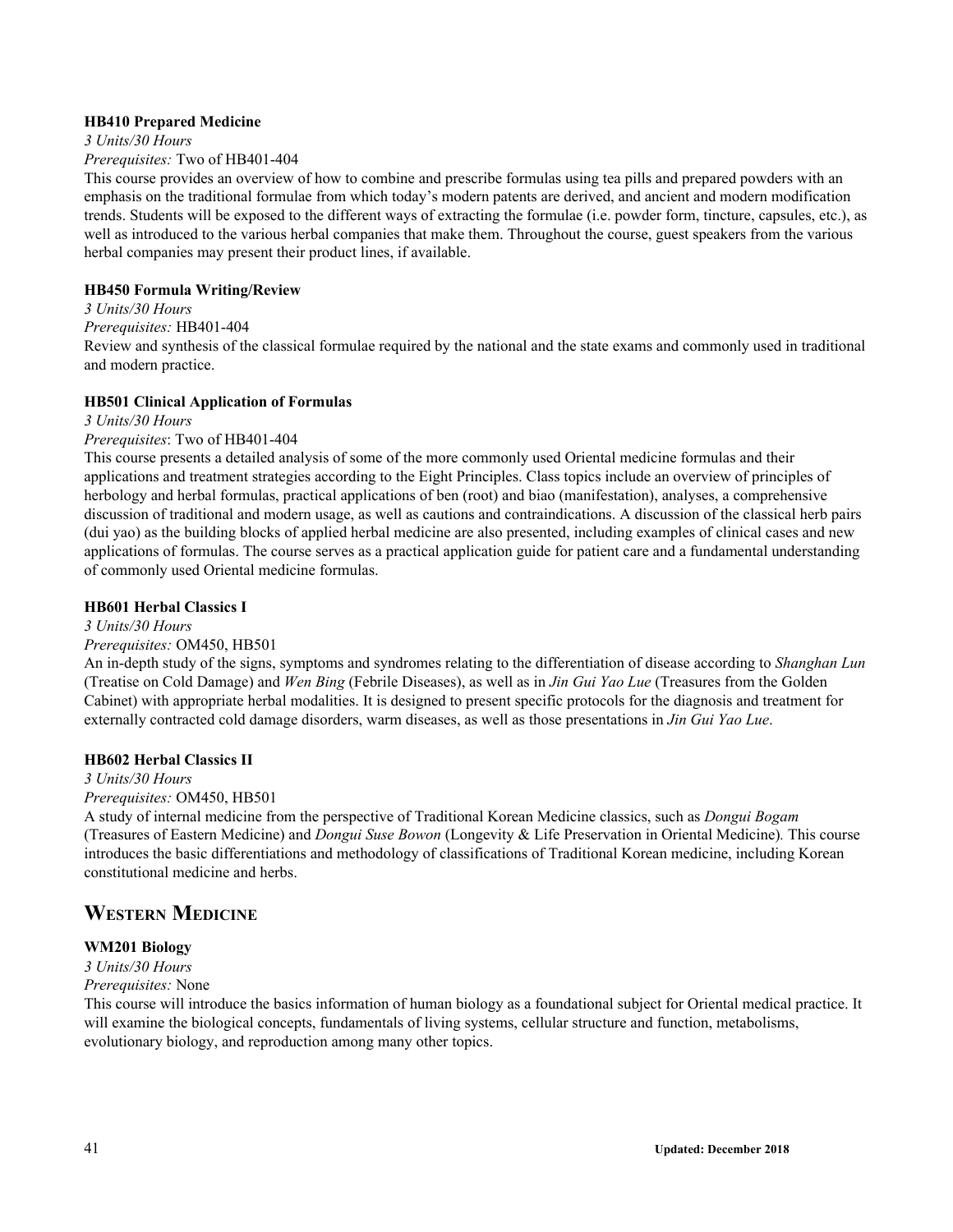## **WM202 Chemistry**

*3 Units/30 Hours Prerequisites:* None

This course will introduce the basics information of general chemistry through the examination of chemical elements and compounds. This course will include the properties of matter, the periodic table, atom/molecules and their structures, chemical bonds, solutions, and phase states and their properties.

## **WM203 Physics**

## *3 Units/30 Hours*

## *Prerequisites:* None

This course will introduce the basics principles of physics and its application on function of human body and on acupuncture treatment protocols. This course will examine specific laws of physics on human physiology, sound therapy, hot/cold therapy, acupuncture treatment protocols, electroacupuncture, brainwave and meditation as well as the role of modern physics on Oriental medicine philosophy.

## **WM204 Psychology**

*3 Units/30 Hours*

#### *Prerequisites:* None

This course is a general introduction to major theories of the major schools of psychology as they conceptualize and influence the understanding of patients at various stages of development. This course will examine the meaning for health promotion and education, as well as clinical patient interactions.

## **WM212 Organic Chemistry and Biochemistry**

*3 Units/30 Hours*

## *Prerequisites:* WM201-202

This course is a general introduction of organic compounds and chemical structures of organic compounds and biochemical reactions in living systems. This course will examine basic cellular biology, metabolism, and the structure and function of carbohydrates, lipids, proteins, and nucleic acids that are essential to understanding of the chemical dynamics of physiology, and nutrition; pharmacology and herbology are also discussed.

## **WM300 Western Medical Terminology**

*3 Units/30 Hours*

## *Prerequisites:* None

This course will introduce basic Western medical terminology, including the definitions, roots, prefixes, suffixes, and proper pronunciation of terms. This course will examine the medical terminology for various diseases, body parts, and medical procedures. This course will emphasize the clinical context in which these words tend to arise as well as the importance of these words for proper communication with other healthcare professionals.

## **WM301 Anatomy and Physiology I**

*3 Units/30 Hours*

## *Prerequisites:* None

This is an introductory course in human anatomy and the first of the four Anatomy and Physiology courses. This course will provide an overview of the structure of the human body and its organs. This course examines the normal structure and function of the human integumentary and musculoskeletal systems at the gross and infrastructural levels. A detailed analysis of muscle actions, innervations, and clinically relevant origins and insertions are included in the course.

## **WM302 Anatomy and Physiology II**

## *3 Units/30 Hours*

## *Prerequisites:* None

This course is the second of the four Anatomy and Physiology courses. This course examines the normal physical structures and functions of the pulmonary, cardiovascular, lymphatic and immune systems, genetics and their clinical correlations. At the end of the course, students should be able to understand the interrelationships in the principles of anatomy.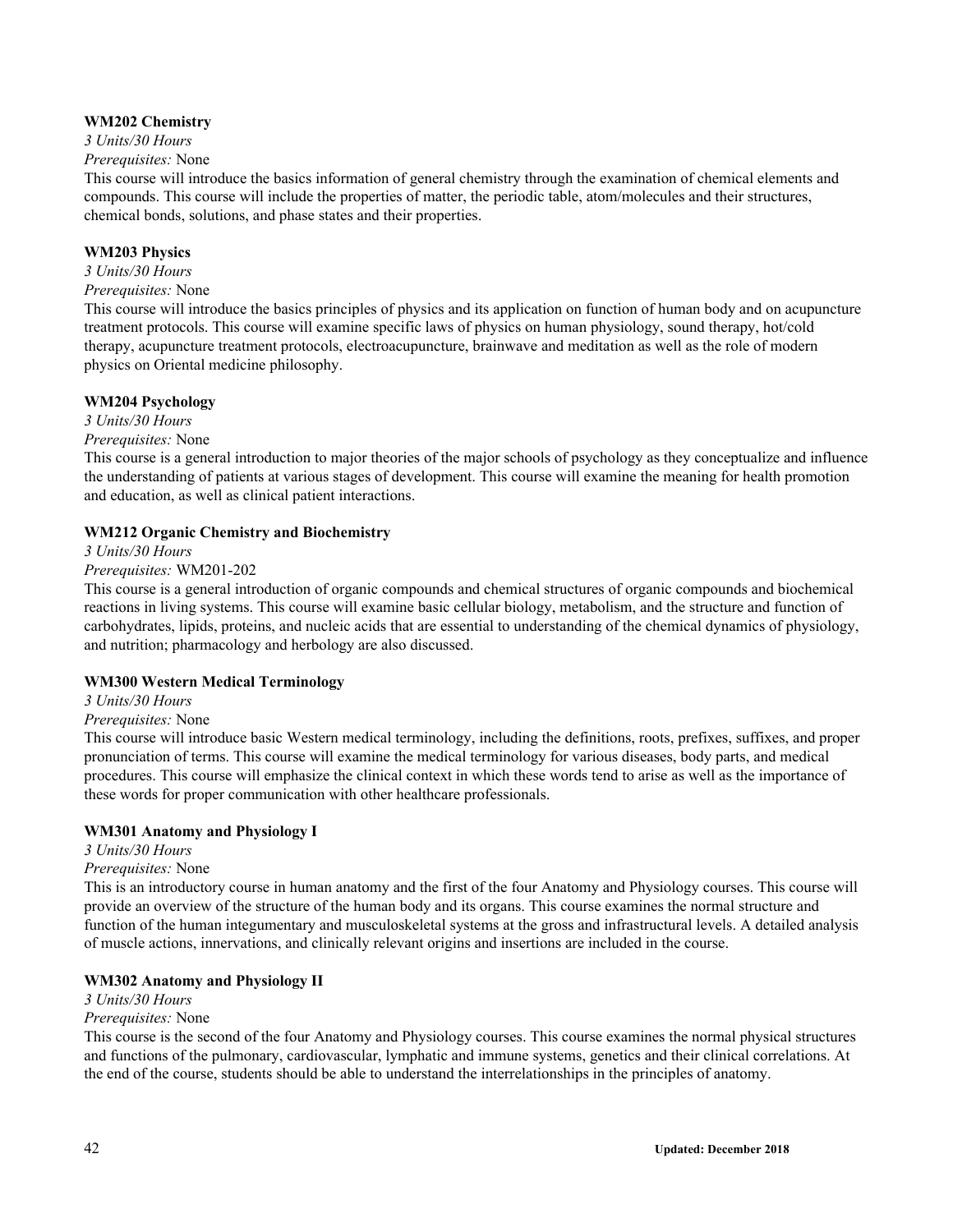## **WM303 Anatomy and Physiology III**

*3 Units/30 Hours*

*Prerequisites:* None

This course is the third of four Anatomy & Physiology courses. This course examines the normal anatomy, physiology, and clinical correlations of the digestive system, nutrition and metabolism, urinary system, reproductive and growth and development.

## **WM304 Anatomy and Physiology IV**

## *3 Units/30 Hours*

## *Prerequisites:* None

This course is the final of four Anatomy & Physiology courses. This course examines the normal structure, function, and clinical correlations of the endocrine systems, the central and peripheral nervous systems, the autonomic nervous system, the general and special senses and clinical correlations.

## **WM321 Western Nutrition**

## *3 Units/30 Hours*

*Prerequisites:* WM212

This course will explore the science of nutrition principles in preventing disease and maintaining good health. This course will examine the essential elements in nutritional physiology including their sources of diet and the specific role of vitamins and minerals in health maintenance. It will also provide an investigation of various diseases and disorders of nutritional causes as well as discuss the application of nutrition in health care.

## **WM330 Research Methodology**

*3 Units/30 Hours*

## *Prerequisites:* OM450, WM301-304

This course introduces research principles, methodologies, instrumentation, statistics, and computer-based searches. Students will learn about empirical research through evidence-based medical practice, medical statistics, and the academic peer review process.

## **WM340 Western Pharmacology**

## *3 Units/30 Hours*

## *Prerequisites:* WM212, two from WM401-404

This course will introduce the basic concepts and pharmacological principles of Western pharmaceuticals and their major categories. This course will examine pharmacological distribution, metabolism, excretion, and the mechanisms of drugs therapeutic effects on human body. This course will emphasize general principles that can be applied broadly to groups or categories of medications.

## **WM350 Laboratory and Imaging**

*3 Units/30 Hours*

## *Prerequisites:* WM401-404

This course provides the basic understanding of medical imaging, clinical laboratory and diagnostic tests. This course will examine blood, urine, stool tests, and microbiological studies. Overview of normal radiographic anatomy, common pathologies, X-Ray, CT, MRI, PET, and Ultrasound and Nuclear Medicine will be covered.

## **WM401 Pathophysiology I**

*3 Units/30 Hours*

## *Prerequisites:* WM301-304

This course is the first of four pathology course series that present the fundamentals of bio-physiological processes that relate to development of diseases and their manifestations. This will examine cellular dynamics, inflammation and repair, fluid and electrolyte balance, acid/base and blood gas regulation, hemodynamics, and immunity.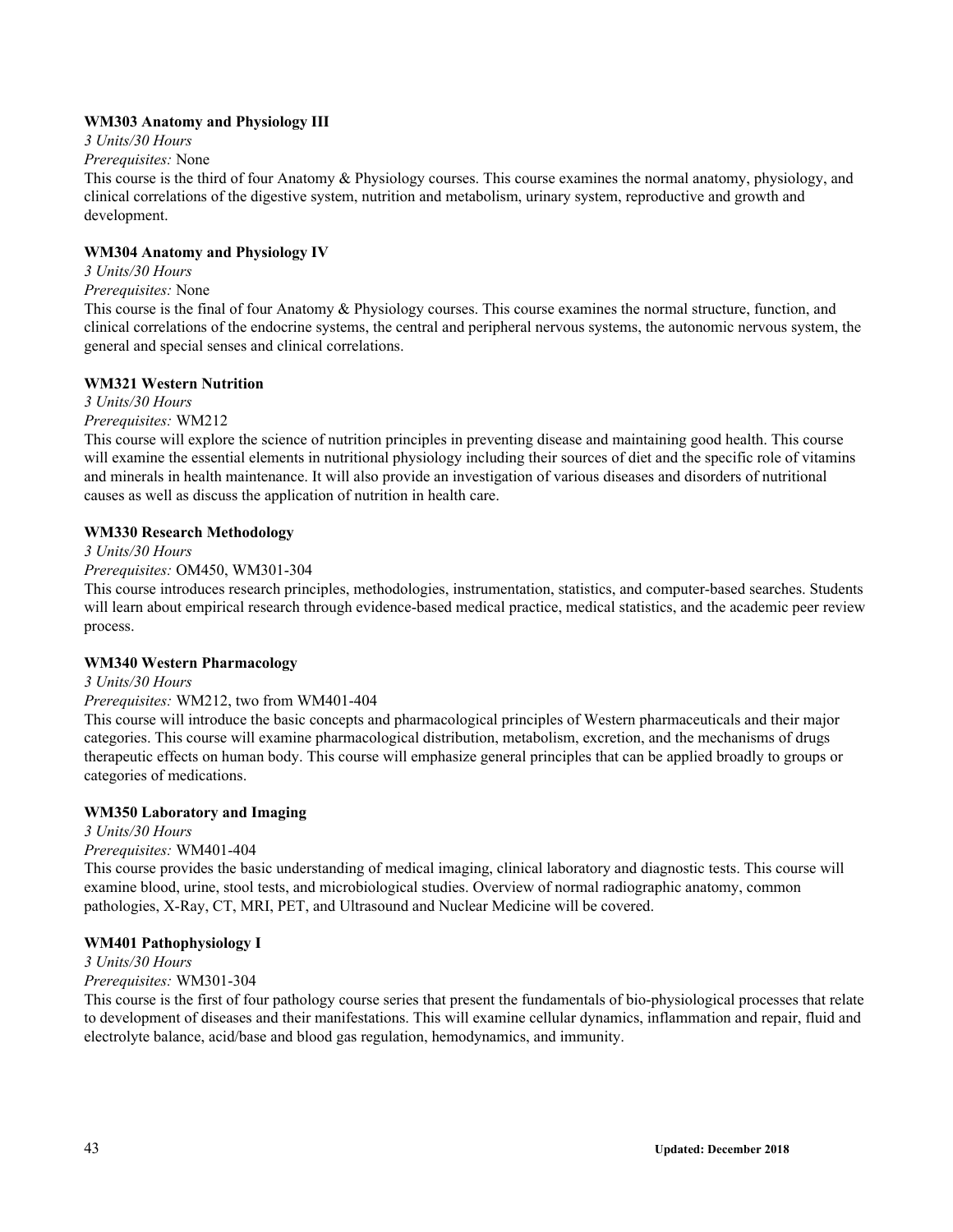## **WM402 Pathophysiology II**

*3 Units/30 Hours Prerequisites:* WM301-304

This course is the second of four pathology course series. This course will examine the etiologies, pathogenesis, and mechanisms of common disorders of the infection, inflammation and immunity system; cardiovascular system; and respiratory system.

## **WM403 Pathophysiology III**

*3 Units/30 Hours Prerequisites:* WM301-304

This course is the third of four pathology course series. This course will examine the etiologies, pathogenesis, and mechanisms of common disorders of the renal system, function and fluids and electrolytes, gastrointestinal system, and endocrine system.

## **WM404 Pathophysiology IV**

*3 Units/30 Hours*

*Prerequisites:* WM301-304

This course is the final of four pathology course series. This course will examine the etiologies, pathogenesis, and mechanisms of common disorders of the genitourinary and reproductive function, neural function, sensory function, musculoskeletal and integumentary function.

## **WM411 Public Health**

*3 Units/30 Hours*

## *Prerequisites:* two from WM401-404

This course is a general introduction to public health and epidemiology concepts. It examines the importance of community health, disease prevention through education, various diseases communicability, biostatistics, environmental health, community health, behavioral health, and occupational health. Public health issues that related to TCM practitioner will also be covered.

## **WM450 Western Physical Assessment**

*3 Units/30 Hours*

## *Prerequisites:* WM301-304

This course provides training in the techniques of history-taking and a detailed study of western physical diagnostic processes, emphasizing three clinical skills: history taking, physical examination, and logical thinking. There will be emphasis on hands-on training to prepare students to be able to perform the procedures of the physical examination with a high degree of comfort and skill. Students will become familiar with physical examinations of the skin, head, sense organs, chest, abdomen, as well as basic orthopedic and neurological tests.

## **WM501 Western Clinical Medicine I**

#### *3 Units/30 Hours*

*Prerequisites:* WM340, WM350, WM401-404, WM450

This course is the first of three Western Clinical Medicine courses and is a prerequisite for the remaining courses in the series. This course presents an overview of selected common diseases observed and treated in biomedicine. This course examines etiology, pathogenesis, differential diagnosis and treatment principles of infectious disease, sexually transmitted disease, gastrointestinal disease, hematological disease, liver - biliary tract and pancreatic disease, malignant disease, and rheumatology and bone disease.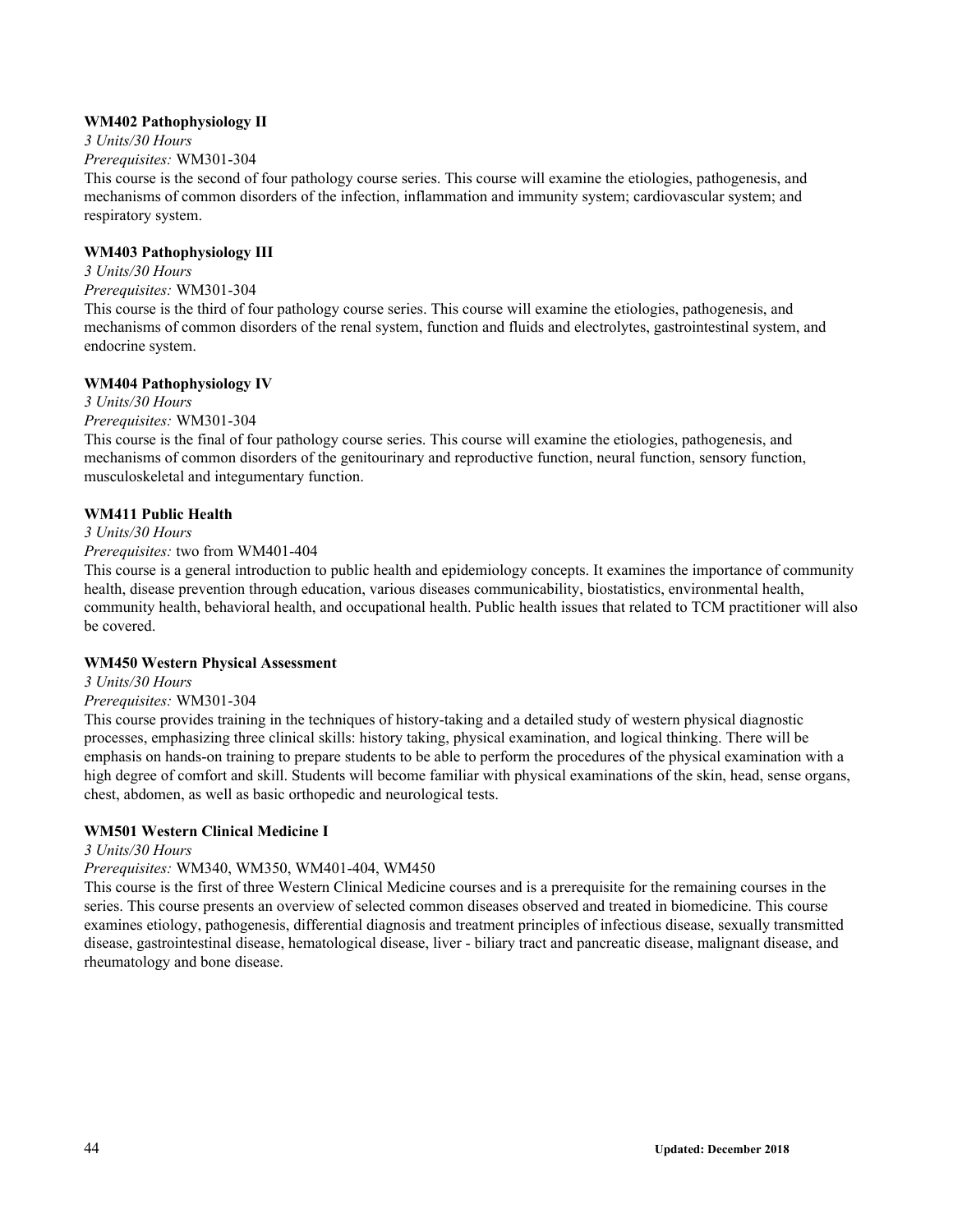## **WM502 Western Clinical Medicine II**

*3 Units/30 Hours*

#### *Prerequisites:* WM501

This course is the second of three Western Clinical Medicine courses and is a prerequisite for the remaining courses in the series. This course presents an overview of selected common diseases observed and treated in biomedicine. This course examines etiology, pathogenesis, differential diagnosis and treatment principles of renal and urinary tract disease, electrolytes and acid-base balance, cardiovascular disease, and respiratory disease. Critical care medicine, environmental medicine, and poisoning will also be covered.

## **WM503 Western Clinical Medicine III**

## *3 Units/30 Hours*

#### *Prerequisites* WM501

This course is the last of three Western Clinical Medicine courses. This course presents an overview of selected common diseases observed and treated in biomedicine. This course examines etiology, pathogenesis, differential diagnosis and treatment principles of endocrine disease, diabetes mellitus, metabolism disease, neurological disease, psychological disease and skin disease.

#### **WM601 Biomedical Review**

*3 Units/30 Hours*

#### *Prerequisites:* WM501-503

This course is a comprehensive review of Western medicine, including differential diagnosis, red flag signs and symptoms, referrals, labs and diagnostic imaging, and biomedical standards of care. This course also prepares students for the Graduation Exam as well as national and state licensing exams.

## **COUNSELING AND COMMUNICATION**

## **WM315 Counseling and Communication**

*3 Units/30 Hours*

## *Prerequisites: WM204*

This course focuses on developing interpersonal and counseling skills relevant for primary care, with a focus on the whole person and interpersonal relationship as the foundation of medicine. Clinical signs and symptoms of major psychological disorders listed in the current Diagnostic and Statistical Manual (DSM) for treatment or for professional referrals are presented. Additional topics include patient/practitioner rapport, communication skills, and multicultural sensitivity.

## **ETHICS**

## **WM550 Ethics**

*3 Units/30 Hours Corequisites:* CP301

This course will examine the standards of medical ethics and jurisprudence associated with the practice of acupuncture and Oriental medicine. Topics of study include scope of practice, risk management, and professionalism. Laws governing the practice of Oriental medicine in Nevada, per the Nevada State Board of Oriental Medicine, will be emphasized.

## **PRACTICE MANAGEMENT**

## **WM511 Practice Management I**

#### *3 Units/30 Hours Prerequisites:* CP411

This course will provide an overview of basic daily clinic management skills to establish a successful clinical practice, including topics on ethics, legal responsibilities, record-keeping, billing procedures, reimbursement, lease agreements, risk management, licensing, permits, and professional liability insurance.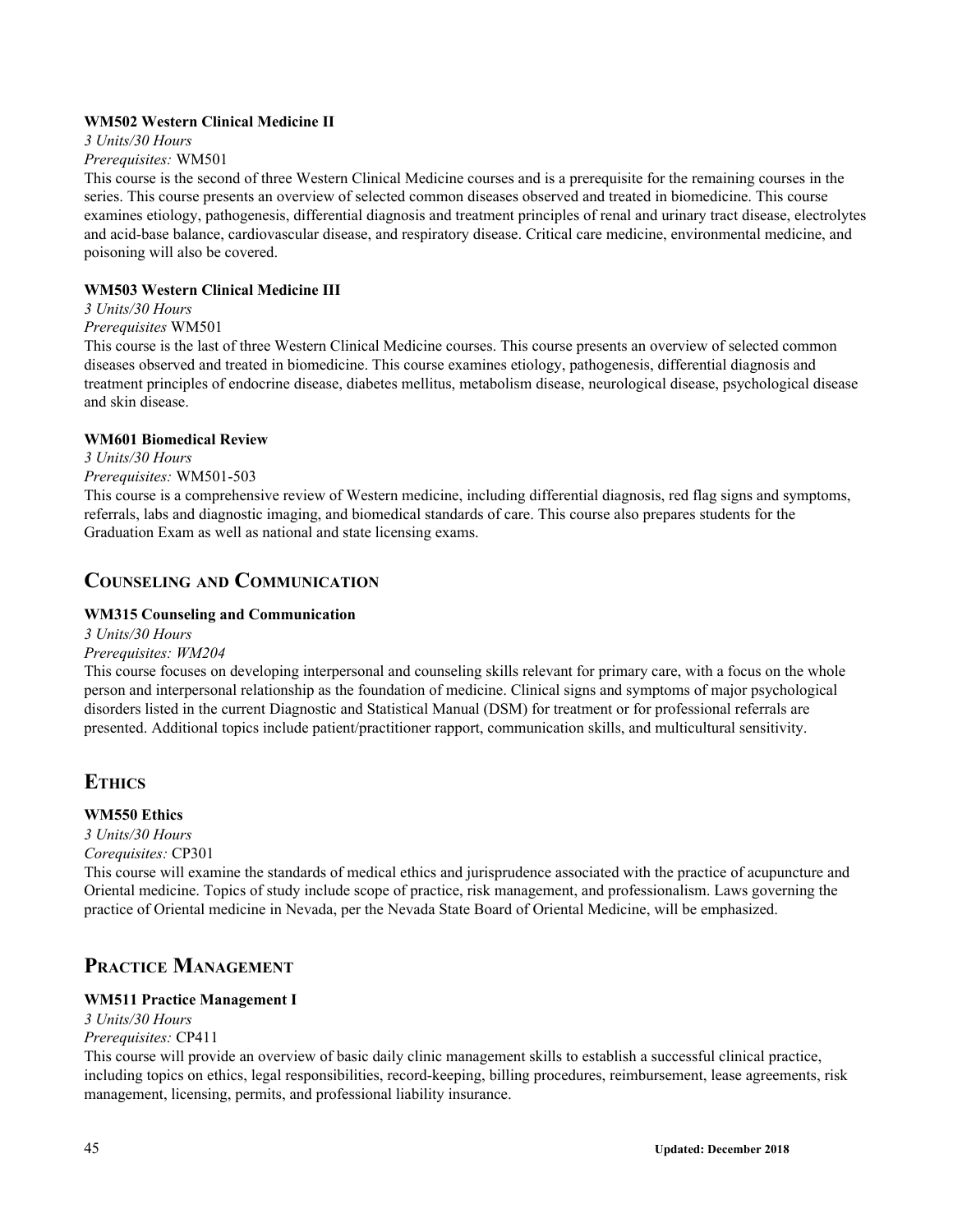## **WM512 Practice Management II**

*3 Units/30 Hours*

## *Prerequisites:* WM511

This course is a continuation of Practice Management I and integrates information obtained from Practice Management I. This course will discuss topics including budget management, financial planning, inventory, front office procedures, and marketing plans. Self-promotion skills, including writing, public speaking, and networking, will be covered, as well as on-and-offline advertising.

## **ELECTIVES**

## **EL350 Preclinical Exam Preparation**

*3 Units/30 Hours*

*Prerequisites:* Two of WM301-304, OM401, three of HB301-304, AC370

This course is a comprehensive review of fundamental courses in Oriental medicine theory, acupuncture, herbology, and western medicine in preparation for the Clinic Entrance Exam.

## **EL411 Taiji II**

*3 Units/30 Hours*

*Prerequisites:* OM311

Students will continue to deepen their understanding of Taiji. This course explores the advanced principles of the Oriental martial art, Taiji. This Chinese system of movement and meditation, used as a means of achieving longevity and promoting Qi flow within the body, will be taught both verbally and practically. Special breathing exercises and the control of Qi flow are essential techniques learned in this course. The five major styles of Taiji will also be discussed.

## **EL412 Tuina II**

*3 Units/30 Hours*

## *Prerequisites:* AC311

Students will continue to deepen their understanding of the fundamentals of Tuina therapy, a traditional hands-on body treatment that treats both musculoskeletal and non-musculoskeletal conditions through the delicate balance of the eight principles of Oriental medicine.

## **EL501 Advanced Tongue and Pulse Diagnosis**

*3 Units/30 Hours*

## *Prerequisites:* OM402

This course will focus on increasing the diagnostic skills and techniques of tongue and pulse reading in Oriental medicine. The physical characteristics of the tongue, including color, shape, moisture, and coating will be studied as useful indications of the health state of the internal organs. The pulse and its usefulness in assessing the body's Qi energy will also be discussed. Clinical applications and pattern identification will be emphasized.

## **EL505 Topics in Herbs and Formulas**

*3 Units/30 Hours*

## *Prerequisites:* HB401-404

A presentation of topics on the principles of herbology and herbal prescription. Topics include pediatrics, gynecology, dermatology, and pharmacognosy. Direct comparisons will be made between differences in physiology, anatomy, etiology, and pathology, while emphasizing the difference in treatment measures for Herbal prescriptions through diagnosis, combination, and herbal prescription. This course may be repeated with different topics.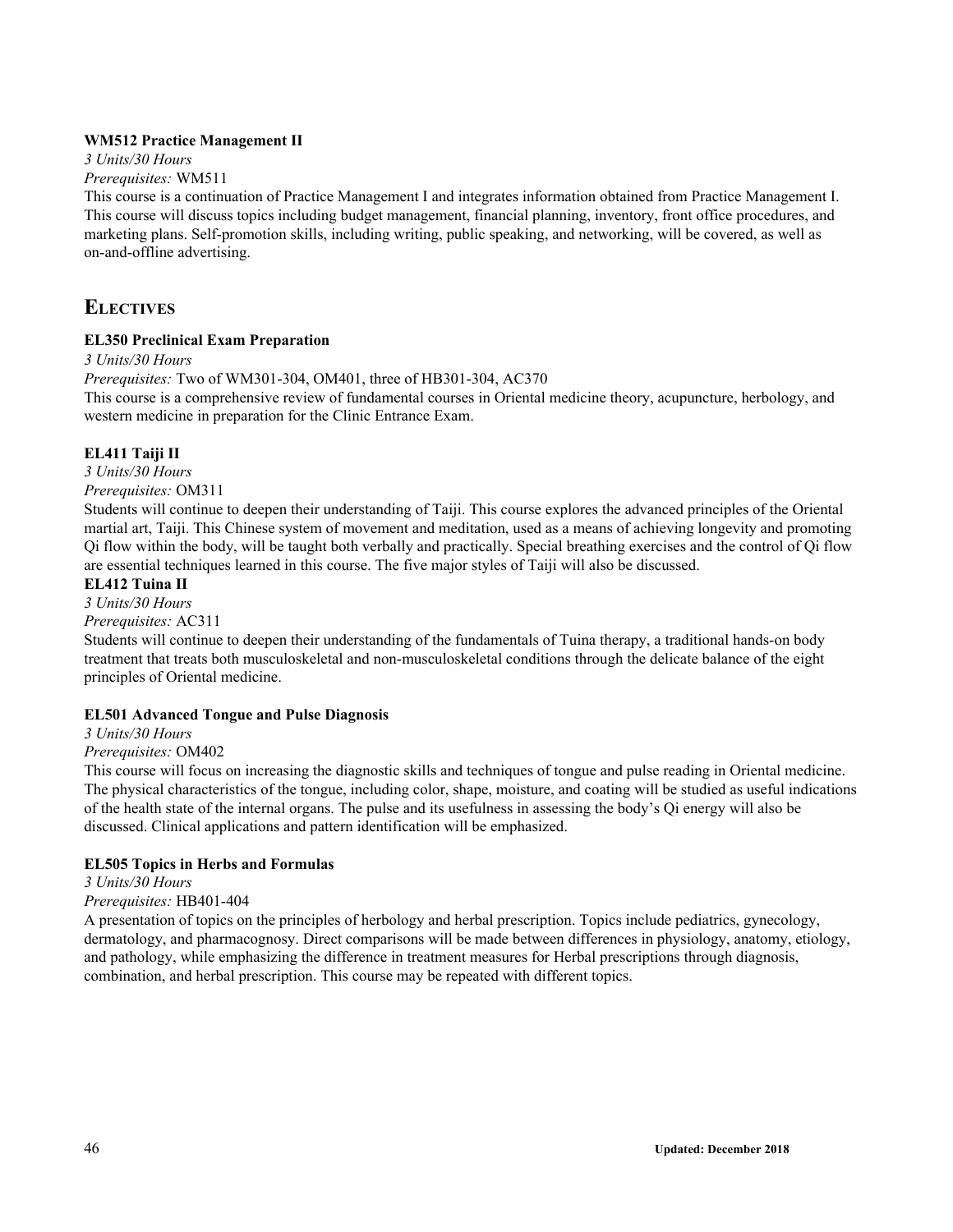## **EL601A Topics in Oriental Medicine**

*3 Units/30 Hours*

#### *Prerequisites:* OM470

This course engages the students with an in-depth study of Oriental medicine classics that have fundamentally influenced modern oriental medicine, including *Huang Di Nei Jing, Shang Han Lun, Nanjin,* and *Maijing*. Theoretical foundations, efficacy, acupuncture and herbal theories as they relate to classical Korean medicine may also be discussed. This course may be repeated with different topics.

## **EL601B Topics in Oriental Medicine**

## *3 Units/30 Hours*

## *Prerequisites:* OM470

Continuation of concepts covered in EL601B. This course engages the students with an in-depth study of Oriental medicine classics that have fundamentally influenced modern oriental medicine, including *Huang Di Nei Jing, Shang Han Lun, Nanjin,* and *Maijing*. Theoretical foundations, efficacy, acupuncture and herbal theories as they relate to classical Korean medicine may also be discussed. This course may be repeated with different topics.

#### **EL602 Topics in Microsystems**

*3 Units/30 Hours*

*Prerequisites:* AC511

This course will explore various modalities advanced microsystems, such as an in-depth analysis and application of auricular acupuncture, Korean hand acupuncture, scalp acupuncture, and so forth. Diagnostic applications, contraindications, health and safety precautions, and related disorders will also be discussed. This course may be repeated with different topics.

#### **EL605 Advanced Topics in Herbs and Formulas**

*3 Units/30 Hours*

## *Prerequisites:* HB401-404, Two of OM501-504

This course will further explore advanced topics on herbs and formulas, including classical formulas, Korean herbal medicinal classics, as well as modern applications of advanced formula theories and constructs, including Pharmacognosy. Students will be engaged in advanced analyses and practical application of herbs and formulas in modern settings. This course may be repeated with different topics.

## **EL610 Acupuncture Orthopedics II**

## *3 Units/30 Hours*

## *Prerequisites:* AC550

This course is advanced Acupuncture Orthopedics, and will continue to examine acupuncture orthopedic assessment techniques and treatment, including diagnosing and treating cases related to orthopedics, pain management, and traumatic injury. Specific emphasis will be placed on the neuro-musculoskeletal system, its components, disorders, and acupuncture treatment modalities.

## **EL620 Topics in Classical Acupuncture**

## *3 Units/30 Hours*

*Prerequisites:* AC511, HB401-404, Two of OM501-504, Intern Level I

This course examines theoretical foundations, efficacy, acupuncture and herbal theories as they related to various topics in Oriental Medicine, including an in-depth study of ancient classical methodology from the *Huang Di Nei Jing*. This course may be repeated with different topics.

## **EL650 Topics in Integrative Medicine**

*3 Units/30 Hours*

## *Corequisite:* Intern Level I

This course and topics provide a solid foundation for the integration of Eastern and Western medical sciences to facilitate the development of fluency in both medical paradigms. Topics may include integrative herbal medicine and integrative internal medicine. This course may be repeated with different topics.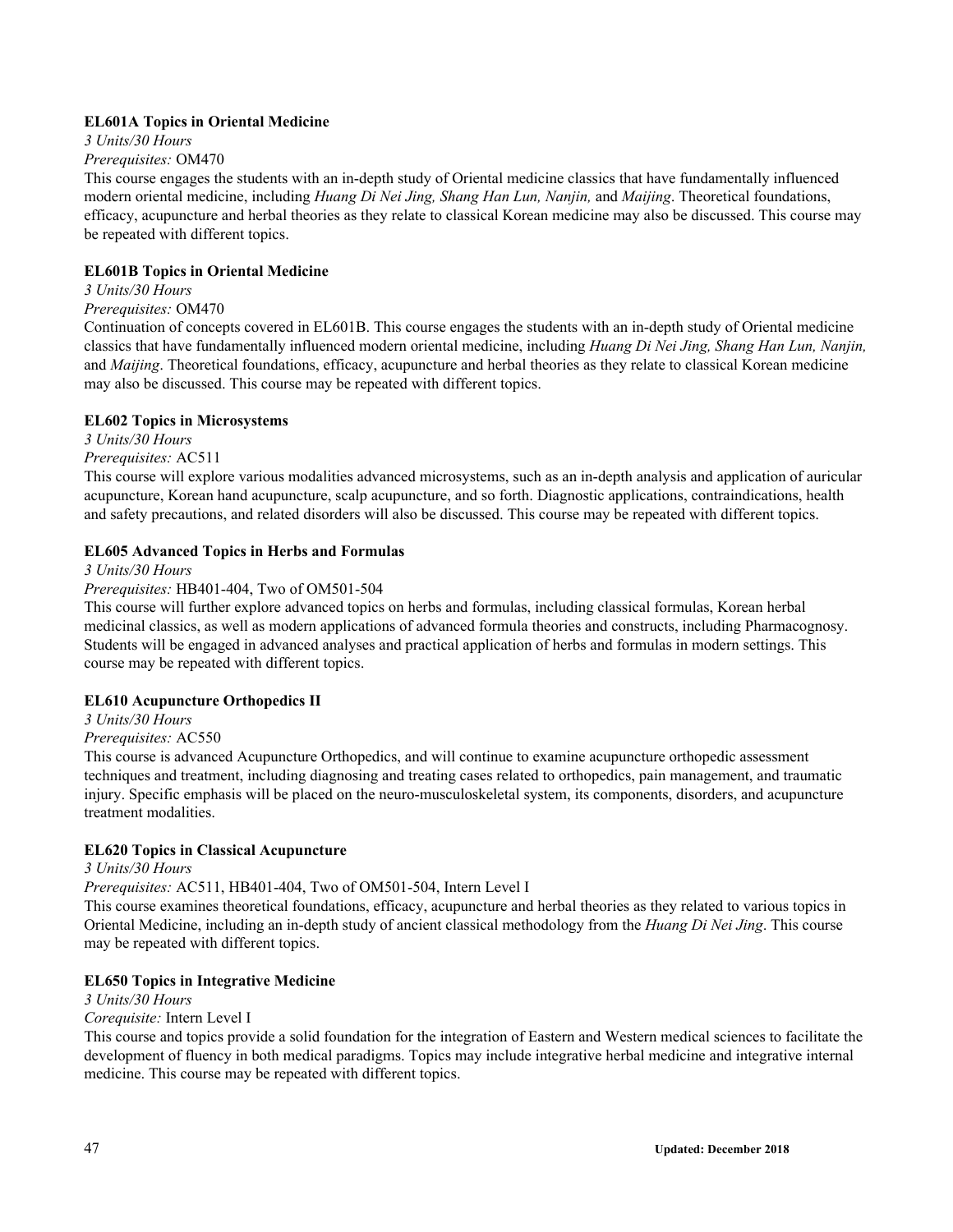## **EL701 Advanced Clinical Training A**

*2 Units/40 Hours*

*Prerequisites:* CP612

A continuation of Clinical Internship training with advanced responsibilities for patient care having the minimum amount of supervision as required by law.

## **EL702 Advanced Clinical Training B**

*2 Units/40 Hours Prerequisites:* EL701 A continuation of Clinical Internship training with advanced responsibilities for patient care having the minimum amount of supervision as required by law.

## **EL703 Advanced Clinical Training C**

*2 Units/40 Hours Prerequisites:* EL702 A continuation of Clinical Internship training with advanced responsibilities for patient care having the minimum amount of supervision as required by law.

## **EL704 Advanced Clinical Training D**

*2 Units/40 Hours Prerequisites:* EL703

A continuation of Clinical Internship training with advanced responsibilities for patient care having the minimum amount of supervision as required by law.

## *CLINICAL TRAINING*

The Wongu Health Center is the only Oriental medicine teaching clinic in the state of Nevada. It stands to provide unique experiences and opportunities for the students, including community leadership and advocacy, and serving community needs by providing the public with access to affordable quality health care. At the same time, Wongu interns learn to apply what they have learned about the practice management aspects of operating a clinic.

Wongu University's clinical program aims to provide optimal care for each patient, while developing the skills and confidence of each intern to become competent and compassionate practitioners of Oriental medicine through direct patient care. While students receive instruction in the classroom, the clinic is where students develop into quality health care providers, including filling herbal prescriptions at the herbal dispensary, writing case histories, keeping patient records, participating in patient and clinic management, and conducting outreach activities that will allow them to provide information and services regarding Oriental medicine to neighboring communities. Close attention is given to each intern in all aspects of Oriental Medicine through demonstration and practice.

Clinical training at Wongu University consists of a minimum of 1,000 hours of clinical training with four levels of increasing degrees of independence and competencies:

| Observation              | 160 hours of observing interns and clinicians        |
|--------------------------|------------------------------------------------------|
| <b>Herbal Dispensary</b> | 40 hours of herbal dispensary training               |
| Level I                  | 320 hours of patient care under complete supervision |
| Level II                 | 320 hours of patient care under close supervision    |
| Level III                | 160 hours of patient care under moderate supervision |

Wongu University's clinical training program is based on competency levels, and each level has specific prerequisites and performance requirements which must be met through institutional exams and completion of the clinic workbook at each level of clinic training.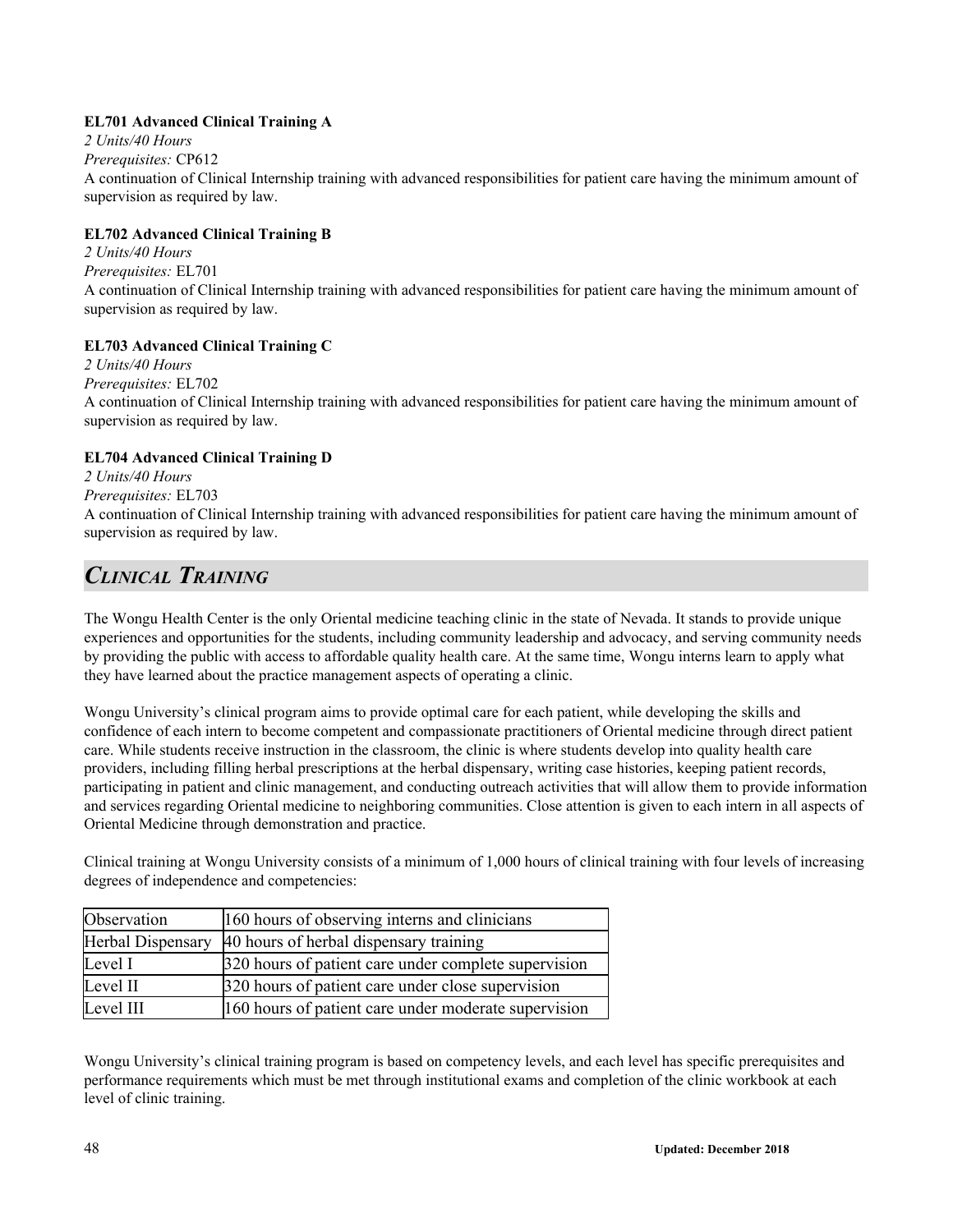## **CLINIC OBSERVATION**

## **CP301; 40 hours CP311-313; 120 hours**

Students must complete 50 units of didactic courses, plus specific prerequisite courses, to be able to begin the observation series. This ensures that students have attained a thorough understanding of the Western and Oriental medicine basics.

During clinical observation, students prepare themselves for entry into clinical training in many ways. Clinical observation hours will prepare students to understand basic clinic procedures, including observer and intern responsibilities, clean needle technique, herbal dispensary procedures, and clinic exams. Clinical observation courses serve to orient each student to the general procedures of the Wongu Health Center, as well as to their particular clinical responsibilities.

Once students have completed the clinical observation component of the clinical training, students must pass a written and practical Clinic Entrance Exam before beginning their internship. Students usually sit for the Clinic Entrance Exam during the 7th or 8th term. The purpose of the Clinic Entrance Exam is to ensure that each intern has a strong foundation in the fundamental principles of Oriental medicine, acupuncture, herbology, and the biomedical sciences before being permitted to begin patient care.

## **CLINIC INTERNSHIP**

## **Level I: CP411-414; 320 hours Level II: CP511-514; 320 hours Level III: CP611-612; 160 hours**

During Level I, interns are supervised closely in all aspects of their clinical responsibilities. The intern follows the clinical faculty's diagnosis, treatment plan and treatment method. Supervisors closely monitor each intern's ability to conduct a patient history and intake, formulate a diagnosis and treatment plan, and deliver appropriate care. Emphasis is placed on building confidence and accuracy with regards to diagnosis, point location, and needle technique.

As interns progress to Level II, greater responsibility is gradually shifted to the intern to perform all aspects of patient care, including the formulation of herbal prescriptions. In Level II, interns assume responsibility for monitoring their patients' progress and developing and modifying treatment plans. The interns formulate diagnoses, treatment plans, and treatment methods with the assistance of clinical faculty. Throughout this process, supervisors are required to see each patient and to make or confirm each diagnosis and treatment plan. Patient's charts are signed by the supervisor after the intern has completed recording the diagnosis and treatment. Attention to charting ensures that each supervisor and intern communicate clearly in diagnosis and treatment of each patient.

During Level III, the highest level of internship training, the interns are afforded the most degree of responsibility by supervisors. Interns master their skills in diagnosis and developing treatment plans that include all OM modalities, including modification of acupuncture and herb formulas. Supervision is mainly for the approval of diagnostic accuracy and safety. This process builds an intern's ability and confidence and successfully provides him or her with the necessary skills and support to make independent clinical judgments.

Throughout the clinic training, students apply the theoretical knowledge gained in the classroom to a wide variety of clinical situations. Interns interview, diagnose, and treat patients according to the principles of Oriental medicine, acupuncture, and herbal treatment under the supervision of highly experienced clinical faculty.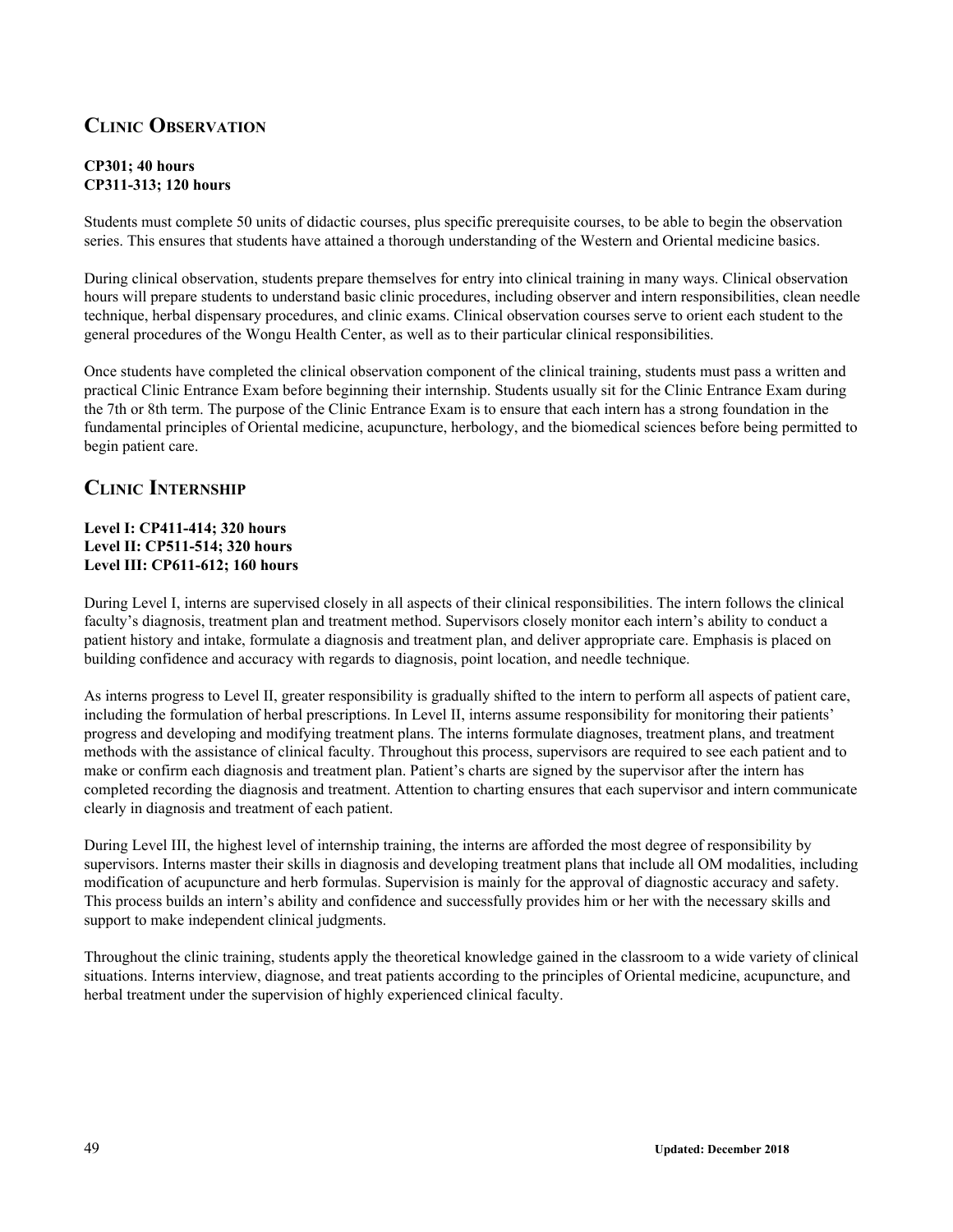## *CLINIC COURSE DESCRIPTIONS*

## **CP301 Introduction to Clinical Internship**

#### *2 Units/40 Hours*

*Prerequisites:* Completion 50 units, including AC300-302; HB300; two (6 units) of HB301-304; OM301-302; OM401; WM300; and two (6 units) of WM301-304. Remaining units may be from transfer credit units.

This first clinical course is an introduction to clinic that includes practical preparatory information of the Health Center for observers. Classroom sessions include discussions of basic clinic procedures, observer and intern responsibilities, basic doctor-patient protocols, and discussions of basic diagnostic protocols. In addition, basic information regarding patient, reception, record keeping, examination, treatment methods, and herbal prescriptions are provided. In addition, students observe senior practitioners as they treat patients in a classroom setting.

#### **CP305 Herbal Dispensary**

#### *2 Units/40 Hours*

## *Prerequisites:* CP301

This course is a supervised practical experience in the herbal dispensary, including basic practices and management of herbal dispensary, and selecting, weighing and preparing appropriate herbal formulas as requested. In addition, students will be gaining knowledge and familiarity with herb categories and identification, preparation of powder formulas and patent pills, conversion to/from raw formula dosages, as well as modification of powder formulas. When appropriate, the students will prepare raw herb formulas for dispensing to patients, and participate in patient education on the use of herbal formulas. In addition, this practical course will give students the opportunity to learn aspects of running an herbal dispensary, including learning how to set up and clean preparation areas, and storage of herbs and equipment. Student will have the opportunity to learn inventory procedure, and cataloging and restocking, as students will be asked to assist when new inventory arrives.

## **CP311 Clinic Observation I**

*2 Units/40 Hours Prerequisites:* CP301

Under the guidance of clinic faculty, students observe supervisors as they treat patients. Students participate and assist senior practitioners with patient care, including history taking, examination, diagnosis, and treatment. With an emphasis on medical record keeping, students continue to observe and discuss all aspects of clinical practice including point location, needling and palpation techniques, moxibustion, and Tuina.

## **CP312 Clinic Observation II**

*2 Units/ 40 Hours Prerequisites:* CP311 or co-requisite A continuation of CP311 Clinic Observation I, with emphasis on incorporating diagnostic skills into a cohesive clinical procedure.

## **CP313 Clinic Observation III**

*2 Units/40 Hours Prerequisites:* CP312 or co-requisite A continuation of CP312 Clinic Observation II.

## **CP411 Intern Level 1A**

#### *4 Units/80 Hours*

*Prerequisites:* CP313; AC370, AC375, AC401-402; One (3 units) of HB 401-404; OM401-402; WM450; one (3 units) from WM401-404; Co: WM315; Passing the Clinic Entrance Exam. CPR Certificate. Additional information available in the Wongu Clinic Student Handbook

Practical experiences in the clinic, at progressive levels of responsibility, under the supervision of clinic faculty. The intern follows the clinical faculty's diagnosis, treatment plan and treatment method. Supervisors closely monitor each intern's ability to conduct a patient history and intake, formulate a diagnosis and treatment plan, and deliver appropriate care. Clinical training at this level emphasizes interviewing patients, proper examination, developing diagnosis and treatment plans, point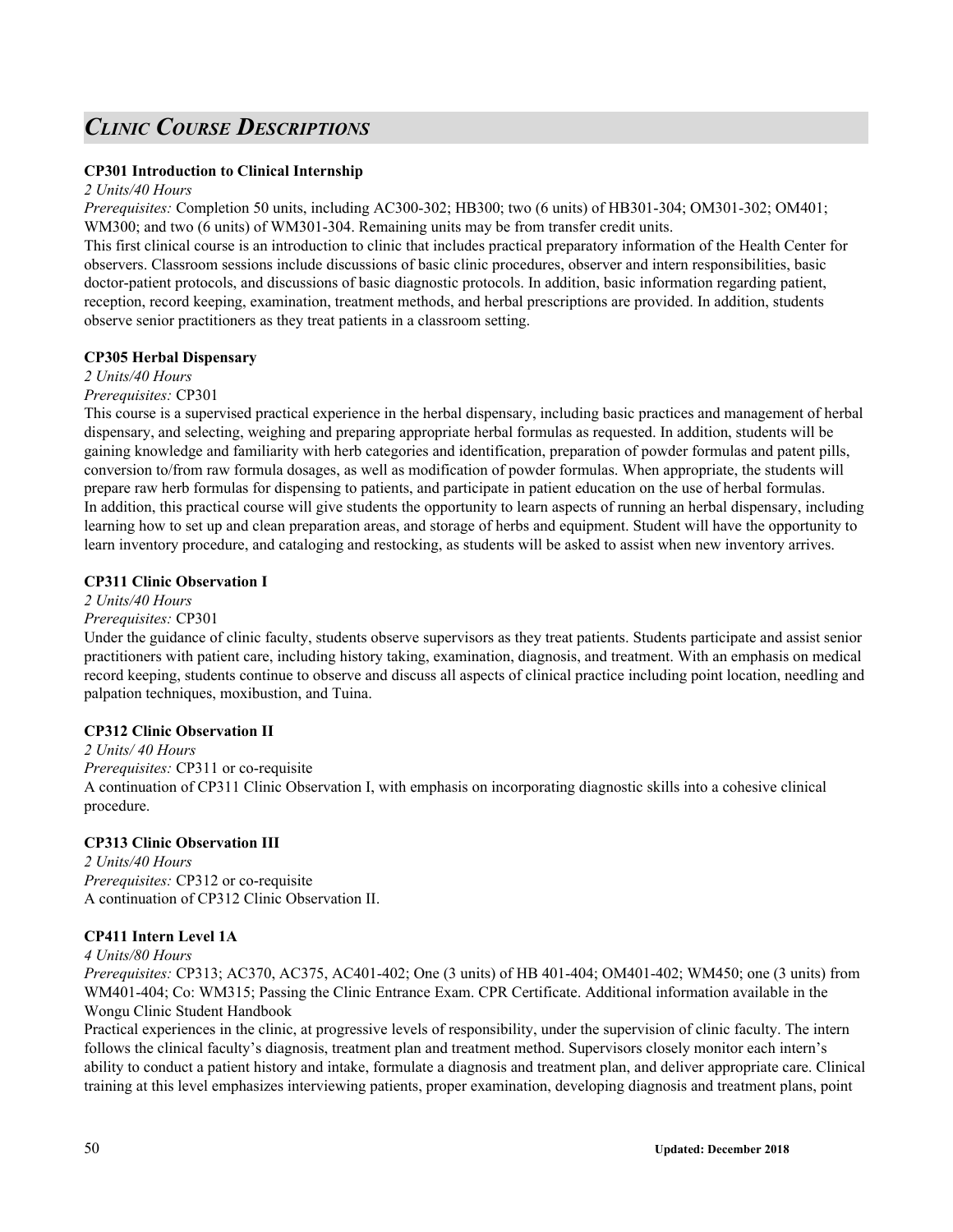location, needling technique, and the preparation of herbal prescriptions. Emphasis is placed on building confidence and accuracy with regards to diagnosis, point location and needle technique.

## **CP412 Intern Level 1B**

*4 Units/80 Hours Prerequisites:* CP411 or co-requisite A continuation of CP411.

## **CP413 Intern Level 1C**

*4 Units/80 Hours Prerequisites:* CP412 or co-requisite A continuation of CP412

## **CP414 Intern Level 1D**

*4 Units/80 Hours Prerequisites:* CP413 or co-requisite A continuation of CP413.

## **CP511 Intern Level 2A**

*4 Units/80 Hours*

*Prerequisites:* CP414; AC403, AC470; HB401-404; Two (6 units) of OM501-504; WM350, WM401-404. Passage of Level 1 Clinic Exam.

Practical experiences in the clinic, at progressive levels of responsibility, under the supervision of clinic faculty. In Level II, interns assume responsibility for monitoring their patients' progress, developing and modifying treatment plans, including formulation of herbal prescriptions. Interns formulate diagnoses, treatment plans, and treatment methods with the assistance of clinical faculty. Throughout this process, supervisors are required to see each patient and to make or confirm each diagnosis and treatment plan. Patients' charts are signed by the supervisor after the intern has completed recording the diagnosis and treatment. Attention to charting ensures that each supervisor and intern communicate clearly in diagnosis and treatment of each patient.

## **CP512 Intern Level 2B**

*4 Units/80 Hours Prerequisites:* CP511 or co-requisite A continuation of CP511.

## **CP513 Intern Level 2C**

*4 Units/80 Hours Prerequisites:* CP512 or co-requisite.

## **CP514 Intern Level 2D**

*4 Units/80 Hours Prerequisites:* CP513 or co-requisite A continuation of CP513.

## **CP611 Intern Level 3A**

## *4 Units/80 Hours*

*Prerequisites:* CP514; AC511-512; HB401-404; OM501-504; WM501-503. Passage of the Level 2 Clinic Exam. In this advanced stage of clinical education, interns continue hands-on patient care. Interns function semi-independently with the most degree of responsibility by supervisors. Interns master their skills in diagnosis, developing treatment plans to include all Oriental medicine modalities, including modification of acupuncture and herb formulas. Supervision at this level is mainly for the approval of diagnostic accuracy and safety.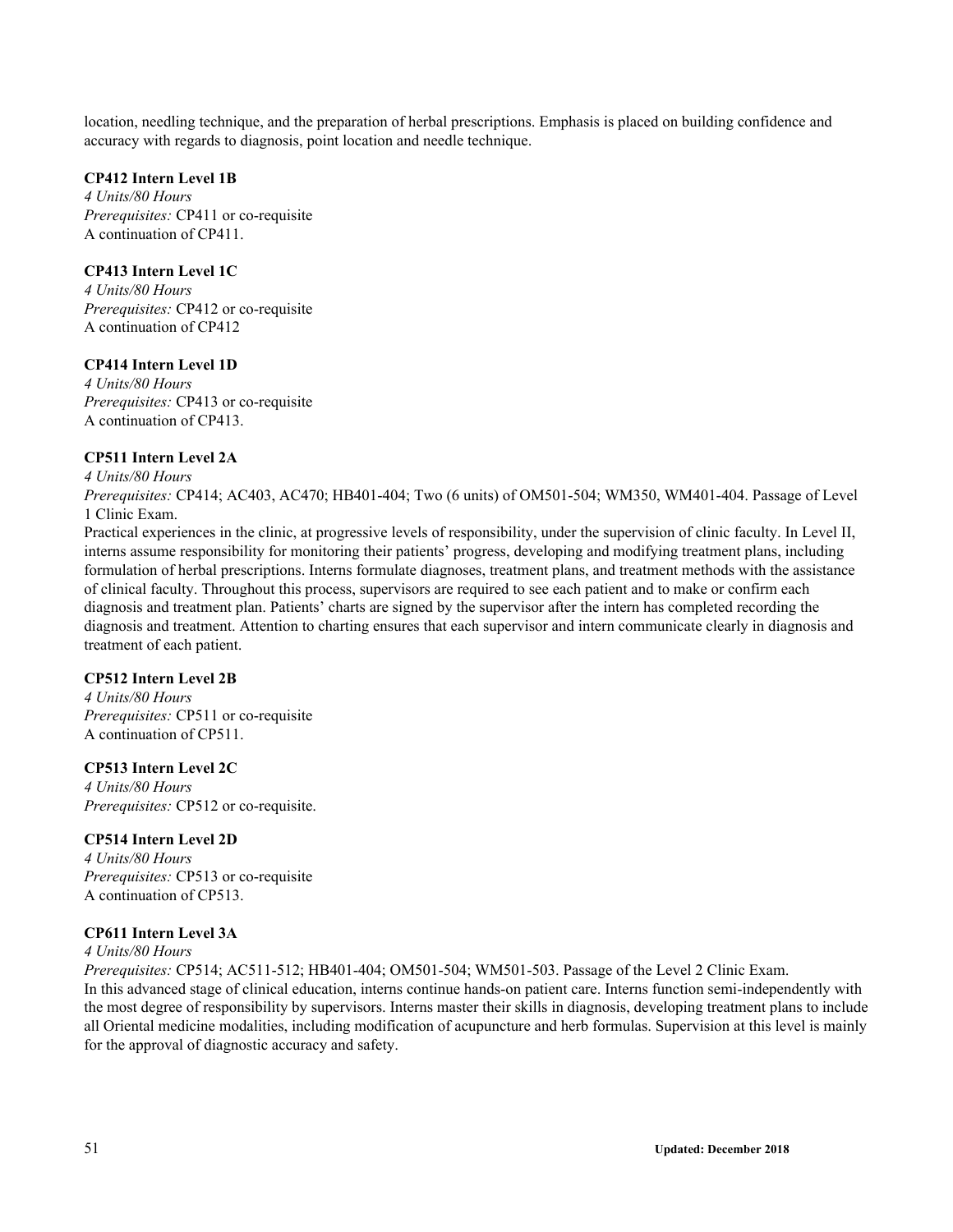**CP612 Intern Level 3B** *4 Units/80 Hours Prerequisites:* CP611 or co-requisite A continuation of CP611.

## *INSTITUTIONAL EXAMS*

## **CLINIC ENTRANCE EXAM – WRITTEN & PRACTICAL**

- Passage required to become Level 1 Interns.
- Students sit for the Clinic Entrance Exam prior to entering the clinic as an intern.
- Usually taken during the  $7<sup>th</sup>$  or the  $8<sup>th</sup>$  term.
- The exam consists of written and practical sections (both must be passed).
- The exams are offered quarterly, typically during the fourth week of the term.
- Effective Fall 2017, the student must begin their internship within one year of passing the CEE.

## **CLINICAL LEVEL 1 EXAM**

- Passage required to advance to Level 2 Clinical Internship
- 50 questions
- Based on Level 1 Clinical Competencies
- Co-requisite: CP413

## **CLINICAL LEVEL 2 EXAM**

- Passage required to advance to Level 3 Clinical Internship
- 50 questions
- Based on Level 2 Clinical Competencies
- Co-requisite: CP513

\*For comprehensive information regarding clinic requirements and clinic exams, please refer to Wongu Clinic Student Handbook as well as the "Clinic Entrance Exam Guideline" document available in the Academic Department.

## **COMPREHENSIVE GRADUATION EXAM**

- Passage required for Graduation.
- The exam is typically given biennially in the fourth week of the Winter and Summer term.

The exam consists of four sections, which are representative of the four NCCAOM Modules, as well as Wongu

University's curriculum:

- o Oriental Medicine: 50 questions
- o Acupuncture: 50 questions
- o Herbology: 50 questions
- o Bio- Medicine: 50 questions
- Students are eligible to sit for the Comprehensive Graduation Exam upon completion of CP611 and have a GPA of 2.5 or higher.

## **INSTITUTIONAL EXAM RETAKES**

If a student does not pass an institutional exam on the first try, they may retake the exam at a later date. There is a \$50.00 institutional exam retake fee that must also be paid. The student will be offered tutoring to improve their skills, if available.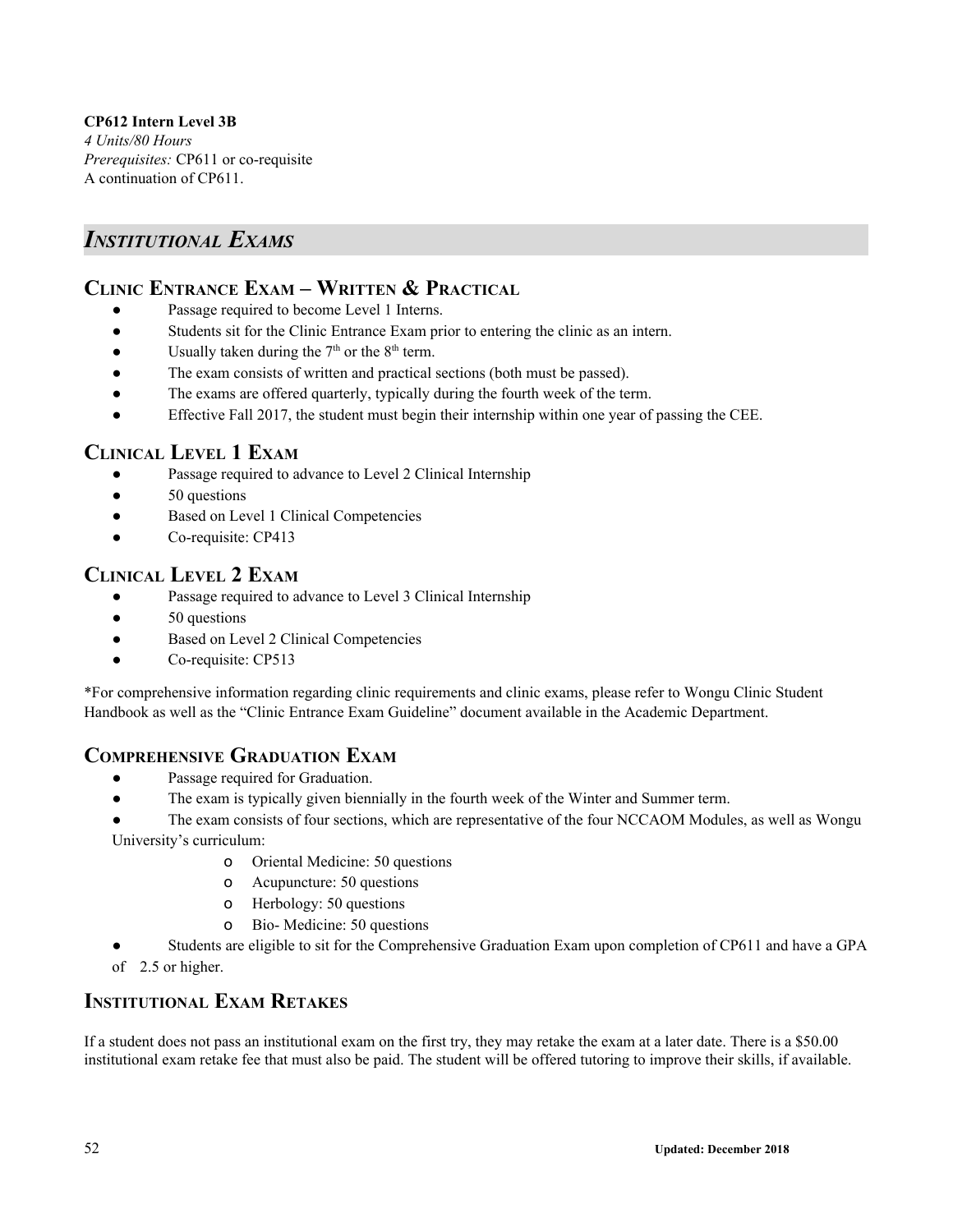# **ACADEMIC POLICIES**

## *REGISTRATION AND ENROLLMENT*

## **REGISTERING FOR DIDACTIC AND CLINIC COURSES**

Registration takes place after selected courses have been approved by the Academic Dean. Students may register for didactic classes through their online Student Portal. To register for clinic internship, students must first plan their internship shift schedules. Clinic interns must also fulfill all requirements outlined in the Wongu Health Center Handbook prior to registering for clinic shifts. New students and those who would like help can request such from the Registrar and/or the Academic Dean. Official registration usually begins every 8th week of the term for the subsequent term of study. Registration for a subsequent term ends on the last day of the registration period. A late registration fee is charged for students who register after the registration period.

## **SPECIAL REQUESTS**

Wongu University students have the right to submit a Special Request form to the Registrar for permission to register for a course for which they do not meet all required prerequisites. Their request will be reviewed at the next scheduled Academic Standards Committee meeting, and a decision will be provided to the student. Special Requests are approved on a strict case-by-case basis. Various factors are taken into consideration, which include, but are not limited to: the specific prerequisites missing; the student's academic and attendance history; input from instructors about the student's abilities in the classroom or clinic; and extenuating scheduling limitations. The denial of a Special Request may not be appealed.

## A<sub>DD</sub> / D<sub>ROP</sub>

Students may add or drop classes during the 1st week of each quarter until the 1st business day of the 2nd week. After the add/drop period, classes that are dropped are considered withdrawals and will be recorded in the student's transcript as a grade of "W." Tuition will be charged according to the refund schedule. For example, classes dropped in the 2nd week of the term are subject to tuition in the amount of 20% of total tuition for each class for the entire term. Tuition refunds are prorated based on the number of weeks of class completed in the term. Classes dropped from the 7th week through the end of the quarter will be recorded as "WF" (Withdraw/Fail). Although not a requirement for adding and dropping courses, students are encouraged to consult with a member of the academic team prior to adding or dropping classes. Student using financial aid are strongly urged to meet with the Financial Aid Director prior to adding or dropping classes.

## **Weekend Intensive Courses**

Students must email accounting@wongu.org by midnight of the first day of a weekend intensive course to be eligible for a full refund. Students who elect to drop a weekend intensive course after this deadline will be subject to the Institutional Refund Policy in accordance with NRS 394.449.

## **ENROLLMENT STATUS**

## **Full-Time Enrollment**

To be enrolled full-time, students must enroll for and satisfactorily complete a minimum of 12 units, but not more than 24 units, in any one term of study. Student using financial aid must be enroll and satisfactorily complete a minimum of 12 units to remain eligible for the maximum award amount for the payment period.

## **Part-Time Enrollment**

To be enrolled part-time, students must enroll for and satisfactorily complete a minimum of 6 units in any one term of study.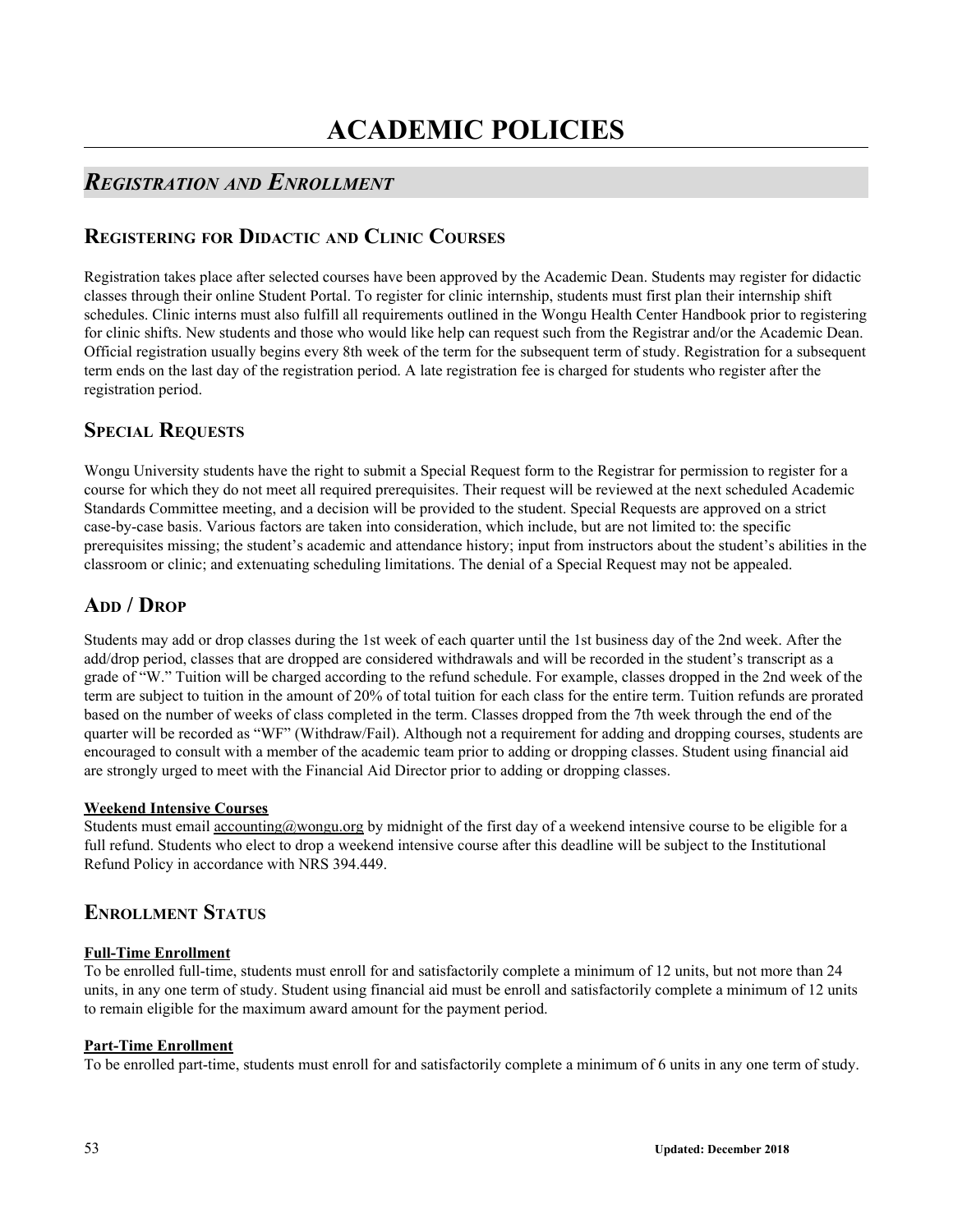## **COURSE CANCELLATION**

Courses that do not meet the minimum enrollment qualifications may be cancelled. Students enrolled in a course that is cancelled will be notified via email and every effort will be made to accommodate students affected by a cancelled course.

## *ATTENDANCE*

Attendance is required for all students, and is recorded from the first date of each term. Each student is expected to attend all lectures, laboratories, and other activities associated with the total completion of a given course.

## **DIDACTIC CLASS ATTENDANCE**

Students must attend 80% of all didactic course hours to receive credit for the course. Students coming to class late (defined as 15 minutes or more) will receive a tardy mark in the record. Three instances of tardiness are regarded as one absence. Students finding it necessary to drop a course or withdraw from school must file intent to drop or withdraw form with the Registrar. Students are responsible for all course work, including material covered during absences. Any make-up work is done at the discretion of the instructor. If a class is cancelled due to the absence of the instructor, this will not be counted as an absence for the student.

The above requirement is the minimum for classes at Wongu University. Faculty members reserve the right to establish a stricter standard regarding attendance.

## **INTENSIVE CLASS ATTENDANCE**

For intensive classes, only four total hours of absence for the entire class is allowed. Student absent more than 4 hours will receive an "F" grade. Student coming to class late (defined as 15 minutes or more) will receive a tardy mark on the record. Three instances of tardiness are regarded as one absence.

The above requirement is the minimum for classes at Wongu University. Faculty members reserve the right to establish a stricter standard regarding attendance.

## **CLINIC COURSE ATTENDANCE**

All students must attend 100% of registered observation or clinical hours during the quarter in which the course is offered to receive credit. Students finding it necessary to drop a course or withdraw from school must file intent to drop or withdraw form with the Registrar.

Clinic shifts that fall on a scheduled holiday will not meet on that day, and is not counted as an absence. Students who are scheduled for a clinic shift that falls on a holiday are required to do a make-up shift. Students must complete all required hours of a shift to receive credit for the shift.

Students sign in and out of the clinic. When signing in and out, students must indicate their actual arrival and departure time as well as the number of patients they have seen on that shift. Falsifying hours or clinic attendance is a serious infraction and will result in disciplinary action. Clinic students must obtain their supervisor's signature for the shift to be valid. Shifts without signatures are invalid and voided. Clinic students must sign out when going to lunch or dinner and returning for the next rotation. Lunch or dinner is not considered clinic hours.

If a student is to miss a shift, he/she must inform the Clinic Dean at least 48 hours before his/her scheduled hours. All absences must be made up prior to the beginning of the next term

In case of Excused Absences, it is the intern's responsibility to inform the Clinic Dean at the beginning of the day. Lack of attendance on a scheduled day without a phone call is an unexcused absence. Unexpected and excessive absences and lack of punctuality are factors included in the performance evaluation of each intern. Two unexcused absences will result in an "F" grade for the shift hence no hours will be given. Please note that being tardy twice will also be considered as an absence.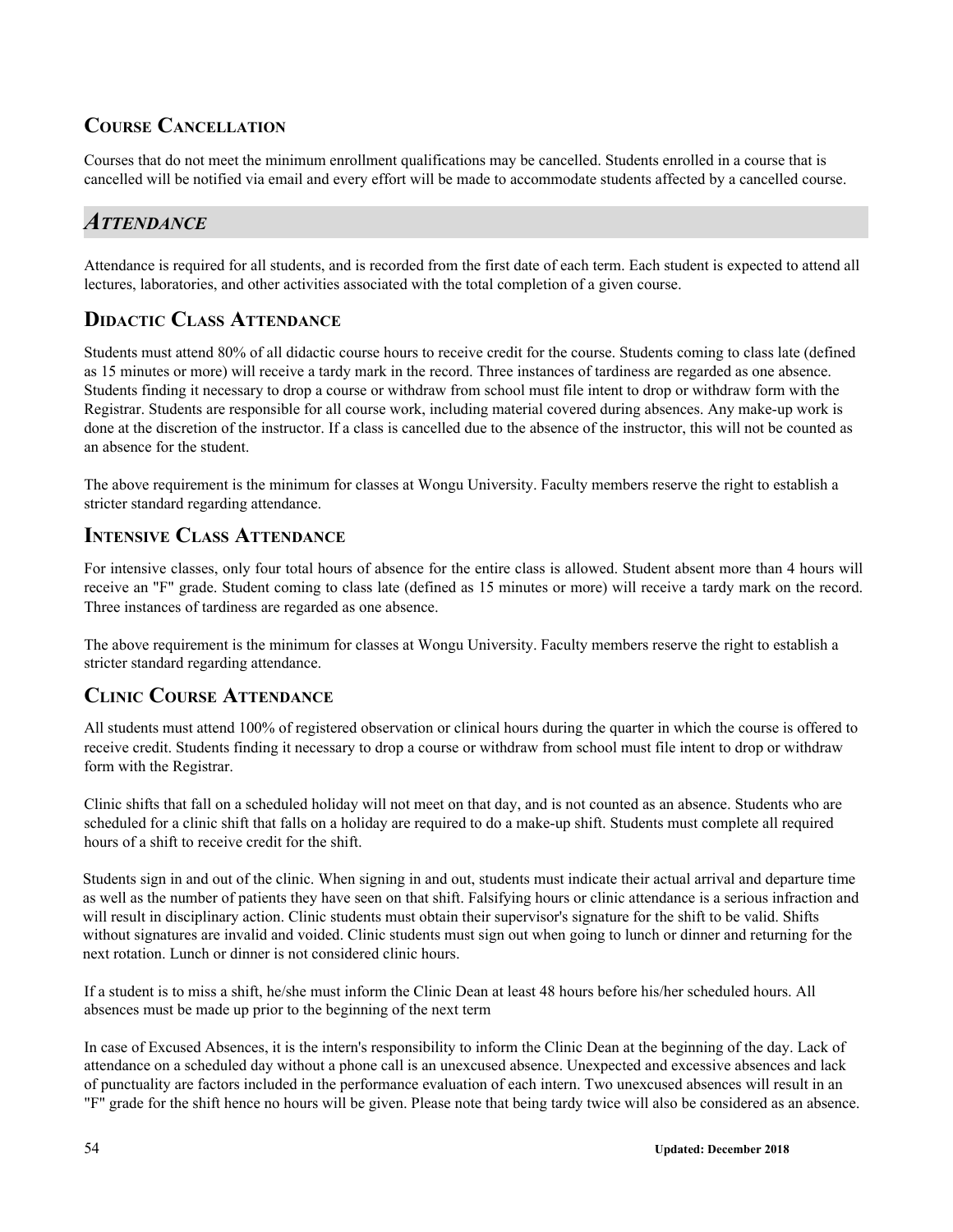Students who have not completed the required number of shifts will automatically receive a grade of Incomplete (I). If excused absences (more than one, and not exceeding three, in a given clinic course) are not made up prior to the beginning of the next quarter, the Incomplete grade (I) will convert to a Failure (F). It is the student's responsibility to monitor their progress in this area.

## **EXCUSED ABSENCES**

## **For both Didactic and Clinic courses:**

- Religious obligations
- Serious injury or illness of a student or a member of the immediate family
- A death in the immediate family
- Special circumstances will be reviewed on a case-by-case basis.

If a student is absent for above reasons that would prevent him or her from taking scheduled assessments or completing assignments, the student must request an excused absence. The request for an excused absence should be made to the Academic Dean. Falsification of documentation is considered a violation of Wongu University's Standards of Professional Conduct and will result in disciplinary action up to and including termination.

## **Student Illness**

If a student is unable to take a scheduled assessment/reassessment due to illness, the student must notify the Academic Dean no later than 1:00 pm on the day of the scheduled assessment/reassessment. Acceptable methods of notification include telephone or e-mail. For an excused absence to be considered, a note, signed and dated by a licensed physician, must be received no later than one business day following the missed assessment/reassessment. The physician cannot be an immediate family member of the student in question, and must have been involved in the provision of care for the illness. The physician's note may be faxed, or electronic copies sent to the school, provided that the original copy is received within one week. The Academic Dean reserves the right to require the student to provide additional information and/or documentation beyond that listed above if deemed pertinent in determining whether an absence should be approved.

## **Personal or Family Emergency**

Should a student experience an emergency personally or in his/her immediate family ("immediate family" is defined as parent/guardian, spouse, child, or sibling) that would preclude him/her from attending a scheduled assessment/reassessment, the student should notify the Academic Dean as soon as possible following the event, but no later than 1:00 pm on the day of the scheduled assessment/reassessment. "Emergency" situations include, but may not be limited, to hospitalization, death, or other unforeseen, debilitating events. Acceptable forms of notification are telephone or e-mail. Whether a request for an excused absence due to personal or family emergency is granted is the sole discretion of the Academic Dean. The Academic Dean may request that the student provide documentation of the emergency to determine if granting an excused absence is warranted.

## **Bereavement**

A student may request an excused absence from an assessment/reassessment to attend scheduled funeral services for a close friend or family member. For an excused absence to be considered, the funeral service must be scheduled within two calendar days of the date of the assessment/reassessment. The student must notify the Academic Dean at least one business day prior to the requested absence. The Academic Dean may request documentation in the form of a death certificate, funeral program and/or an obituary for the excused absence to be approved.

## **UNEXCUSED ABSENCES**

All other reasons for absences are considered unexcused absences. In addition, if a student is prohibited from taking an assessment because of failing to meet financial obligations to Wongu University, it will be considered an unexcused absence. If a student has completed the assessment, the results will be invalidated. Students who are in a clinic shift will not be allowed to attend or complete the clinic shift.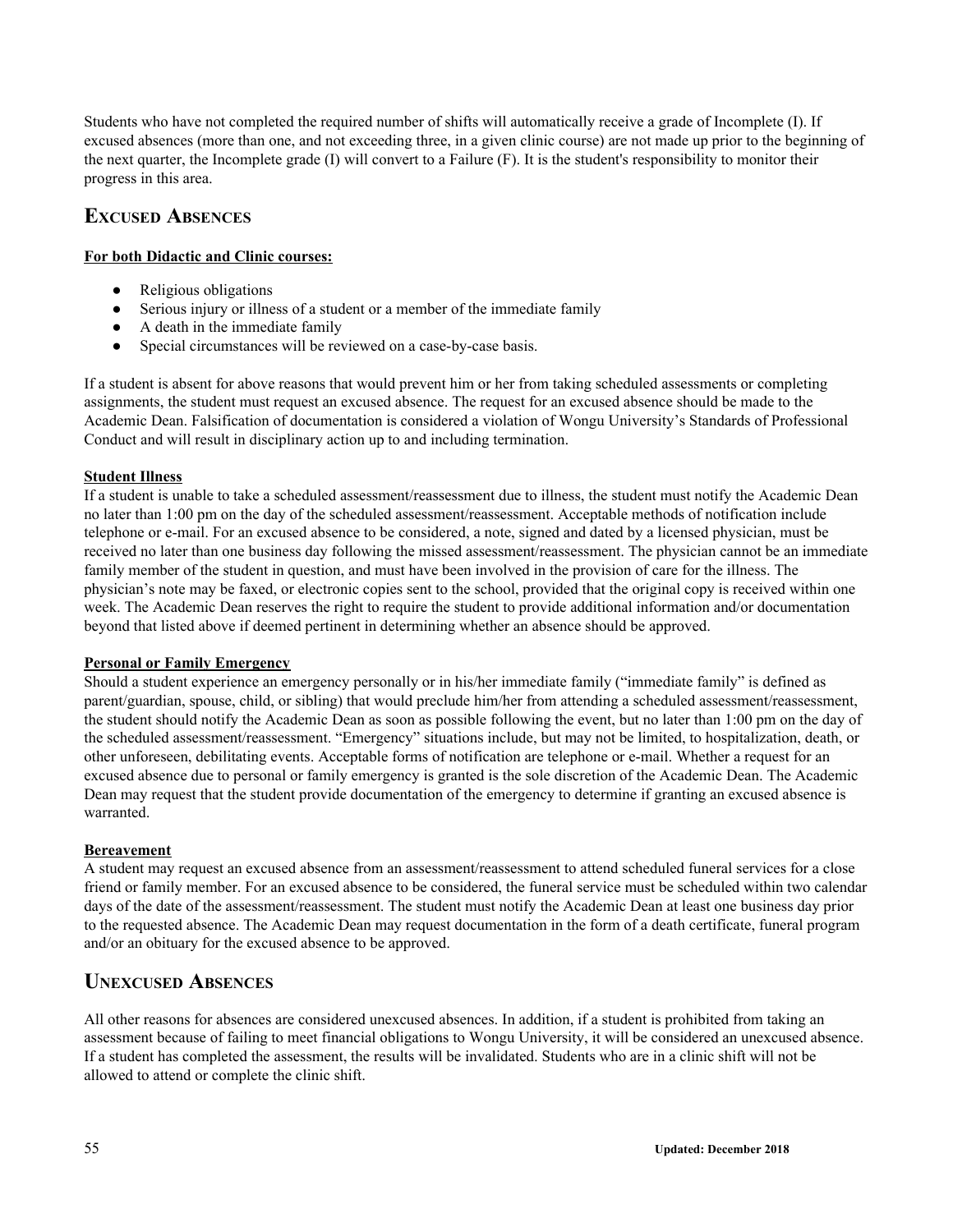## **CONSECUTIVE ABSENCE POLICY**

Students who have missed 14 consecutive days of attendance, didactic or clinic, will be at risk of being dismissed from the program. The consecutive days for this policy include weekends and excused absences, but excludes any scheduled breaks (including holidays). After 14 consecutive days, the student must meet with a member of the Academic department to complete an Academic Appeal form within 19 days of the last date of recorded attendance to prevent dismissal from the University.

## *GRADING SYSTEM*

Student achievement is evaluated in all courses. Information regarding the methods of evaluation such as testing, reports, attendance, and required work assignments is available at the start of each term. Final examinations, or the equivalent, are required for each course. Mid-term examinations, as well as quizzes and/or other classroom assignments, are administered at the discretion of the instructor. Most required didactic courses are taken for a letter grade. Certain elective classes are taken as Pass/Fail. Clinic courses are offered as Pass/Fail.

## **UNITS OF CREDIT**

The standard unit represents one (1) didactic hour for ten (10) weeks of instruction and two (2) hours of clinic internship for ten (10) weeks.

## **CUMULATIVE GRADE POINT AVERAGE (GPA)**

The cumulative grade point average (GPA) is determined by dividing the number of points earned by the number of courses attempted. Transfer credits are not included in this computation. Term GPA is calculated only using the points and courses of one term.

Grades earned by students are submitted to the Registrar utilizing the following designations. Grades are on a four (4) point scale with an "A" or 4 quality points being the highest grade attainable.

## **Grading standards are:**

| Grade        | <b>Meaning</b>                | <b>Percent Grade</b> | <b>Points</b> |
|--------------|-------------------------------|----------------------|---------------|
| A            | Very Good to Excellent        | 90-100%              |               |
| $\mathbf B$  | Average to Good               | 80-89%               |               |
| $\mathsf{C}$ | Below Average, but Acceptable | 70-79%               |               |
| F            | Fail                          | 69% and Below        |               |
| $\mathbf P$  | Pass – Clinic Courses Only    |                      |               |
|              | <b>Transfer Credit</b>        |                      | N/A           |
| W            | Withdrawal                    |                      | N/A           |
| WF           | Withdrawal/Fail               |                      |               |
|              | Incomplete                    |                      | N/A           |
|              | Audit                         |                      | N/A           |

## **Withdrawal (W)**

Withdrawal, "W", is given to those students who withdraw from a course after the Add/Drop period but before the 7th week of class. Withdrawal grades are not included in the cumulative GPA. However, "W" grades are used when calculating the required completion rate within that term.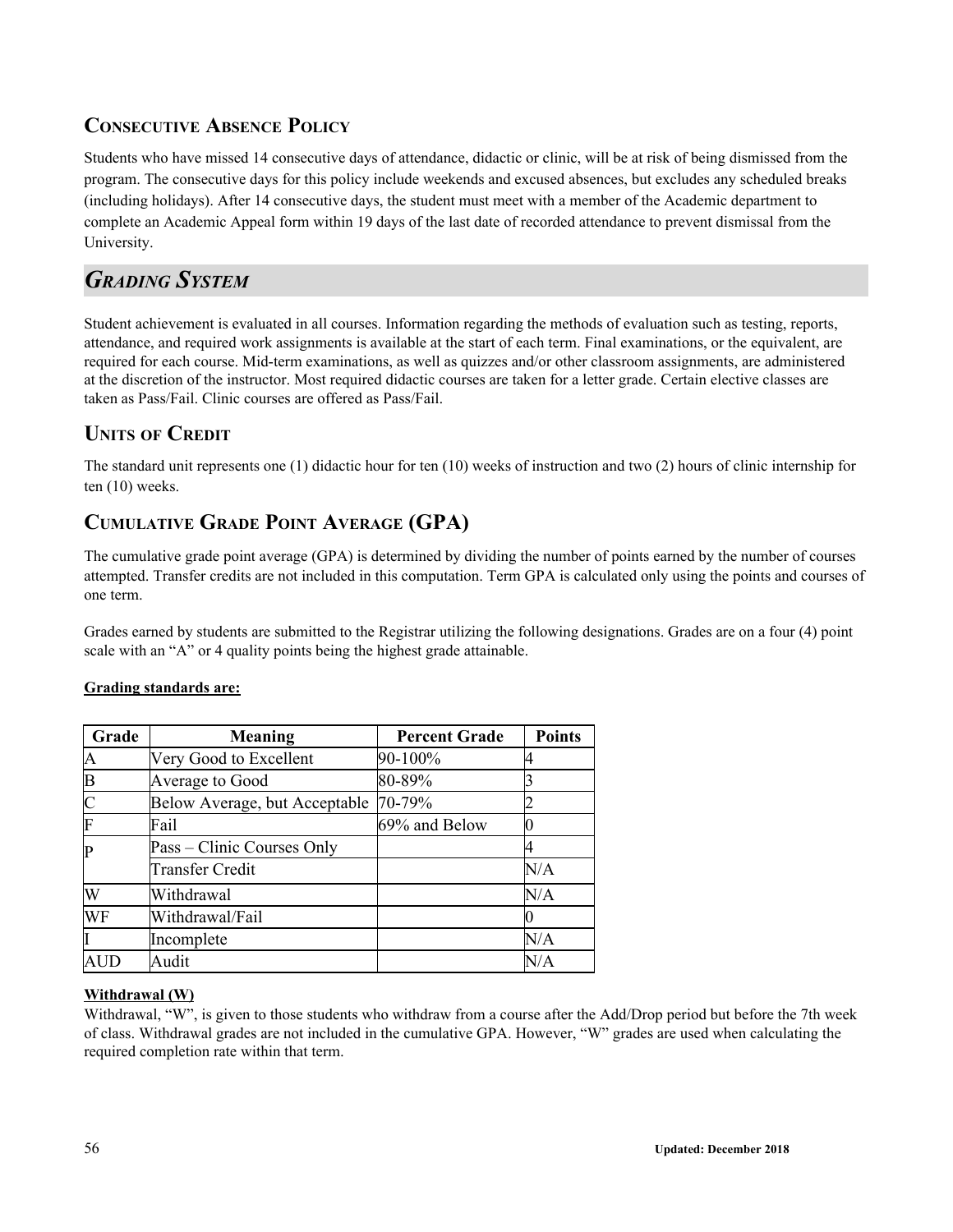## **Fail (F) and Withdrawal/Fail (WF)**

Any student with a grade of "F" or "WF" will be required to register for and retake that course in its entirety when the course is regularly scheduled. Any student with a grade of "F" or "WF" will not be eligible to register for courses for which that course is a prerequisite. "WF" is given to those students who withdraw from a course during or after the 7th week. A "WF" grade is computed into the student's GPA and is used when calculating a student's completion rate within that term. If the student passes a failed course on the second attempt, both grades will appear on the student's transcript, but only the second grade will be calculated into the GPA.

## **Incomplete Grades (I)**

An Incomplete (I) for a course may be requested in writing by a student who, for a justifiable excuse such as severe illness, or a birth or a death in the immediate family, cannot complete the academic work. The course requirements must be completed within the first two weeks of the following term, unless other arrangements are made with either the faculty member or the Academic Dean prior to the end of the term in which the course was taken. Upon completion of the course requirements, the faculty will submit the earned grade. Failure by the student to complete the requirements in two weeks from the first day of the next term will result in the grade of "I" being converted to a grade of "F".

## **Audit (AUD)**

Wongu students may audit courses they have previously taken and completed with passing grades. There is an audit fee for courses audited. Audited classes are recorded in University official transcripts as "AUD", but they are not incorporated in the calculation of the GPA. Students may audit courses for no credit upon payment of the audit fee. Students may participate in classroom discussions as permitted by the instructor, but do not participate in test-taking or in other assessment processes. Audited classes are not covered by financial aid.

## **Repeat Courses**

A student may repeat a course to replace a grade if the first attempt resulted in a grade of "C" or lower. The grade and units earned in a second attempt will be used in the cumulative GPA calculation, even if the second attempt results in a lower grade. The cost of courses repeated for a third time will not be included in a financial aid participant's cost of attendance budget, nor will the number of credits be calculated into that participant's full or part-time enrollment status.

## **DISPUTING <sup>A</sup> GRADE**

Students who believe that there has been an error in calculating a grade for a course, or wish to request reconsideration of a grade on a quiz, exam, and/or other assignment, must first talk with the faculty member who assigned the grade to better understand the rationale for the grade within seven days of the date that the grade was posted. If the student is not satisfied with the course faculty's decision and/or explanation, the student may submit a grade appeal in writing to the Academic Dean. The Academic Dean will meet and discuss with the faculty member and Academic Standards Committee, if needed, and will communicate a final decision to the student within three business days.

## *SATISFACTORY ACADEMIC PROGRESS (SAP)*

Wongu University uses academic standards to monitor academic progress, and these standards must be cumulative and must include all periods of student's enrollment. Students attending Wongu University are required to maintain a standard of progress through the program. The SAP Standards are the same for students who receive Title IV aid and for those who do not. SAP is evaluated at the end of each term for which the student is in attendance. For the purposes of determining satisfactory progress, an evaluation period equals one term.

## **Wongu University SAP Standards:**

- All students in attendance must maintain a minimum cumulative GPA of 2.5.
- All students must successfully complete at least 67% of the credits attempted during a term to maintain satisfactory pace.
- All students must complete the program within the maximum time frame defined by the University. Students must complete the Master of Science in Oriental Medicine program (4 calendar years) within 8 calendar years. NOTE: The 150% maximum time frame does not apply to graduate programs.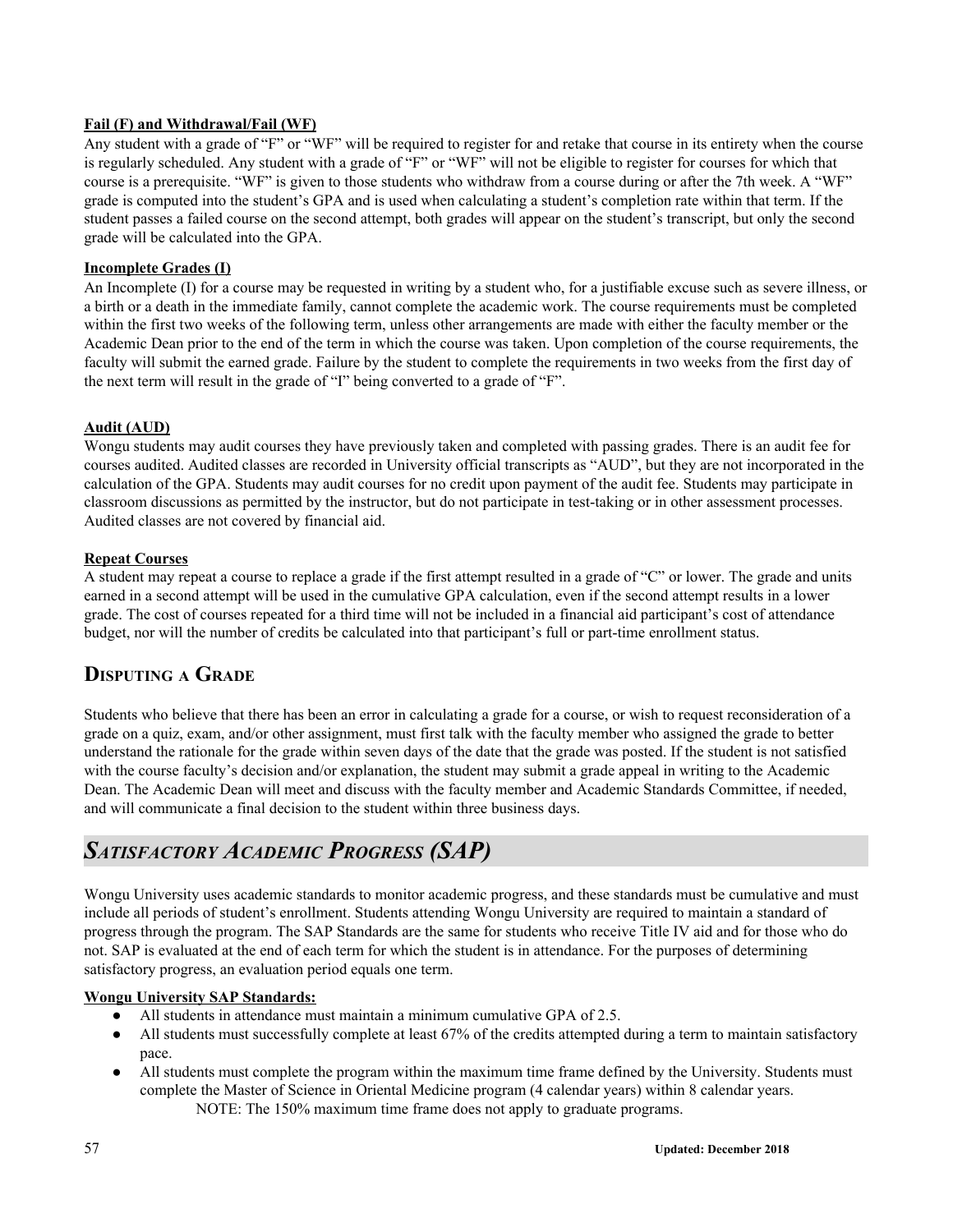Students who meet these standards are considered in good standing, and are meeting the SAP standards set forth by Wongu University. Failure to meet these standards will result in the following academic (and financial aid, if applicable) standings. Each standing after "SAP Met" has specific consequences, and requires specific actions that must be taken by the student.

| <b>Academic Standing</b>  | <b>Financial Aid Standing</b><br>(If Applicable)                                                                                                                                   | <b>Definition</b>                                                                                                                                                                                                                          | <b>Action</b>                                                                                                                             |
|---------------------------|------------------------------------------------------------------------------------------------------------------------------------------------------------------------------------|--------------------------------------------------------------------------------------------------------------------------------------------------------------------------------------------------------------------------------------------|-------------------------------------------------------------------------------------------------------------------------------------------|
| <b>SAP</b> Met            | <b>SAP</b> Met                                                                                                                                                                     | Student record<br>demonstrates a<br>satisfactory cumulative<br>GPA, a satisfactory<br>completion rate, and has<br>not exceeded the<br>maximum timeframe.                                                                                   | No action required.                                                                                                                       |
| Academic Warning          | Financial Aid Warning.<br>The student will still be<br>eligible to receive<br>Financial Aid.                                                                                       | Student has failed to meet Student must meet with<br>at least one SAP<br>Standard. Student will<br>remain in this status for<br>one full term following<br>the term in which the<br>SAP violation occurred.                                | the Academic Dean, or<br>a designee, to complete<br>Academic Advising.                                                                    |
| <b>Academic Probation</b> | <b>Financial Aid Probation.</b><br>If the student's appeal is<br><i>approved (see Action), they</i> Students will remain in<br>will still be eligible to<br>receive Financial Aid. | Student has failed to meet Student must meet with<br>at least one SAP Standard the Academic Dean, or<br>for two terms in a row.<br>this status for one full<br>term following the term<br>in which the repeated<br>SAP violation occurred. | a designee, to complete<br>an Academic Appeal to<br>remain in the program<br>and continue to receive<br>Financial Aid (if<br>applicable). |
| <b>Academic Dismissal</b> | Ineligible for Financial Aid Student has failed to meet Student will be                                                                                                            | at least one SAP Standard academically<br>for three terms in a row.                                                                                                                                                                        | disqualified and will be<br>dismissed from the<br>University.                                                                             |

## **Maximum Time Frame Violation**

Students who do not earn their degree within the specified maximum time frame of 8 calendar years will be dismissed from the University upon reaching the 8-year threshold.

## **Attempted Units**

To meet the minimum completion rate per term, the student must successfully complete at least 67% of the credits attempted in that term. For the purposes of this calculation, attempted credits include:

- All units for courses in which a student enrolled as of the add/drop deadline.
- All units for courses in which the student enrolled, but subsequently drops or fails
- Units for repeated courses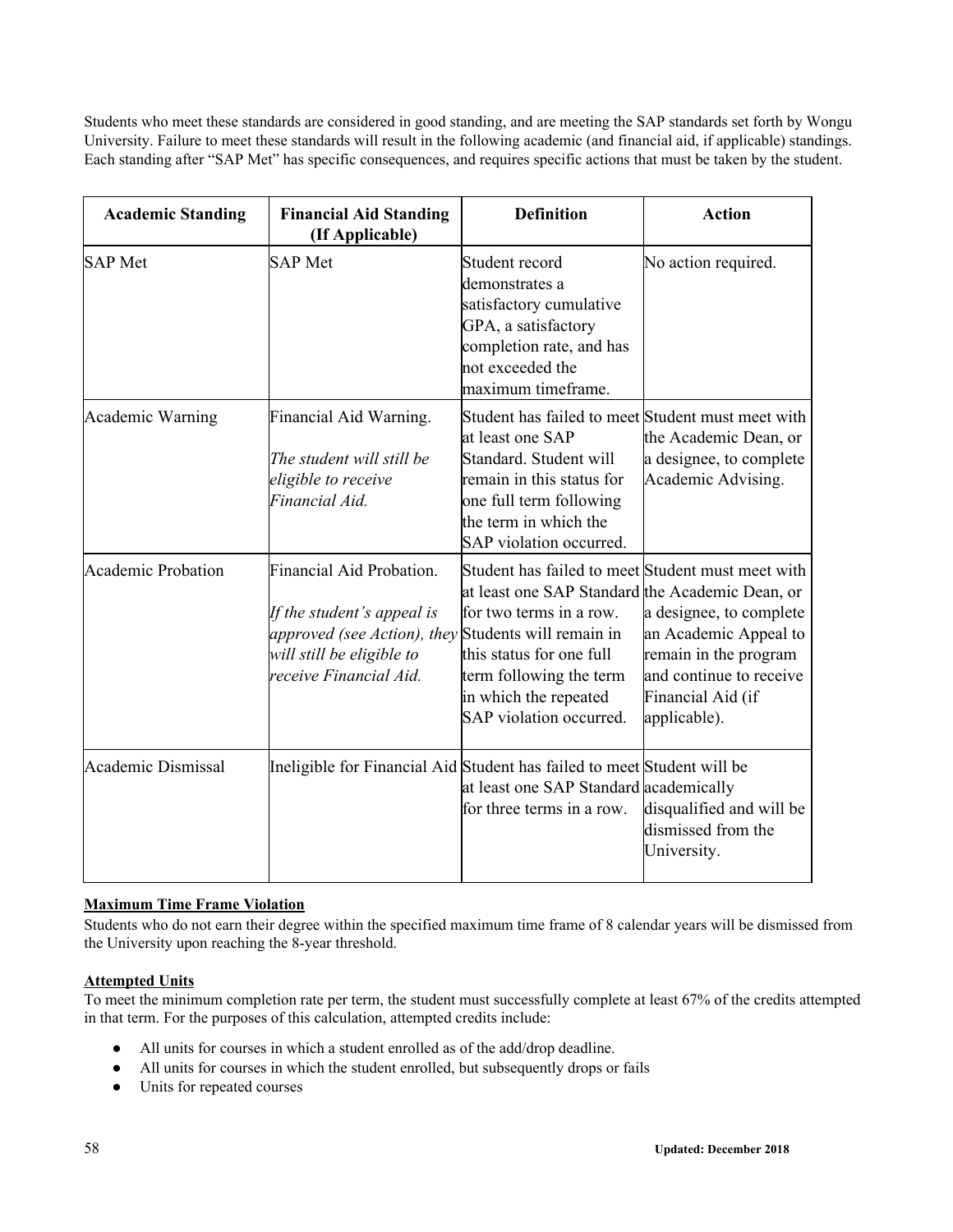## **Registration and Academic Standings**

If enrolled for a future term, a student's schedule is subject to administrative changes if a student's academic standing is updated to Academic Warning or Academic Probation. The student may be dropped from ineligible courses due to failed prerequisites. Required courses, if available, may be added to the student's schedule in place of administratively dropped courses.

## *ACADEMIC APPEALS*

An Academic Appeal must be completed by the student, in writing, to remedy the following situations:

- Student has violated the 14-day consecutive absence policy. The appeal must be completed prior to or on the  $19<sup>th</sup>$ day from their last date of attendance.
- Student continued to violate SAP policies and has been placed in an Academic Probation (and Financial Aid Probation, if applicable) academic standing.

Academic Appeals may be based on the following:

- A death in the immediate family
- Serious injury or illness of a student or a member of the immediate family
- Personal emergency
- Economic hardship
- Military training or obligations

Additionally, the University reserves the right to require third-party documentation to support any of the reasons listed above. Special circumstances that are not included on the list above will be reviewed on a case-by-case basis. The Academic Dean also retains the right require the student's attendance at an Academic Standards Committee meeting to discuss their appeal.

## *WITHDRAWALS AND DISMISSALS*

Circumstances that could result in dismissal from Wongu University have been noted in the Attendance and Satisfactory Academic Progress (SAP) policies. This section serves to provide more detail of the processes and classifications associated with Withdrawals and Dismissals. Any students who withdraw or are dismissed from Wongu University are strongly advised to read the Refund Policy and the policy for Return of Federal Title IV Funds (if applicable) in the Finance section of this catalog. Students who are receiving financial aid funds are strongly urged to meet with the Financial Aid Director prior to voluntarily withdrawing to discuss how withdrawing will affect their aid package.

## **VOLUNTARY WITHDRAWAL**

Students who must withdraw from Wongu University during the term must do so in writing. Students may fill out a Student Withdrawal Form in person with the assistance of the Registrar or send written notice of withdrawal to:

Academic Department Wongu University of Oriental Medicine 8620 S. Eastern Ave Las Vegas, NV 89123

## **INVOLUNTARY WITHDRAWAL / DISMISSAL**

Wongu University may withdraw a student under any of the following circumstances:

● Student violates the attendance policy by missing 14 consecutive days of class/clinic and fails to make an appeal within the University's timeframe (19 days from the last date of attendance).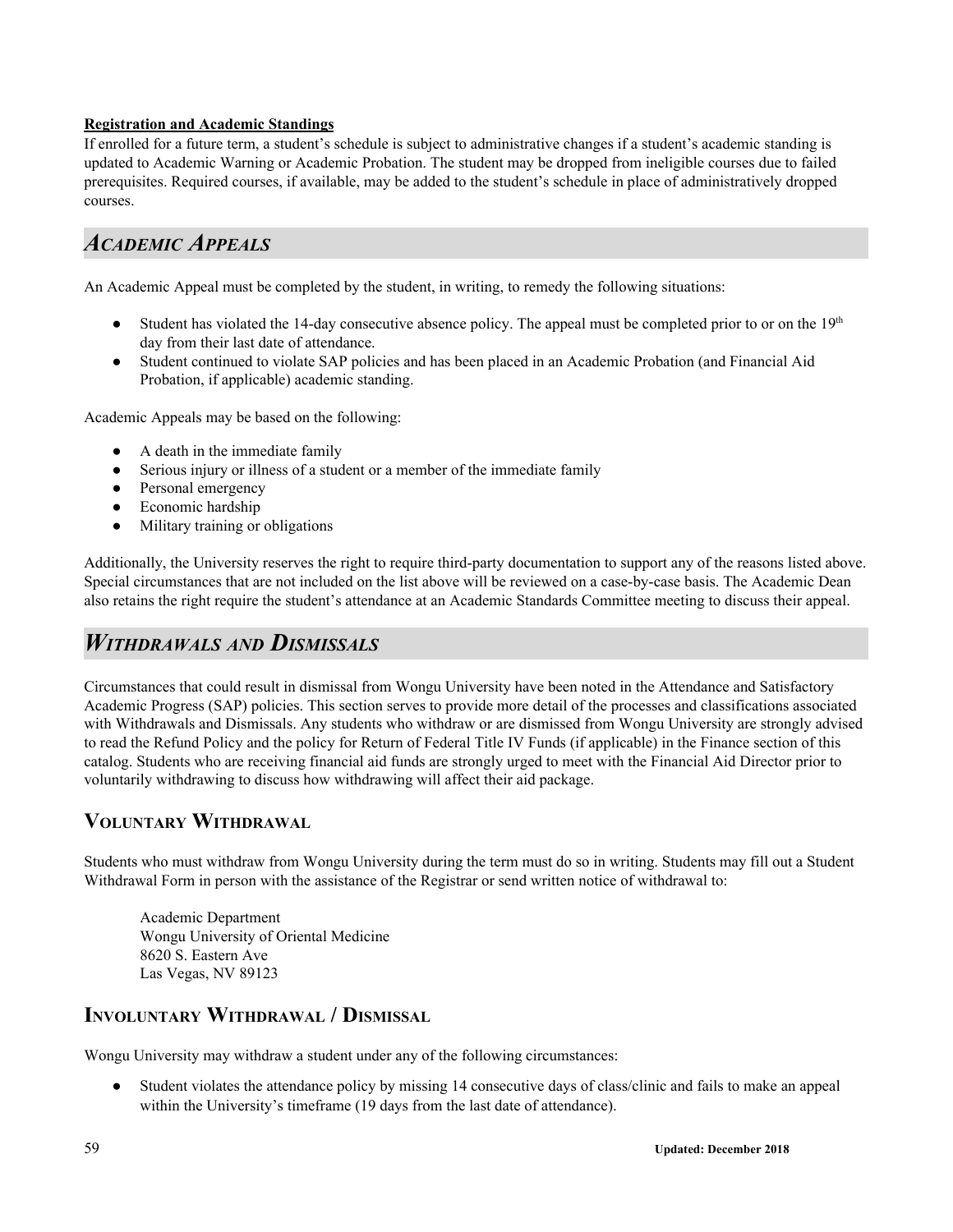- Student fails to reconcile accounts in a timely manner.
- Student fails to comply with SAP Standards for three terms in a row, or has reached the maximum time frame.
- Student violates the Student Code of Conduct to an extent that would warrant dismissal (see Student Policies for more information about Wongu University's Disciplinary Procedures).
- Student fails to return from a Leave of Absence as scheduled.

## *READMISSION*

Students who have voluntarily withdrawn and have been out of attendance for over one year must reapply for admission as new students under the current existing admissions requirements. Students who have voluntarily withdrawn and have been out of attendance for less than one year must contact the Academic Dean to be considered for readmission. In addition, readmitted students must comply with all current Wongu policies and regulations and are subjected to tuition and fees and curriculum requirements at the time of re-enrollment. Students shall retain their original student identification number.

Students who have been dismissed from the University may only be readmitted by special action, and will only be considered when sufficient evidence is available to show the likelihood of future success in the program. Students granted reinstatement after being academically disqualified will be enrolled for a probationary period upon re-entry. If a student's GPA falls below 2.5 during this probationary period, or they do not successfully complete 67% of the credits attempted during their re-entry term, then the student will be permanently dismissed from the University.

Students disqualified for failure to meet the conduct standards set forth by the University must wait one year before being eligible to reapply. The student may be subject a meeting with the Academic Standards Committee to be considered for re-entry.

Any student, withdrawn voluntarily or involuntarily, must have their account reconciled prior to readmission. Former students who were previously eligible for certain institutional scholarships are not guaranteed continued eligibility upon readmission.

## *LEAVE OF ABSENCE*

A matriculated student who chooses to interrupt his or her attendance, but intends to return and continue his or her program, must submit to the Registrar a completed Leave of Absence (LOA) request form. An LOA may be authorized only by the Academic Dean, or a designee. The period of time shall not be counted against the student's maximum time of degree completion. The amount of leave time granted depends largely on the personal needs of the student and the timing of the leave within the academic program. Normally, an LOA should be requested before the start of the first term in which the student plans not to attend. However, if extenuating circumstances arise, a student may request an LOA mid-term. These circumstances include, but are not limited to: short or long-term personal illness, military training or obligations, jury duty, maternity/paternity leave, and critical illness or death of an immediate family member. A student whose LOA is approved, and who is registered for courses at the point of approval, is automatically withdrawn from all courses. Any tuition charged or refunded will be in accordance with the Institutional Refund Policy (in the Finance section of this catalog). The LOA must not exceed a total of 180 calendar days in any 12-month period. Students who exceed a total of 180 calendar days will be withdrawn from the University. Students who are recipients of Title IV financial aid funds must meet with the Financial Aid Director prior to requesting an LOA. A student requesting an LOA for any reason shall adhere to the following general procedure:

- 1. The student must meet personally with the Academic Dean to discuss the reason(s) for the leave and the effects on his or her academic progress. The Academic Dean's decision is reached after careful consideration is given to personal and professional circumstances.
- 2. The student must meet personally with the Financial Aid Director (if applicable) and the Finance Office to discuss potential financial obligations to the University. Closing financial obligations to the University will not be finalized until the LOA request form has been fully processed and the Financial Aid and Finance offices have calculated final tuition, fees, and financial aid eligibility.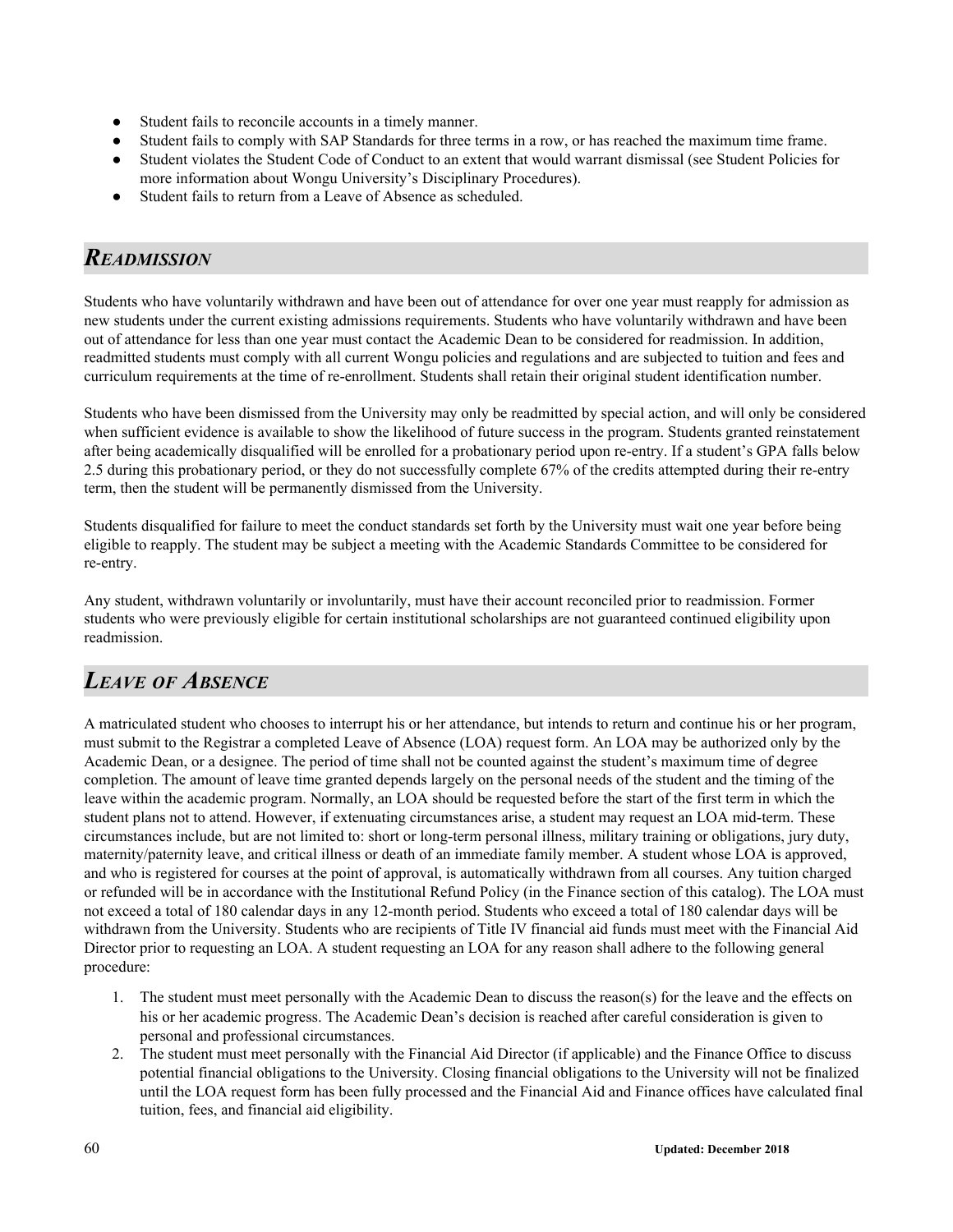- 3. The student must submit the request for LOA form to the Registrar.
- 4. The Academic Dean, or a designee, will send an official communication to the student indicating whether the LOA is approved or denied.

Provided that the leave is approved, the official start date of the LOA will be the start date indicated on the student's completed LOA form. A student may request up to one extension to his or her approved LOA, provided that the period of time has not expired. Extension requests must adhere to the aforementioned general procedure of the initial LOA request. It shall be the responsibility of the student to contact their Academic Dean or Registrar at least one-month prior to the expiration of an LOA to plan their re-entry into the program. Failure to return as scheduled from an LOA will result in an administrative withdrawal of the student from the University.

A student who has been denied an LOA request may appeal to their Academic Dean within three business days following the notification of the decision. The appeal must be in writing and include all facts that substantiate the appeal. The Academic Dean will consider the student's written appeal and the student's file and determine whether to uphold or modify the decision.

## **International Students**

Foreign students may apply for a limited LOA as long as they are in compliance with all governmental and University requirements and regulations.

## *GRADUATION REQUIREMENTS*

The Master of Science degree in Oriental Medicine is conferred upon those who have fulfilled the following requirements:

- 1. Complete didactic and clinic hours in the curriculum (or their equivalent) as a matriculated student at Wongu University according to established policies.
- 2. Achieve a minimum 2.5 cumulative Grade Point Average (GPA) for all courses taken at Wongu.
- 3. Pass all sections of the Graduation Exam.
- 4. Clear all indebtedness and other obligations to the University.
- 5. Complete an exit interview conducted by the President or the Academic Dean.
- 6. Complete and pass CCAOM's Clean Needle Technique (CNT) exam: http://www.ccaom.org/cntschedule.asp
	- Must have started a needling techniques course no later than the start date of their CCAOM CNT course.
		- Refer to the CCAOM website for all other information and requirements.

## *LICENSURE REQUIREMENTS*

The Master of Science degree in Oriental Medicine program at Wongu University of Oriental Medicine, has candidacy status with the Accreditation Commission for Acupuncture and Oriental Medicine (ACAOM). Wongu University prepares its students to meet the professional requirements for Nevada Licensure (http://orientalmedicine.nv.gov/).

A graduate of the University or a current student may be eligible to sit for the National Certification Commission for Acupuncture and Oriental Medicine (NCCAOM) modules [\(nccaom.org](http://www.nccaom.org/)). Once the graduate has passed the required NCCAOM modules (currently Acupuncture with Point Location and Chinese Herbology), the student qualifies to sit for the Licensure exam conducted by the Nevada State Oriental Medicine Board. For other states, a graduate should contact the appropriate state licensing agency for specific licensing requirements.

Please refer to the complete NCCAOM applicant handbook for detailed information as well as the application process: http://www.nccaom.org/applicants/handbook-and-applications/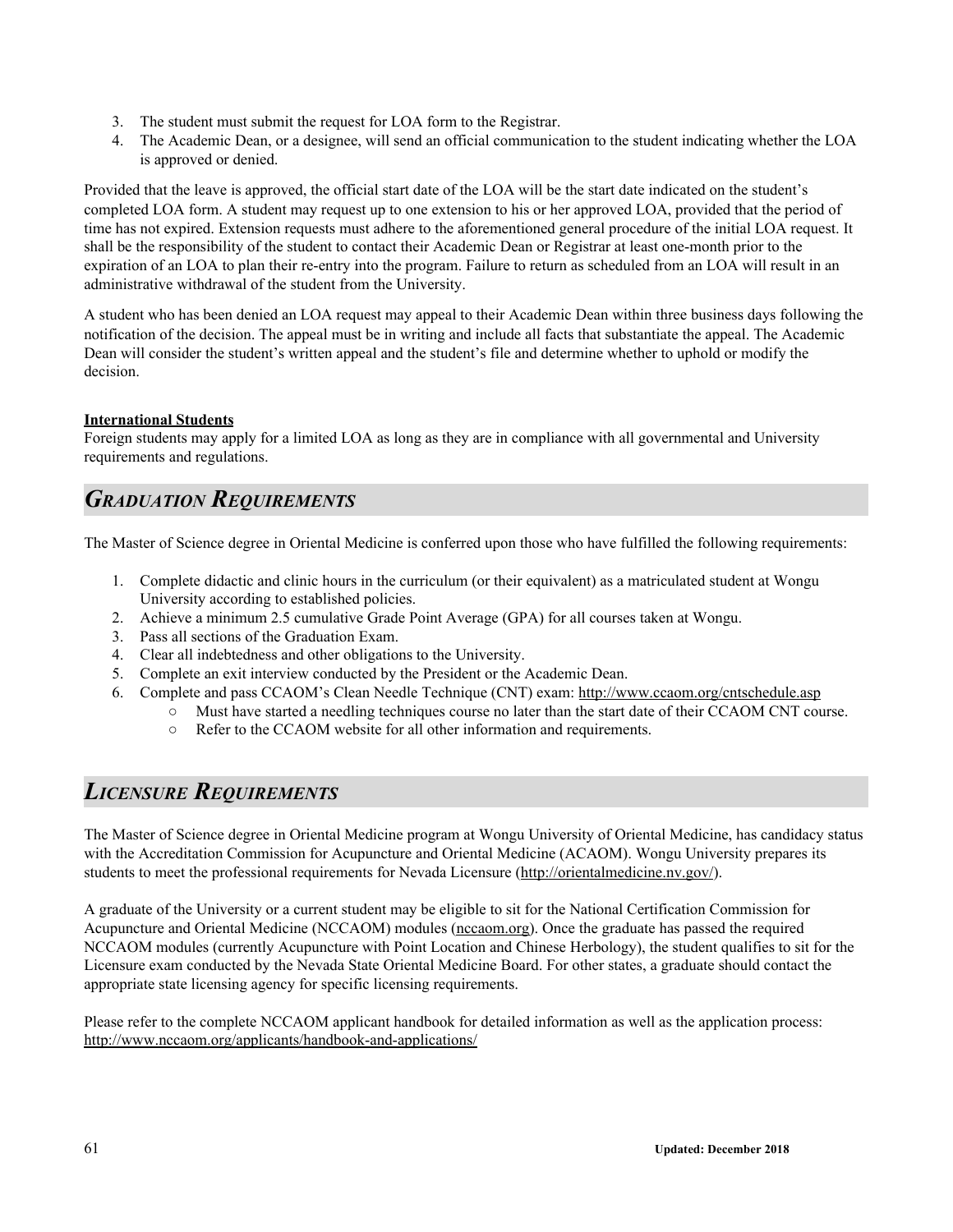## *TRANSCRIPTS*

Official copies of student academic records will be forwarded to either the student or to a designated addressee upon written request. Unofficial copies of student academic transcripts will only be provided to the student, unless exceptional circumstances warrant otherwise. Requests for academic transcripts may be obtained from the Registrar. Processing of transcript requests will be withheld if the student has failed to submit required documents or other items, has not paid the transcript fee (\$10.00), or has a tuition balance, ancillary fees or other charges owed to the University. Transcripts are sent to the student or the student's designated recipient within five business days after payment has been made. The student will be notified by the Registrar's office once it has been mailed.

## **ACCOUNT FOR STUDENT INDEMNIFICATION**

**In an event of school discontinued operation or a violation by the institution per NRS 394.383 to NAC 394.560, an account for student indemnification may be used to indemnify a student or enrollee who has suffered damage as a result of: discontinuance of operation or violation by such institution of any provision of NRS 394.383 to 394.560.**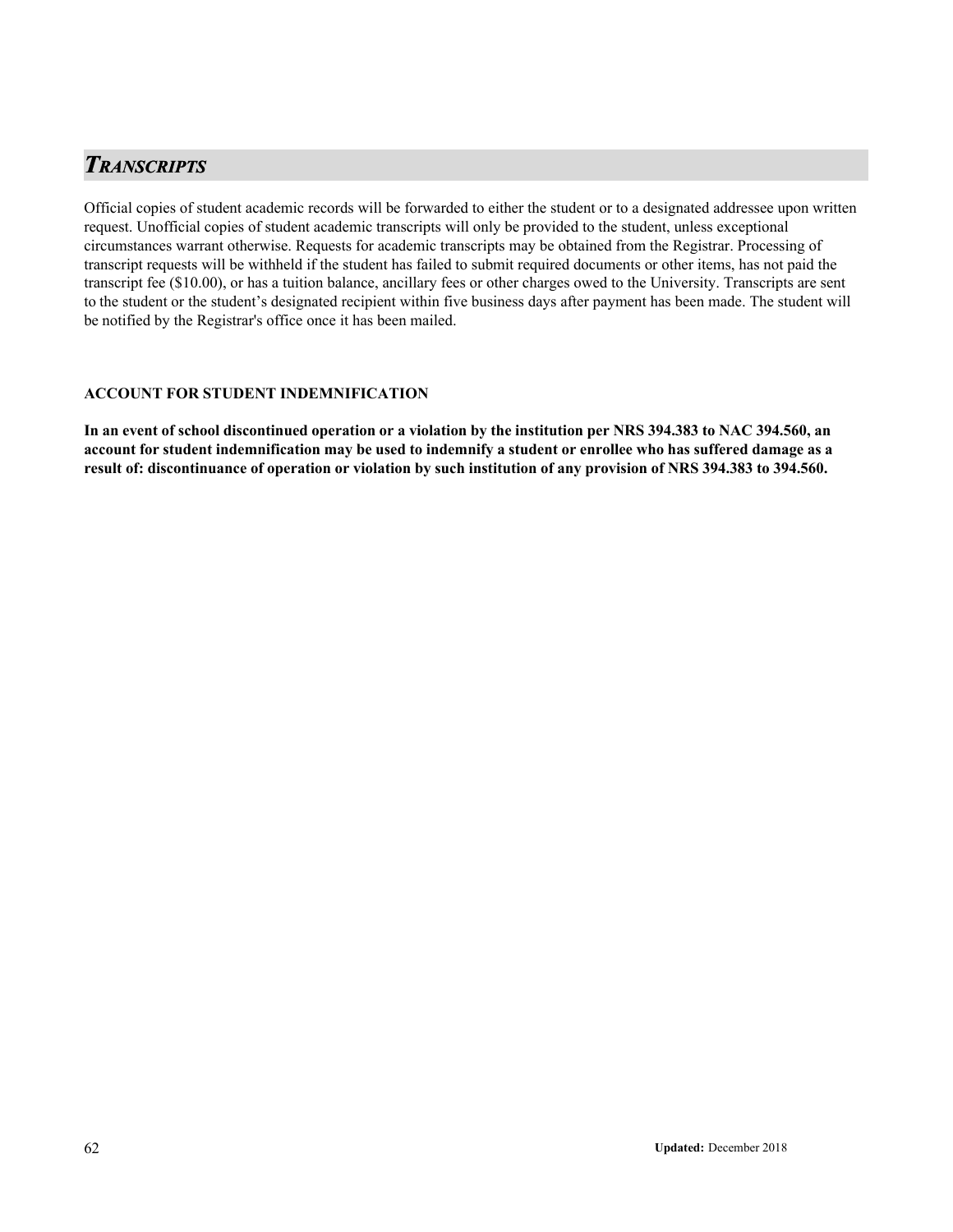# **STUDENT POLICIES**

## *STUDENT RECORDS POLICY*

## **FAMILY EDUCATIONAL RIGHTS AND PRIVACY ACT (FERPA)**

The Family Educational Rights and Privacy Act (FERPA) affords students certain rights with respect to their education records. These rights include:

1. The right to inspect and review the student's education records within 45 days of the day Wongu University of Oriental Medicine receives a request for access. Students should submit to the Registrar written requests that identify the record(s) they wish to inspect. The Registrar will make arrangements for access and notify the student of the time and place where the records may be inspected. If the records are not maintained by the Registrar, the Registrar shall advise the student of the correct official to whom the request should be addressed.

2. The right to request the amendment of the student's education records that the student believes are inaccurate, misleading, or otherwise in violation of the student's privacy rights under FERPA. Students may ask Wongu University to amend a record that they believe is inaccurate or misleading. They should write Wongu University's official who is responsible for the record, clearly identifying the part of the record they want changed and specify why it is inaccurate or misleading. If Wongu University decides not to amend the record as requested by the student, Wongu University will notify the student of the decision and advise the student of his or her right to a hearing regarding the request for the amendment. Additional information regarding the hearing procedures will be provided to the student when notified of the right to a hearing.

3. The right to provide written consent before the university discloses personally identifiable information from the student's education records, except to the extent that FERPA authorizes disclosure without consent.

The school discloses education records without a student's prior written consent under the FERPA exception for disclosure to school officials with legitimate educational interests. A school official is a person employed by Wongu University in an administrative, supervisory, academic, research, or support staff position (including law enforcement unit personnel and health staff); a person serving on the board of trustees; or a student serving on an official committee, such as a disciplinary or grievance committee. A school official also may include a volunteer or contractor outside of Wongu University who provides an institutional service or function for which the school would otherwise use its own employees and who is under the direct control of the school with respect to the use and maintenance of personally identifiable information from education records, such as an attorney, auditor, or collection agent or a student volunteering to assist another school official in performing his or her tasks. A school official has a legitimate educational interest if the official needs to review an education record in order to fulfill his or her professional responsibilities for Wongu University.

Wongu University may also disclose students' education records, without the consent of the student, in certain other circumstances, including:

- to comply with a judicial order or a lawfully issued subpoena;
- to appropriate officials in connection with a health or safety emergency;
- to officials of another school, upon request, in which a student seeks or intends to enroll;
- in connection with a student's request for or receipt of financial aid, as necessary to determine the eligibility, amount, or conditions of the financial aid, or to enforce the terms and conditions of the aid;
- to certain officials of the U.S. Department of Education, the Comptroller General, to state and local educational authorities, in connection with certain state or federally supported education programs;
- to accrediting organizations to carry out their functions;
- to organizations conducting certain studies for or on behalf of Wongu University;
- to the U.S. Department of Homeland Security.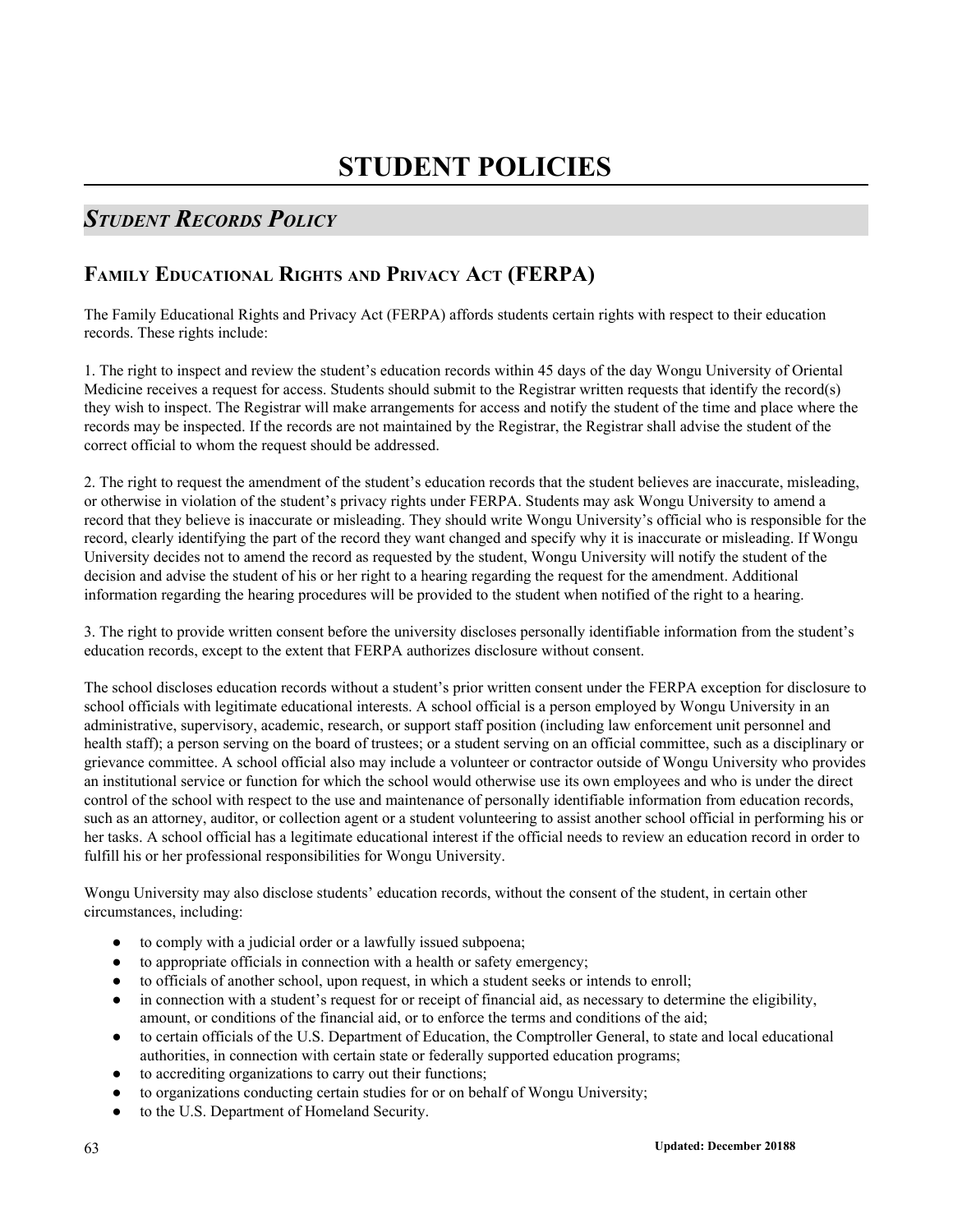• Information the school has designated as "directory information".

FERPA permits the disclosure of designated "directory information" without a student's written consent, unless a student provides written notification to the Registrar that he or she does not want "directory information" released. Wongu University designates the following as public or "directory information": student's name, campus, enrollment status, class level, enrollment dates, and degree received.

A student who wishes to allow another person, such as a parent or spouse, to have continuous access to the student's educational records must make written notification to the Registrar. Once filed, this request becomes a permanent part of the student's record until the student instructs Wongu University, in writing, to have the request removed.

4. The right to file a complaint with the U.S. Department of Education concerning alleged failures by Wongu University to comply with the requirements of FERPA. The name and address of the office that administers FERPA is:

Family Policy Compliance Office U.S. Department of Education 400 Maryland Avenue, SW Washington, DC 20202

## **RETENTION OF STUDENT RECORDS**

Wongu University maintains a thorough and accurate system for entering, storing, updating, reporting, and securing data on student records. Each student's progress is carefully updated to ensure that an accurate and complete record of their academic program becomes a part of their permanent record. Current student records and transcripts are stored in written fashion for ten years on campus in locking metal filing cabinets. Academic records for each student are also maintained in a computer database.

## *STUDENT CODE OF CONDUCT*

Students must conduct themselves in a manner that upholds the University's student code of professional and academic conduct. Students are expected to conduct themselves in a responsible and mature manner, and to abide by the policies of the University. All students should understand that they are training to be skilled health professionals, and as such will be held to a high standard of responsibility. Students who act in a manner that violates this code will be subject to disciplinary actions.

Enrollment in a class may be terminated due to unsatisfactory student conduct, undue disrespect toward an instructor or administrator, or academic dishonesty. Each student is responsible for maintaining standards of academic performance established for each course in which the student is enrolled.

## **PROHIBITED CONDUCT**

- 1. Obstruction or disruption of teaching, research, administration, disciplinary procedures, or other university activities.
- 2. All forms of academic misconduct including, but not limited to, cheating, fabrication, plagiarism, or facilitating academic dishonesty.
- 3. Theft, conversion of, destruction of, or damage to any property of the university, or any property of others while on university premises, or possession of any property when the student had knowledge or reasonably should have had knowledge that it was stolen.
- 4. Unlawful practice of acupuncture and healing arts, except under supervision by an OMD in Wongu University classes and clinics.
- 5. Unauthorized entry to, possession of, receipt of, or use of any university services; equipment; resources; or properties, including the university's name, insignia, or seal.
- 6. Forgery, alteration, or misuse of any university document, record, key, electronic device, or identification.
- 7. Unlawful conduct involving moral turpitude.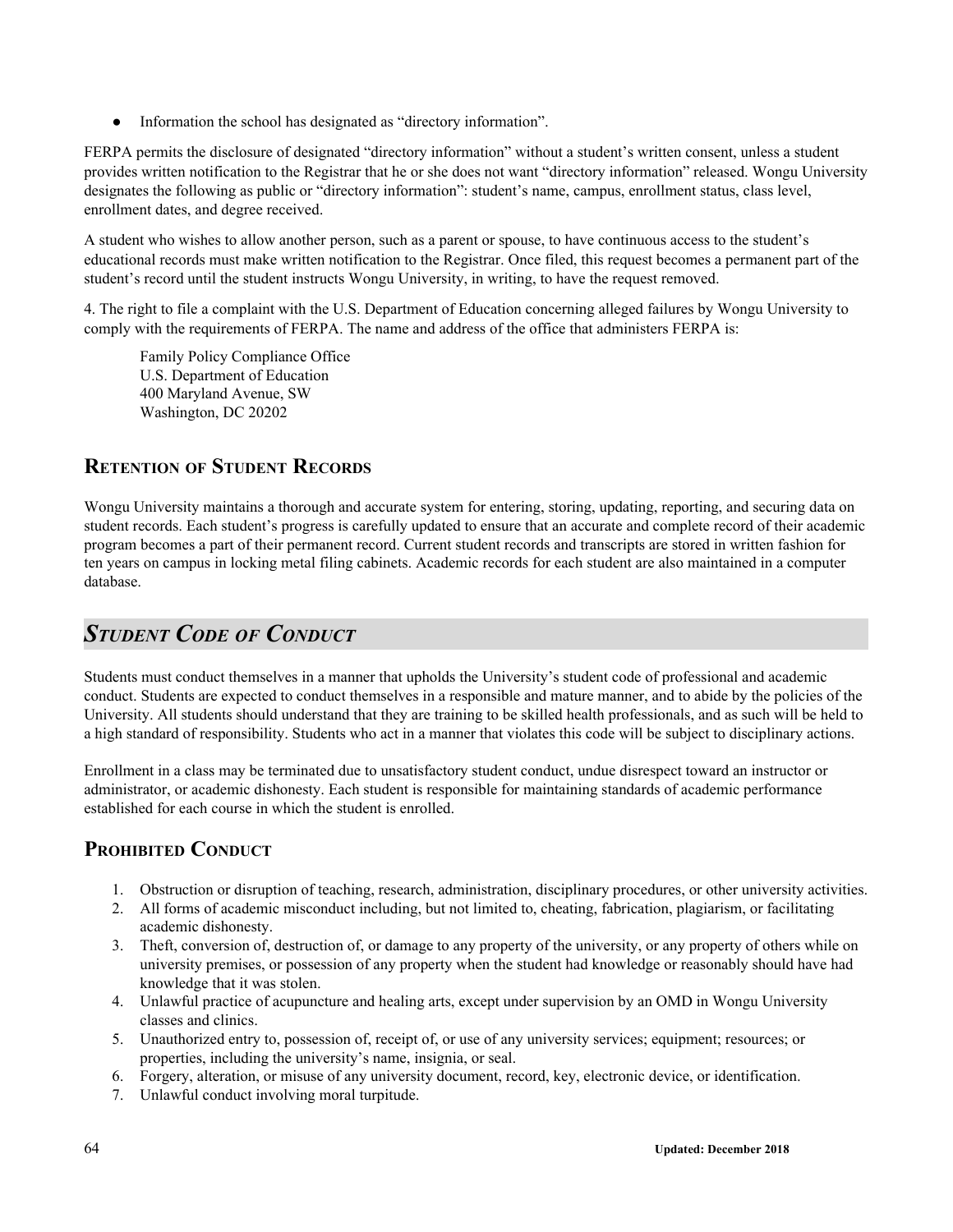- 8. Use of university computer and electronic communications facilities, systems, or services in any manner that violates other university policies or regulations.
- 9. Violation of policies, regulations, or rules governing university owned, operated, or leased facilities.
- 10. Physical or verbal abuse or sexual harassment, including but not limited to rape, sexual assault, sex offenses, and other physical assault; threats of violence; or other conduct that threatens the health or safety of any person. Sexual harassment is defined as unwelcome sexual advances, requests for sexual favors, and other verbal, nonverbal or physical conduct of a sexual nature constitute sexual harassment.
- 11. Obscene, lewd, or indecent behavior on campus or at a University sponsored function.
- 12. Possessing, distributing, manufacturing, or using illegal drugs or misusing legal pharmaceutical drugs on University property or at University sponsored student events.
- 13. Possessing, distributing, manufacturing, or using alcohol on University property.
- 14. Vandalism or defacing University buildings or property.
- 15. Falsely using parking spaces designated for persons who are disabled.
- 16. Obstruction of University buildings, building entrances, or school vehicles.
- 17. Refusal to follow instructions given by University personnel that results or may result in bodily harm to oneself, other students, faculty, or staff; including but not limited to emergency evacuation and requests to disassemble and vacate premises.
- 18. Failure to comply with the University rules, regulations, or policies.
- 19. Failure to comply with the lawful directions of University officials.

## **DESCRIPTIONS OF KEY CONDUCT POLICIES**

## **Academic Honesty**

Wongu University, in order to fulfill its purposes, must maintain high standards of academic honesty and model clear standards of professional behavior for its students. All members of Wongu University are expected to exhibit honesty in their academic work. The principle of academic honesty is understood to include the writing of papers, reports, quizzes, and examinations. Students are expected to participate fully in their academic studies by contributing their own ideas and understanding to each assignment. Students may not resubmit work created for previous or concurrent courses taken at Wongu University or any other institution unless permission is given by the instructor. Wongu University addresses violations of this academic honesty policy on an individual basis. Academic honesty violations may be grounds for suspension or dismissal.

## **Plagiarism**

All written work must be the original work of the student and a result of their independent effort. Any work previously created by the student for another project and/or purpose may not be reused and claimed as original work. Any quotations, paraphrases, or direct appropriation of imagery or ideas from source material must be properly cited. Any student who plagiarizes will receive a grade of "F" for that assignment, project, or project or assignment step, with no opportunity to do the assignment again. All plagiarism offenses will be reported to the Academic Dean. Multiple instances of plagiarism in a single class will result in a final course grade of "F". Plagiarism is a violation of Wongu University's Academic Honesty Policy and may be grounds for suspension or dismissal. This policy constitutes an official warning to each student.

## **Cheating**

Cheating is defined as accepting or giving aid to another during a written exam or for a written report unless authorized by the instructor. This includes representing another person's work as one's own, or buying or selling written work to be turned in for a class. Cheating also includes possession of tests or other materials before such materials have been distributed by the instructor, unless prior permission is granted; failing to abide by the instructions of the instructor with respect to test-taking procedures; influencing or attempting to influence any University official, faculty member, or employee responsible for processing grades, evaluation students, or for maintaining academic records through the use of bribery, threats, or any other means of coercion in order to affect a student's grade or evaluation; alteration or misuse of University documents pertaining to academic records.

## **Harassment**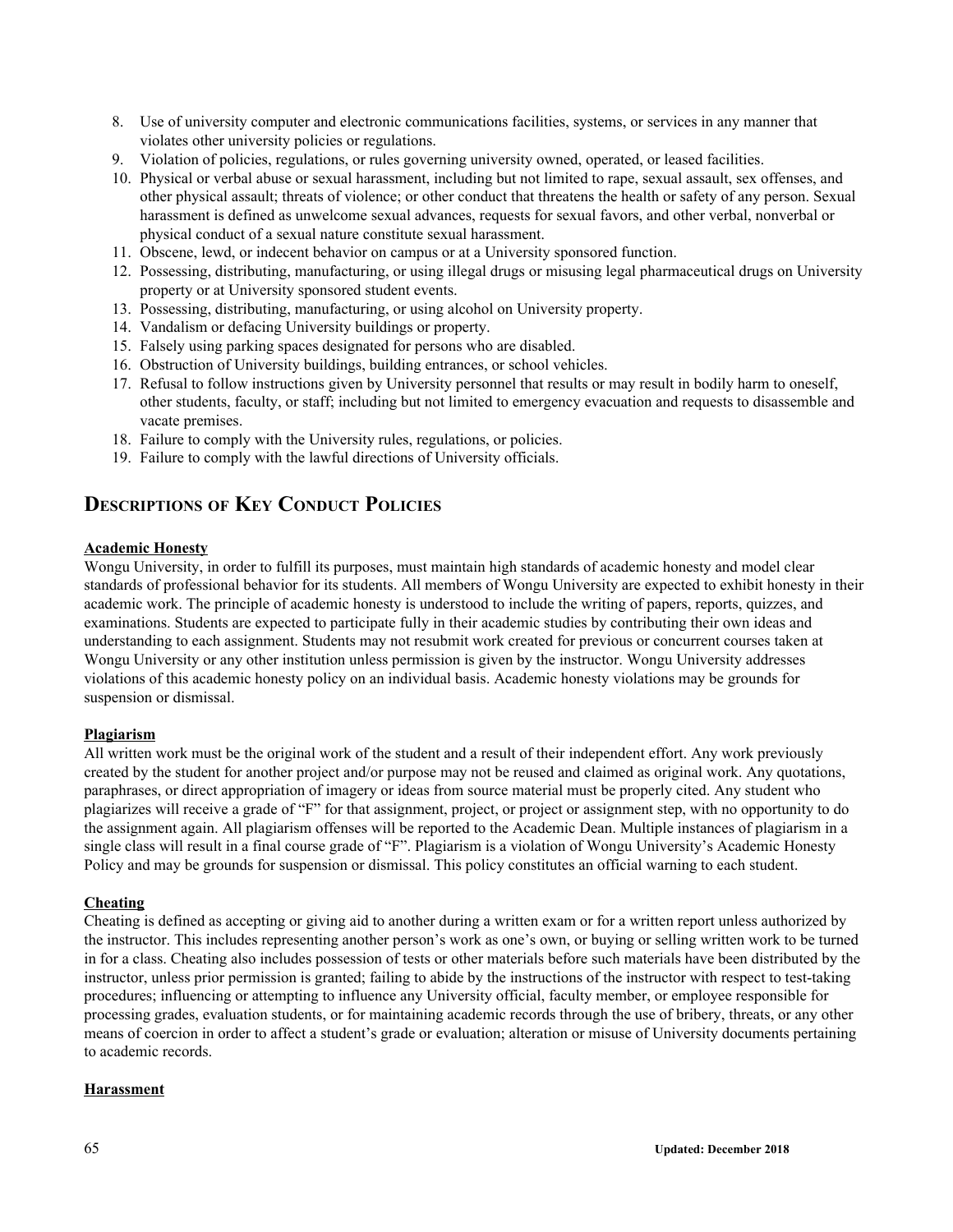It is the policy of Wongu University to promote a learning and working environment free from harassment of any kind, including sexual harassment. Harassment is considered intolerable behavior and complaints will be investigated and acted upon promptly. Students who have any questions regarding this policy, or wish to complain of harassment, or any Wongu University personnel who have been informed of harassment involving a student, should contact the Academic Dean. Complaints alleging harassment will be maintained as confidential and private. Any member of the University found to have engaged in harassment may be dismissed from the University.

## **Malicious or Frivolous Allegations**

Wongu University recognizes that allegations of harassment can cause serious damage to the personal reputation and career of accused. If it is determined that a harassment allegation is malicious or frivolous in nature, the complainant may be subject to disciplinary action.

## *DISCIPLINARY PROCEDURE*

## **GUIDELINES**

The Academic Dean, or a designee from the campus management team, may conduct investigations or intervene in a disciplinary incident. These bodies may elicit the guidance and support of anyone they deem necessary to understand the scope of the alleged violation and/or to explore appropriate responses to said violation.

Student behavior found to be in violation of any published Wongu University policy, rule, or regulation, including the Student Code of Conduct, will result in disciplinary action, up to and including dismissal from the University. Disciplinary sanctions can be imposed on applicants, enrolled students, students between academic terms, and graduates awaiting degrees.

## **PROCESS**

Alleged violations of the Student Code of Conduct may be reported to any campus manager by an instructor, staff member, or student and the incident/behavior will be officially documented. If the matter in question constitutes a potential violation of the Code of Conduct the student will be asked to meet with the Academic Dean, or a designee, for a conduct meeting. The Academic Dean, or a designee, will conduct an investigation and determine the appropriate action to be taken. After meeting with the Academic Dean, or a designee, the student may be found not responsible for the incident/behavior in question, informal action may be taken, or formal action may be taken. Should formal action be taken, the student will be notified in writing of sanctions imposed.

## **SANCTIONS**

During the disciplinary process, every attempt will be made to foster student learning through a system of appropriate and escalating consequences. Students may be subject to the following sanctions and penalties as part of the University disciplinary process:

- Verbal Warning: Documentation of the verbal warning will be placed in the student's file.
- Written Warning: Students will be placed on behavioral probation. Violation of behavioral probation will result in immediate suspension.
- Suspension: Termination of student status for a specified period of time, including an academic term or terms with reinstatement subject to specified conditions; further violations of school policies of violation of suspension may be cause for further disciplinary action, normally in the form of dismissal.
- Dismissal: Termination of student status at the University.
- Restitution: For certain situations, reimbursement for damage to or misappropriation of school University, or private property may be imposed exclusively or in combination with other disciplinary actions. Such reimbursement may take the form of monetary payment or appropriate service to repair or otherwise compensate for damages.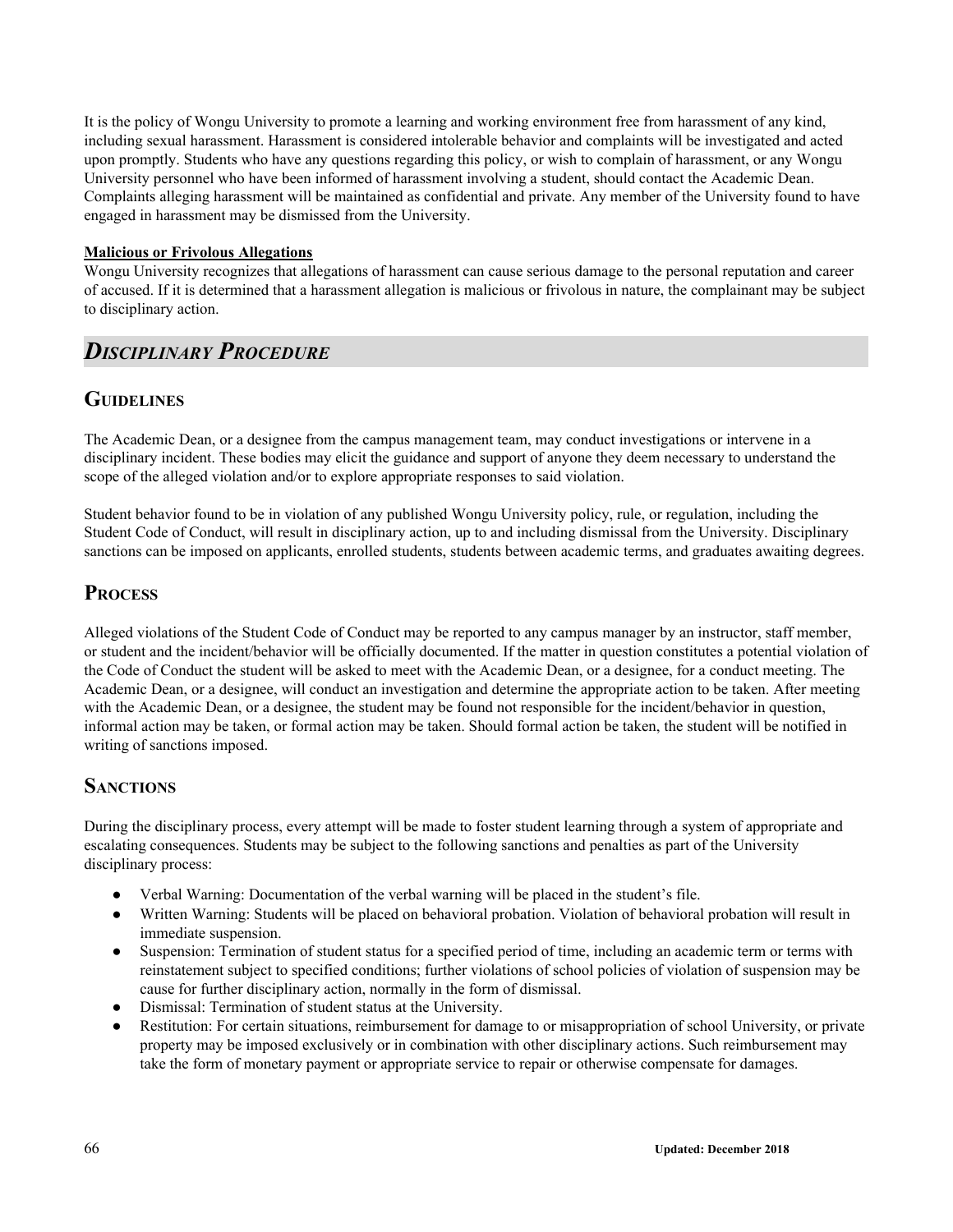## **APPEALS**

A student has the right to appeal the decision of the Academic Dean to the President if additional relevant information has become available since the initial decision that is sufficient to alter said decision. The appeal must be submitted in writing, with supporting evidence (if applicable). The student will be notified in writing of the final decision

## *GRIEVANCE PROCEDURE*

Students with a grievance regarding a specific issue or with a fellow student, staff or faculty member are asked to first attempt to resolve the situation informally with the other individual(s) concerned. If this is not possible, the student may file a written grievance, within thirty days of the incident, to the Academic Dean, the complaint designee; or, if the grievance is regarding the Academic Dean, to the President.

A response will be forwarded to the student within ten business days of the receipt of the grievance. If the grievance is not resolved satisfactorily at this stage, the student may write a letter to the Academic Dean outlining the problem and proposed solutions. The Academic Dean will review the written grievance, meet with the Academic Standards Committee and/or the campus leadership team, and make a decision within ten business days.

Once the matter is final, written notice of the decision will be transmitted within a reasonable time not to exceed 30 days to the reporting student and any other appropriate parties. The matter shall, however, remain a private one and no publication of the matter shall be made. Should the reporting student, or any other affected party remain displeased with the outcome of the matter, they may choose to contact Wongu University's accrediting agency, ACAOM, through the contact information below.

Accreditation Commission for Acupuncture and Oriental Medicine 8941 Aztec Drive Eden Prairie, MN 55347 Phone: (952) 212-2434 Fax: (952) 657-7068

## *NON-DISCRIMINATION POLICY*

In compliance with Title VI of the Civil Rights Act of 1964, Title IX of the Education Amendments of 1972, Section 504 of the Rehabilitation Act of 1973, the Age Discrimination Act of 1975, and the Americans with Disabilities Act of 1990, the University does not discriminate on the basis of race, color, national origin, religion, sex, gender, sexual orientation, disability, or age in any of its policies, procedures, or practices. This nondiscrimination policy covers admissions, financial aid, and employment policies of the University, as well as access to and treatment in University programs, activities and facilities. Students may freely complain of any action which they believe discriminates against them on any of the foregoing grounds.

## *DIVERSITY POLICY*

The Wongu community values diversity, which is an essential component of its excellence and success. Wongu University is committed to the pursuit of excellence by being inclusive of individuals irrespective of race/color, ethnicity, age, sex, sexual orientation, gender, gender identity/gender expression, religion, belief system, physical or mental disability, or national origin. The University is committed to ensuring that all members of the Wongu community are welcome through our practice of valuing the varied experiences and worldviews of those we serve.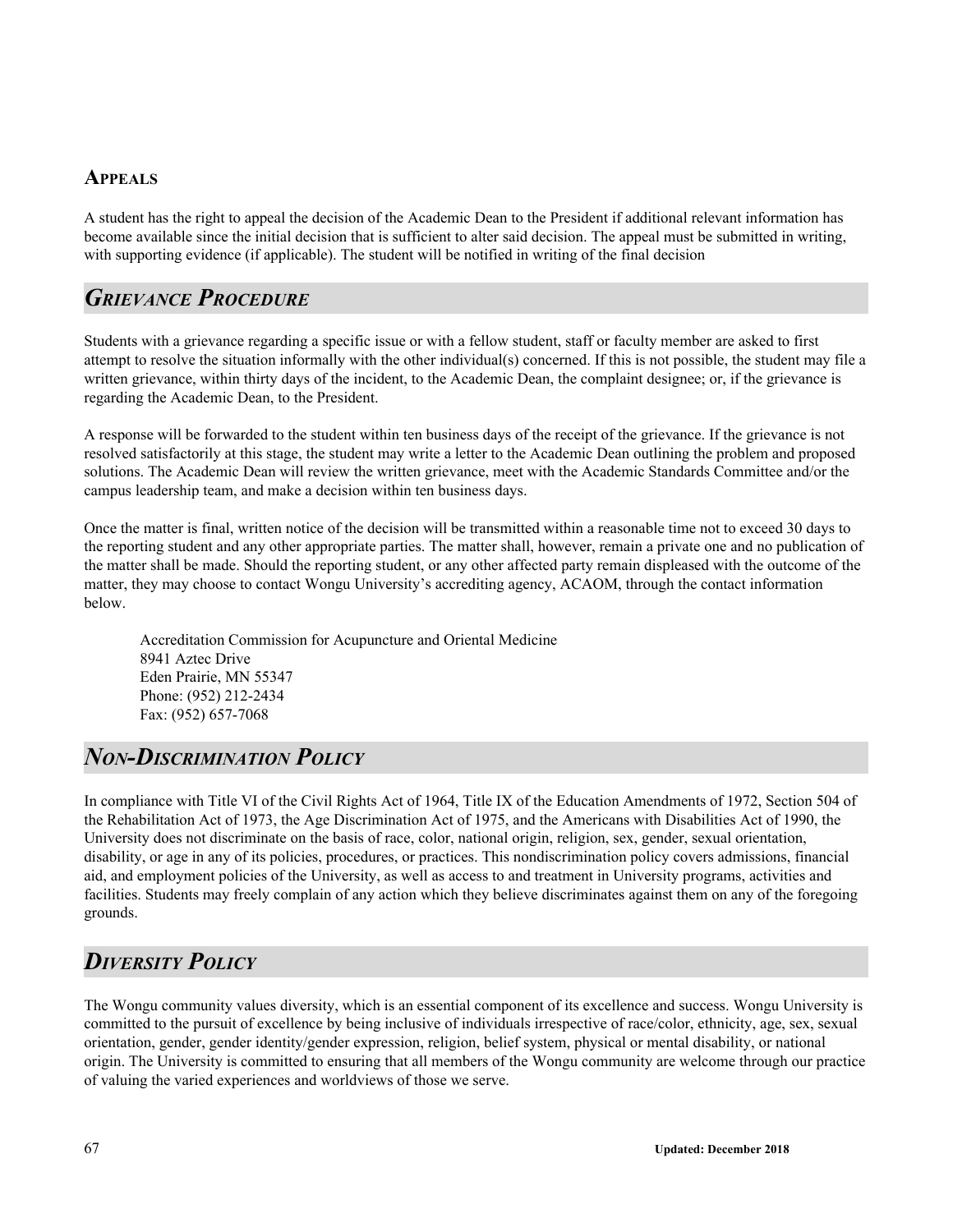## **COPYRIGHT INFRINGEMENT POLICIES AND SANCTIONS**

Any sharing of copyrighted material without proper licensing or permission from the owner/author/software manufacturer is prohibited by law, and is not condoned by Wongu University. Any students accused of copyright violation or infringement will be required to resolve matters on their own without involvement from the University. Additionally, all students are subject to disciplinary action should those policies be violated.

## **Summary of Civil and Criminal Penalties for Violation of Federal Copyright Laws**

Copyright infringement is the act of exercising, without permission or legal authority, one or more of the exclusive rights granted to the copyright owner under section 106 of the Copyright Act (Title 17 of the United States Code). These rights include the right to reproduce or distribute a copyrighted work. In the file-sharing context, downloading or uploading substantial parts of a copyrighted work without authority constitutes an infringement.

Penalties for copyright infringement include civil and criminal penalties. In general, anyone found liable for civil copyright infringement may be ordered to pay either actual damages or "statutory" damages affixed at not less than \$750.00 and not more than \$30,000.00 per work infringed. For "willful" infringement, a court may award up to \$150,000.00 per work infringed. A court can, in its discretion, also assess costs and attorneys' fees. For details, see Title 17, United States Code, Sections 504, 505.

Willful copyright infringement can also result in criminal penalties, including imprisonment of up to five years and fines of up to \$250,000.00 per offense.

This policy includes computer use and file sharing.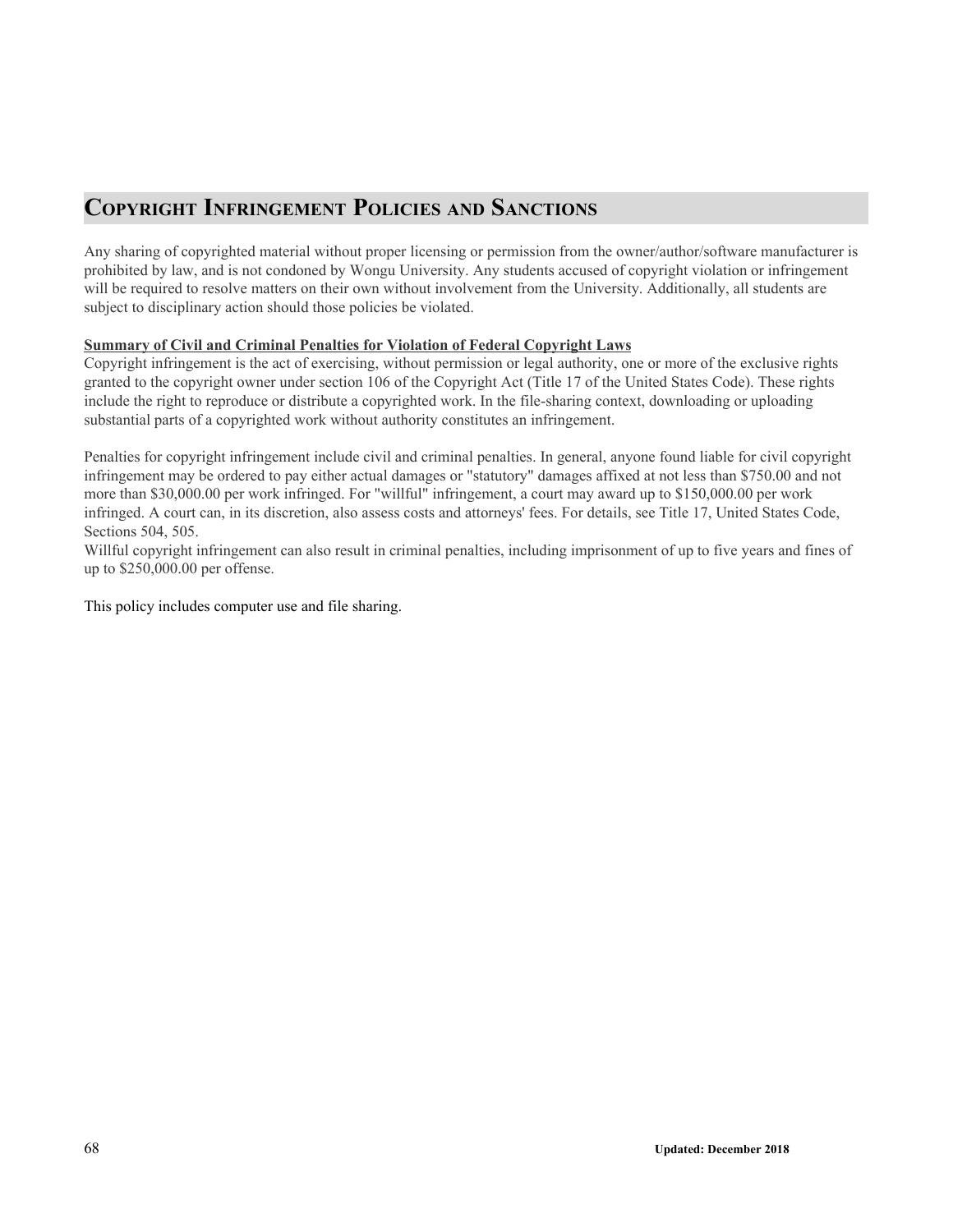# **STUDENT LIFE**

## *WONGU UNIVERSITY CAMPUS*

## **Library**

The Library houses 2,000+ volumes of books and journals on Oriental medicine, acupuncture, herbology, Western medicine, and nutrition. Students also have access, by request, to approximately 1,000 books in the Special Collections section in the Academic Office. Students are responsible for remaining current on hours of operations, check-out policies, fines for overdue books, etc. The library is open during regular business hours. Students may check out books with library or Wongu staff. The Clark County Health Science Library is also available through LVCCLD.org. The county has an extensive holding of medical, health, and science resources in part due to their official status to support the Health Science offerings at CSN (College of Southern Nevada). After signing up for a free library card, students may gain access to medical research databases, medical journals, as well as Alt Health Watch.

## **Books and Supplies**

Students may order books and supplies directly from outside distributors. The Registrar sends out the book list for a each term during the registration period for that term.

#### **Student Lounge**

The student lounge is open during regular business hours as well as when classes are in session, and is available for students to study and relax.

#### **Bulletin Boards**

The student bulletin boards are located in the Student Lounge. They are available for posting items, including study information, administrative announcements, and so forth. The administrative bulletin board is located outside the library, and contains schedules, curriculum information, and special news.

## **Student Health Services**

The Wongu Health Center offers healthcare services to students at substantially discounted rates for treatments and some herbal prescriptions.

## **Student Government**

The Wongu Student Association (WSA) is administered by students elected annually by their peers and serves as the formal student voice in institutional governance. Elected representatives lead the student body in a number of ways. They provide direction and guidance for less experienced students, and act as liaisons between Wongu administration and the student body. The WSA focuses on addressing the concerns of current students, as well as fosters community through social gatherings and events.

## *DISABILITY SERVICES*

Wongu University is committed to providing reasonable accommodations to students with documented disabilities. Students with a disability will not, on the basis of that disability, be denied full and equal access to academic and co-curricular programs or activities or otherwise be subjected to discrimination under program offered by the University. Students who require accommodations are encouraged to request them prior to the start of a term, but can do so at any time.

Disabled students' rights are protected under Section 504 of the Rehabilitation Act of 1973, the Americans with Disabilities Act of 1990 (ADA), and the Americans with Disabilities Amendments Act of 2008. It is the policy of Wongu University to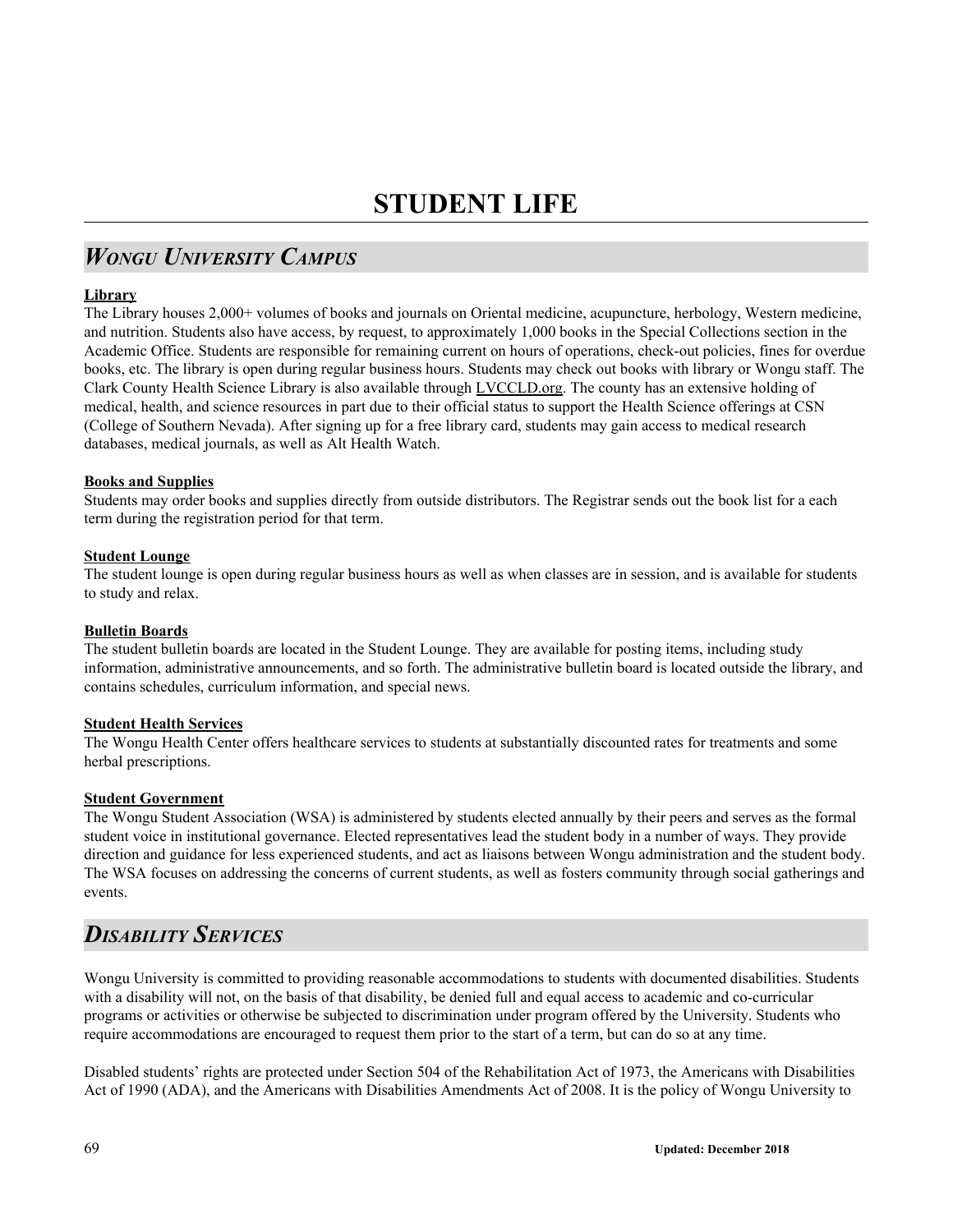ensure that no qualified student with a disability is excluded from participation in or subjected to discrimination in, any University program, activity, or event. ADA requests or inquiries should be made to the Registrar.

If a student feels he or she has been discriminated against because of a disability by another student or by University personnel, he or she has the right to request an investigation into such a matter.

## *STUDENT SERVICES AND ADVISING*

The Academic team is available to counsel and advise students in academic and non-academic matters. Students meet regularly with the Academic team to ensure satisfactory academic progress. The Academic team can help students with organizing and planning their schedules, and can work with students to improve their study skills (time management, project planning, etc.). The Academic team can also connect students looking for additional support to campus and community resources. One-on-one coaching and academic counseling is available to all students. Scheduling an appointment is recommended.

## **Wongu Student Services Objectives:**

- 1. Students successfully navigate the course sequences and graduate on time through academic degree advising.
- 2. Student who are at-risk of academic failure successfully return to good academic standing and complete the program.
- 3. Students with learning disabilities and special needs overcome barriers and achieve retention to graduation equal to the student body as a whole.
- 4. Students have the skills to manage life crises in order to successfully complete their program.
- 5. Students participate in campus organizations and community events.

## *CAREER AND ALUMNI SERVICES*

Students at Wongu University receive general career planning from the Admissions Counselors or the Academic Office prior to entrance. Additional guidance from the Academic Office is encouraged whenever the student feels the need during their program of study. The Academic Office can provide help with assessing career goals, evaluating resumes, increasing marketability, building networking and interviewing techniques. While employment cannot be guaranteed, the Academic Office will continue to work with students after graduation. The level of career services offered to international students and alumni varies and depends on federal, state, and local restrictions. Specific career planning also takes place in the Practice Management courses, where the opportunities and challenges of each student's upcoming professional career are examined.

## **Placement Assistance**

The University offers the following services to support graduates in obtaining employment and/or establishing a private practice:

## *Practice Building Classes and Continuing Education (CEU) Seminars*

● Beginning 2019, the university will offer free or low-cost seminars for graduates at least once each year.

## *Additional Services that Support Graduate Success*

- The University leads and organizes many outreach initiatives for students and alumni to serve and make connections in the local community.
- Job development is accomplished by the university's cultivation and maintenance of relationships with existing health clinics, sports medicine facilities, hospitals, doctors, chiropractors, and other OMDs who currently hire OMDs, or have interest in expanding their services.
- The Academic Office is available to coach graduates on marketing, practice building and promotion ideas, including resume assistance, peruse sample cover letters and network with professional networking associations.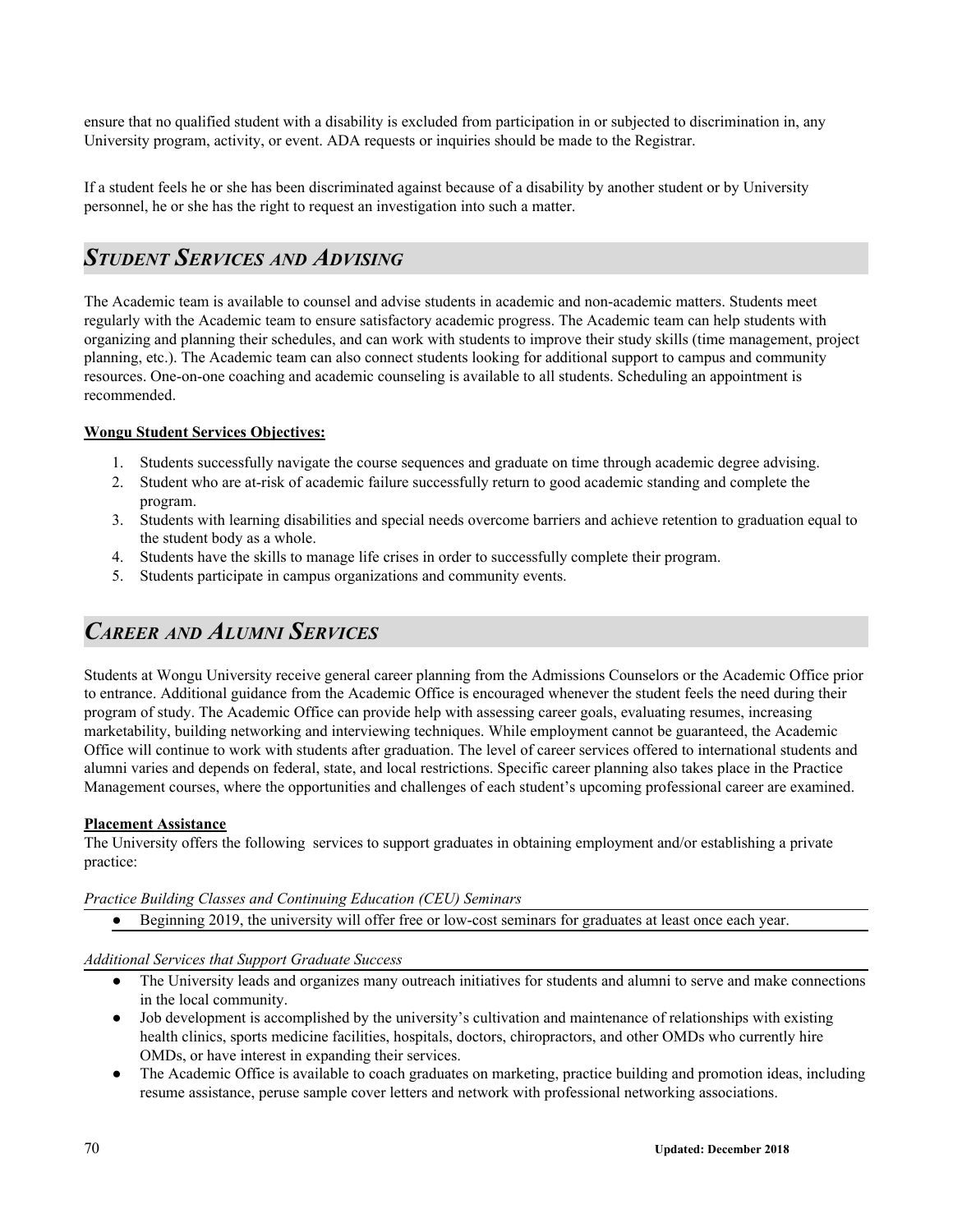The University facilitates nationwide press releases and public relations campaigns to bring awareness to the field of Oriental medicine.

Though the college supports graduates in the ways listed above, it makes no guarantee of employment or referral.

# **CAMPUS SAFETY**

## *CAMPUS SAFETY & SECURITY - CLERY ACT*

The Annual Campus Safety and Fire Safety Report is filed and made available to students as required by the federal "Crime Awareness and Campus Security Act" (Public Law 102-26). The purpose of this report is to provide faculty, staff, and students with campus safety information including crime statistics and procedures to follow to report a crime. This report is available electronically at www.wongu.org. This report may also be obtained by contacting the Financial Aid Director at (702) 463-2122. Please indicate that you are requesting a copy of Wongu University's Annual Campus Safety and Campus Fire Safety Report.

## *DRUG AND ALCOHOL-FREE CAMPUS*

In accordance with the Drug-Free Workplace Act of 1988 (P.L. 100-690), the Drug-Free Schools and Communities Act of 1989 (P.L. 101-226) and 34 Code of Federal Regulation Part 84, Subpart F, this institution is committed to maintaining a drug-free workplace and a drug-free school. Drug and alcohol abuse can lead to liver, heart and other chronic diseases, low birth weight, birth defects and infant mortality in expectant mothers, and death. The unlawful manufacture, distribution, dispensing, possession or use of drugs, alcohol or other controlled substances at this institution is strictly prohibited. Students and employees are required, as a condition of enrollment and/or employment, to abide by this policy.

To the extent allowed by local, state and federal laws, this institution will impose disciplinary action against students and employees for violating these standards of conduct. These actions may include suspension, expulsion, and termination of employment, referral for prosecution and/or required completion of a drug or alcohol rehabilitation or similar program.

This institution, as required by federal regulation (34 CFR 85.635 and Appendix C), will report all employees convicted of a criminal drug offense occurring in the workplace to the U.S. Department of Education. Consistent with these same regulations, employees, as a condition of employment, are required to provide written notice to this institution of their conviction for a criminal drug offense occurring at the workplace within five (5) days after that conviction.

The possession, use, sale, manufacture, or distribution of illegal or controlled substances or alcohol is a violation of school policy. Furthermore, a student is in violation of these regulations if:

- he or she is knowingly present where illegal substances are kept or deposited, or
- he or she is in the company of any person, knowing that the person is in possession of an illegal or controlled substance.

If reasonable suspicion of controlled substance or drug paraphernalia activity exists, School staff retains the right to inspect student property as necessary. Reasonable suspicion may be generated by observable (seeing, smelling, etc.) drugs or drug paraphernalia and/or other physical or behavioral evidence of drug usage, and may result in confiscation of such materials. School Administration maintains the right to require drug toxicology testing if reasonable suspicion of the use of an illegal or controlled substance(s) exists. The administration may require drug toxicology testing in certain situations (e.g. any violent and/or antisocial behavior, damage to personal or school property, etc.) Refusal of students to abide by the request for drug toxicology testing will result in immediate, automatic suspension from the University for no less than one quarter, with additional stipulations. The cost associated with the testing is the responsibility of the student.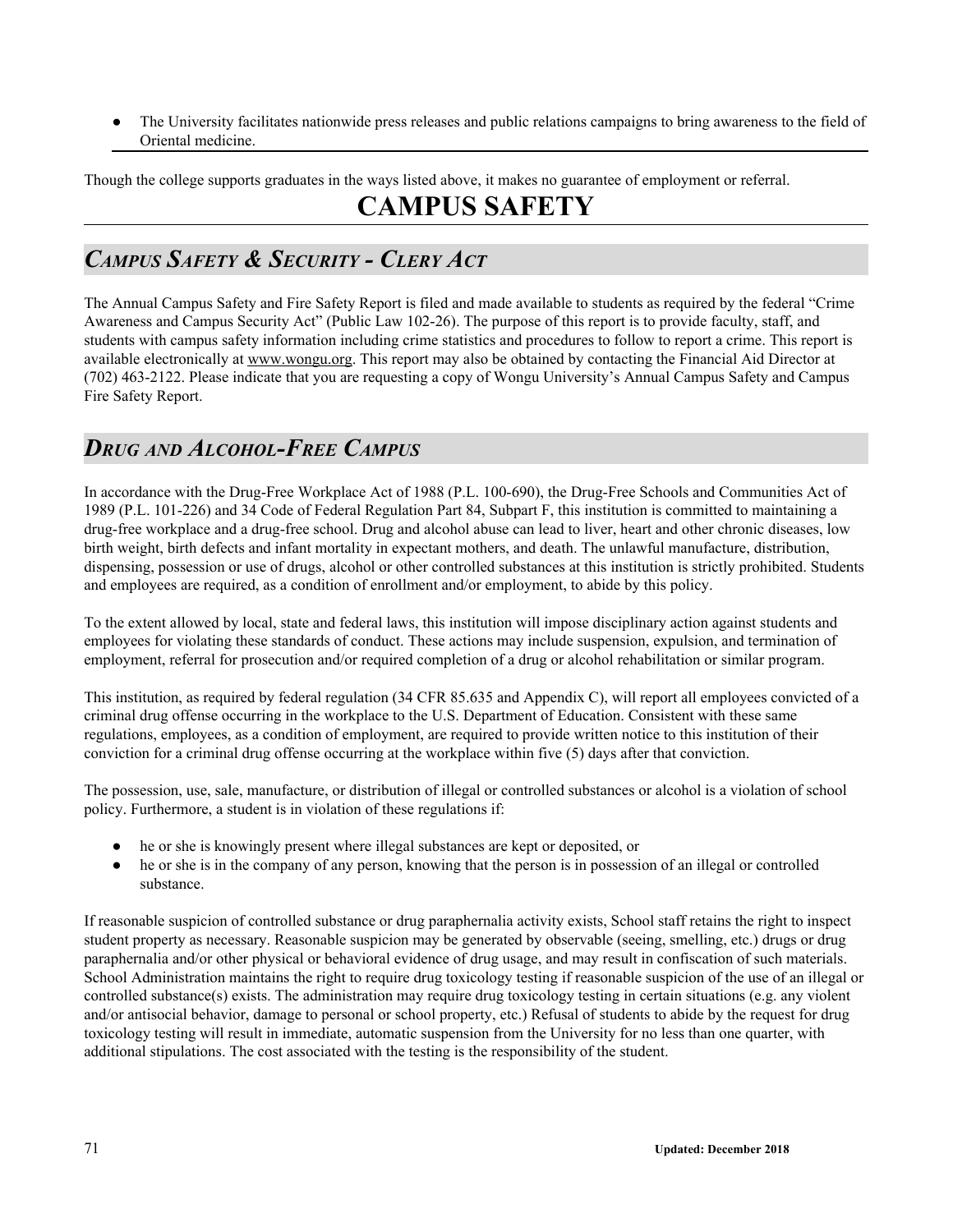## **FIREARM POLICY**

No firearms, ammunition, explosive devices or other weapons may be carried (concealed or otherwise) by a student on institutional property. Violators of this policy are considered to be a threat to the academic environment of the institution and are subject to immediate suspension or dismissal from the University.

## *EMERGENCY ACTION AND FIRE PREVENTION PLAN*

In the event of fire or emergency evacuation, everyone must proceed immediately to the nearest exit. A Wongu staff member will be designated to ensure that everyone in the facility has been evacuated. Students must follow directions given by this designee, and should not re-entry the building until instructed to do so.

Wongu University maintains a full Emergency Action and Fire Prevention Plan in compliance with 29 CFR 1910.38. The plan in its entirety is made public at the Wongu University campus and can be obtained by contacting the campus at (702) 463-2122.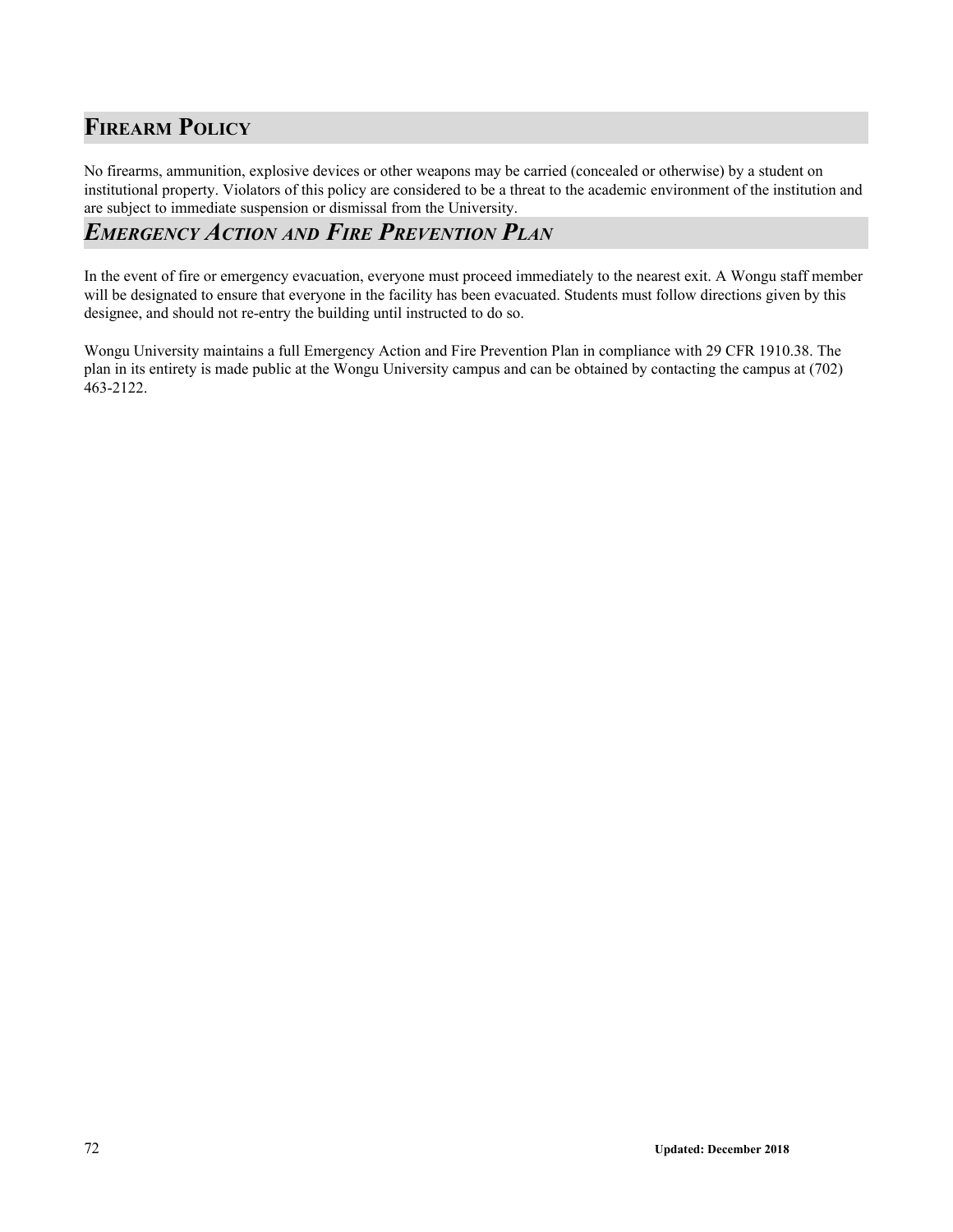## **ACADEMIC CALENDAR**

### **Spring Term 2018**

| April 2           | Classes begin                       |
|-------------------|-------------------------------------|
| April 9           | Last day to add/drop without fees   |
| April 16          | Tuition payments due                |
| April 27          | Institutional Exams (tentative)     |
| May 11            | Last day to withdraw                |
| May $21 -$ June 1 | Registration period for Summer Term |
| May 28            | Memorial Day (school closed)        |
| June 11 - June 15 | Final Exams                         |

#### **Summer Term 2018**

| July 2            | Classes begin                     |
|-------------------|-----------------------------------|
| July 4            | Independence Day (school closed)  |
| July 9            | Last day to add/drop without fees |
| July 16           | Tuition payments due              |
| July 27           | Institutional Exams (tentative)   |
| August 10         | Last day to withdraw              |
| Aug 20 - Aug 31   | Registration period for Fall Term |
| September 3       | Labor Day (school closed)         |
| Sept 10 - Sept 14 | Final Exams                       |
| September 17      | <b>Constitution Day</b>           |

#### **Fall Term 2018**

| October 1        | Classes begin                       |
|------------------|-------------------------------------|
| October 8        | Last day to add/drop without fees   |
| October 15       | Tuition payments due                |
| October 26       | Nevada Day (school closed)          |
| November 2       | Institutional Exams (tentative)     |
| November 9       | Last day to withdraw                |
| November 12      | Veteran's Day (school closed)       |
| Nov 19 - Nov 30  | Registration period for Winter Term |
| Nov 22 - Nov. 25 | Thanksgiving Break (school closed)  |
| Dec 10 - Dec 14  | Final Exams                         |
| December 25      | Christmas (school closed)           |
|                  |                                     |

## **Winter Term 2019**<br>December 31

| December 31         | Classes begin                               |
|---------------------|---------------------------------------------|
| January 1           | New Year's Day (school closed)              |
| January 7           | Last day to add/drop without fees           |
| January 14          | Tuition payments due                        |
| January 21          | Martin Luther King, Jr. Day (school closed) |
| January 25          | Institutional Exams (tentative)             |
| February 8          | Last day to withdraw                        |
| February 18         | President's Day (school closed)             |
| Feb 19 - March 4    | Registration period for Spring Term         |
| March 11 - March 15 | Final Exams                                 |

## **Spring Term 2019**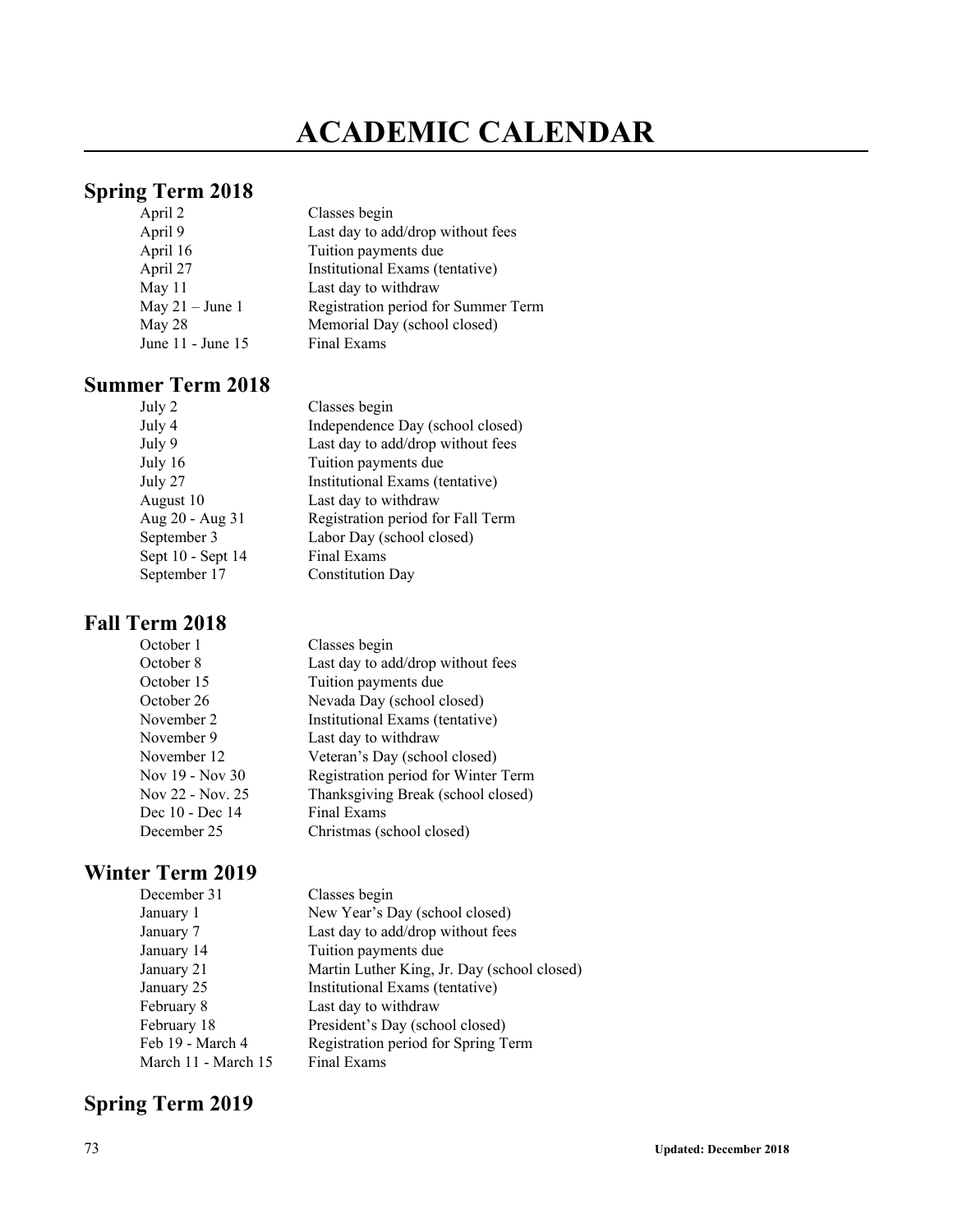| April 1           | Classes begin                       |
|-------------------|-------------------------------------|
| April 8           | Last day to add/drop without fees   |
| April 15          | Tuition payments due                |
| April 26          | Institutional Exams (tentative)     |
| May $10$          | Last day to withdraw                |
| May 20 - May 31   | Registration period for Summer Term |
| May 27            | Memorial Day (school closed)        |
| June 10 - June 14 | Final Exams                         |

#### **Summer Term 2019**

| July 1           | Classes begin                     |
|------------------|-----------------------------------|
| July 4           | Independence Day (school closed)  |
| July 8           | Last day to add/drop without fees |
| July 15          | Tuition payments due              |
| July 26          | Institutional Exams (tentative)   |
| August 9         | Last day to withdraw              |
| Aug 19 - Aug 30  | Registration period for Fall Term |
| September 2      | Labor Day (school closed)         |
| Sept 9 - Sept 13 | Final Exams                       |
| September 17     | <b>Constitution Day</b>           |
|                  |                                   |

#### **Fall Term 2019**

| Classes begin                       |
|-------------------------------------|
| Last day to add/drop without fees   |
| Tuition payments due                |
| Nevada Day (school closed)          |
| Institutional Exams (tentative)     |
| Last day to withdraw                |
| Veteran's Day (school closed)       |
| Registration period for Winter Term |
| Thanksgiving Break (school closed)  |
| Final Exams                         |
| Christmas (school closed)           |
|                                     |

# **Winter Term 2020**<br>December 30

| December 30        | Classes begin                               |
|--------------------|---------------------------------------------|
| January 1          | New Year's Day (school closed)              |
| January 6          | Last day to add/drop without fees           |
| January 13         | Tuition payments due                        |
| January 20         | Martin Luther King, Jr. Day (school closed) |
| January 24         | Institutional Exams (tentative)             |
| February 7         | Last day to withdraw                        |
| February 17        | President's Day (school closed)             |
| Feb 18 - March 2   | Registration period for Spring Term         |
| March 9 - March 13 | Final Exams                                 |

## **Spring Term 2020**

| March 30 | Classes begin                     |
|----------|-----------------------------------|
| April 6  | Last day to add/drop without fees |
| April 13 | Tuition payments due              |
| April 24 | Institutional Exams (tentative)   |
|          |                                   |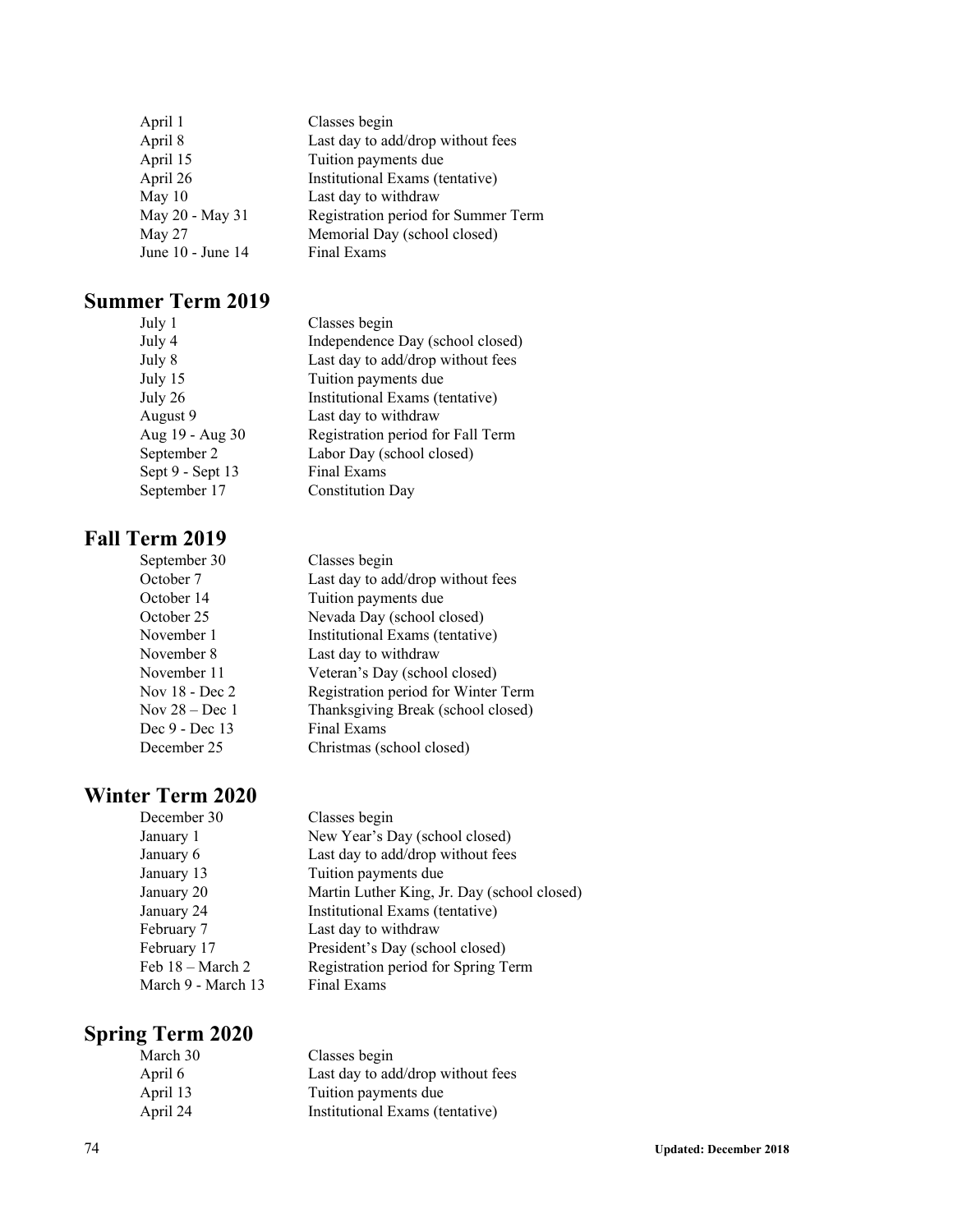| May 8              | Last day to withdraw                |
|--------------------|-------------------------------------|
| May $18 -$ May 29  | Registration period for Summer Term |
| May 25             | Memorial Day (school closed)        |
| June $8$ - June 12 | Final Exams                         |

### **Summer Term 2020**

| June 29          | Classes begin                     |
|------------------|-----------------------------------|
| July 3           | Independence Day (school closed)  |
| July 6           | Last day to add/drop without fees |
| July 13          | Tuition payments due              |
| July 24          | Institutional Exams (tentative)   |
| August 7         | Last day to withdraw              |
| Aug 17 - Aug 28  | Registration period for Fall Term |
| September 7      | Labor Day (school closed)         |
| Sept 8 - Sept 14 | Final Exams                       |
| September 17     | <b>Constitution Day</b>           |
|                  |                                   |

## **Fall Term 2020**

| September 28     | Classes begin                       |
|------------------|-------------------------------------|
| October 5        | Last day to add/drop without fees   |
| October 12       | Tuition payments due                |
| October 23       | Institutional Exams (tentative)     |
| October 30       | Nevada Day (school closed)          |
| November 6       | Last day to withdraw                |
| November 11      | Veteran's Day (school closed)       |
| Nov 16 - Nov 30  | Registration period for Winter Term |
| Nov 26 - Nov. 29 | Thanksgiving Break (school closed)  |
| Dec 7 - Dec 11   | Final Exams                         |
| December 25      | Christmas (school closed)           |
|                  |                                     |